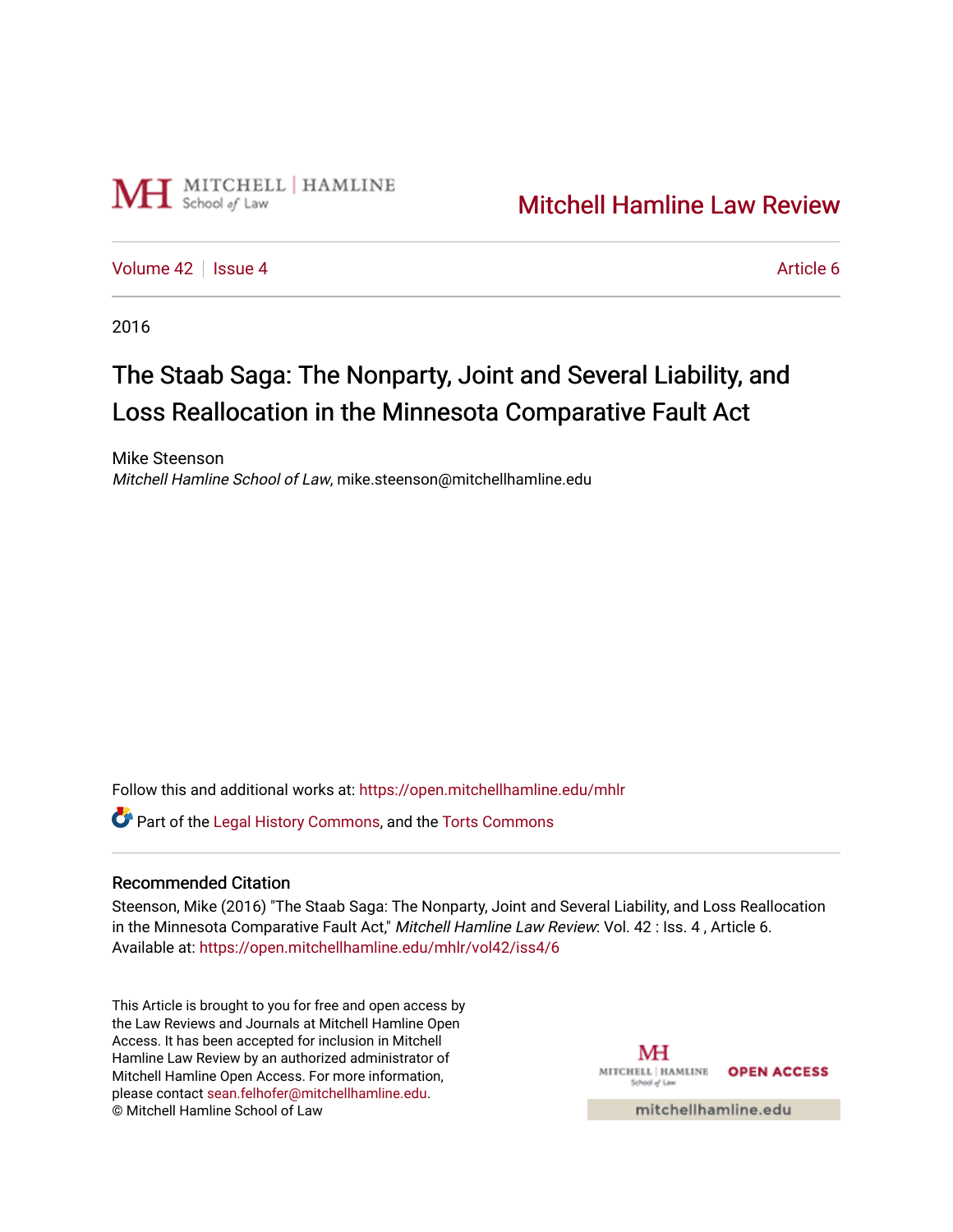## **THE** *STAAB* **SAGA: THE NONPARTY, JOINT AND SEVERAL LIABILITY, AND LOSS REALLOCATION IN THE MINNESOTA COMPARATIVE FAULT ACT**

## Mike Steenson†

| I.    |                                                                    |  |
|-------|--------------------------------------------------------------------|--|
| II.   |                                                                    |  |
|       | A.                                                                 |  |
|       | $\boldsymbol{B}$                                                   |  |
| III.  |                                                                    |  |
|       | $A_{\cdot}$                                                        |  |
|       | When Does Several Liability Arise? 1174<br>$\mathcal{I}$ .         |  |
|       | The Meaning of Several Liability and Joint and<br>2.               |  |
|       |                                                                    |  |
|       | 3.                                                                 |  |
|       | $4_{\cdot}$                                                        |  |
|       | В.                                                                 |  |
| IV.   |                                                                    |  |
|       | The Policy of Including Nonparties in the Allocation of<br>А.      |  |
|       |                                                                    |  |
|       | <i>B</i> .                                                         |  |
|       | Parties Released Pursuant to Settlement  1203<br>$\mathcal{I}$ .   |  |
|       | 2.                                                                 |  |
|       | Persons Against Whom a Statute of Limitations or<br>3 <sub>1</sub> |  |
|       |                                                                    |  |
|       | 4. Persons Not Subject to Personal Jurisdiction  1206              |  |
|       | Persons Who Are Immune from Liability 1207<br>5.                   |  |
|       | $\overline{a}$ .                                                   |  |
|       | b.                                                                 |  |
|       | 6.                                                                 |  |
|       | $\mathcal{C}$                                                      |  |
| V.    | STAAB, JOINT AND SEVERAL LIABILITY, AND LOSS                       |  |
|       |                                                                    |  |
| VI.   |                                                                    |  |
| VII.  |                                                                    |  |
| VIII. |                                                                    |  |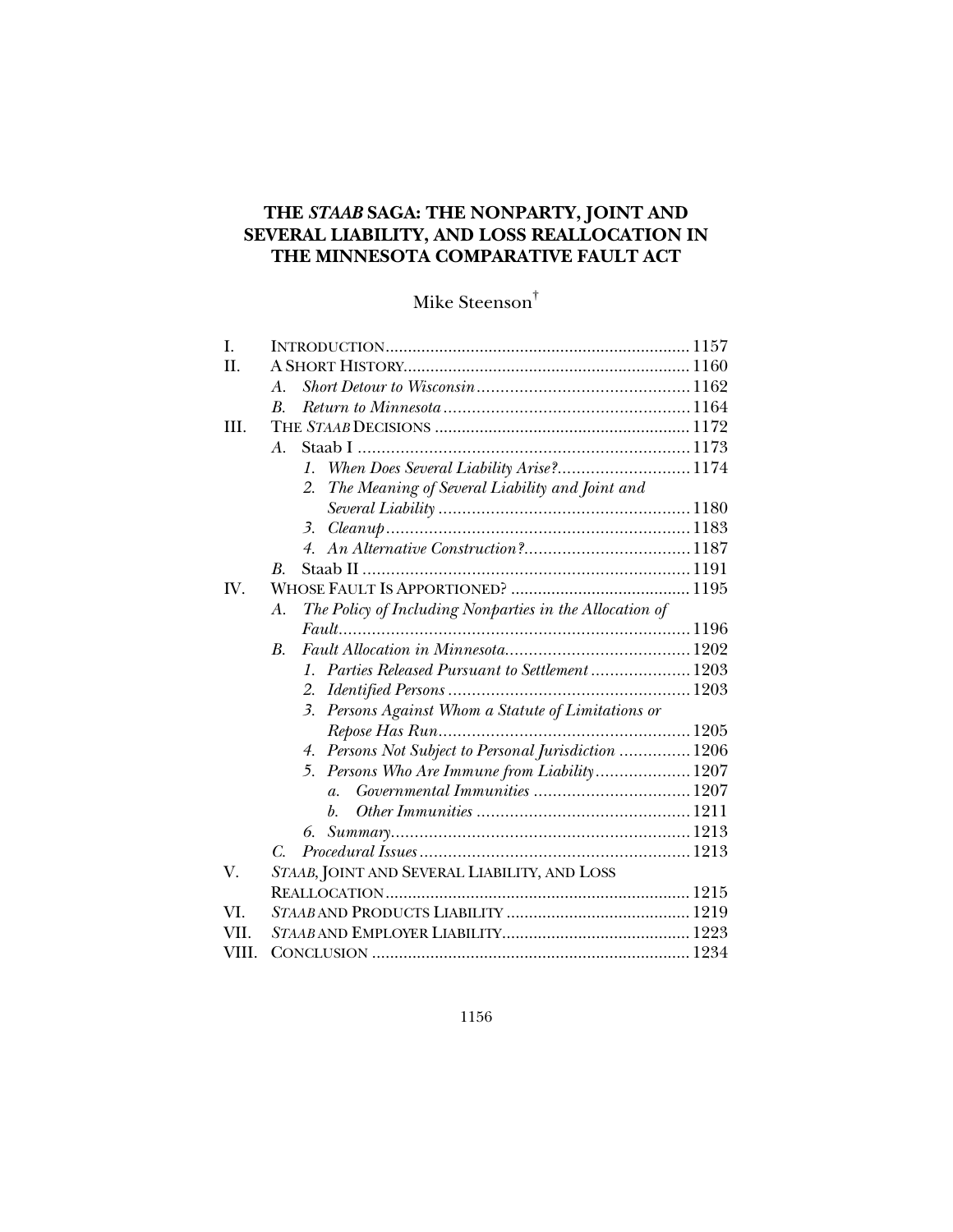#### I. INTRODUCTION

Comparative fault ameliorates the harsh effects of the all-ornothing defense of contributory negligence and provides a mechanism for the apportionment of fault among those whose fault caused loss or damage to an injured plaintiff or plaintiffs.<sup>1</sup> One of the perplexing problems in construing comparative fault statutes is in determining whose fault should be considered in the apportionment of fault in tort litigation, and more specifically, whether the fault of nonparties should be considered in the allocation of fault, and if so, which nonparties.

The nonparty issue inheres in any comparative negligence or fault statute. While the issue is sometimes directly addressed in a statute, often it is not. Minnesota's comparative negligence and fault statutes did not directly address that question, leaving it to the courts to resolve the issue.

Minnesota's Comparative Fault Act is a modified comparative fault statute. A plaintiff will be barred from recovery if the plaintiff's fault is greater than the fault of the person from whom recovery is sought.<sup>2</sup> In general, Minnesota requires individual comparisons of fault.<sup>3</sup> A plaintiff will be barred from recovery if the plaintiff's fault is greater than the fault of each individual defendant.<sup>4</sup>

Minnesota's default rule is several liability. That means that defendants will be held liable for only their percentage of fault unless one of the four joint and several liability exceptions<sup>5</sup> applies,

4. MINN. STAT. § 604.01, subdiv. 1.

 <sup>†</sup> Bell Distinguished Professor of Law, Mitchell Hamline School of Law.

 <sup>1. 1</sup> COMPARATIVE NEGLIGENCE MANUAL § 1:1 (3d ed. 2015).

 <sup>2.</sup> MINN. STAT. § 604.01, subdiv. 1 (2014).

 <sup>3.</sup> Cambern v. Sioux Tools, Inc., 323 N.W.2d 795, 798 (Minn. 1982); Marier v. Mem'l Rescue Serv., Inc., 296 Minn. 242, 246, 207 N.W.2d 706, 709 (1973). *Cambern* points out that aggregate comparisons of fault will be permitted only in limited cases, one of which is where the defendants are involved in a joint venture. 323 N.W.2d at 798 (citing Krengel v. Midwest Automatic Photo, Inc., 295 Minn. 200, 209–10, 203 N.W.2d 841, 847 (1973)). For a more detailed discussion, see Michael K. Steenson, *The Fault with Comparative Fault: The Problem of Individual Comparisons in a Modified Comparative Fault Jurisdiction*, 12 WM. MITCHELL L. REV. 1 (1986).

 <sup>5.</sup> *Id.* § 604.02, subdiv. 1.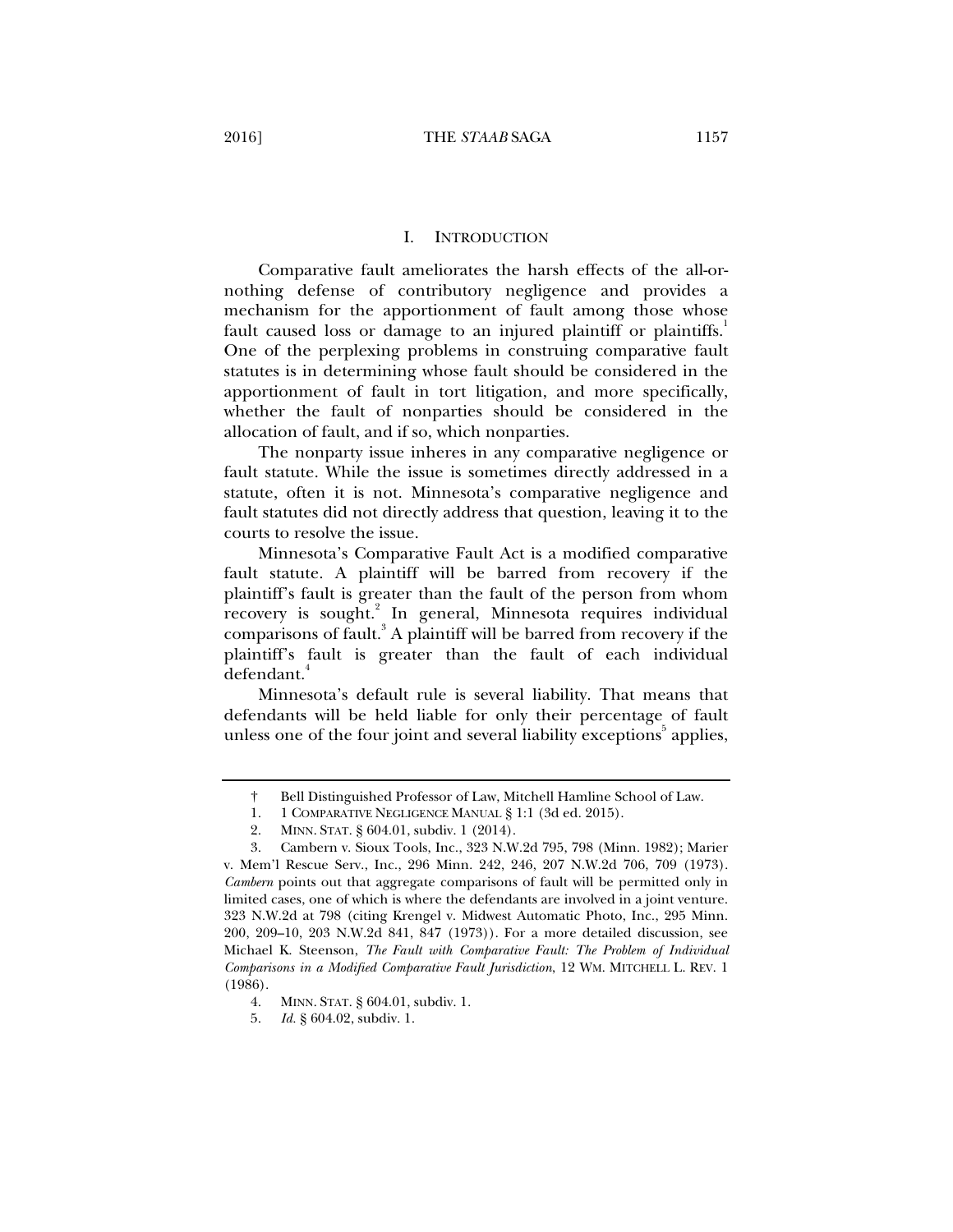one of which imposes joint and several liability on a defendant who is more than 50% at fault.

The greater the distribution of fault, the greater the likelihood that any individual defendant will be held severally liable rather than jointly and severally liable. This means that the issue of whose fault is included in the allocation of fault will be critical, not only in determining whether a plaintiff is entitled to recover against any individual defendant, but also whether any given defendant will be only severally liable or jointly and severally liable to the plaintiff.

The rule of several liability became the default rule in Minnesota in a 2003 amendment to the Comparative Fault Act. Section 604.02, subdivision 1 of the Act reads in part as follows: "When two or more persons are severally liable, contributions to awards shall be in proportion to the percentage of fault attributable to each," subject to four enumerated exceptions where joint and several liability continues to apply.<sup>6</sup>

A loss reallocation statute, enacted in 1978, further provides that if a party's equitable share of the obligation is uncollectible after the entry of judgment, it must be reallocated among the remaining parties to the litigation according to their respective percentages of fault.

The problem of determining whose fault should be considered in the apportionment of fault has persisted from the time of the adoption of the comparative negligence statute in 1969, through the adoption of the 1978 and 2003 amendments. If anything, inconsistencies in the language in the amendments amplified the problem. The Minnesota Supreme Court had previously determined that the fault of certain nonparties should be considered in the allocation of fault, but not in cases arising after the 2003 amendment. The issues of whether the fault of nonparties should be considered in the apportionment of fault under postamendment section 604.02, subdivision 1 and its impact on those who were parties to the litigation remained unresolved until the supreme court's decisions in *Staab v. Diocese of St. Cloud* in 2012<sup>8</sup> and  $2014.<sup>9</sup>$ 

 <sup>6.</sup> *Id.*

 <sup>7.</sup> *Id.* § 604.02, subdiv. 2.

 <sup>8.</sup> Staab v. Diocese of St. Cloud (*Staab I*)*,* 813 N.W.2d 68 (Minn. 2012).

 <sup>9.</sup> Staab v. Diocese of St. Cloud (*Staab II*)*,* 853 N.W.2d 713, 719 (Minn.

<sup>2014).</sup>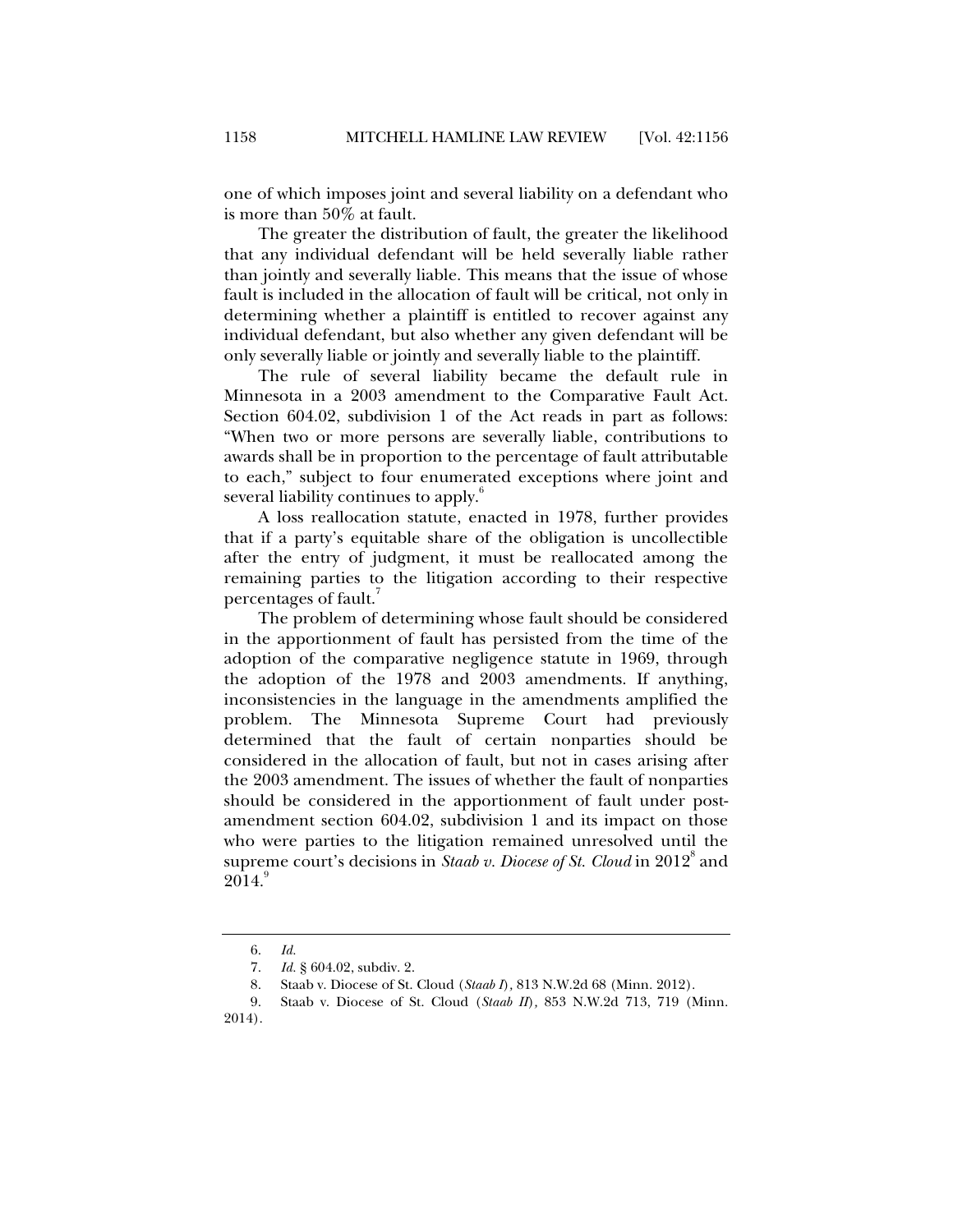2016] THE *STAAB* SAGA 1159

The plaintiff in the case was injured at a parish school, owned and operated by the diocese, when her husband pushed her wheelchair over a five-inch drop, causing her to pitch forward and out of the chair.<sup>10</sup> The plaintiff brought suit against the Diocese of St. Cloud.<sup>11</sup> At trial, the fault of the diocese and the plaintiff's husband was submitted to the jury, which found both to be at fault.<sup>12</sup> The jury allocated 50% of the fault to the diocese and 50% to the husband, even though he was not a party to the litigation.<sup>13</sup>

*Staab I* required the supreme court to consider for the first time the impact of the legislature's 2003 amendment of Minnesota Statutes section 604.02, subdivision 1 of the Comparative Fault Act. That amendment was the culmination of years of legislative erosion of the rule of joint and several liability, a process that began in 1978 and concluded in the 2003 legislative amendments, making several liability the default rule, subject to limited exceptions.<sup>14</sup>

The court construed the amendment to mean that "persons ... severally liable" includes nonparties,<sup>15</sup> and held that Mr. Staab's fault was appropriately considered in the apportionment of fault in the case, $\frac{1}{6}$  and that the consequence was that the other severally liable party, the diocese, would be held liable for only its percentage of fault.<sup>17</sup>

In *Staab II*, decided two years later, the supreme court held that the loss reallocation statute in section 604.02, subdivision 2, which requires reallocation of the uncollectible share of a party (defined to include a non-party), could not be applied to increase the liability of a severally liable party.<sup>18</sup>

The upshot of the *Staab* decisions is that where the fault of a nonparty is considered, it will have consequences, one of which is that the parties to a lawsuit will be held liable only for their percentages of fault, unless one of the joint and several liability

 <sup>10.</sup> *Staab I*, 813 N.W.2d at 71.

 <sup>11.</sup> *Id.* 

 <sup>12.</sup> *Id.* 

 <sup>13.</sup> *Id.* 

 <sup>14.</sup> For a more detailed analysis of the changes, see Michael K. Steenson, *Joint and Several Liability in Minnesota: The 2003 Model*, 30 WM. MITCHELL L. REV. 845 (2004).

 <sup>15.</sup> *Staab I*, 813 N.W.2d at 76.

 <sup>16.</sup> *Id.* at 80.

 <sup>17.</sup> *Id.* 

 <sup>18.</sup> *Staab II*, 853 N.W.2d at 719.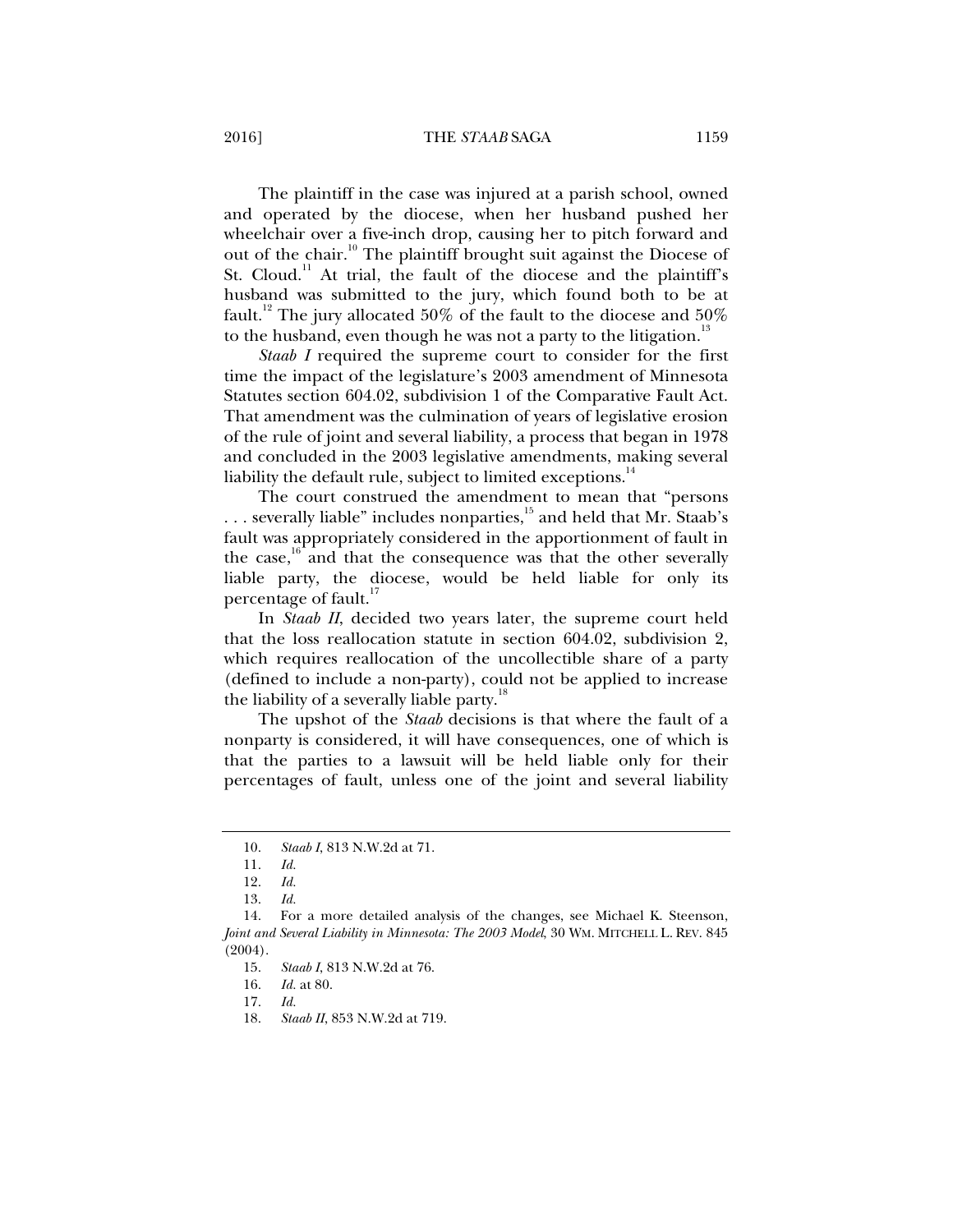exceptions applies, and that the loss reallocation statute cannot be used to increase the obligation of a severally liable party.

*Staab I* and *II* resolved two of the issues concerning the allocation of fault. Others remain, however, including the circumstances under which the fault of nonparties will be considered; the rule of loss reallocation and its relationship to joint and several liability; the impact of the *Staab* decisions on products liability loss reallocation, which is subject to a special reallocation rule; and, finally, the impact of the decisions on cases involving third-party contribution claims against employers.

The purpose of this article is to address these issues in depth. Part II is a short history of comparative negligence and fault. It looks at the law in distinct periods, including before and after the 1978 amendments to the Comparative Fault Act. And, because Minnesota's comparative negligence statute was based on Wisconsin's, it also surveys early Wisconsin decisions dealing with the problem of the nonparty. Part III takes a detailed look at the *Staab* decisions. Part IV considers a variety of situations where the issue of the fault of a nonparty may arise. Part V examines the impact of the *Staab* decisions on joint and several liability and loss reallocation. Part VI considers the impact of the decisions on section 604.02, subdivision 3, which is the special loss reallocation provision that applies to products liability cases where the parties are in the chain of manufacture and distribution. Part VII considers the impact of the *Staab* decisions on contribution claims by third parties against employers. Part VIII is the conclusion.

#### II. A SHORT HISTORY

Before parsing the *Staab* decisions, a brief explanation of the source of the problems the court faced in those cases will aid in understanding the court's analysis. Joint and several liability was the traditional rule in Minnesota.<sup>19</sup> It survived the adoption of the comparative negligence statute and the amendments that turned that statue into a broader Comparative Fault Act.<sup>20</sup> Those amendments are the source of the problem because of the inconsistencies that they introduced into the Act.

The original comparative negligence statute read in part as follows:

 <sup>19.</sup> *See* Steenson, *supra* note 14, at 850–51.

 <sup>20.</sup> MINN. STAT. § 604.01 (2014 & Supp. 2015); MINN. STAT. § 604.01 (1969).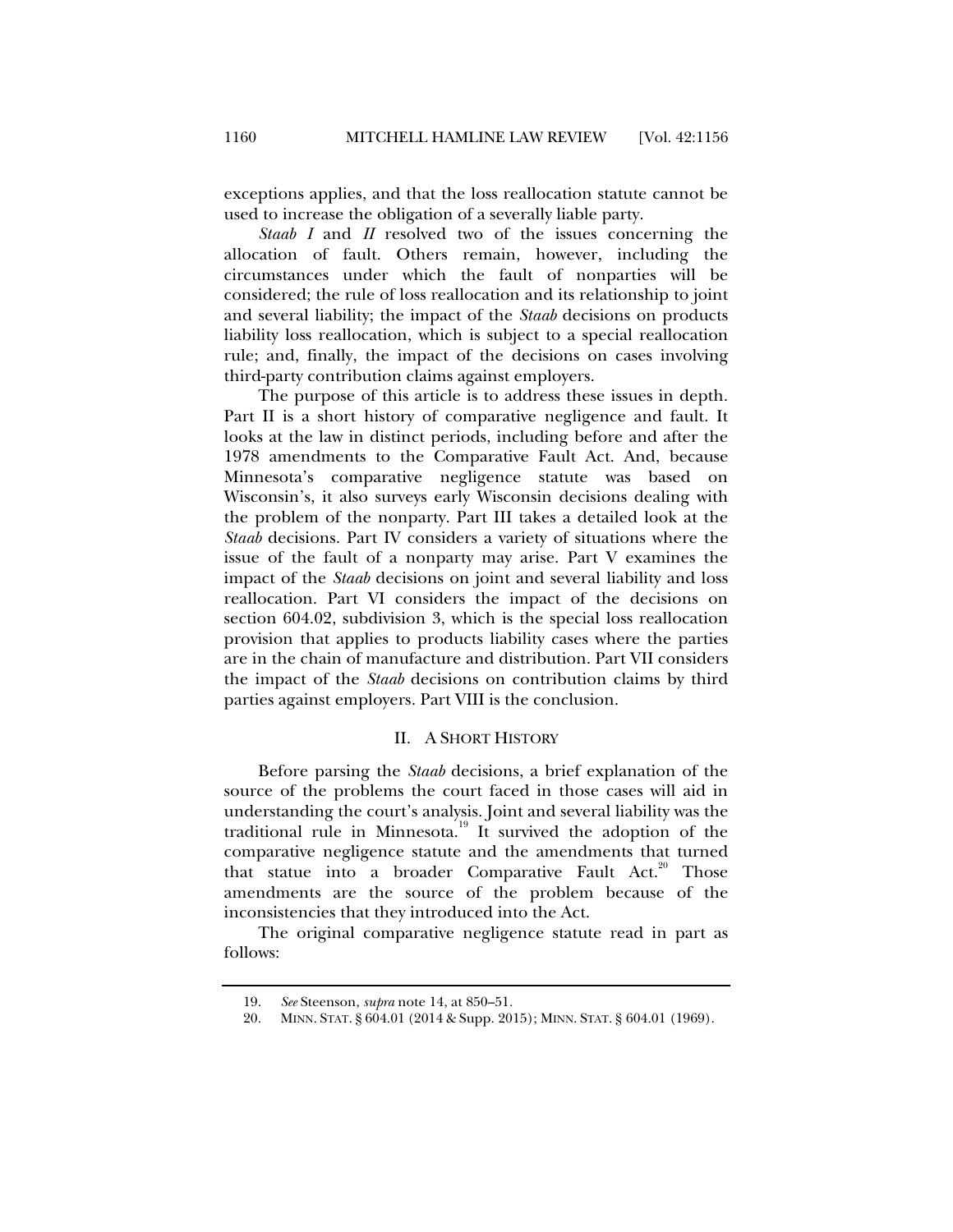Contributory negligence shall not bar recovery in an action by any person or his legal representative to recover damages for negligence resulting in death or in injury to person or property, if such negligence was not as great as the negligence of the person against whom recovery is sought, but any damages allowed shall be diminished in the proportion to the amount of negligence attributable to the person recovering. The court may, and when requested by either party shall, direct the jury to find separate special verdicts determining the amount of damages and the percentage of negligence attributable to each party; and the court shall then reduce the amount of such damages in proportion to the amount of negligence attributable to the person recovering. When there are two or more persons who are jointly liable, contributions to awards shall be in proportion to the percentage of negligence attributable to each, provided, however, that each shall remain jointly and severally liable for the whole award.<sup>21</sup>

Minnesota's statute was modeled after Wisconsin's.<sup>22</sup> The Bar Committee comment to section 604.01 makes it clear that Wisconsin law was thoroughly researched and that the Minnesota statute was modeled largely upon Wisconsin's comparative negligence statute.<sup>23</sup> The Minnesota Supreme Court has taken the position that adoption of the Wisconsin statute also included interpretations of that statute by Wisconsin's highest court, up to the time of adoption by Minnesota. $24$ 

The comparative negligence statute used the term "person" in two places in subdivision  $1.^{25}$  In the first sentence, the statute states that contributory negligence does not bar the recovery of a "person" as long as that person's fault is not equal to or greater

 <sup>21.</sup> Act of May 23, 1969, ch. 624, 1969 Minn. Laws 1069. In *Maday v. Yellow Taxi Co.*, 311 N.W.2d 849, 850 (Minn. 1981), the court made it clear that joint and several liability was incorporated in the comparative negligence act.

 <sup>22.</sup> *Compare* WIS. STAT. ANN. § 895.045 (West, Westlaw through 2015), *with*  MINN. STAT. § 604.01 (2014 & Supp. 2015).

 <sup>23.</sup> MINN. STAT. ANN. § 604.01 note (1969 Committee Comment) ("Supplied by the Minnesota State Bar Association as a portion of the interpretive memorandum of its Legislative Committee. . . . The Minnesota Comparative Negligence Statute . . . is based on Wisconsin Law.").

 <sup>24.</sup> Busch v. Busch Constr., Inc., 262 N.W.2d 377, 393 (Minn. 1977); Marier v. Mem'l Rescue Serv., Inc., 296 Minn. 242, 244–45, 207 N.W.2d 706, 708 (1973).

 <sup>25.</sup> MINN. STAT. § 604.01, subdiv. 1 (1969).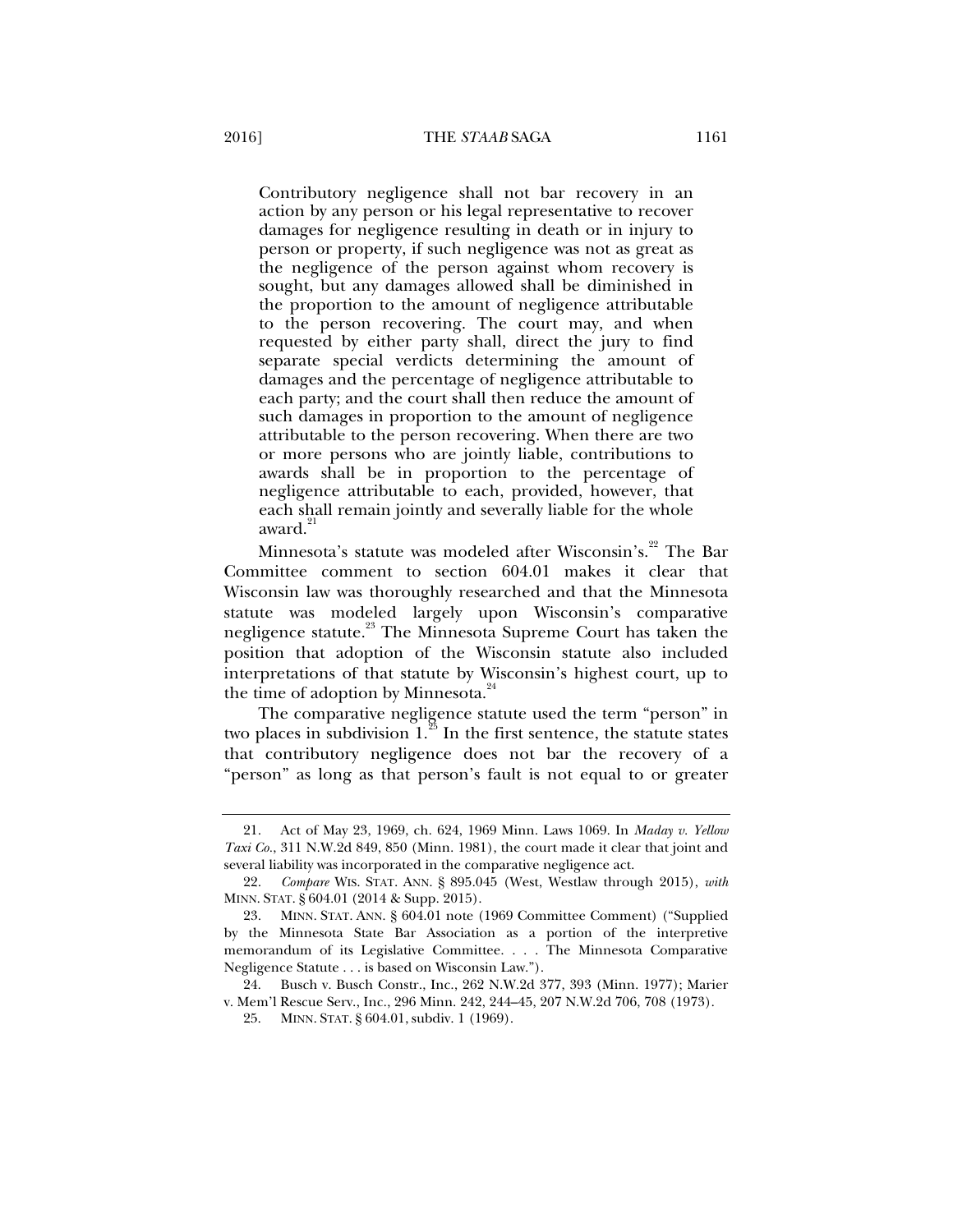than the negligence of the "person" from whom recovery is sought.<sup>26</sup> In that context, it seems clear that "person" or "legal representative" has to refer to someone who is a party to the lawsuit. Only a "person" who is a *party* would be entitled to recover.

The last sentence, the joint and several liability provision, stated that "[w]hen there are two or more persons who are jointly liable, contributions to awards shall be in proportion to the percentage of negligence attributable to each, provided, however, that each shall remain jointly and severally liable for the whole award."<sup>27</sup>

Again, the use of the word "person" in that context appears to mean that a "person" is a *party* to the lawsuit. For consistency, the term should be interpreted similarly when it appears in the same subdivision. There is perhaps an ambiguity, however, because the second sentence uses the term *party*:

The court may, and when requested by either party shall, direct the jury to find separate special verdicts determining the amount of damages and the percentage of negligence attributable to each *party*; and the court shall then reduce the amount of such damages in proportion to the amount of negligence attributable to the person recovering.<sup>28</sup>

In context, however, "party" and "person" appear to be interchangeable. That argument can be made based upon the text alone. Read that way, however, the statute has gaps that have to be filled. Wisconsin's experience with its comparative negligence statute illustrates the problem, especially because Minnesota borrowed Wisconsin's comparative negligence statute in 1969. It also foreshadows the problems the Minnesota Supreme Court would have to face in interpreting its own statutes.

#### *A. Short Detour to Wisconsin*

Wisconsin's comparative negligence statute initially was quite abbreviated:

Contributory negligence does not bar recovery in an action by any person or the person's legal representative to recover damages for negligence resulting in death or in

 <sup>26.</sup> *Id.*

 <sup>27.</sup> *Id.*

 <sup>28.</sup> *Id.* (emphasis added).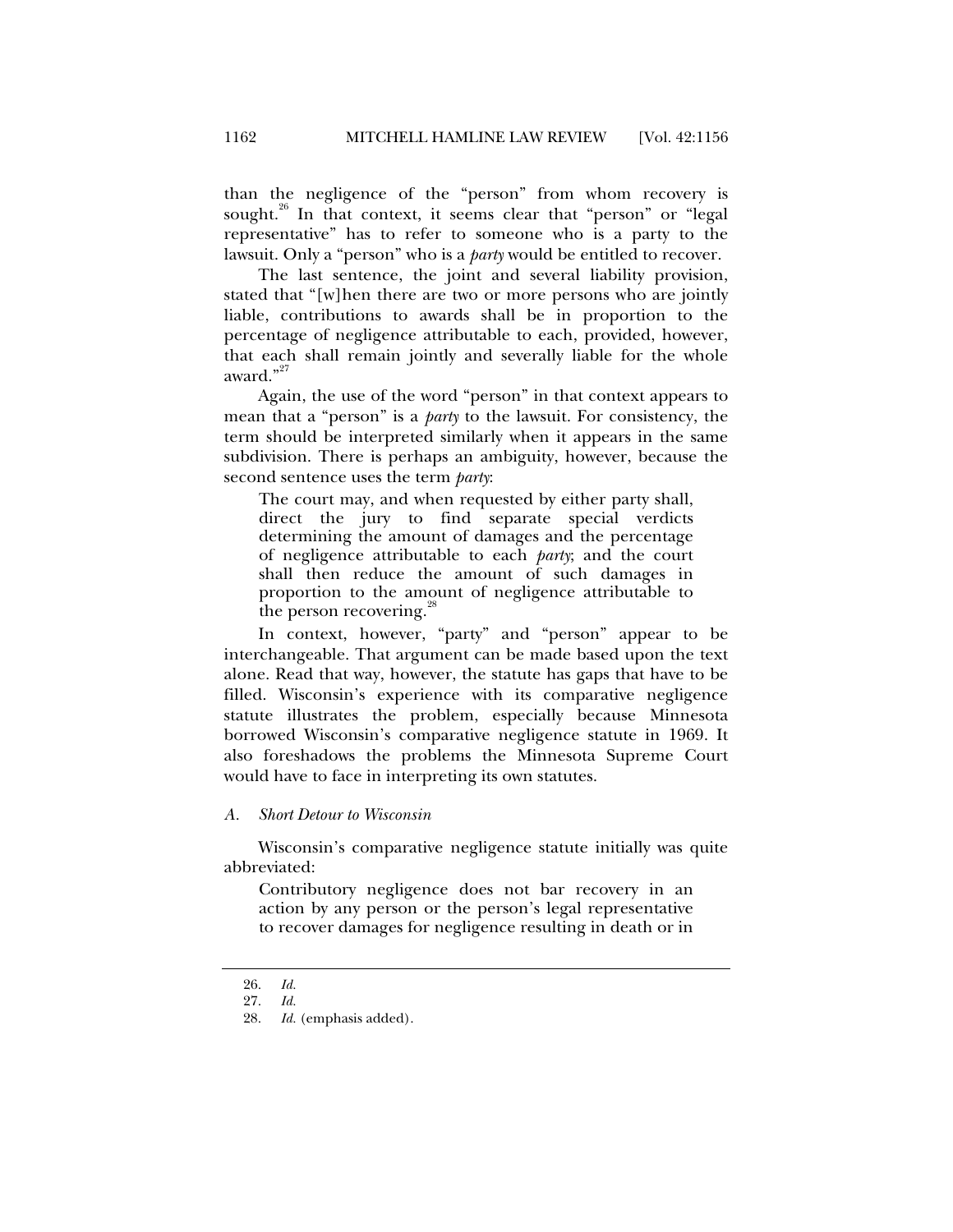injury to person or property, if that negligence was not greater than the negligence of the person against whom recovery is sought, but any damages allowed shall be diminished in the proportion to the amount of negligence attributed to the person recovering.<sup>29</sup>

Prior to the adoption of Minnesota's comparative negligence statute in 1969, the Wisconsin Supreme Court had held that the fault of certain entities had to be considered in allocating fault. Because of the brevity of the Wisconsin comparative negligence statute, the Wisconsin Supreme Court, out of necessity, had to plug the gaps in the comparative negligence statute. In 1972, in *Payne v. Bilco Co.*,<sup>30</sup> the court read its 1962 decision in *Bielski v. Schulze*<sup>31</sup> as adopting "the rule that the negligence of all joint tortfeasors must be apportioned according to their degree of negligence."<sup>32</sup>

The Wisconsin comparative negligence statute did not provide for contribution based on the percentage of negligence assigned to co-tortfeasors. Historically, co-tortfeasors were liable on a pro rata basis for purposes of contribution.<sup>33</sup> The key issue in *Bielski* was whether contribution would continue to be determined on a pro rata basis or whether co-tortfeasors would be liable for their specific percentages of negligence.<sup>34</sup> The court opted for a revision of the common law pro rata rule in favor of determining contribution liability based on the percentages of negligence assigned to the parties.<sup>35</sup> In doing so, the court applied equitable principles, but used the framework of the statute and Wisconsin's special verdict practice to expand the existing rule of equitable contribution to contribution based on percentages of fault.<sup>36</sup> The court explained:

If the doctrine is to do equity, there is no reason in logic or in natural justice why the shares of common liability of joint tortfeasors should not be translated into the

 <sup>29.</sup> Act of June 15, 1931, ch. 242, 1931 Wis. Sess. Laws 375, 375–76 (codified as amended at WIS. STAT. § 331.045 (1931)).

 <sup>30. 195</sup> N.W.2d 641, 645–46 (Wis. 1972).

 <sup>31. 114</sup> N.W.2d 105 (Wis. 1962), *overruled by* Wangen v. Ford Motor Co., 294 N.W.2d 437, 447 (Wis. 1980) ("We conclude that permitting the award of punitive damages in product liability cases is not inconsistent with *Bielski* and does not undermine the law of comparative negligence.").

 <sup>32.</sup> *Payne*, 195 N.W.2d at 645–46.

 <sup>33.</sup> *See Bielski*, 114 N.W.2d at 107–08.

 <sup>34.</sup> *See id.* at 107.

 <sup>35.</sup> *Id.* at 107–08.

 <sup>36.</sup> *Id.* at 108–09.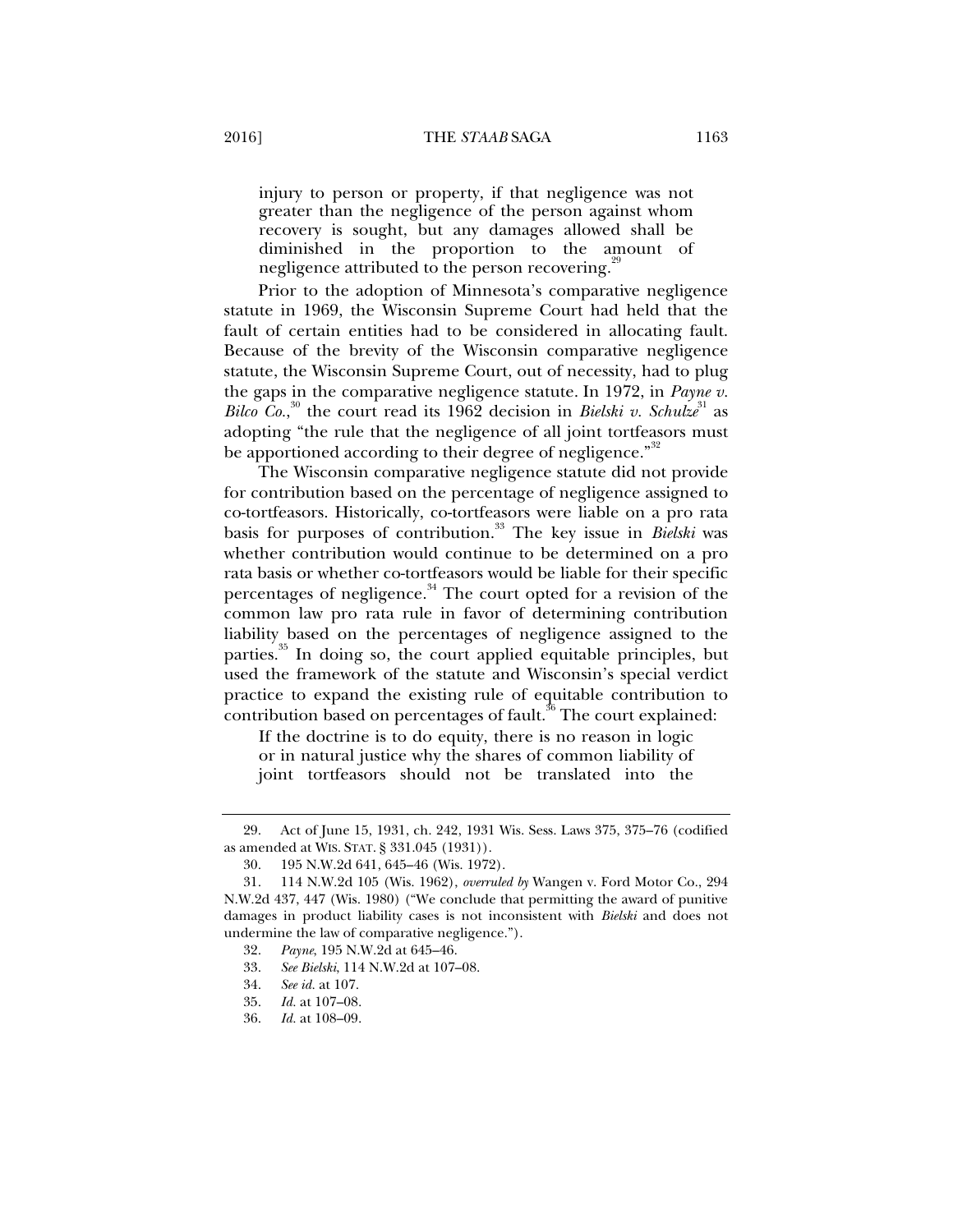percentage of the causal negligence which contributed to the injury. This is merely a refinement of the equitable principle. It is difficult to justify, either on a layman's sense of justice or on natural justice, why a joint tortfeasor who is 5% causally negligent should only recover 50% of the amount he paid to the plaintiff from a co-tortfeasor who is 95% causally negligent, and conversely why the defendant who is found 5% causally negligent should be required to pay 50% of the loss by way of reimbursement to the co-tortfeasor who is  $95\%$  negligent.<sup>3</sup>

In *Pierringer v. Hoger*, 38 the Wisconsin Supreme Court sanctioned piecemeal settlement of a tort claim. The court noted that the percentage of negligence assigned to the non-settling defendant "can only be determined by a proper allocation of all the causal negligence, if any, of all the joint tortfeasors and of the plaintiff if contributory negligence is involved."39 The *Pierringer* release severs joint and several liability, and makes the non-settling defendants liable only for the percentage of negligence allocated to them. $40$ 

Wisconsin law, at the time of the adoption of Minnesota's comparative negligence statute, required consideration of the fault of settling defendants and, even though the comparative negligence statute did not provide for it, contribution according to the percentages of negligence assigned to co-tortfeasors. Because of the limited reach of the Wisconsin cases, it would be difficult to conclude that Wisconsin intended for the fault of nonparties, other than settling defendants, to be compared in the allocation of fault, at least at the time of the adoption of Minnesota's comparative negligence statute.

#### *B. Return to Minnesota*

The 1978 amendment to the comparative negligence statute moved the joint and several liability sentence virtually verbatim to a new section 604.02, subdivision  $1<sup>41</sup>$  The only change was the

 <sup>37.</sup> *Id.* at 109.

 <sup>38. 124</sup> N.W.2d 106 (Wis. 1963).

 <sup>39.</sup> *Id.* at 111–12.

 <sup>40.</sup> Peter B. Knapp, *Keeping the* Pierringer *Promise: Fair Settlements and Fair Trials*, 20 WM. MITCHELL L. REV. 1, 26 (1994).

 <sup>41.</sup> MINN. STAT. § 604.02, subdiv. 1 (1978).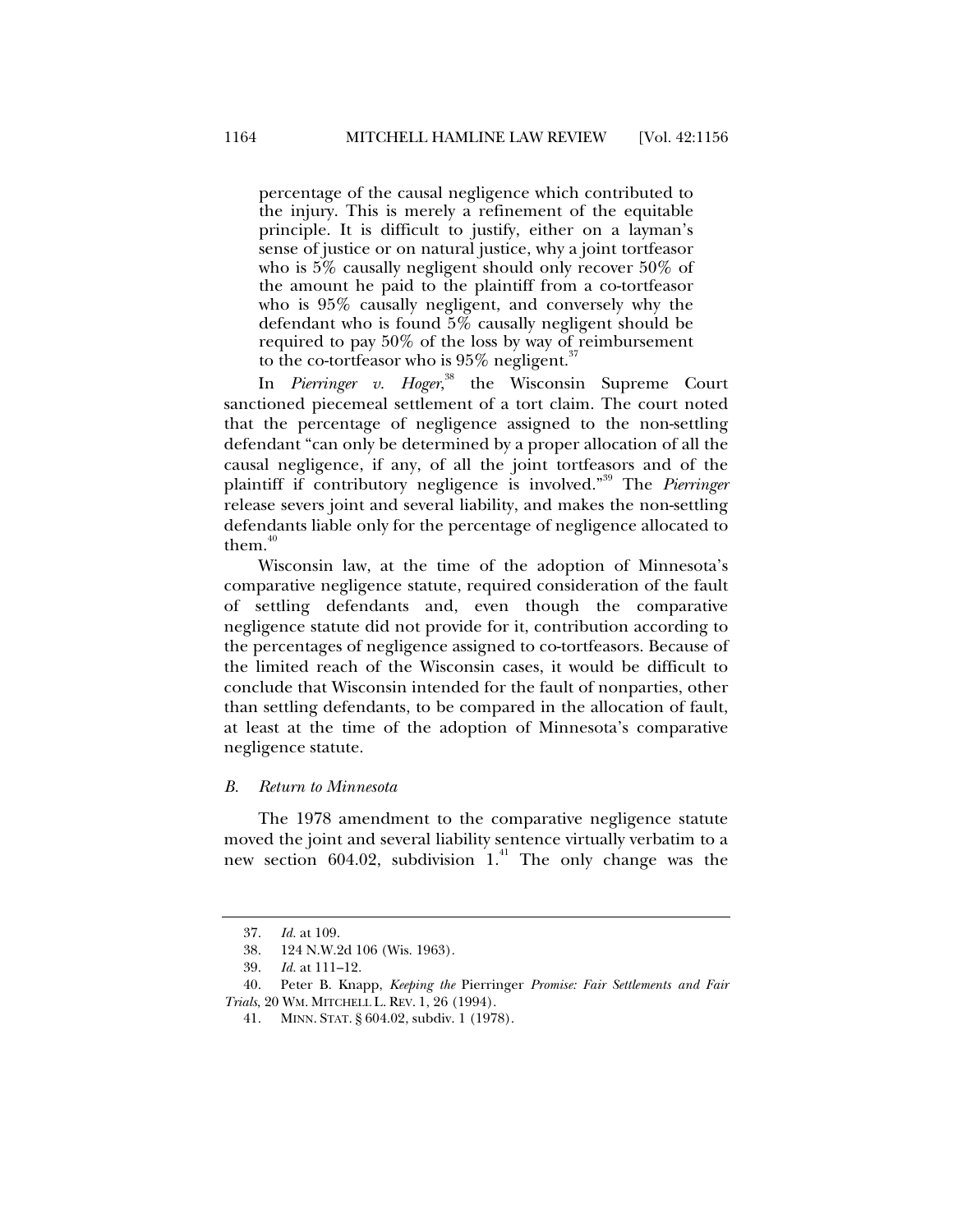substitution of the word "fault" for "negligence." The  $1978$ amendment also added a new loss reallocation provision in new section 604.02, subdivision 2, which provides that:

Upon motion made not later than one year after judgment is entered, the court shall determine whether all or part of a party's equitable share of the obligation is uncollectible from that party and shall reallocate any uncollectible amount among the other parties, including a claimant at fault, according to their respective percentages of fault. A party whose liability is reallocated is nonetheless subject to contribution and to any continuing liability to the claimant on the judgment.<sup>4</sup>

The loss reallocation provision, which was the first dent in the law of joint and several liability in Minnesota, provides for reallocation of a *party's* equitable share of the obligation.<sup>44</sup> The language was taken verbatim from section 2(d) of the Uniform Comparative Fault Act, $45$  which provided for the allocation of fault only to *parties* to the litigation, not *nonparties*. 46

At the time the Uniform Comparative Fault Act's loss reallocation provision was adopted in Minnesota, there was nothing to indicate how the Minnesota courts would handle the issue of whether the fault of nonparties should be considered in the allocation of fault in tort litigation. Later, in 1978, however, the Minnesota Supreme Court decided Frey v. Snelgrove<sup>47</sup> and Lines v.

 <sup>42.</sup> *Id.* 

 <sup>43.</sup> *Id.* § 604.02, subdiv. 2.

 <sup>44.</sup> *Id.* 

 <sup>45.</sup> UNIF. COMPARATIVE FAULT ACT § 2, 12 U.L.A. 135 (2008).

 <sup>46.</sup> *Id.* § 2 cmt. The comment explains:

The limitation to parties to the action means ignoring other persons who may have been at fault with regard to the particular injury but who have not been joined as parties. This is a deliberate decision. It cannot be told with certainty whether that person was actually at fault or what amount of fault should be attributed to him, or whether he will ever be sued, or whether the statute of limitations will run on him, etc. An attempt to settle these matters in a suit to which he is not a party would not be binding on him. Both plaintiff and defendants will have significant incentive for joining available defendants who may be liable. The more parties joined whose fault contributed to the injury, the smaller the percentage of fault allocated to each of the other parties, whether plaintiff or defendant.

 <sup>47. 269</sup> N.W.2d 918 (Minn. 1978).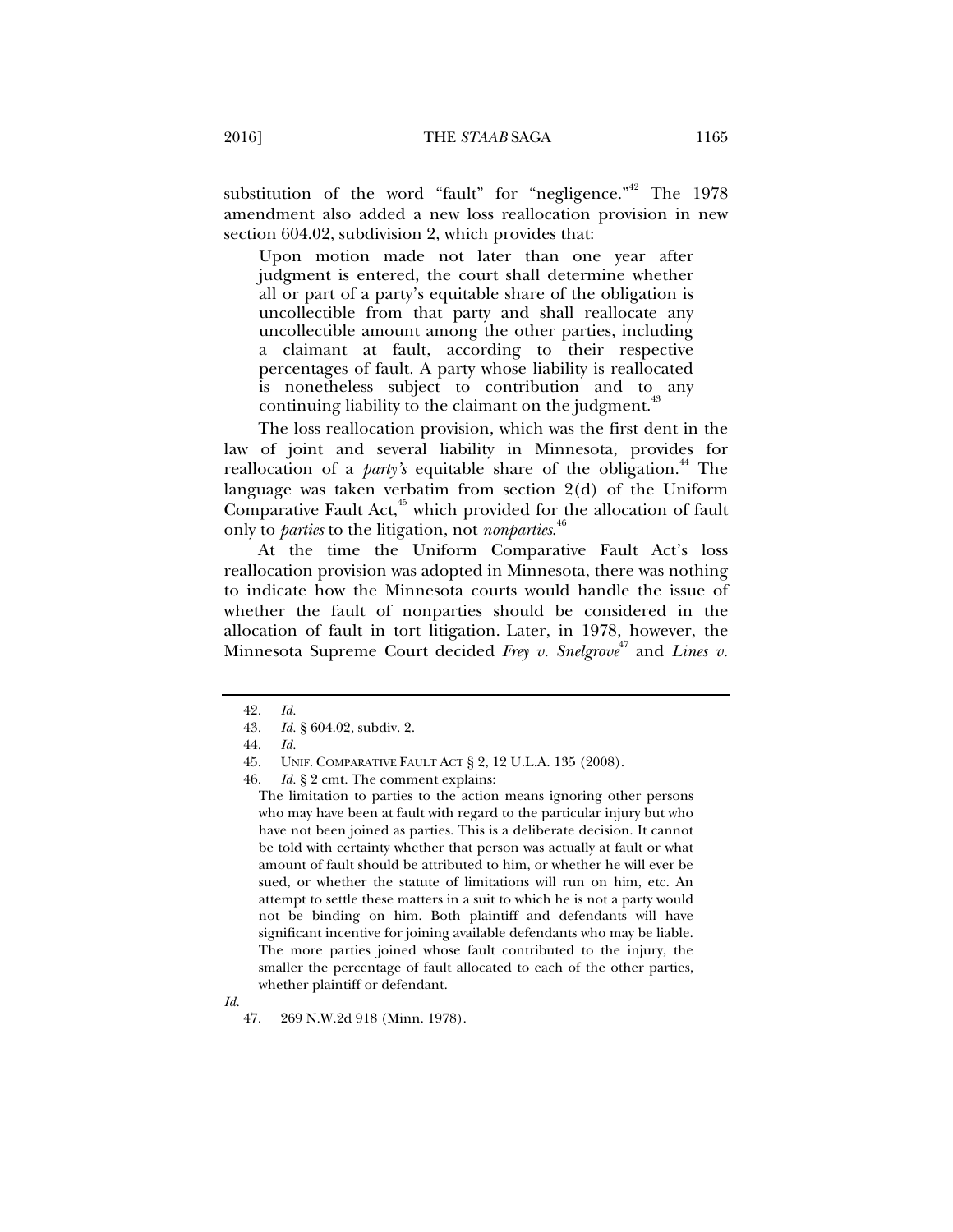*Ryan*. 48 Both cases were decided after April 15, 1978, the effective date of the amendment.49 In *Frey*,the supreme court sanctioned the use of the *Pierringer* release<sup>50</sup> in Minnesota and outlined the procedures for its use, stating as part of the procedure that the fault of the parties, including settling defendants, should be submitted to the jury:

In almost every case the trial court should submit to the jury the fault of all parties, including the settling defendants, even though they have been dismissed from the lawsuit. If there is "evidence of conduct which, if believed by the jury, would constitute negligence (or fault) on the part of the person . . . inquired about," the fault or negligence of that party should be submitted to the jury.<sup>3</sup>

The court quoted *Connar v. West Shore Equipment of Milwaukee*,<sup>52</sup> a 1975 Wisconsin Supreme Court decision, in support of that proposition.53 The issue in *Connar* was whether the negligence of an employer should be considered in the allocation of negligence, even though the employer was immune from liability.<sup>54</sup>

Lines v. Ryan,<sup>55</sup> decided a little more than three months after *Frey*, arose out of a three-car accident in which a car driven by Jones was hit by a car driven by Lines.<sup>56</sup> Lines' car was then hit by a car driven by Ryan.57 Whether Lines hit Jones' car before being hit by

 <sup>48. 272</sup> N.W.2d 896 (Minn. 1978).

 <sup>49.</sup> *Id.* at 896 (decided on November 24, 1978); *Frey*, 269 N.W.2d at 918 (decided on August 18, 1978).

 <sup>50.</sup> For a deeper look at *Pierringer* releases, see Knapp, *supra* note 40 and John E. Simonett, *Release of Joint Tortfeasors: Use of the* Pierringer *Release in Minnesota*, 3 WM. MITCHELL L. REV. 1 (1977); *see also supra* notes 38–40 and accompanying text. *Pierringer* releases sever joint and several liability as between the settling defendant and nonsettling defendant(s). *See Frey*, 269 N.W.2d at 922–23 (citing Pierringer v. Hoger, 124 N.W.2d 106 (1963)). The fault of the settling party has to be submitted to the trier of fact in part to establish the liability of the nonsettling defendants. *Id.* 

 <sup>51.</sup> *Frey*, 269 N.W.2d at 923 (quoting Connar v. W. Shore Equip. of Milwaukee, 227 N.W.2d 660, 662 (Wis. 1975)).

 <sup>52.</sup> *Connar*, 227 N.W.2d at 662.

 <sup>53.</sup> *Frey*, 269 N.W.2d at 923.

 <sup>54.</sup> *Connar*, 227 N.W.2d at 661.

 <sup>55.</sup> Lines v. Ryan, 272 N.W.2d 896, 896 (Minn. 1978).

 <sup>56.</sup> *Id.* at 899.

 <sup>57.</sup> *Id.*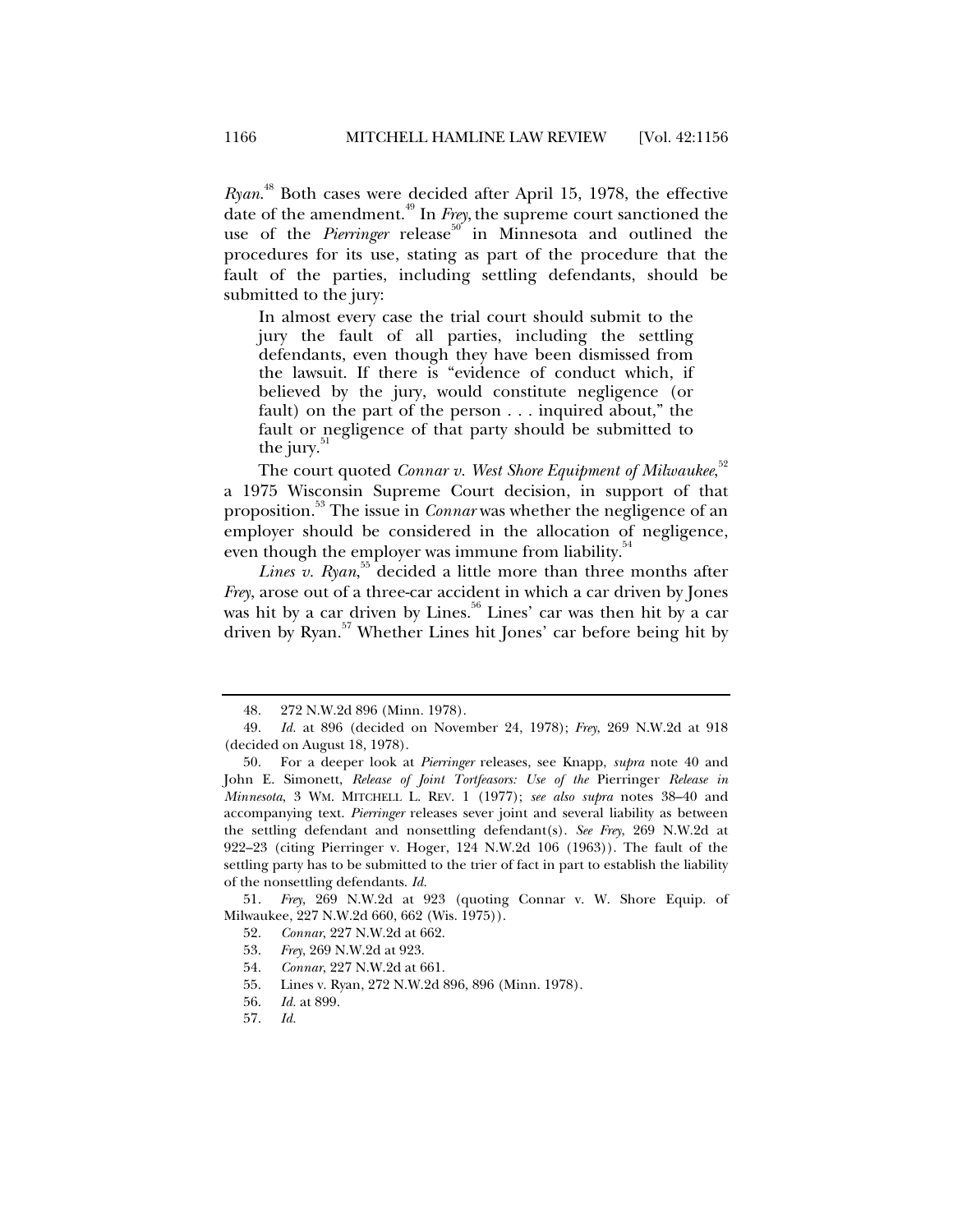Ryan's car was in dispute.<sup>58</sup> Because Lines was uninsured and not gainfully employed, Jones made a claim for uninsured motorist insurance benefits from her insurer, State Farm.<sup>59</sup> Jones executed a release and subrogation trust agreement with State Farm upon receiving her insurance payment.<sup>1</sup>

Lines brought suit against Ryan.<sup>61</sup> State Farm subsequently brought suit in Jones' name against Lines pursuant to the release and subrogation trust agreement.<sup>62</sup> Ryan moved for consolidation of the claims.<sup>63</sup> During the trial, "Jones moved to amend her complaint to add Ryan as a defendant in the *Jones v. Lines* action."<sup>64</sup> That motion was granted. $65$  Ryan then "cross-claimed against Lines" for contribution and indemnity."<sup>66</sup>

The jury found Jones free from negligence and assigned 60% of the fault to Lines and  $40\%$  to Ryan.<sup>67</sup> Lines argued that the fault of Jones should not have been submitted to the jury in the *Lines v. Ryan* action.<sup>88</sup> The supreme court followed *Frey* and relied again on *Connar* for the proposition that the fault of all persons contributing to the accident should be considered by the trier of fact in allocating fault.<sup>69</sup> *Connar* articulated the "principle" the Minnesota Supreme Court found persuasive in *Lines*:

It is established without doubt that, when apportioning negligence, a jury must have the opportunity to consider the negligence of all parties to the transaction, whether or not they be parties to the lawsuit and whether or not they can be liable to the plaintiff or to the other tort-feasors either by operation of law or because of a prior release.<sup>10</sup>

*Connar* could be read to stand for the broader proposition that in all cases the fault of nonparties has to be taken into

 70. *Id.* at 902–03 (quoting Connar v. W. Shore Equip. of Milwaukee, 227 N.W.2d 660, 662 (Wis. 1975)).

 <sup>58.</sup> *Id.*

 <sup>59.</sup> *Id.*

 <sup>60.</sup> *Id.*

 <sup>61.</sup> *Id.* 62. *Id.* at 900.

 <sup>63.</sup> *Id.*

 <sup>64.</sup> *Id.*

 <sup>65.</sup> *Id.* 66. *Id.*

 <sup>67.</sup> *Id.* 

 <sup>68.</sup> *Id.* at 902.

 <sup>69.</sup> *Id.*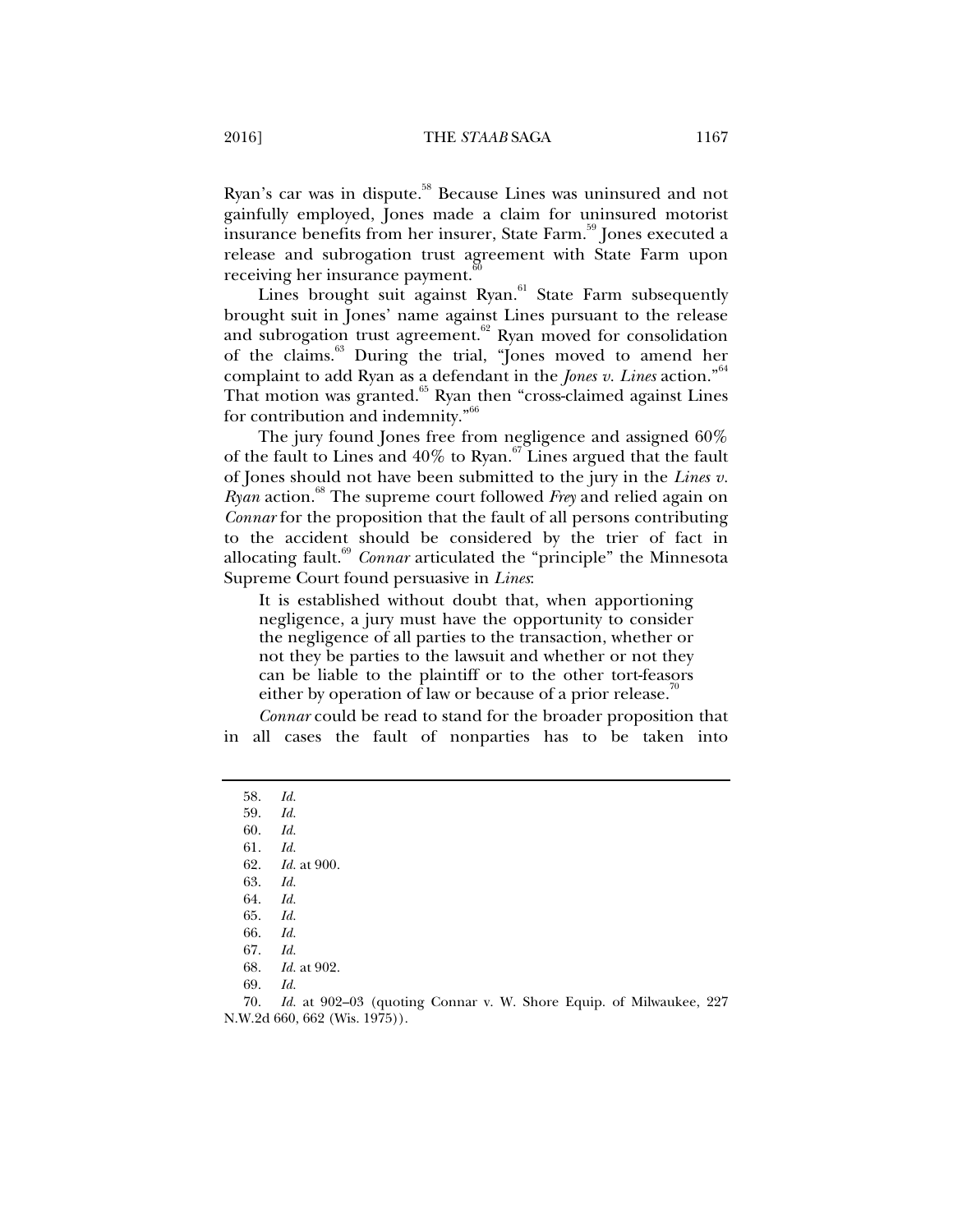consideration, but at the time the case was decided the "principle" was confined to released parties,<sup>71</sup> the same as in Wisconsin. *Connar* expanded the "principle" to justify consideration of the fault to the immune employer.

As of *Lines*, then, one view is that the broadest proposition the Minnesota Supreme Court's cases had established is that the fault of nonparties should be considered where a party is released pursuant to a *Pierringer* release and where a person not joined contributed to a single indivisible injury. Minnesota had already taken the same position as *Connar* in *Lambertson v. Cincinnati*  Welding Corp.,<sup>72</sup> although, in Minnesota, unlike in Wisconsin, the employer can be made a party to a lawsuit on a third-party contribution claim and be held liable to the extent of its workers' compensation liability or fair share of the judgment, whichever is less.

The court broadened its approach to nonparties in *Hosley v. Armstrong Cork Co.*<sup>73</sup> *Hosley* involved the application of the reallocation provision in section 604.02, subdivision 2 of the Act. $4$ The issue was whether the reallocation statute applied in a case in which the fault of nonparties was submitted to the trier of fact.<sup>15</sup>

 <sup>71.</sup> *Lines*, while relying on *Connar*, just as easily could have relied on its prior decision in *Ferguson v. Northern States Power Co.*, 307 Minn. 26, 239 N.W.2d 190 (1976). *See generally Lines*, 272 N.W.2d at 896. The minor plaintiff in that case suffered a serious electrical shock and burns while trimming a tree in his backyard under his father's direction. *Ferguson*, 307 Minn. at 28–29, 239 N.W.2d at 191–92. The trial court separated the case into distinct comparative negligence questions, which asked the jury to first apportion fault between the minor plaintiff and Northern States Power and then to Northern States Power and the plaintiff-father. *Id.* at 31, 239 N.W.2d at 193. The jury found the minor plaintiff to be 75% at fault and Northern States Power 25% at fault and, in the second set of apportionment questions, found the plaintiff-father to be 70% at fault and Northern States Power 30% at fault. *Id.* The supreme court held that it was error to submit two separate sets of questions apportioning fault because the fault should have been apportioned among all three at fault parties in a single apportionment question. *Id.* at 36, 239 N.W.2d at 196. The same rationale would presumably apply in *Lines*. *See generally Lines*, 272 N.W.2d at 896.

 <sup>72. 312</sup> Minn. 114, 119–21, 257 N.W.2d 679, 684 (1977) (describing the inequity arising from allowing contribution or indemnity to an employer already under a workers compensation system). See *infra* Part VII for a more detailed discussion.

 <sup>73. 383</sup> N.W.2d 289 (Minn. 1986).

 <sup>74.</sup> *Id.* at 293–94.

 <sup>75.</sup> *Id.* at 292.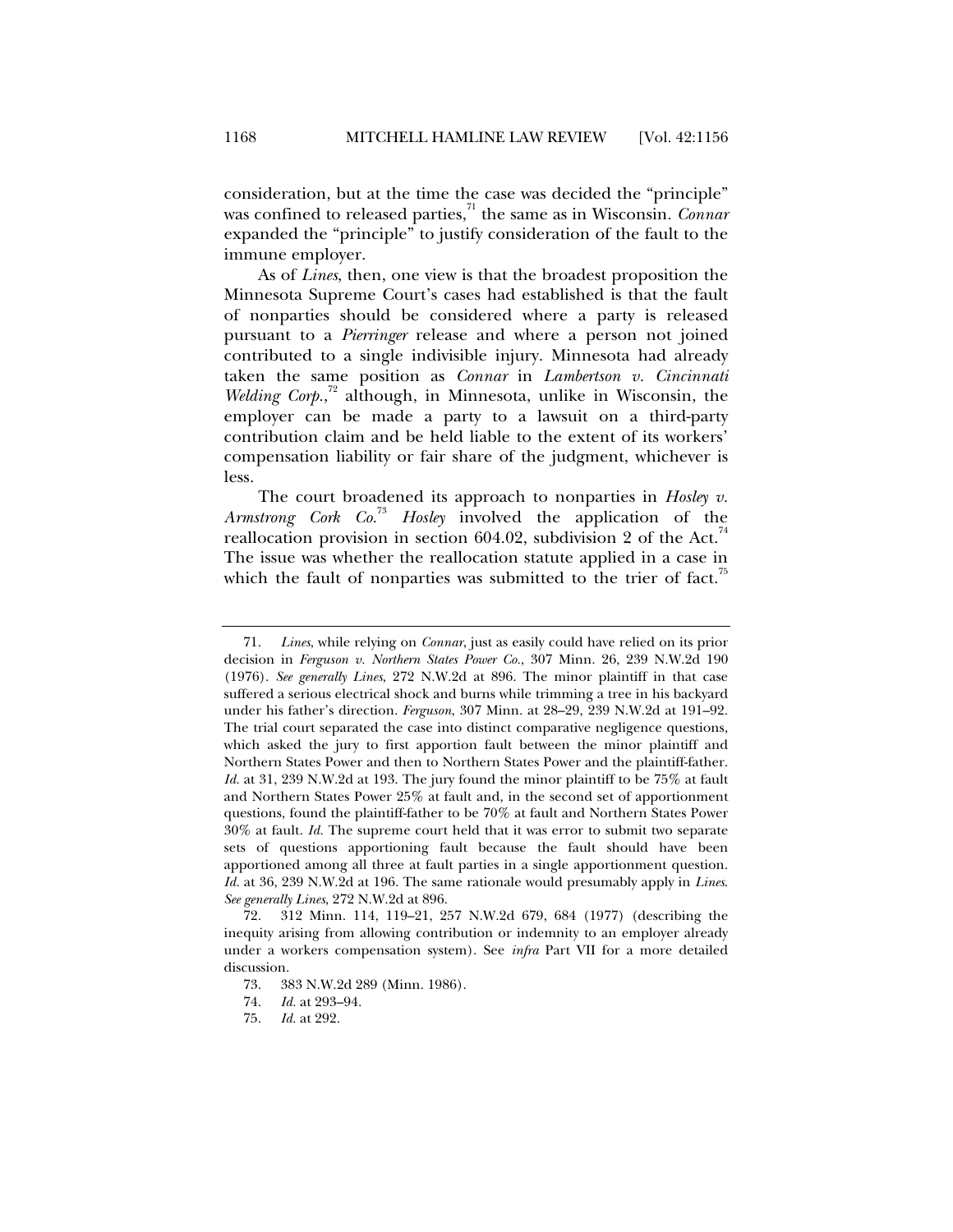The court held that it did not, because the equitable share of the nonparties' obligation was not proved to be uncollectible.<sup>76</sup><br>Hosley sued several asbestos manufacturers.<sup>77</sup>

Hosley sued several asbestos manufacturers." After commencement of the suit, two of the defendants filed chapter 11 petitions for reorganization.<sup>78</sup> The proceedings against those defendants were automatically stayed.<sup>79</sup> On Hosley's motion, the claims and cross-claims against those defendants were severed.<sup>80</sup> Hosley went to trial against the remaining defendants.<sup>81</sup> The trial court submitted the fault of nine parties to the jury, including Hosley and Johns-Manville, two of the defendants who had filed under chapter  $11.^{82}$ 

The court held that the loss reallocation provision applied to Johns-Manville, the chapter 11 defendant that was severed from the litigation.<sup>83</sup> The court rejected the Uniform Comparative Fault Act's restrictive definition of "party" to mean a party to a lawsuit.<sup>84</sup> Rather, the court concluded that the definition "can be more broadly defined as 'a person whose fault has been submitted to the jury,' or, in other words, 'parties to the transaction.'"<sup>85</sup>

The court noted the comments to the Uniform Comparative Fault Act, which explain that the reason for excluding nonparties to the lawsuit is because of the lack of certainty involved in assigning fault to them, because any findings of fault would not be binding on them, and because the plaintiff and defendant already have sufficient incentives to join them as parties. <sup>86</sup> But, the court rejected these arguments, concluding simply that *Lines* resolved the problem, even though *Lines* did not consider the Uniform Comparative Fault Act in its opinion:

Under *Lines*, courts submit to the jury the fault of all "parties to the transaction." Because a percentage of fault is assigned to such a party (Johns-Mansville in this case),

- *Id.* at 290.
- 78. *Id.*
- 79. *Id.*
- 80*. Id.*

 86. *Id.* (quoting UNIF. COMPARATIVE FAULT ACT § 2, cmt., 12 U.L.A. 39, 43 (Supp. 1985)).

 <sup>76.</sup> *Id.* at 294.

 <sup>81.</sup> *Id.*

 <sup>82.</sup> *Id.*

 <sup>83.</sup> *Id.* at 293.

 <sup>84.</sup> *Id.* 

 <sup>85.</sup> *Id.*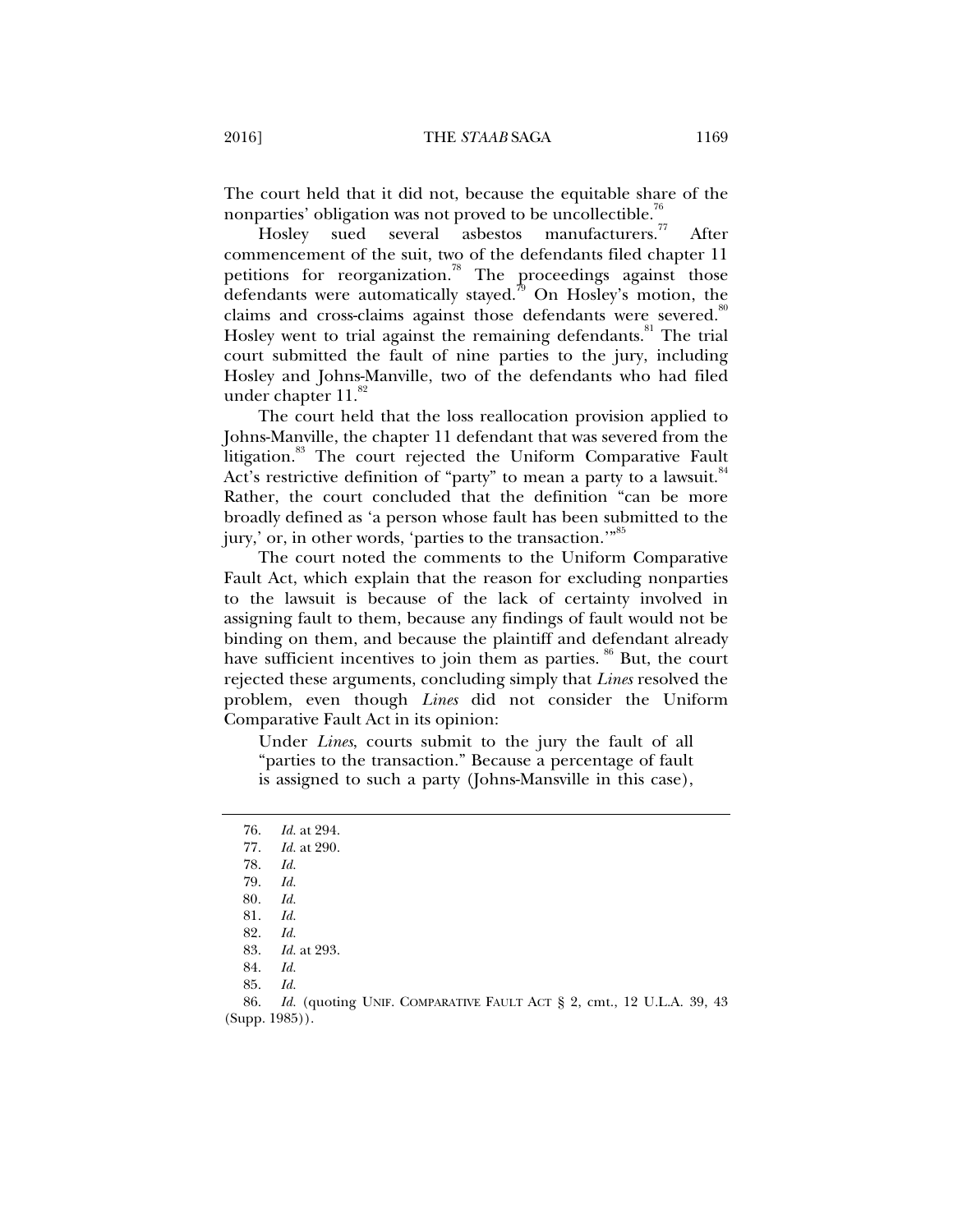and because the percentage assigned represents the maximum amount chargeable against such a party (the figure can be used defensively by the party in a future suit), Minnesota courts can calculate the reallocation of this assigned fault pursuant to the statute. Thus, the concerns expressed in the comment to the Uniform Act have no applicability here.<sup>87</sup>

*Lines* and *Hosley* establish the proposition that "person" for purposes of subdivision 1 of section 604.01, and "party" for purposes of the reallocation provision in subdivision 2 of section 604.02, mean "parties to the transaction," rather than parties to the lawsuit.88 Taken together, however, *Lines*, *Frey*, and *Hosley* could be read as having a limited reach. The cases do not declare an open season on submission of the fault of "parties to the transaction" if they are not joined in the lawsuit. $89^{\circ}$  In each of the cases, the "person" whose fault was submitted for apportionment was either joined in the lawsuit and subsequently released or severed from the lawsuit via settlement.<sup>90</sup>

Those cases did not consider the joint and several liability provision of subdivision 1 of section 604.02, however, and what impact the allocation of fault to a nonparty would have on the joint and several liability of a *party* to a lawsuit. There are two Minnesota Supreme Court cases indicating that the Comparative Fault Act is simply inapplicable in cases involving in a single defendant, even if fault could be allocated to nonparties.

In *Schneider v. Buckman*,<sup>92</sup> the supreme court held that the loss reallocation statute in section 604.02, subdivision 2 did not apply in a case in which there was only one defendant against whom

 <sup>87.</sup> *Id.*

 <sup>88.</sup> *Id.* at 293; Lines v. Ryan, 272 N.W.2d 896, 903 (Minn. 1978).

 <sup>89.</sup> The Minnesota Court of Appeals noted the limitations in *Ripka v. Mehus*, 390 N.W.2d 878 (Minn. Ct. App. 1986), in which the defendant sought to include a "phantom" person on the special verdict form. The court held that "a mere allegation by the defendant that a phantom tortfeasor contributed to the accident is insufficient evidence to justify submitting the alleged negligence of the phantom tortfeasor to the jury for apportionment." *Id.* at 881.

 <sup>90.</sup> *See* Hosley v. Armstrong Cork Co., 383 N.W.2d 289 (Minn. 1986); Frey v. Snelgrove, 269 N.W.2d 918 (Minn. 1978); *Lines*, 272 N.W at 896.

 <sup>91.</sup> *See* Imlay v. City of Lake Crystal, 453 N.W.2d 326, 335 (Minn. 1990); Schneider v. Buckman, 433 N.W.2d 98, 103 (Minn. 1988).

 <sup>92. 433</sup> N.W.2d at 103.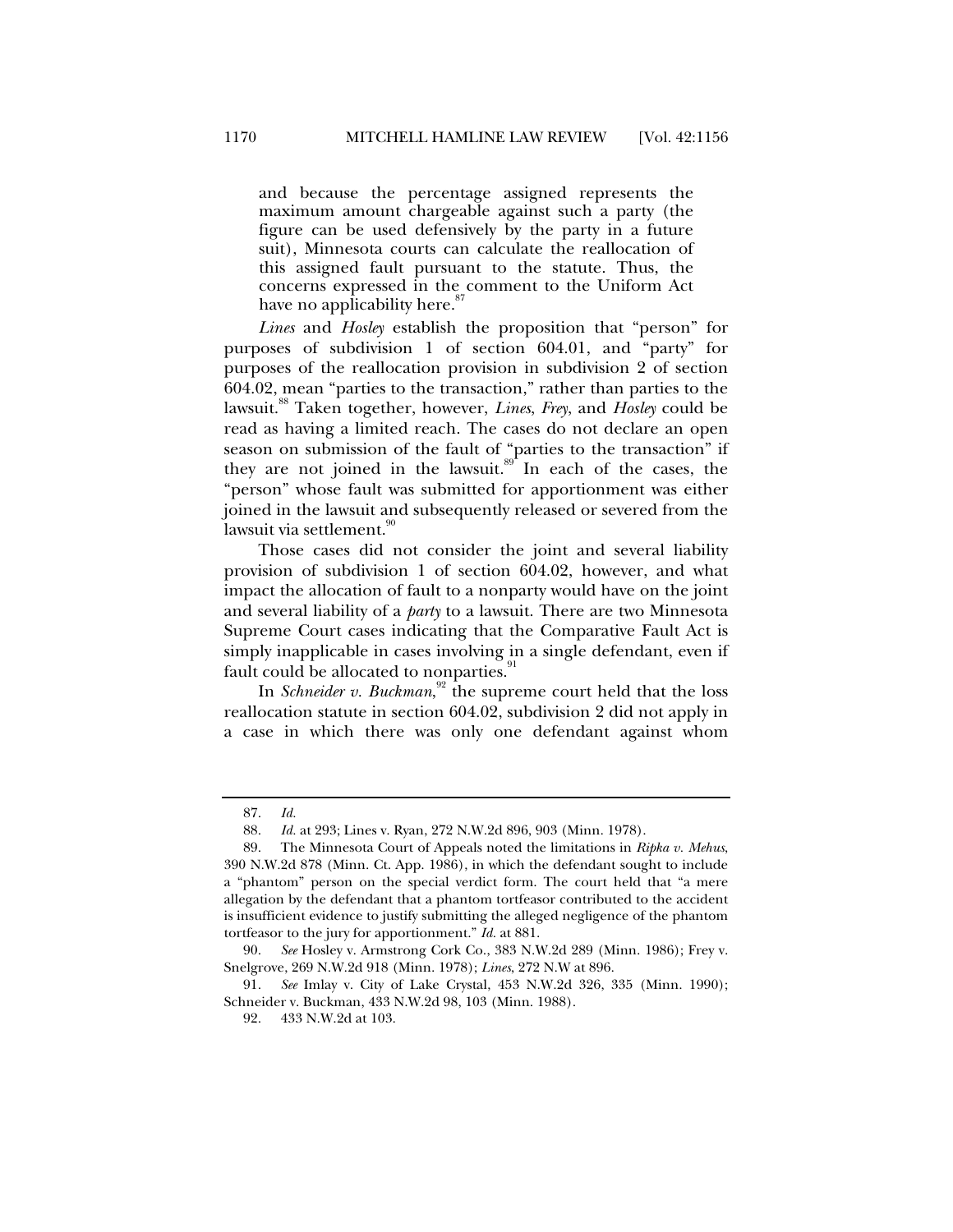judgment could be entered.<sup>93</sup> The jury in the case had apportioned 35% of the fault to Buckman, the owner of an ambulance service, for negligence in the transfer of Schneider to another hospital, 25% of the fault to Buckman's daughter, and 20% each to the transferring hospital and a physician at the hospital.<sup>94</sup> Buckman's daughter was not a party to the suit because of defective service of process, and the hospital and physician were not subject to liability because Schneider's suit against them was time-barred.<sup>95</sup>

The parties assumed that section 604.02, subdivision 2 reallocation would apply, the plaintiff argued that the uncollectible shares of the hospital and physician should be reallocated to Buckman, and Buckman argued that there could be no reallocation because Schneider did not follow the proper procedures to establish reallocation.<sup>96</sup> The supreme court held "that the reallocation procedures . . . as interpreted in *Hosley I*, are not implicated where, as here, there is but one defendant against whom judgment can be or has been entered."<sup>97</sup> The court held that the defendant was responsible for 100% of the plaintiff's damages.

In *Imlay v. City of Lake Crystal*, 99 a case involving a claim by the plaintiffs against a city-owned liquor store that served alcoholic beverages to an intoxicated motorcyclist who subsequently injured the plaintiffs when their motorcycles collided, the jury apportioned  $20\%$  of the fault to the city and  $80\%$  to the motorcyclist.<sup>100</sup> In a footnote, the supreme court questioned whether joint and several liability applied because the plaintiffs did not sue the motorcyclist whose estate was brought in as a third-party defendant by the city.<sup>101</sup> The court did not question the application of section 604.02, subdivision 1, however, because the parties proceeded on the assumption that subdivision 1 did apply. $102$ 

 <sup>93.</sup> *Id.*

 <sup>94.</sup> *Id.* at 99.

 <sup>95.</sup> *Id.* at 100.

 <sup>96.</sup> *Id.* at 102.

 <sup>97.</sup> *Id.* at 103.

 <sup>98.</sup> *Id.*

 <sup>99. 453</sup> N.W.2d 326 (Minn. 1990).

 <sup>100.</sup> *Id.*

 <sup>101.</sup> *Id.* at 330 n.3.

 <sup>102.</sup> *Id.*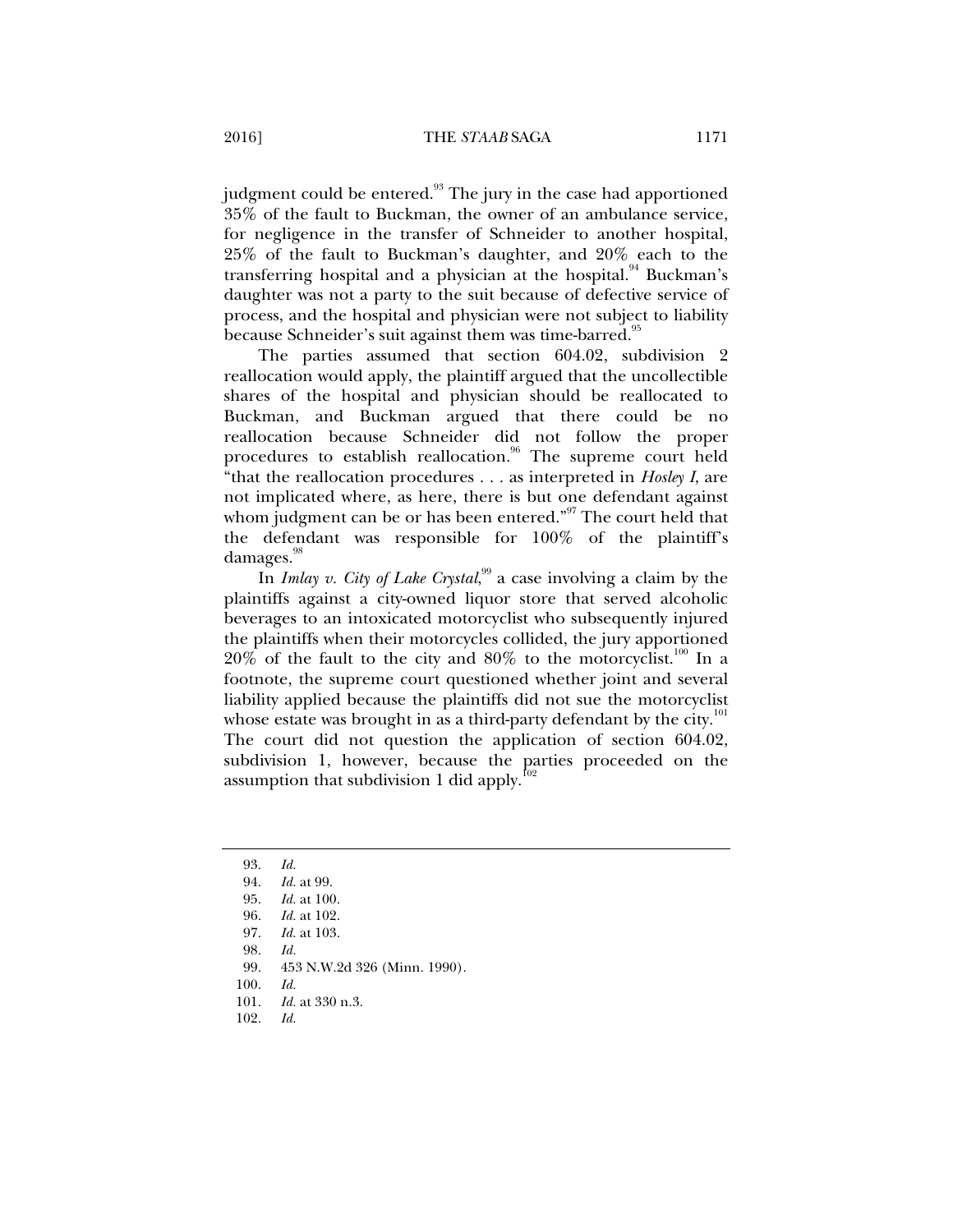In summary, the key supreme court cases construing the Comparative Fault Act established that the fault of certain persons who are not parties to a suit may be considered in the allocation of fault, but also hinted at the conclusion that the joint and several liability provisions of the Act are inoperable in cases where there is a single defendant who is subject to liability to the plaintiff. It was against this backdrop that the Minnesota Supreme Court decided *Staab I* and *Staab II*.

#### III. THE *STAAB* DECISIONS

In *Staab I*, the Minnesota Supreme Court resolved the issue of whether the fault of a nonparty could be used to effectively limit the liability of the sole party to a lawsuit. The court framed the issue as "whether the sole defendant, the Diocese of St. Cloud, although found by the jury to be only 50% at fault, must pay 100% of the \$224,200.70 jury award because Staab elected not to join her husband as a defendant."<sup>103</sup> An addendum, not the court's, might be, " $\ldots$  and where the Diocese chose not to join her husband."<sup>104</sup>

The court held that the Diocese was responsible for only its percentage of fault.<sup>105</sup> The open issue, however, was whether the fault assigned to Mr. Staab could be reallocated to the Diocese, a result suggested by Justice Meyer's dissent in the case<sup>106</sup> and the position taken in two court of appeals decisions, including *O'Brien*   $v.$  *Dombeck*<sup>107</sup> and *Staab I* itself, in the second court of appeals decision in the case.<sup>108</sup> The supreme court resolved the lingering question, left after its first decision, in the case of *Staab II* by reversing the court of appeals and holding that the loss reallocation

 <sup>103.</sup> *Staab I*, 813 N.W.2d 68, 72 (Minn. 2012).

 <sup>104.</sup> The issue of whether a party to a suit could join a nonparty is an important consideration in the Restatement (Third) of Torts: Apportionment of Liability. According to the Restatement, consideration of the fault of certain identified parties turns on the type of comparative fault adopted in a particular jurisdiction. *See id.* intro., §§ A9–E19. In cases where there may be joint and several liability, the fault of nonparties will generally not be considered, if a defendant has the ability to join the nonparty. The burden is not placed on the plaintiff to do so. *See id.* § A19 cmt. d (1998).

 <sup>105.</sup> *Staab I*, 813 N.W.2d at 80.

 <sup>106.</sup> *Id.* at 85.

 <sup>107. 823</sup> N.W.2d 895, 899 (Minn. Ct. App. 2012).

 <sup>108.</sup> Staab v. Diocese of St. Cloud, 830 N.W.2d 40, 43 (Minn. Ct. App. 2013), *rev'd*, *Staab II*, 853 N.W.2d 713 (Minn. 2014).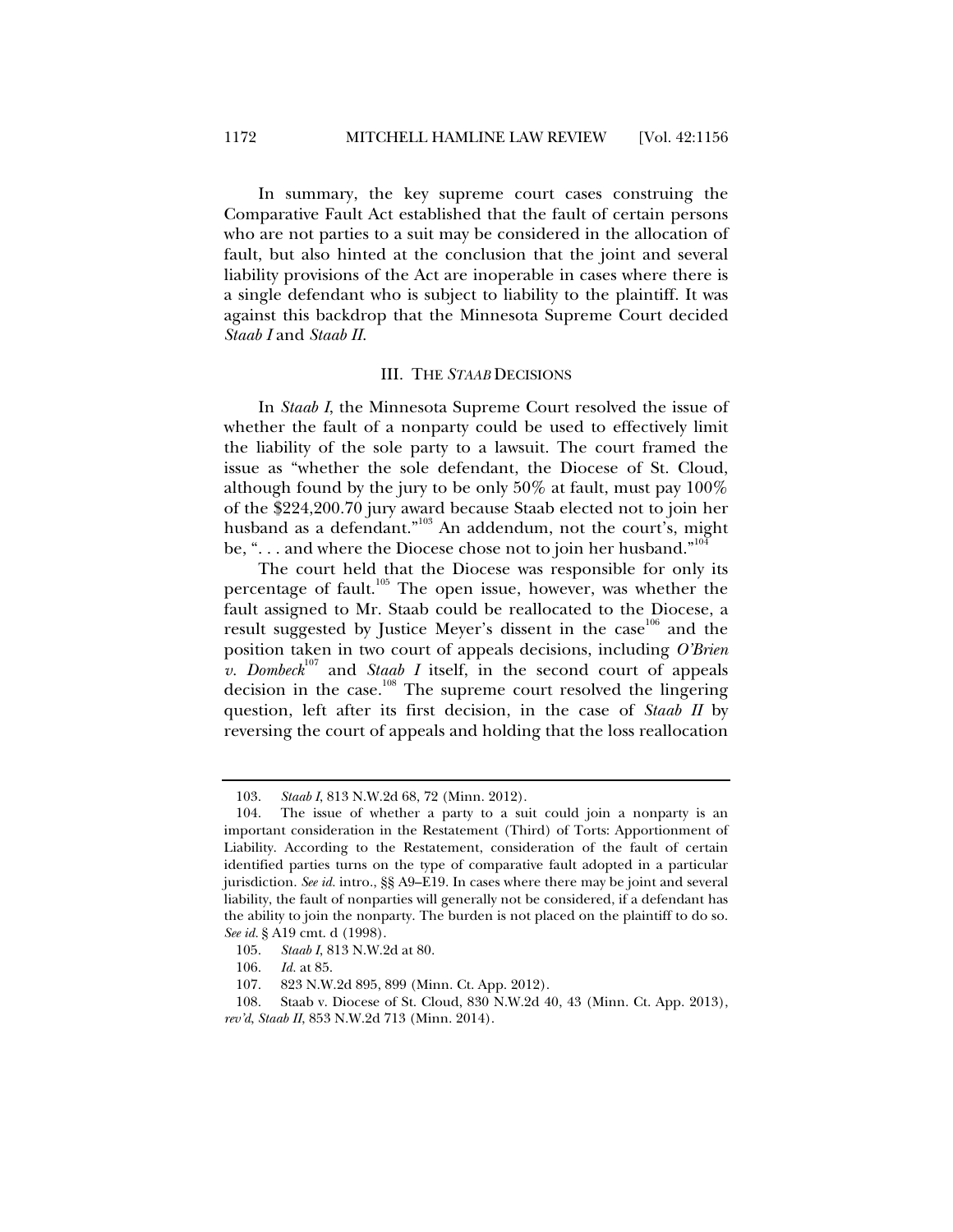*A.* Staab I

In *Staab I*, the court set out the basic rules for statutory construction as a first step, noting the noncontroversial proposition that the goal of all statutory interpretation is to ascertain and "effectuate the intention of the legislature."110 The court's analysis is somewhat complicated, but the key points in the decision are that "'several liability' means 'liability that is separate and distinct'"<sup>111</sup> from that of another, that several liability arises at the time the tort is committed rather than at the time of judgment, and that the legislature was presumed to know these special meanings at the time of the 2003 amendment to the Comparative Fault Act.<sup>112</sup>

The court's first step was to determine whether the statutory language was ambiguous.<sup>113</sup> Absent ambiguity, a court simply applies the plain statutory language.<sup>114</sup> If the language is ambiguous, the court looks beyond the language to determine legislative intent, applying the relevant canons of statutory construction.<sup>115</sup>

Preliminarily, the court noted that the joint and several liability statute is in derogation of the common law and, therefore, has to be strictly construed.<sup>116</sup> That means that the court will not presume a legislative intent to modify the common law absent a clear indication by the legislature. The court swept that canon aside because it concluded that the clear legislative intent was to modify the rule of joint and several liability.<sup>117</sup> The court's next step was to "carefully examine the express wording of the statute to determine

 117. *Id.* Of course, finding an intent to modify the common law would not necessarily mean that the statute should not be narrowly construed in determining how far the rule of joint and several liability is modified. Following this conclusion, however, the strict construction canon was not an impediment to the court in its subsequent analysis.

 <sup>109.</sup> *Staab II*, 853 N.W.2d at 719.

 <sup>110.</sup> *Staab I*, 813 N.W.2d at 72 (quoting MINN. STAT. § 645.16 (2010)).

 <sup>111.</sup> *Id.* at 73.

 <sup>112.</sup> *Id.* at 73–77.

 <sup>113.</sup> *Id.* at 72.

 <sup>114.</sup> *Id.* at 73.

 <sup>115.</sup> *Id.*

 <sup>116.</sup> *Id.*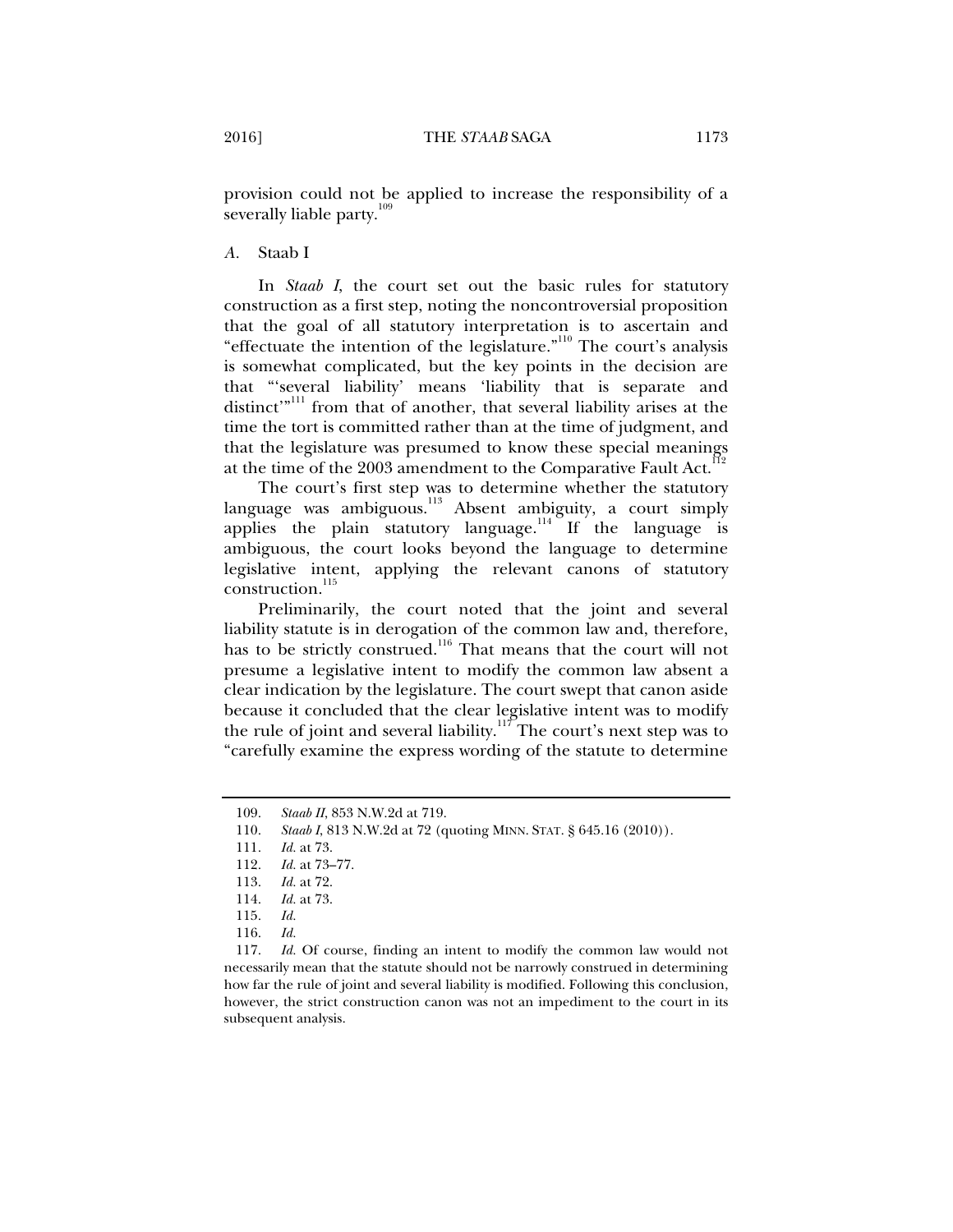the nature and extent to which the statute modifies the common  $law.^{"<sup>118</sup>}$ 

In part two of its opinion, the court saw two "fundamental challenges" that had to be resolved in order to ascertain the meaning of subdivision 1 of section  $604.02$ .<sup>119</sup> The first was to determine "the point in time [when] the statute . . . appli[es] to determine whether 'persons are severally liable.'"<sup>120</sup> The second concerned the meaning of the terms "severally liable" and "jointly and severally liable."<sup>121</sup>

#### *1. When Does Several Liability Arise?*

As to the first challenge, the court saw the timing of the several liability determination as crucial to the issue of whether a sole defendant is required to pay more than its equitable share of a judgment as measured by a jury's apportionment of fault. This is the pivotal point in the court's opinion:

The answer to the question of when liability is determined for purposes of the statute directly impacts whether a sole defendant in a lawsuit must pay more than its equitable share of a judgment as measured by the percentage of fault apportioned to it by the jury. Thus, in order to interpret the statutory phrases "persons are severally liable" and "persons are jointly and severally liable," we must examine when "persons are . . . liable" at common law and determine whether the statute modifies the common law rule.<sup>122</sup>

The supreme court concluded that liability is created at the instant [a] tort is committed.<sup>123</sup>

Under Minnesota common law, "persons are . . . liable" at the instant those persons' acts cause injury to a victim. Applying the common law, a tortfeasor's liability *exists*  prior to and independent of any claim or civil action that arises from that liability; hence, a judgment on a plaintiff's

122. *Id.*

 <sup>118.</sup> *Id.*

 <sup>119.</sup> *Id.*

 <sup>120.</sup> *Id.*

*Id.* at 74–79.

 <sup>123.</sup> *Id.* at 73 (quoting White v. Johnson, 272 Minn. 363, 371, 137 N.W.2d 674, 679 (1965), *overruled on other grounds by* Tolbert v. Gerber Indus., Inc., 255 N.W.2d 362 (Minn. 1977)).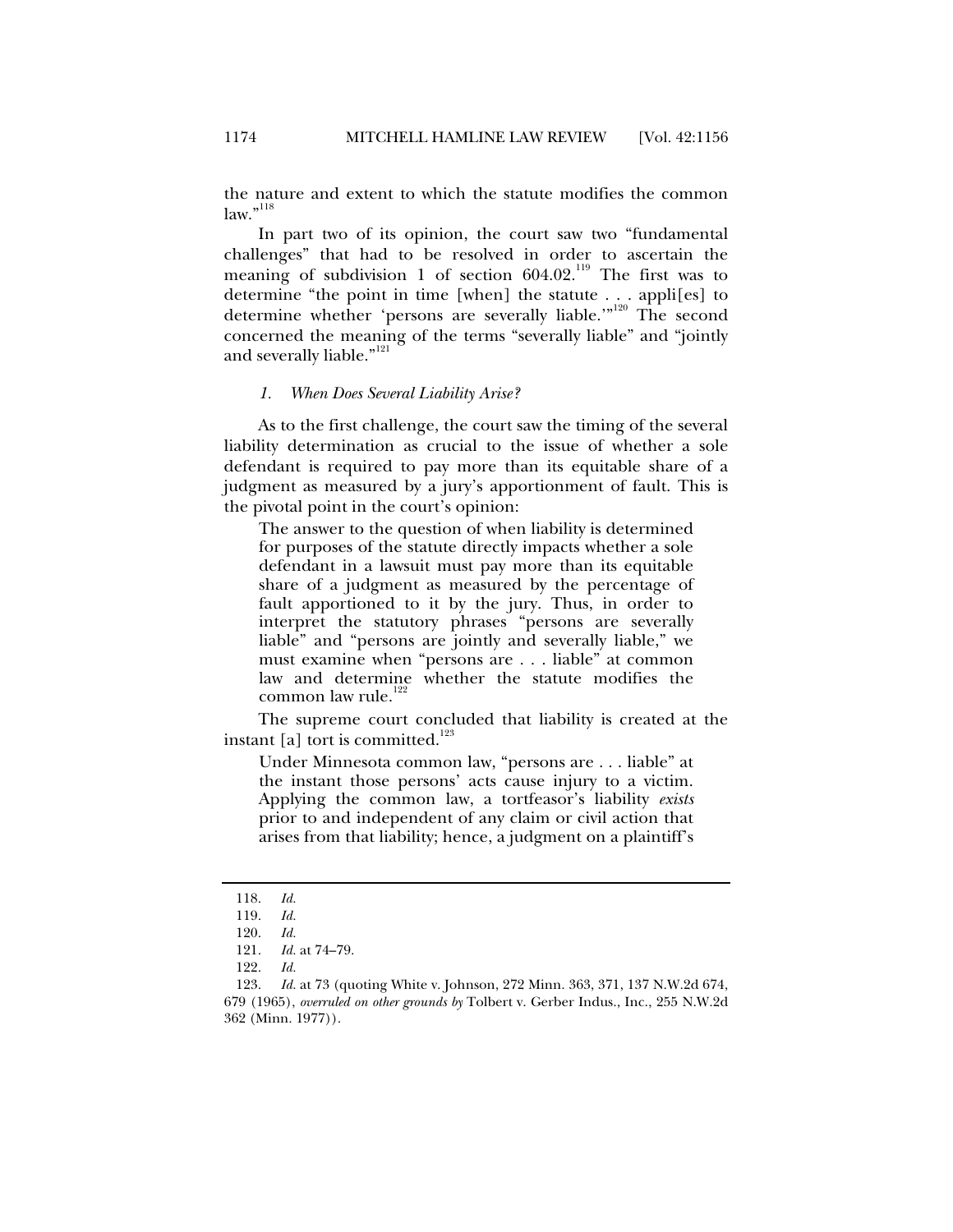cause of action in tort in a civil action *enforces* that liability only against the defendant or defendants who are parties to the civil action. Moreover, the language of section 604.02 provides no clear indication that it modifies the common law rule regarding the time of creation of tort liability. Subdivision 1 therefore cannot be read to indicate that "persons are . . . liable" as a result of the jury's apportionment of fault because those "persons" are *already* liable at the time the tort was committed.<sup>124</sup>

*White* and the cases citing it do make that statement, but all involved distinctly different questions than the one involved in *Staab. White* arose out of a three-vehicle collision.<sup>125</sup> A truck driven by Johnson collided with a car driven by White, in which White's wife was a passenger.<sup>126</sup> The White car collided with a car driven by Urman.127 Three separate actions were commenced against Johnson, who served third-party complaints against the City of St. Paul alleging negligence because of the way it maintained, controlled, and operated the highway where the collision occurred.128 Johnson provided written notice of the claim to the City.129 He did not claim damages for injuries sustained by anyone other than himself.<sup>130</sup> The plaintiffs in the three cases did not file notice of their claims with the City.<sup>131</sup>

The cases were consolidated for trial.<sup>132</sup> The City then moved for summary judgment on the basis that none of the plaintiffs had filed a notice of claim against the City, and that because the City could not be held liable to the plaintiffs directly, it could not be held liable in contribution or indemnity to Johnson.<sup>133</sup> Putting aside the indemnity claim, based on its conclusion that there were sufficient facts to preclude summary judgment on that claim, the court considered whether the general rule that lack of common liability precludes a contribution claim applied to the case. $134$ 

- 125. *White*, 272 Minn. at 365, 137 N.W.2d at 675.
- 126. *Id.* at 365, 137 N.W.2d at 676.
- 127. *Id.*
- 128. *Id.*
- 129. *Id.*
- 130. *Id.*
- 

- 132. *Id.*
- 133. *Id.*

 <sup>124.</sup> *Staab I*, 813 N.W.2d at 73–74.

 <sup>131.</sup> *Id.*

 <sup>134.</sup> *Id.* at 366–67, 137 N.W.2d at 676–77.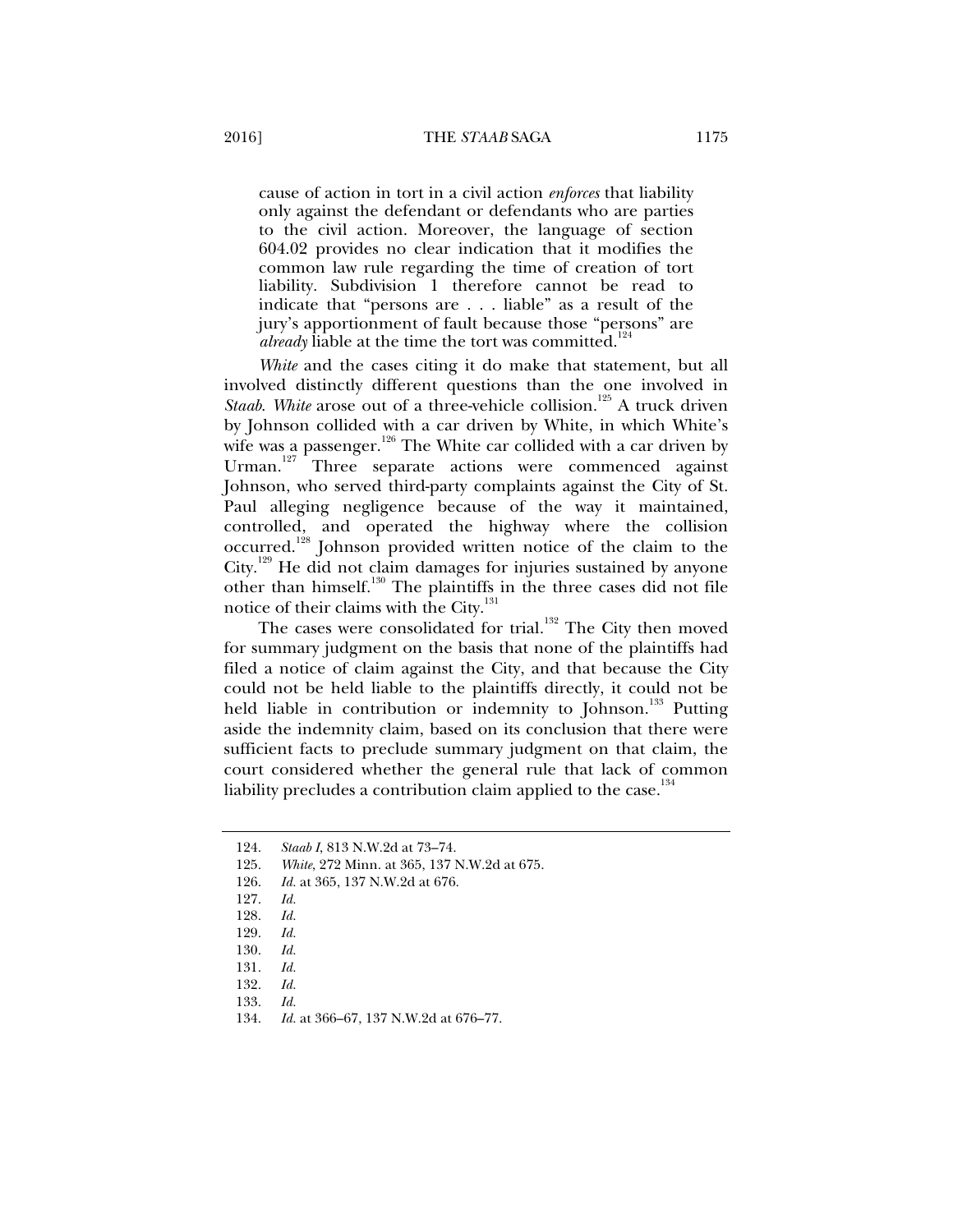The court distinguished the notice provision as a potential impediment to common liability based on the nature of that provision. While the statute requires a claimant to give notice to a municipality of a claim, it "also destroys the municipality's common-law immunity from liability for negligence [claims]" arising out of "the maintenance of . . . [the municipality's] streets and public grounds."<sup>135</sup> "Thus the statute concurrently creates a duty upon the municipality to use due care and a right against the municipality on the part of any person damaged because of a breach of that duty. We have here, then, a right and a duty preexisting the injury."<sup>136</sup>

The court went on to say that the notice requirement "is a condition precedent to bringing suit for the practical purpose of quickly informing a municipality of injuries for which it might be liable," $137$  and that, while "[c]onceptually, the giving of notice is an essential element of the cause of action, . . . realistically, because of the preexisting right and duty, liability is created at the instant the tort is committed."138What that means is that the city is "subject to a liability."139 There are other cases where subsequent limitations on the plaintiff's right to sue the defendant from whom contribution is sought did not bar contribution claims, including cases where the plaintiff and defendant have entered into a covenant not to sue or where the plaintiff's claim is barred by a statute of limitations.<sup>140</sup> The supreme court has consistently held that those subsequent disabilities do not extinguish the common liability required for the contribution claim, and the court has noted that other jurisdictions take the same position.141 The reason, the court in *White* said, "is that joint liability arises the moment the tort is committed and these defenses come into being after the conduct which creates that liability."<sup>142</sup>

 <sup>135.</sup> *Id.* at 370, 137 N.W.2d at 679.

 <sup>136.</sup> *Id.* 

 <sup>137.</sup> *Id.*

 <sup>138.</sup> *Id.* at 370–71, 137 N.W.2d at 679.

 <sup>139.</sup> *Id.* at 371, 137 N.W.2d at 679.

 <sup>140.</sup> *See* Gustafson v. Johnson, 235 Minn. 358, 364, 51 N.W.2d 108, 112 (1952) (statute of limitations); Emp'rs Mut. Cas. Co. v. Chi., St. Paul, Minneapolis & Omaha Ry. Co., 235 Minn. 304, 309, 50 N.W.2d 689, 693 (1951) (covenant not to sue).

 <sup>141.</sup> *White*, 272 Minn. at 371, 137 N.W.2d at 679.

 <sup>142.</sup> *Id.*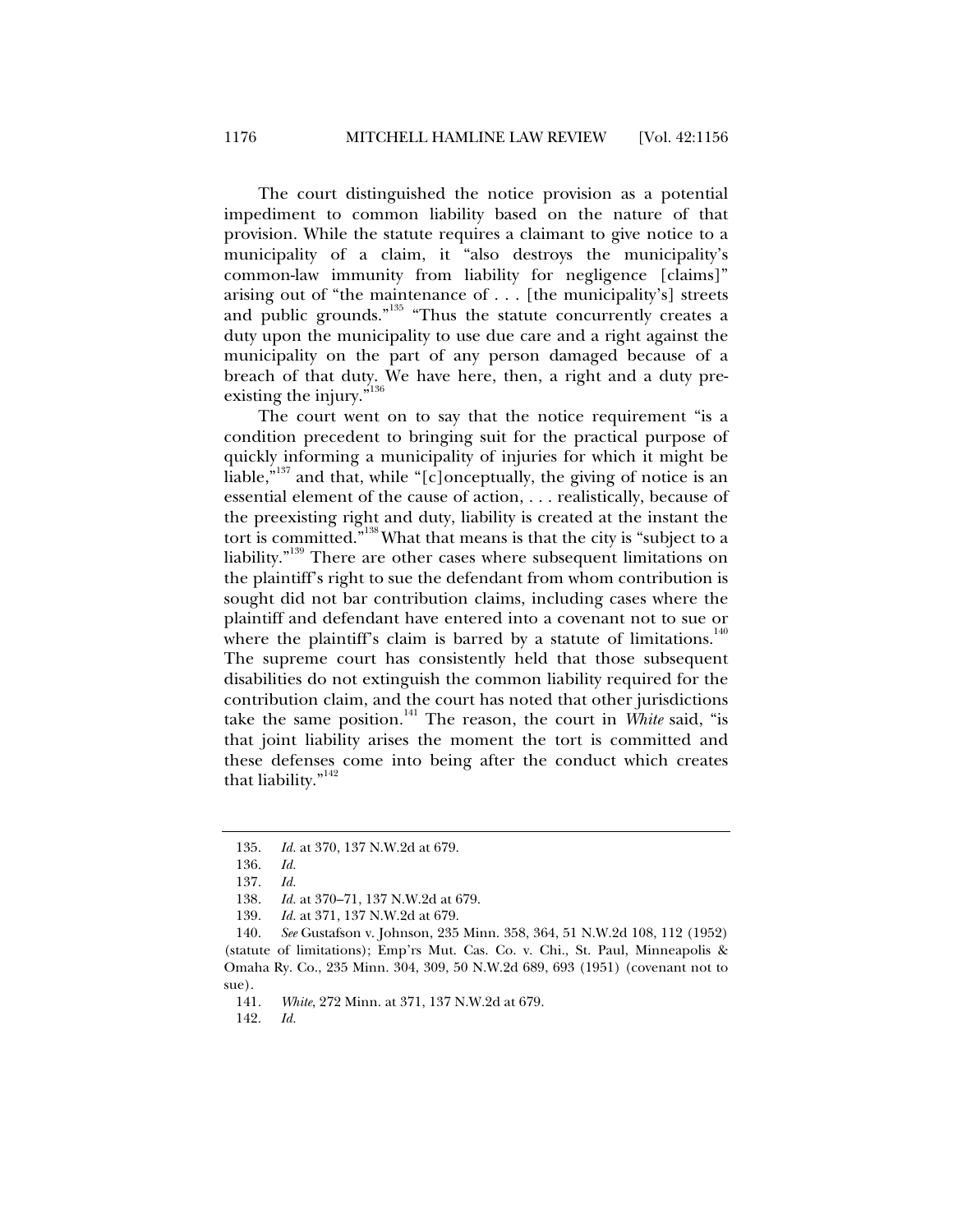2016] THE *STAAB* SAGA 1177

The court's authority for that proposition was a 1953 note in the *Minnesota Law Review* covering contribution and indemnity among joint tortfeasors. $143$  In the course of discussing whether a contribution claim can be asserted when the statute of limitations has run in favor of one tortfeasor against the injured person, the note made the following statement: "Common legal liability is present since liability comes into existence at the instant the tort is committed; thereafter, the right to recover contribution remains inchoate until one of the tortfeasors discharges a disproportionate share of the financial liability."<sup>144</sup> The supporting authority was a 1948 Wisconsin Supreme Court case, *Ainsworth v. Berg*. 145

In discussing when the right of contribution arises, the court in *Ainsworth* stated:

With respect to the equitable right to contribution arising in automobile cases, it clearly has its origin in the joint misconduct of the negligent parties at the time of the accident. It remains an inchoate right until such time as one of the joint tort-feasors pays more than his fair share of the total damages resulting from such joint negligence, at which time it ripens into a right to legal action to recover therefor.<sup>14</sup>

The *Ainsworth* court preceded the automobile case discussion with an analysis of when liability of joint tortfeasors is established, drawn from a 1933 Wisconsin case.147 *Western Casualty & Surety Co. v. Milwaukee General Construction Co*. stated:

Some confusion seems to exist as to when joint tortfeasors are subject to a common liability. Logically, it would appear that the right comes into being when the combination of negligent acts gives force and direction to events necessarily resulting in an occasion for paying damages. This does not depend upon an action being begun. A lawsuit may be necessary to settle the differences arising between the parties, but it is not within the province of a court as an original matter to give this right

 <sup>143.</sup> *Id.* at 371 n.14, 137 N.W.2d at 679 n.14 (citing Note, *Contribution and Indemnity Among Tortfeasors in Minnesota*, 37 MINN. L. REV. 470 (1953)).

 <sup>144.</sup> Note, *Contribution and Indemnity Among Tortfeasors in Minnesota*, 37 MINN. L. REV. 470, 480–81 (1953) (citing Ainsworth v. Berg, 34 N.W.2d 790 (Wis. 1948)).

 <sup>145.</sup> *Ainsworth*, 34 N.W.2d 790.

 <sup>146.</sup> *Id.* at 793.

 <sup>147.</sup> *Id.* at 792 (citing W. Cas. & Sur. Co. v. Milwaukee Gen. Constr. Co., 251 N.W. 491 (Wis. 1933)).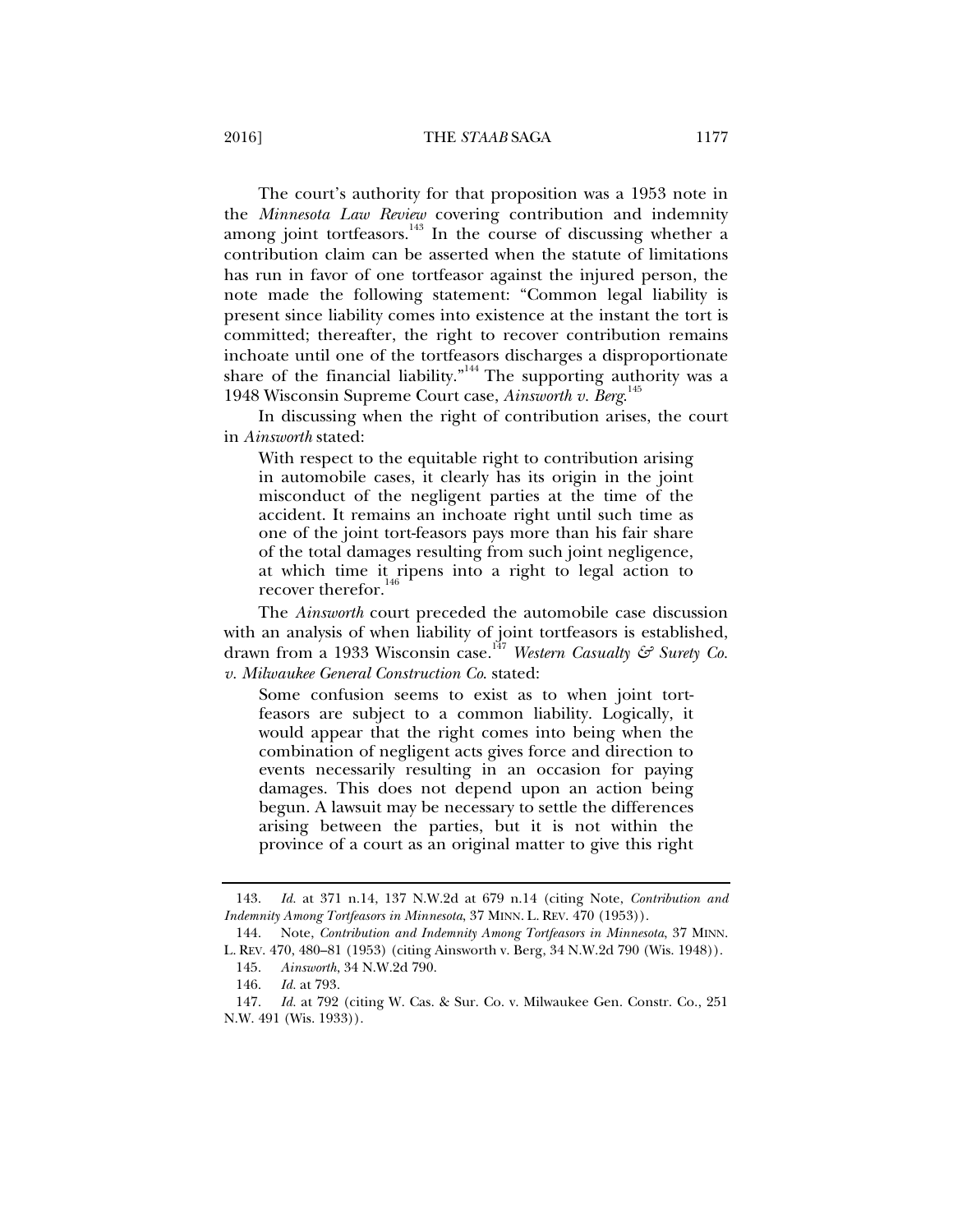or to take it away. It has its inception at the time the negligence of the alleged joint tort-feasors concurs to bring the injuries to the third person. It springs up at the time, and then and forever afterwards, until the claim is outlawed, they or either of them are under a liability to pay for injuries their negligent acts have caused. This inchoate right ripens into a cause of action when one of the joint tort-feasors pays more than his proportionate share of the claim for which all are liable. $\cdot$ 

The important point in all of this is that the right of contribution is inchoate.<sup>149</sup> The contribution claim ripens upon payment by a party of more than his or her fair share of a judgment.150 The Minnesota Supreme Court's decision in *Spitzack v. Schumacher*,<sup>151</sup> which was cited by the court in *Staab I*,<sup>152</sup> explains that "common liability" exists from the moment a tort is committed and that subsequent events, including the execution of a covenant not to sue, the running of a statute of limitations, and the failure to provide notice as required by a municipal tort claims act, do not destroy the common liability necessary to sustain the contribution claim:

Even though a joint tortfeasor may subsequently acquire a particular defense against an injured party, that tortfeasor may still be held liable to a cotortfeasor for contribution. Thus, an injured party's execution of a covenant not to sue does not destroy the common liability necessary to a cause of action for contribution. Similarly, neither an injured party's failure to bring an action against a tortfeasor within the statute of limitations nor an injured party's failure to provide statutory notice of a claim against a municipality relieves a tortfeasor of his liability to a joint tortfeasor for contribution.

However, in all of these cases the defenses were procedural in nature and did not go to the merits of the case. The defenses of release, statute of limitations, and lack of statutory notice do not deny liability, but rather avoid liability. Thus, the underlying common liability was

 <sup>148.</sup> *Milwaukee Gen. Constr. Co.*, 251 N.W. at 492.

 <sup>149.</sup> *Id.*

 <sup>150.</sup> *Id.*

 <sup>151.</sup> Spitzack v. Schumacher, 308 Minn. 143, 241 N.W.2d 641 (1976).

 <sup>152.</sup> *Staab I*, 813 N.W.2d 68, 75 (Minn. 2012). The court cited *Spitzack* for the proposition that "joint liability is created at the instant the tort is committed." *Id.*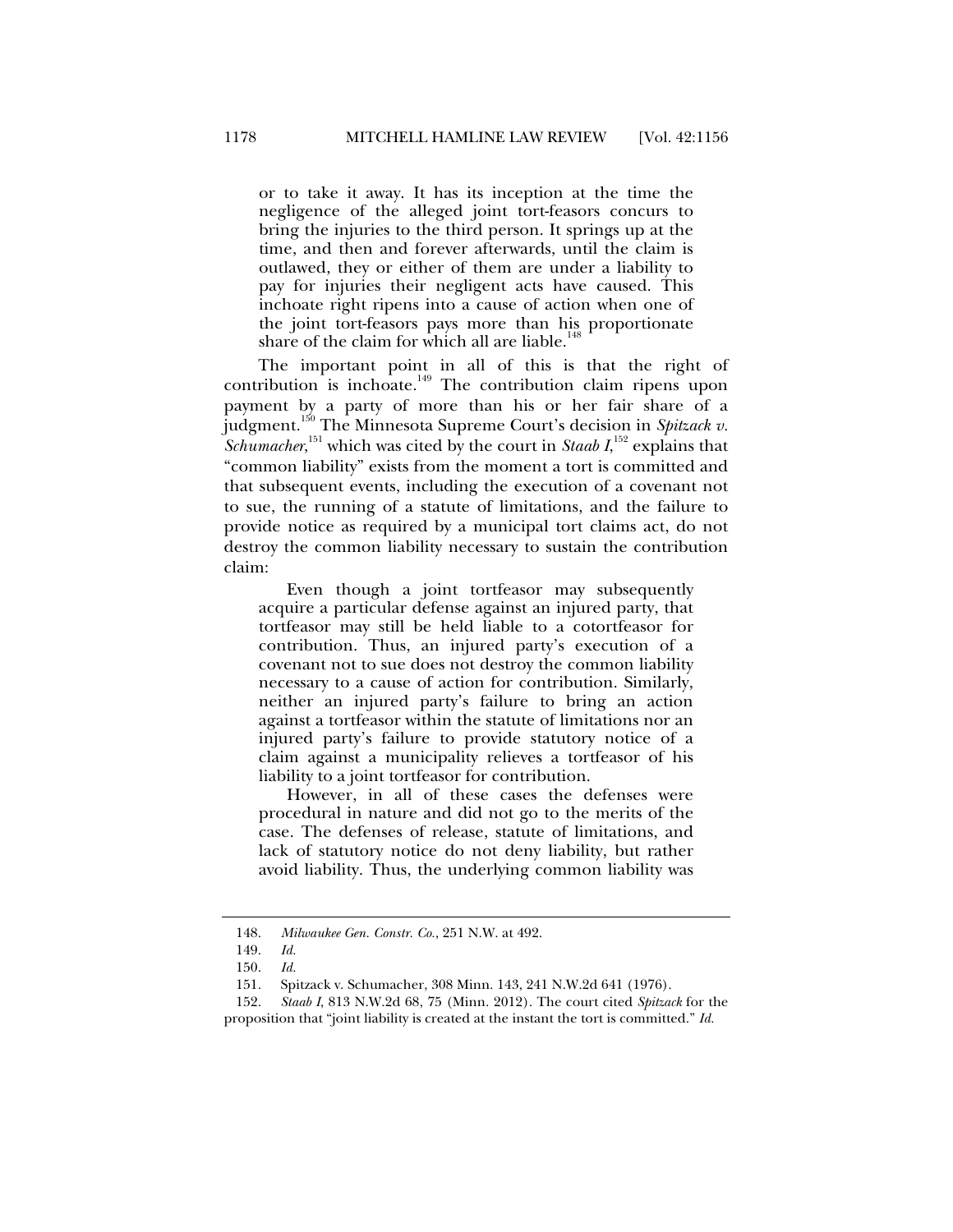never extinguished and a joint tortfeasor's right to contribution was allowed.

The issue in the instant case is different. Respondents' personal defense is not based on procedural defects which allowed them to escape liability. Instead, a jury found on the merits of the case that respondents were not as negligent as decedent and therefore were not liable for damages resulting from his death. Thus, at no time could plaintiffs have recovered against respondents, and thus no common liability could ever have existed.<sup>153</sup>

*Spitzack* highlights the reason for taking the position that common liability arises when the tort is committed. It provides a rationale for refusing to allow "procedural" defenses to thwart a contribution claim that in fairness should not be barred by those defenses.154 That line of cases is simply inapposite to *Staab I*'s assertion that several liability arises from the time the tort is committed.<sup>155</sup> The argument that several liability does not exist unless there are two or more parties to a suit is not a "procedural" defense.156

While the *Staab I* court concluded that "persons are . . . liable $n^{157}$  at the instant that their acts cause injury to a victim, the common law rule in *White* was interpreted by the court in *Staab I* to mean that

a tortfeasor's liability exists prior to and independent of any claim or civil action that arises from that liability; hence, a judgment on a plaintiff's cause of action in tort in a civil action enforces that liability only against the defendant or defendants who are parties to the civil action.<sup>158</sup>

That seems obvious. A person cannot be bound by a judgment in a lawsuit if the person is not a party to the litigation, but, nonetheless, liability exists at the moment the tort is committed.<sup>15</sup>

 <sup>153.</sup> *Spitzack*, 308 Minn. at 145–46, 241 N.W.2d at 643 (internal quotation marks omitted).

 <sup>154.</sup> *See id.*

 <sup>155.</sup> *Staab I*, 813 N.W.2d at 73.

 <sup>156.</sup> *Spitzack*, 308 Minn. at 145–46, 241 N.W.2d at 643.

 <sup>157.</sup> *Staab I*, 813 N.W.2d at 74.

 <sup>158.</sup> *Id.* at 73–74.

 <sup>159.</sup> *See id.* at 75 (citing Emp'rs Mut. Cas. Co. v. Chi., St. Paul, Minneapolis & Omaha Ry. Co., 235 Minn. 304, 309–10, 50 N.W.2d 689, 693 (1951)).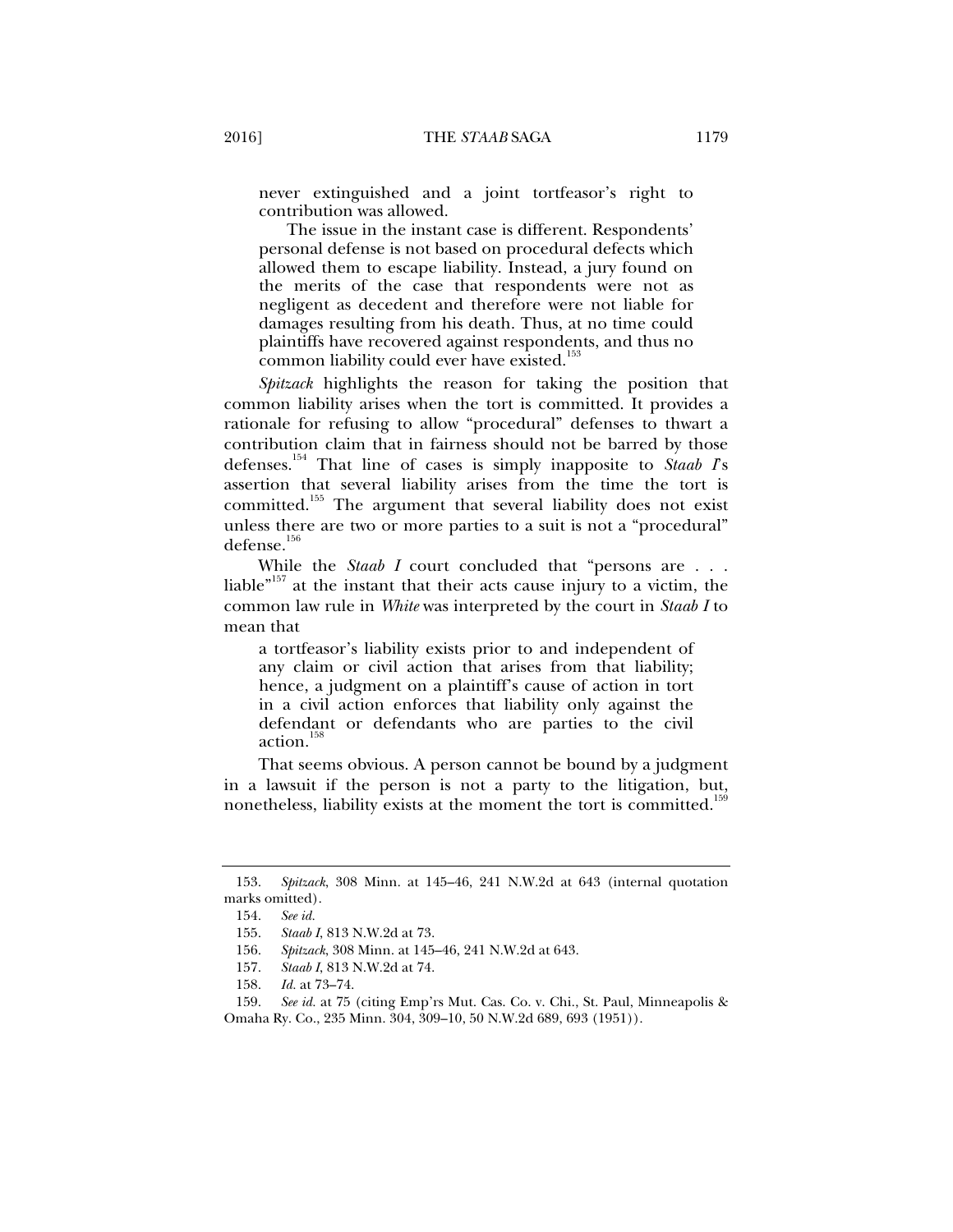The paradox is that a party is "liable" for purposes of the allocation of fault, but not really liable absent a judgment against it.<sup>160</sup>

There is then a major step in the court's reasoning that ties the *White* concept to section 604.02, subdivision 1:

Moreover, the language of section 604.02 provides no clear indication that it modifies the common law rule regarding the time of creation of tort liability. Subdivision 1 therefore cannot be read to indicate that "persons are . . . liable" as a result of the jury's apportionment of fault because those "persons" are already liable at the time the tort was committed.<sup>1</sup>

The reasoning of the *Staab I* court is wrapped tightly around *White*, which is essential to the several holdings of the court in the case.

The dissenting opinion in *Staab I* distinguished the cases cited by the majority for the reasons noted in this analysis.<sup>162</sup> The majority responded in a footnote:

The dissent correctly observes that cases stating and applying the rule regarding the time of creation of common (i.e., joint and several) liability involved disputes over contribution between jointly and severally liable tortfeasors. This observation has no bearing, however, on the validity of the rule that such liability arises at the time of commission of the tort, or on our conclusion that section 604.02, subdivision 1, incorporates and relies upon that rule to determine "[w]hen two or more persons are severally liable."

#### *2. The Meaning of Several Liability and Joint and Several Liability*

The second fundamental challenge noted by the court was to determine the meaning of "several liability" and "joint and several liability."164 The court found Minnesota law in *Black's Law Dictionary*:

Pursuant to Minnesota common law, "several liability" means "[l]iability that is separate and distinct from another's liability, so that the plaintiff may bring a separate action against one defendant without joining the

 <sup>160.</sup> *Id.* at 82.

 <sup>161.</sup> *Id.* at 74.

 <sup>162.</sup> *Id.* at 80–85.

*Id.* at 75 n.4.

 <sup>164.</sup> *Id.*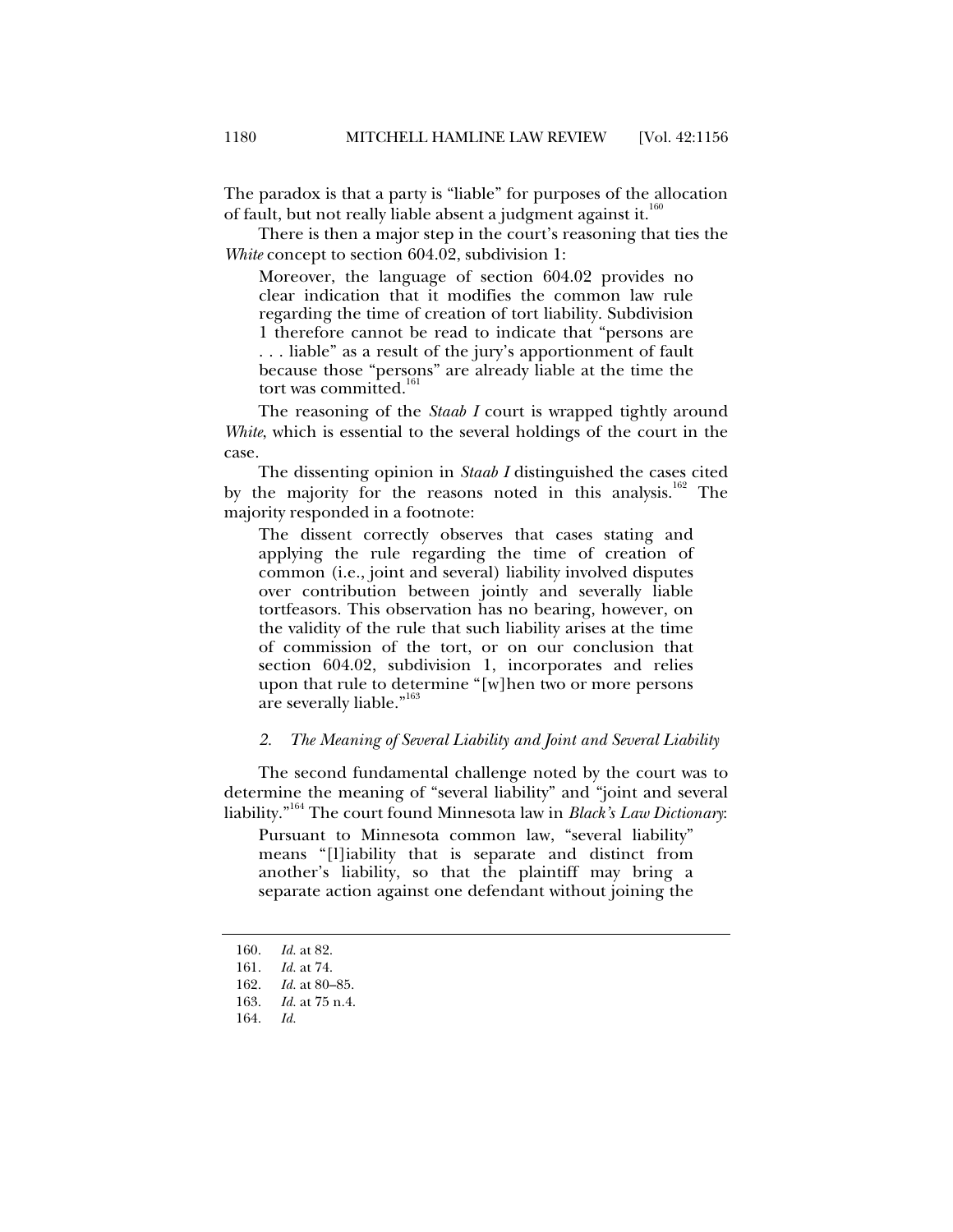other liable parties." Moreover, whether a person is "[an]other liable part[y]" for the purposes of several liability is a separate question from whether that person is joined as a defendant in a plaintiff's lawsuit. In contrast, "joint liability" is "[l]iability shared by two or more parties."<sup>165</sup>

The court noted that the difference between joint and several liability is that defendants who are jointly and severally liable are responsible for the entire award, but defendants who are severally liable are only responsible for their equitable shares of the award.<sup>166</sup>

Several liability has different meanings than the one noted in *Black's Law Dictionary*, however. The sense in which the supreme court used the term "several liability" is consistent with section 11 of the Restatement (Third) of Torts: Apportionment of Liability, establishing the effect of several liability: "When, under applicable law, a person is severally liable to an injured person for an indivisible injury, the injured person may recover only the severally liable person's comparative-responsibility share of the injured person's damages."<sup>167</sup>

The meaning of "several liability" has shifted, however, as the Reporters' Note on comment (a) explains:

Use of the term "several liability," to describe the liability of defendants who are only required to pay the plaintiff their proportional share of the plaintiff's damages is imprecise and potentially confusing. Before the advent of comparative responsibility, "several liability" was employed to describe a defendant who was responsible for all of the plaintiff's damages but who could not be joined in a suit with any other defendant who may also have been responsible . . . "Several liability" was also employed when damages could be apportioned among concurrent tortfeasors based on their causal contribution to the plaintiff's injury, thereby rendering each defendant "severally liable" for the portion of the plaintiff's injury caused by that defendant.

The pre-comparative fault concept of several liability differs from the supreme court's. Holding a severally liable party

 <sup>165.</sup> *Id.* at 74 (quoting BLACK'S LAW DICTIONARY 997–98 (9th ed. 2009)).

 <sup>166.</sup> *Id.*

 <sup>167.</sup> RESTATEMENT (THIRD) OF TORTS: APPORTIONMENT OF LIAB. § 11 (AM. LAW INST. 2000).

 <sup>168.</sup> *Id.* cmt. a Reporters' note (citations omitted).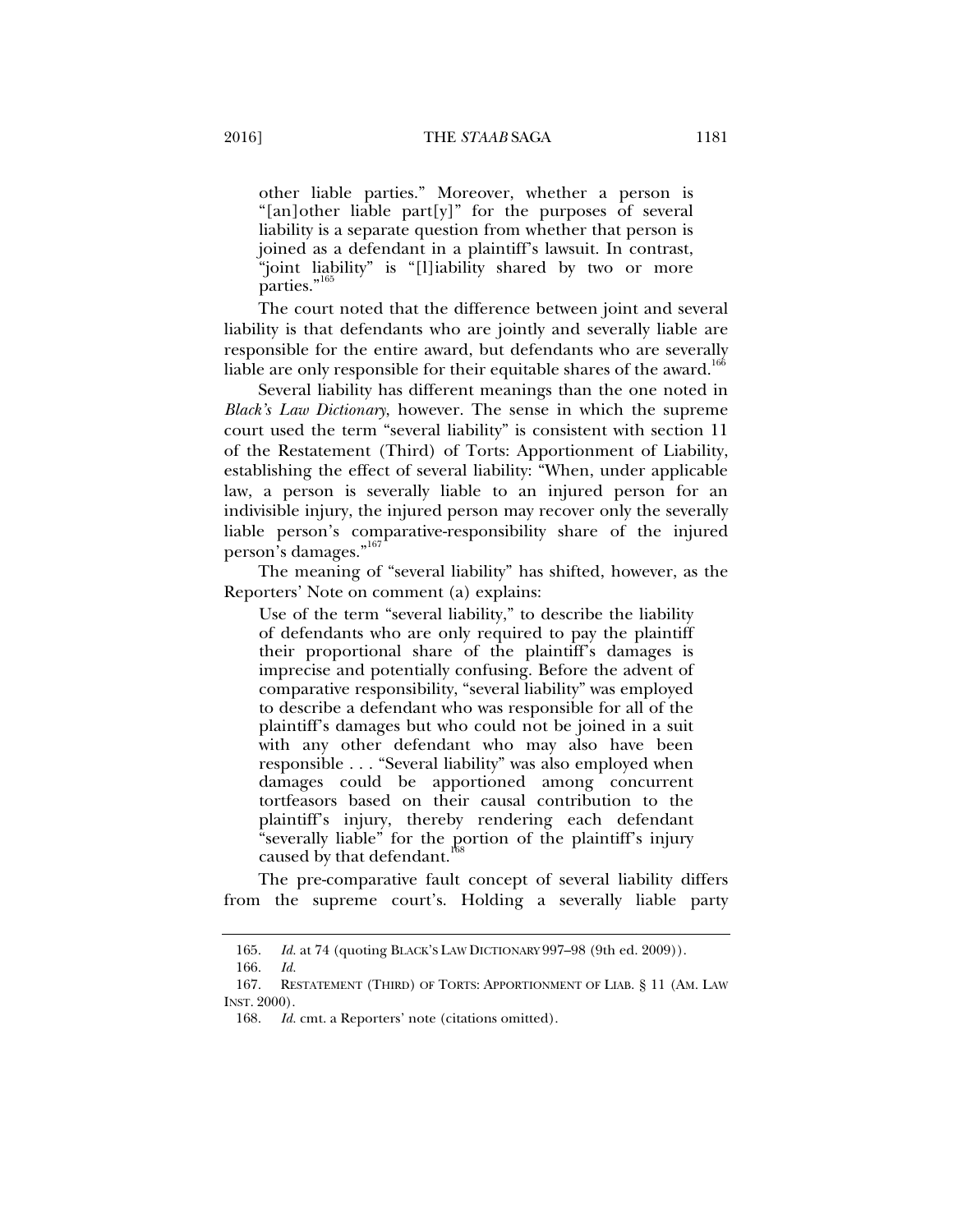responsible for the entire damages award to the plaintiff was the usual understanding. Prosser, in the first edition of his treatise on torts, said:

Quite apart from any question of vicarious liability or joinder of defendants, the common law developed a separate principle that a tortfeasor might be liable for the entire loss sustained by the plaintiff, even though his act concurred or combined with that of another wrongdoer to produce the result—or, as the courts have put it, that the defendant is liable for all consequences proximately caused by his wrongful act.<sup>169</sup>

The English understanding of the concept was the same:

Where more than one person is concerned in the commission of a wrong, the person wronged has his remedy against all or any one or more of them at his choice. Every wrong-doer is liable for the whole damage, and it does matter . . . whether the acted, as between themselves, as equals, or one of them as agent or servant of another(s). $\frac{1}{2}$ 

Minnesota Supreme Court decisions are consistent with this understanding of the meaning of several liability. In *Gronquist v. Olson*, for example, the supreme court noted: "Liability in tort is several as well as joint, and this is so, whether the tort-feasors act separately or in conjunction. Each is responsible for the whole, although the injured person may not have more than full satisfaction except as punitive damages."<sup>171</sup>

By relying on *Black's Law Dictionary* and the Restatement (Third) of Torts, the supreme court adopted a meaning of several liability that deviated from its own precedent. In light of the court's previous analysis, use of the term in the cases would suggest that the legislature would be presumptively aware of that meaning in

 <sup>169.</sup> WILLIAM L. PROSSER, HANDBOOK OF THE LAW OF TORTS 1102 (1941).

 <sup>170.</sup> P.A. LANDON, POLLOCK'S LAW OF TORTS 109 (14th ed. 1939).

 <sup>171. 242</sup> Minn. 119, 126, 64 N.W.2d 159, 164 (1954) (citation omitted); *see also* Bartley v. Fritz, 205 Minn. 192, 196, 285 N.W.2d 484, 486 (1939) ("It is well recognized that when an injury is caused by the concurrent negligence of several, the negligence of each is deemed to be a proximate cause of the injury and each is liable for the resultant damage"); Flaherty v. N. Pac. Ry. Co., 39 Minn. 328, 329, 40 N.W. 160, 160 (1888) ("If the collision was caused directly by the concurrent negligence of both companies, both are responsible."); Heartz v. Klinkhammer, 39 Minn. 488, 490, 40 N.W. 826, 827 (1888) (noting that joint trespassers are severally liable).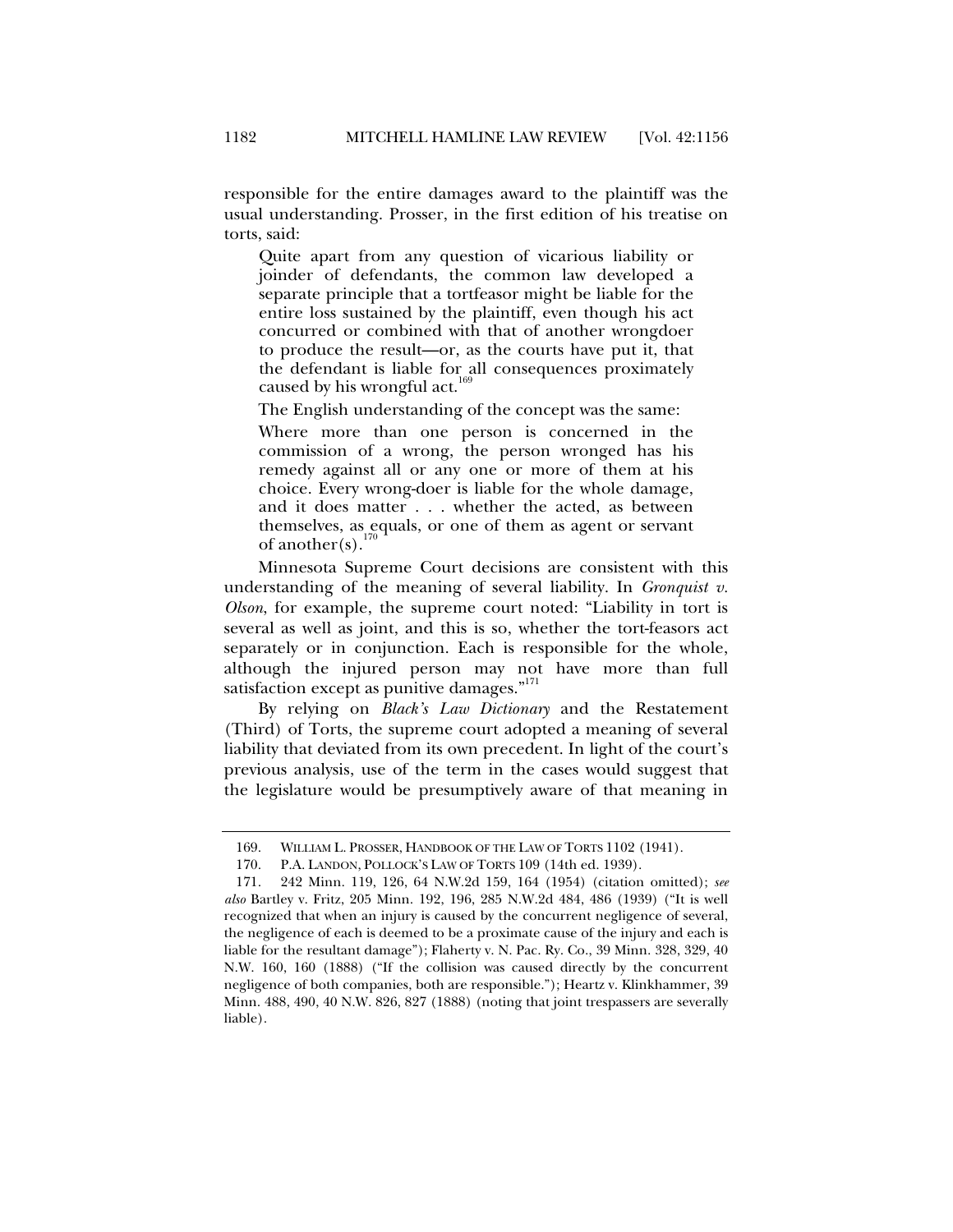adopting the statute. That would be awkward, however, because prior case law was not decided in the context of a statute that used the familiar term, "several liability," in a different setting. If the legislature was charged with understanding a general common law rule, that "liability" arises at the time a tort is committed, it could also have been charged with knowledge that the common law rule of several liability meant that a party would be liable for the entire judgment to the plaintiff. The court sidestepped the issue by rerouting Minnesota law through *Black's Law Dictionary*. 172

In context, however, it seems clear that the legislative intent was to adopt the Restatement meaning of the term, even if that was not the settled meaning in the Minnesota cases. For the 2003 amendment to have its desired effect, the liability of persons had to be limited to the persons' percentage of fault, subject to the joint and several liability exceptions.

*3. Cleanup* 

In the next part of its opinion the court interpreted three additional words and phrases in section 604.02, subdivision  $1.^{173}$ The first was "person."<sup>174</sup> The statute states that where "two or more" persons are severally liable, contributions to awards shall be in proportion to the percentage of fault attributable to each."<sup>175</sup> The issue was whether "person" means a party to the lawsuit.<sup>176</sup> The court discerned no legislative intent to so limit the term, concluding that "a broad interpretation is consistent with the common law principle that several liability is examined at the time the tort is committed."177 The court held that the word "persons" includes both parties to the lawsuit and parties to the transaction.<sup>178</sup> While the connection between the issue of when liability arises (at the time the tort is committed) and the definition of the term

178. *Id.*

 <sup>172.</sup> *See Staab I*, 813 N.W.2d 68, 74 (Minn. 2012).

 <sup>173.</sup> *Id.* at 75–77.

 <sup>174.</sup> *Id.* at 75.

 <sup>175.</sup> MINN. STAT. § 604.02, subdiv. 1 (2014).

 <sup>176.</sup> *Staab I*, 813 N.W.2d at 73–74.

 <sup>177.</sup> *Id.* at 75 (citing BLACK'S LAW DICTIONARY 1257 (9th ed. 2009) (defining "'person' as '[a] human being' or '[a]n entity . . . that is recognized by law as having most of the rights and duties of a human being"); AMERICAN HERITAGE DICTIONARY 1310 (4th ed. 2006) (recognizing the legal definition of "person" as "[a] human or organization with legal rights and duties")).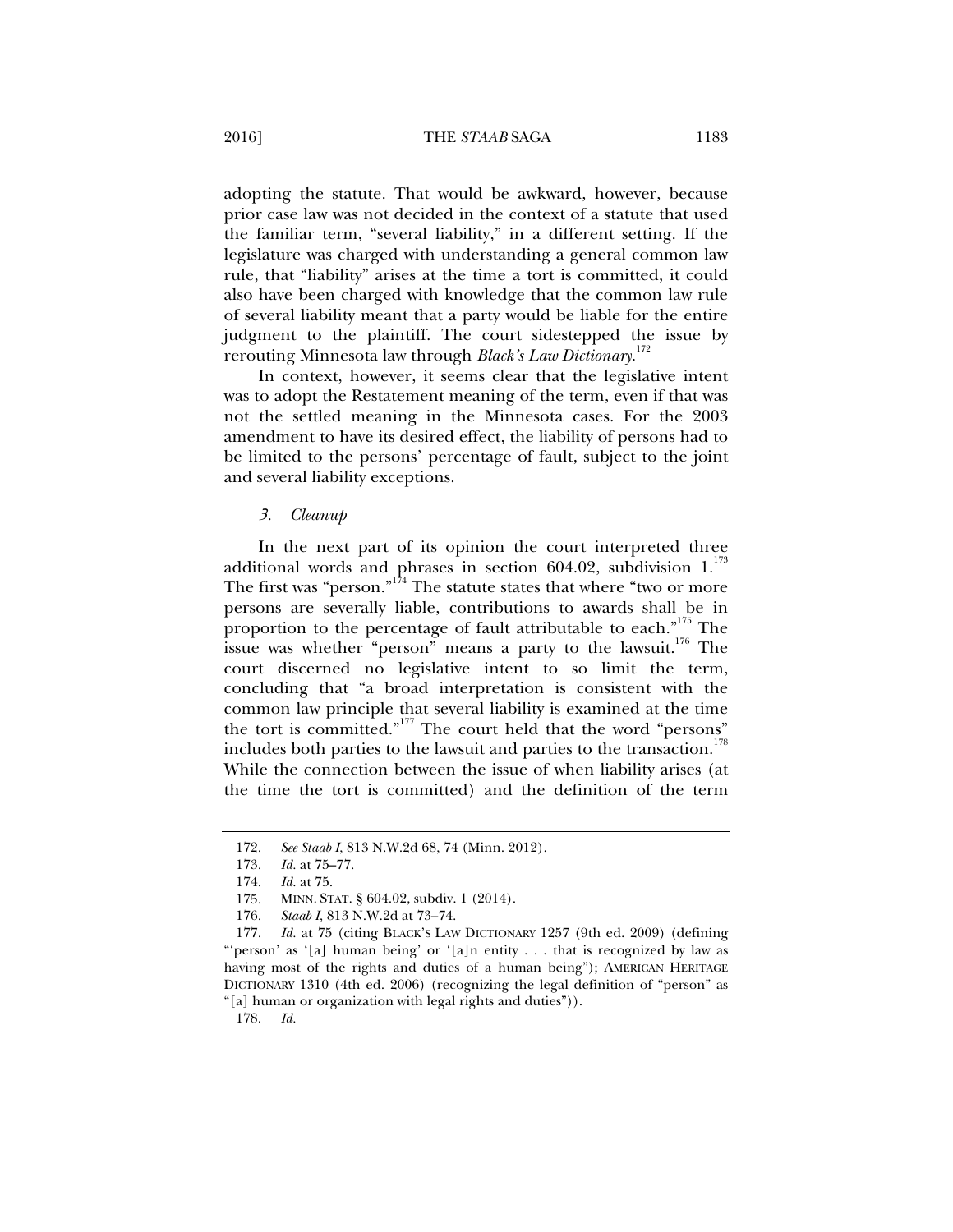"person" is not readily apparent, the court's opinion in *Hosley*, which construed the term to include "parties to the transaction,"<sup>180</sup> justifies the result.

*Hosley* interpreted the loss reallocation provision in section 604.02, subdivision  $2$ ,<sup>181</sup> to support its position. That section provides for the reallocation of a "party's" uncollectible share of an obligation.182 The court in *Hosley* concluded that the term "party" includes "'a person whose fault has been submitted to the jury,' or, in other words, 'parties to the transaction.'"183 Following *Hosley*, the court in *Staab I* concluded that the construction of the word "'party' in subdivision 2 means all persons who are parties to the tort, regardless of whether they are named in the lawsuit, it logically follows that 'persons' in subdivision 1 must also mean all parties to the tort."<sup>18</sup>

The second phrase in section 604.02 that the court construed was that "contributions to awards shall be in proportion to the percentage of fault attributable to each."185 Citing section 11 of the Restatement (Third) of Torts: Apportionment of Liability, which limits the right to recover against a severally liable person to only the amount assigned to that person, the court construed the clause to make a severally liable person liable only for the percentage of fault assigned to that person.186 The court did not read the clause to mean that contribution could be required from a person not a party to the lawsuit because "[n]otably, the statute does not say, 'When two or more persons are severally liable, *each shall contribute* to the award in proportion to the percentage of fault attributable to

 <sup>179.</sup> Hosley v. Armstrong Cork Co., 383 N.W.2d 289, 293 (Minn. 1986).

 <sup>180.</sup> *Id.* at 293.

 <sup>181.</sup> MINN. STAT. § 604.02, subdiv. 2.

 <sup>182.</sup> *Id.*

 <sup>183. 383</sup> N.W.2d at 293. *Hosley* was a suit against thirteen asbestos manufacturers of asbestos products to which Hosley was exposed during his work as an insulator. *Id.* at 290. After the suit was filed, two of the defendants in the case, Johns-Manville and Unarco Industries, filed petitions for reorganization under the Bankruptcy Reform Act. *Id.* That Act provides for an automatic stay. *Id.* Accordingly, the Hennepin County District Court stayed the proceedings against those two defendants. *Id.* Upon Hosley's motion, the district court severed all the claims that had been asserted against Johns-Manville and Unarco. *Id.*

 <sup>184.</sup> *Staab I*, 813 N.W.2d 68, 76 (Minn. 2012).

 <sup>185.</sup> MINN. STAT. § 604.02, subdiv. 1.

 <sup>186.</sup> *Staab I*, 813 N.W.2d at 75–76.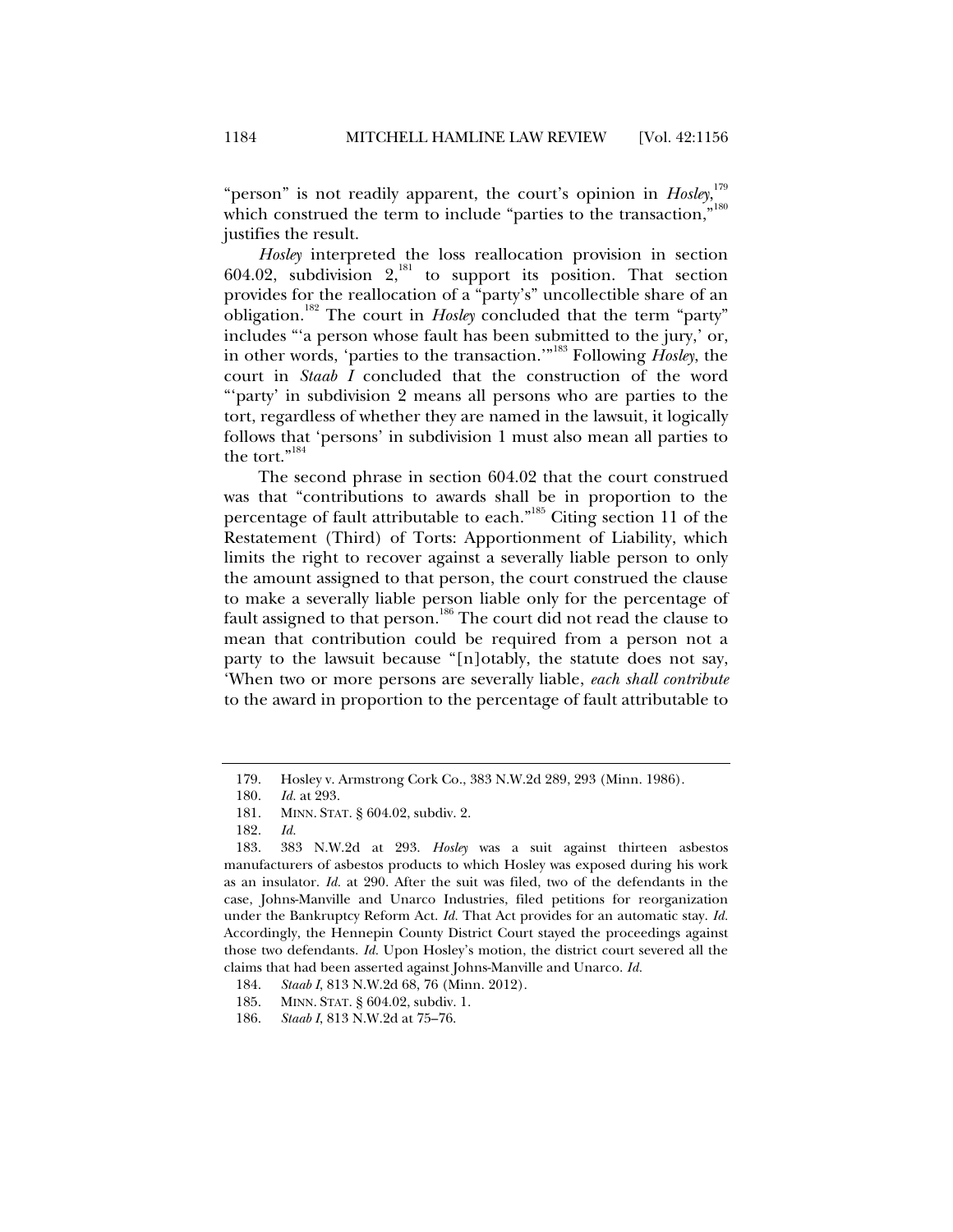each."<sup>187</sup> Again, the distinction is not immediately apparent. Even had the legislature specifically stated that each severally liable person shall contribute to the award in proportion to his or her percentage of fault, it still would not obligate a nonparty to contribute to the award, nor could it.

The dissent's point was that, in order for the language to make sense, two parties who are liable would have to make contributions to awards. If there is only one party, the statute does not apply. It takes at least two parties to have an apportionment of liability, and at least two for the "contributions to awards" language to make sense.

The court also rejected the argument made by the dissent that the clause would be ineffective if a severally liable person not a party to the lawsuit made no contribution. Instead, the court concluded that "[t]he clause would be ineffective . . . if a severally liable person were compelled to contribute out of proportion to his or her percentage of fault."188 Of course, not being a party to a lawsuit, the nonparty would not be bound by the judgment.

The third word the court construed was "liability."189 The statute provides that "[w]hen two or more persons are severally *liable*," the "contributions to awards shall be in proportion to the percentage of fault attributable to each."190 The word "liable" is problematic because it suggests that fault may be apportioned only to persons against whom a judgment has been rendered. The court rejected that argument, however, again falling back on its previous *White* analysis in which it concluded that liability exists at the time a tort occurs, rather than at the time of judgment. $191$ 

Sometimes statutory construction seems to require pounding square pegs into round holes. That describes the process in *Staab I.* The basic issue was whether the fault of a nonparty, who could have been joined by either the plaintiff or the single defendant in the suit, should be considered in the allocation of fault and, if so, whether it would count in establishing the liability of the sole defendant to the suit.<sup>192</sup> As a general proposition, it seems clear that after years of whittling away at joint and several liability, the

 <sup>187.</sup> *Id.*

*Id.* at 76.

 <sup>189.</sup> *Id.*

 <sup>190.</sup> MINN. STAT. § 604.02, subdiv. 1 (emphasis added).

 <sup>191.</sup> *Staab I*, 813 N.W.2d at 76.

 <sup>192.</sup> *Id.* at 72.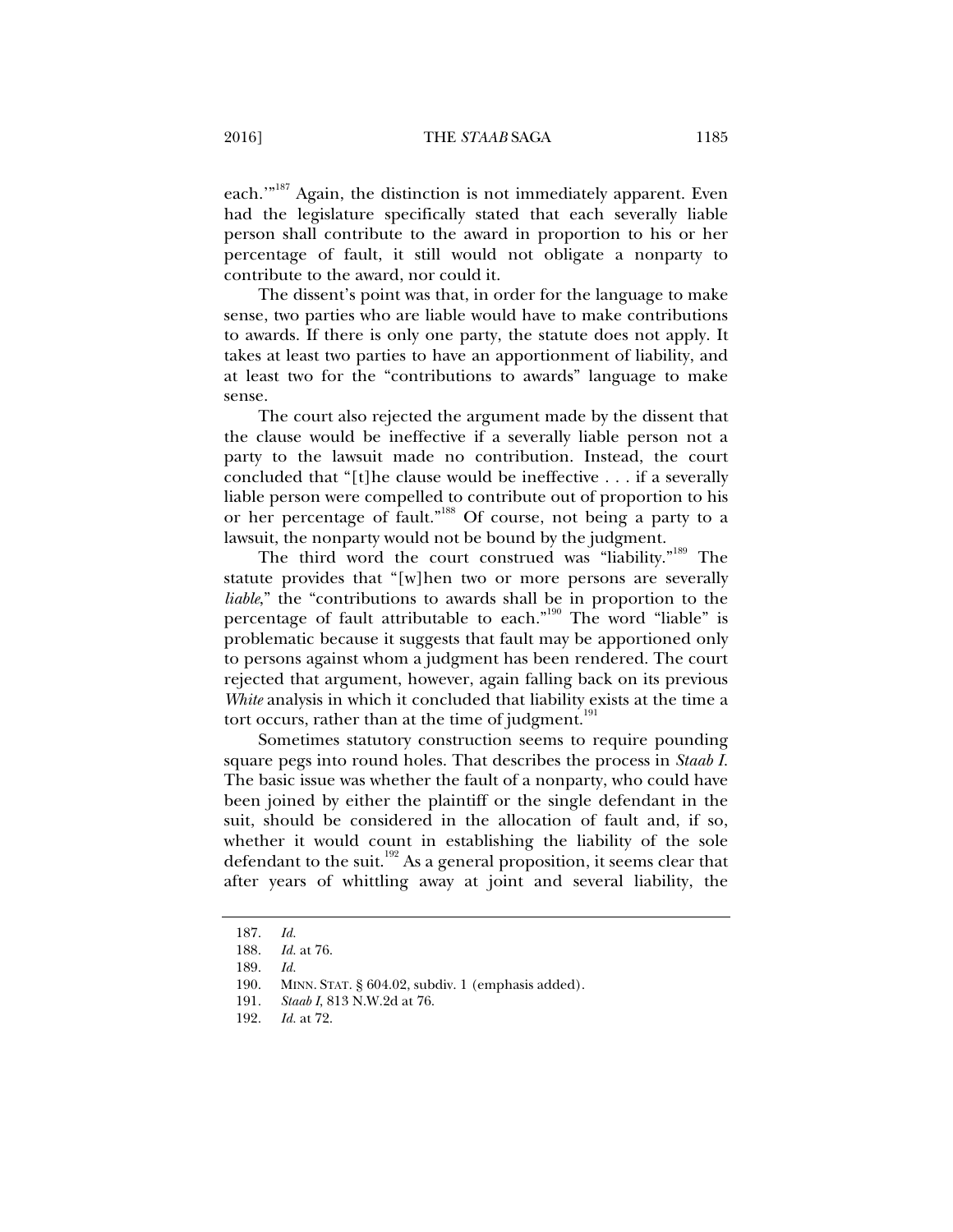legislature adopted several liability as the default rule, and that the meaning of several liability was that each party should be held responsible for its fair share of a judgment.

The problem is that the statutory language seems to frustrate that conclusion. The statute seems to contemplate that, in order to make the several liability determination, the fault in a case has to be assigned to "two or more persons" who "are severally liable."<sup>193</sup> The statute states that "contributions to awards shall be in proportion to the percentage of fault attributable to each [person]," absent application of one of the four exceptions where joint and several liability continues to apply, as in cases where a person is more than  $50\%$  at fault.<sup>194</sup>

The court avoided the problem by concluding that liability exists independently of a tortfeasor's participation in a lawsuit, and it exists independently of any obligation to contribute to a judgment.<sup>195</sup> That takes care of the problem. Persons (including nonparties) can be severally liable absent their joinder and absent any judgment against them. It resolves the problem, but not without bending precedent to support the conclusion.

Having dug deeply into Minnesota case law to find the answer of when liability arises, the court then relied on *Black's Law Dictionary* to find the meaning of several liability, which means proportionate liability, rather than digging deeply into Minnesota case law to find the answer, which would have prompted a distinctly different and inconvenient conclusion on the issue.

The main points of *Staab I* are:

- 1. Liability does not arise at the time of judgment. Rather, it arises at the moment the tort is committed. That takes care of the issue of whether a person has to be "liable" for the statute to apply.<sup>196</sup>
- 2. "Person" includes all parties to the transaction, so fault can be assigned to anyone whose fault contributed to the injury, even if that person is not a party to the litigation.<sup>1</sup>

 <sup>193.</sup> *Id.* at 73.

 <sup>194.</sup> *Id.* (citing MINN. STAT. § 604.02, subdiv. 1).

 <sup>195.</sup> *Id.* at 77.

 <sup>196.</sup> *Id.*

 <sup>197.</sup> *Id.* at 76–77.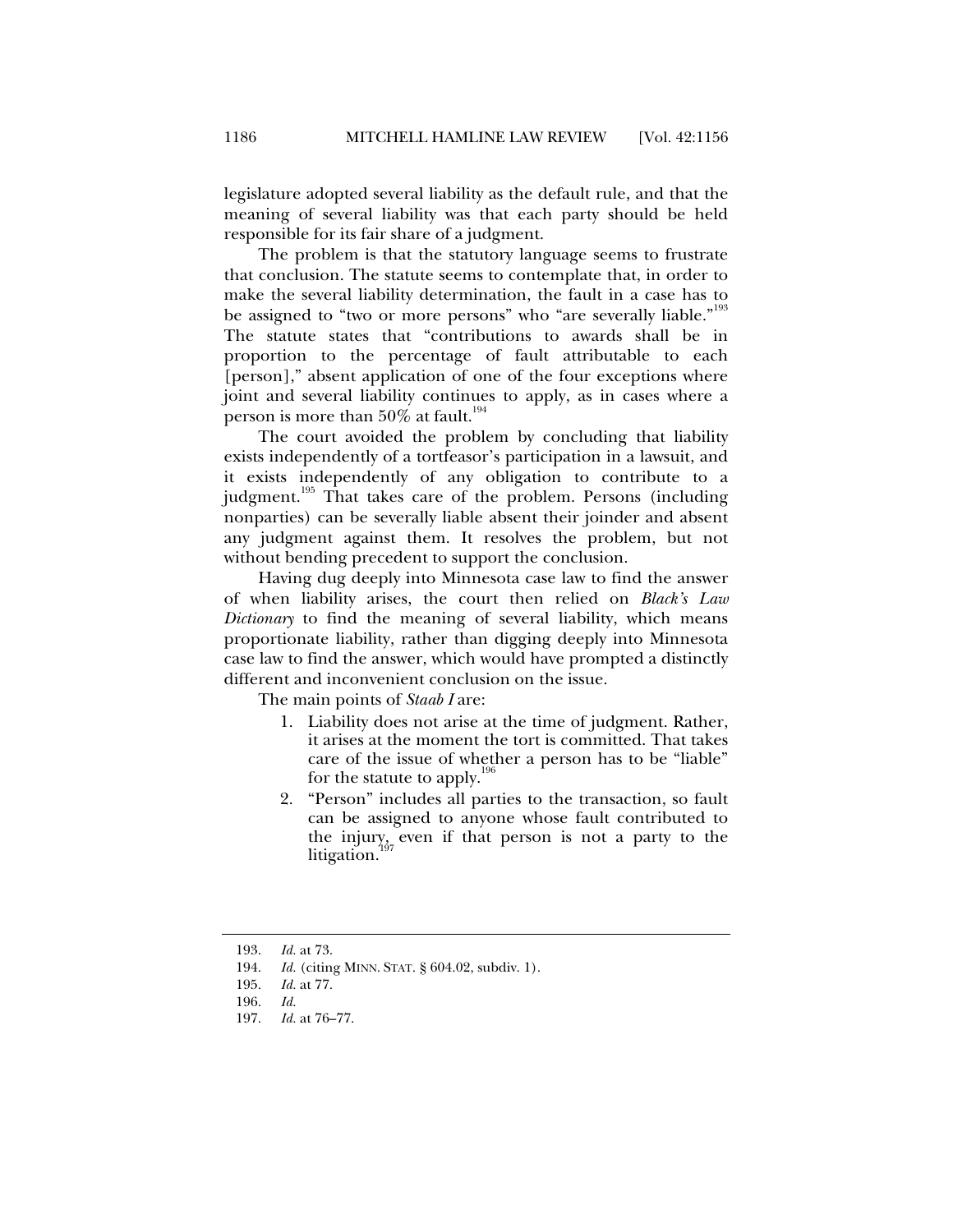3. "Liability" exists independently of a party's participation in a lawsuit.<sup>1</sup>

So, there can be several liability (or joint and several liability) even where the swing factor is the fault of a nonparty (who is really a party to the transaction that led to the lawsuit) who is liable (even though not a party to the suit, and even though there is no judgment against that nonparty).

#### *4. An Alternative Construction?*

After that detailed analysis, the court concluded that there is an alternative interpretation of the statute, which is that the issue of when two or more persons are severally liable is determined at the time of the judgment.<sup>199</sup> That was the dissent's basic position.<sup>200</sup> The court painted the window shut on that interpretation, however, in stating that "[t]he predicate to this proposed interpretation is that the Legislature modified the common law rule that several liability is created at the moment the tort is committed."201 Of course, starting with that proposition immediately dooms the alternative construction.

The court noted the legislative intent to limit joint and several liability through a string of amendments, continuously limiting its reach.

In order to give effect to this intent, the statute must be interpreted to apply in all circumstances in which a person would otherwise be jointly and severally liable at common law, and a person is liable at common law at the moment the tort is committed, not as a result of a judgment. This interpretation is consistent with the common law and limits the application of joint and several liability to those circumstances that are explicitly specified in the statute. $\frac{2}{x}$ 

Even if that concept is rejected, however, there is support for the proposition that the fault of nonparties should be considered.

Viewed through the prism of the long history of legislative amendments and judicial interpretations of the comparative

 <sup>198.</sup> *Id.* at 77.

 <sup>199.</sup> *Id.*

 <sup>200.</sup> *Id.* at 85.

*Id.* at 77.

 <sup>202.</sup> *Id.* at 78.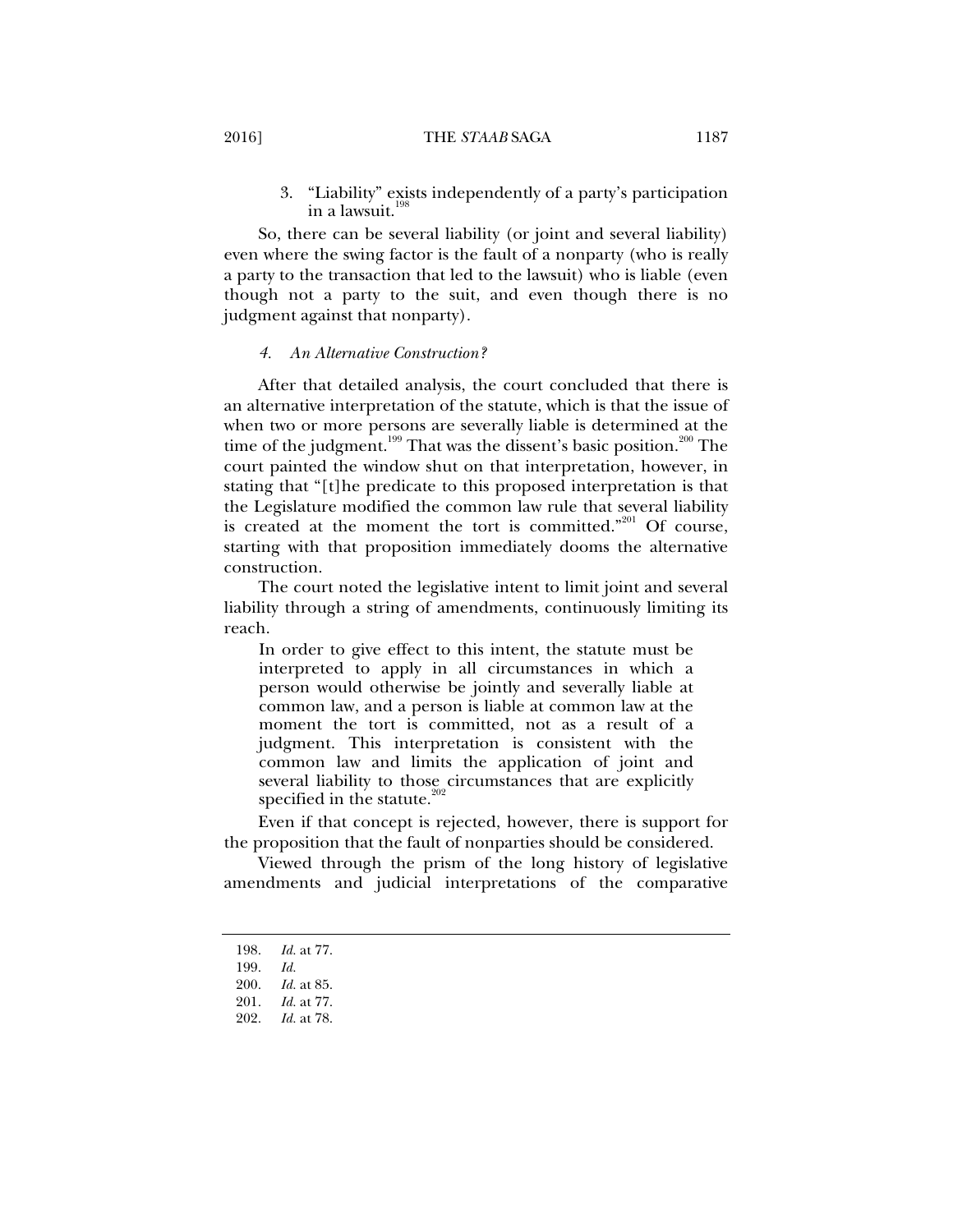negligence and fault statutes, $203$  the issue of whether the fault of nonparties should be considered in the apportionment of fault

In two of the cases, the supreme court construed the comparative negligence statute to apply to claims that were not based on negligence. In *Busch v. Busch Construction, Inc.*, 262 N.W.2d 377, 395 (Minn. 1977), the supreme court applied the comparative negligence statute to claims for strict products liability, even though the comparative negligence statute at the time was limited to the comparison of negligence. *Id.* The court followed the Wisconsin Supreme Court's decision in *Dippel v. Sciano*, 155 N.W.2d 55, 64 (Wis. 1967), in which that court applied its comparative negligence statute to strict liability claims. *Busch*, 262 N.W.2d at 393. The case was made easier because the court followed *Marier v. Memorial Rescue Service, Inc.*, 296 Minn. 242, 244–45, 207 N.W.2d 706, 708 (1973) (requiring individual rather than aggregate comparisons of negligence), in which the court held that an adoption of the comparative negligence statute presumed adoption of the Wisconsin Supreme Court's interpretations of its comparative negligence statute up to that point. *Id.*

Following *Busch*, the court in *Jones v. Fisher*, 309 N.W.2d 726, 733 (Minn. 1981), applied comparative fault principles to alcohol-related claims, one based on a violation of the Civil Damage Act and one based on the then-permissible claim for negligence arising out of the sale of 3.2 beer. *Jones*, 309 N.W.2d at 733. Jones, who had been drinking at an American Legion and VFW bars, and also at a 3.2 tavern, was struck and killed by a car driven by Kortuem and owned by Gallagher. *Id.* at 727. He was survived by his wife and two children. *Id.* His wife, as trustee, brought a wrongful death action against the owner and driver of the car. *Id.* That case settled. *Id.* Mrs. Jones and her two children then brought a dram shop suit against the two bars and a common law action against Fisher, the 3.2 beer vendor, an action that was at the time permitted under the supreme court's decision in *Trail v. Christian*, 298 Minn. 101, 213 N.W.2d 618 (1973). *Id.* One of the issues on appeal was whether Kortuem and Gallagher could assert a third-party claim for contribution against either the dram shop defendants or the 3.2 beer seller. *Id.* at 728. The supreme court held that the contribution claim could be asserted against both defendants. *Id.* at 733. To arrive at that result, the court had to permit the assertion by Mrs. Jones and her two children for loss of means of support under the 3.2 common law action, and then justify the right of contribution against two defendants who were on theories other than negligence. *Id.* at 728. The dram shop and 3.2 defendants argued that there was no common liability between them and the wrongful death defendants, whose liability ran to Mr. Jones and not his spouse. *Id.* at 729. The court rejected the argument, concluding that "[s]ince all defendants are liable to decedent's spouse either in her capacity as trustee or individually, the common liability requirement is satisfied." *Id.* The court permitted allocation of fault based on comparative fault principles, even though the Civil Damage Act at the time did not provide for the application of

 <sup>203.</sup> The long history of comparative fault in Minnesota has been one of creative judicial solutions to a series of problems that were either not directly addressed by the legislation or, if they were, in a way that left gaps between the apparent legislative intent and the path the legislature took to effectuate that intent.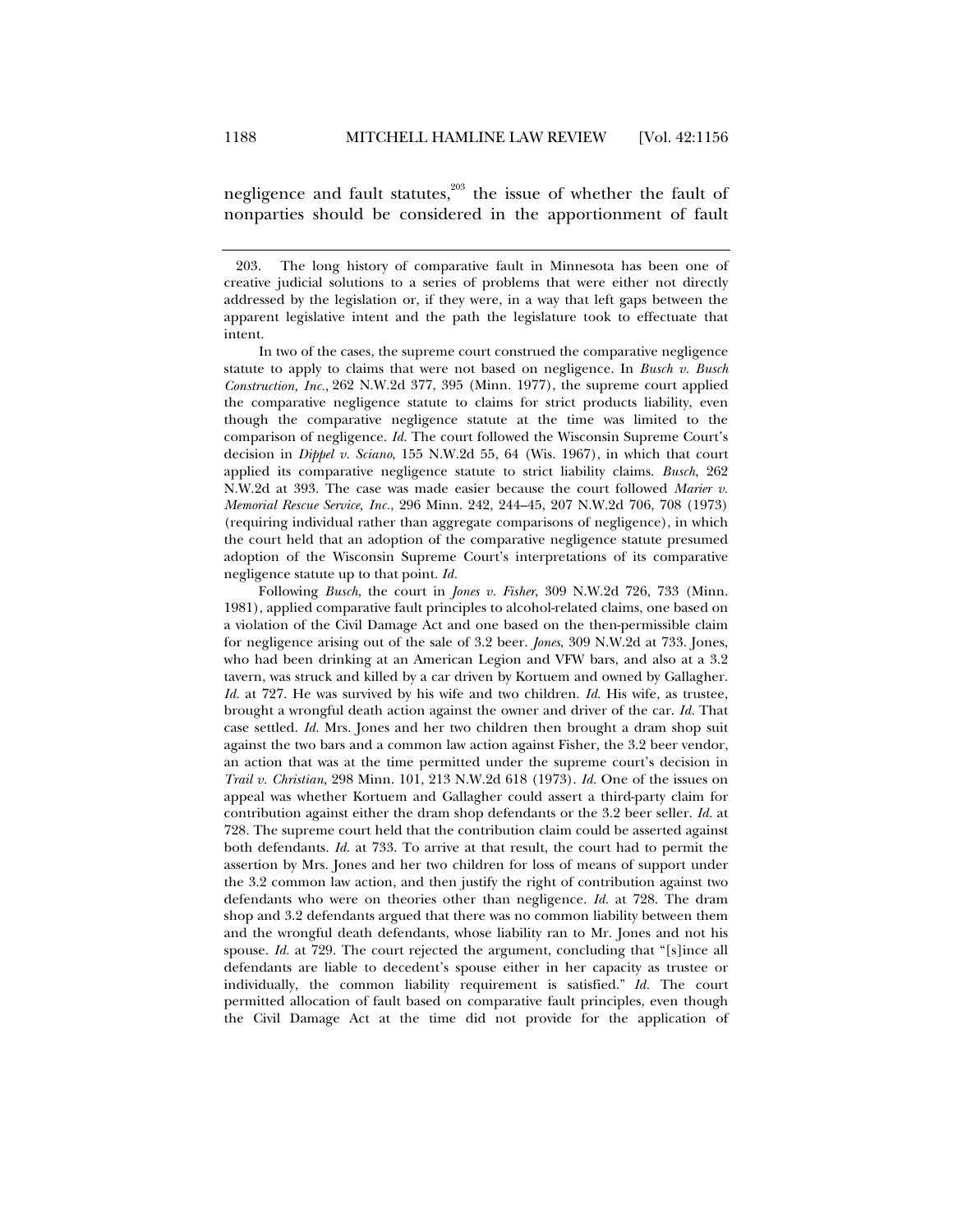comparative fault principles to those claims. *Id.* at 731. The court recognized that the case arose prior to the amendment of the Civil Damage Act requiring allocation pursuant to the comparative negligence statute, but concluded "that it is appropriate to apply comparative fault concepts in the same manner as we did in [*Busch*]." *Id.* at 731.

In *Rambaum v. Swisher*, 435 N.W.2d 19 (Minn. 1989), the supreme court was faced with a conflict between subdivision 5 of section 604.01 of the Comparative Fault Act and the mandate of a *Pierringer* release. *Id.* at 20. The nonsettling defendant in the case wanted a pro tanto reduction of his damages by the amount of the settlement between the plaintiff and the defendant, which subdivision 5 seemed to mandate, but the *Pierringer* release provided that the nonsettling defendant would be held liable for the percentage of fault assigned to him by the jury. *Id.* at 22–23. The court recognized that the acceptance of the *Pierringer* release in *Frey v. Snelgrove*, 269 N.W.2d 918 (Minn. 1978), occurred after the adoption of the comparative negligence statute, but nonetheless read the statute to exclude *Pierringer* releases:

We hold, therefore, that the term "payments" as used in [Minnesota Statutes section 604.01, subdivision 5], with respect to *Pierringer* settlements, refers only to payment for that portion of plaintiff's damages representing the settling defendant's share of the liability. The settlement payment does not extend to any further portion of plaintiff's award. In this case, only O'Neill's 10 percent share of the award is to be deducted from plaintiff's award.

*Id.* at 23.

In the *Lambertson v. Cincinnati Welding Corp.*, 312 Minn. 114, 124, 257 N.W.2d 679, 686 (1977) line of decisions, the supreme court used the comparative negligence statute's framework to solve one of the problems involved when it held that employers could be subject to liability on contribution claims by third parties. *Id.* While concluding that the comparative negligence and fault statutes did not apply directly, the court used the statutory framework for purposes of apportioning fault to the parties involved in the suit in order to establish the extent of the employer's contribution liability. *Id.* In *Hudson v. Snyder Body, Inc.*, 326 N.W.2d 149, 158 (Minn. 1982), the supreme court held that "a third-party tortfeasor may recover contribution from a negligent employer under the principles of *Lambertson* and *Johnson* whether or not the employee, in a direct suit, would have been barred from recovery under the comparative-fault statute." *Id.* In *Florenzano v. Olson*, 387 N.W.2d 168, 176 (Minn. 1986), the supreme court applied comparative fault principles in a case involving a claim for economic loss arising out of negligent misrepresentation, even though the statute at the time covered only claims for personal injury, death, or property damage. *Id.* The Comparative Fault Act was later amended to catch up to *Florenzano* and include claims for economic loss. *See* MINN. STAT. § 604.01, subdiv. 1 (Supp. 2015).

These decisions dealt with problems that were not directly addressed in the comparative negligence and fault statutes. The problem of determining what theories of recovery are subject to comparison, what damages claims, and how employer liability should be treated illustrate adaptation of the statute to reach fair results in the face of statutory deficiencies. Of course, another reading might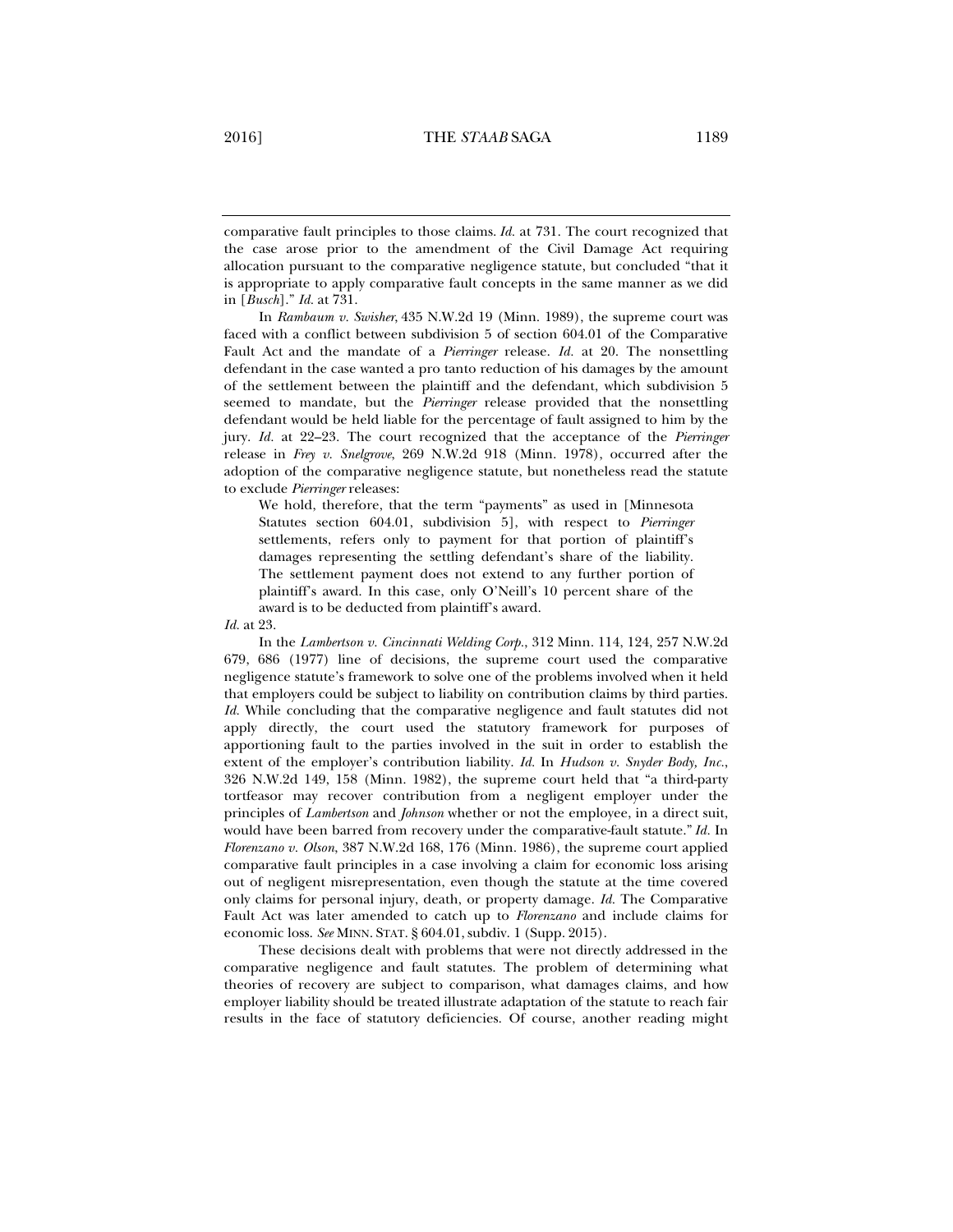becomes easy. The overriding goal of statutory interpretation is "to ascertain and effectuate the intention of the legislature."<sup>204</sup> The specified factors in the basic canon suggest a holistic approach to statutory construction, in attempting to determine the legislative intent.<sup>205</sup>

Given the fluidity of the statutory construction endeavor, there are different roads to follow in cases where the legislature appears to have a clear purpose in enacting a statute, but uses language that actually frustrates realization of that purpose. The court's solution to the problem presented in *Staab I* seems to fit, but not without some tap-dancing around definitional problems in the statute, including the show-stopping use of the concept that liability arises when a tort is committed, rather than when one is actually found liable.

The consideration of the fault of nonparties in *Hosley*, 206 Lines,<sup>207</sup> and Frey<sup>208</sup> could be used as a platform for concluding that

When the words of a law are not explicit, the intention of the legislature may be ascertained by considering, among other matters: (1) the occasion and necessity for the law;

 *Id.*

simply be that the court ignored the statutory language to achieve an equitable result in those cases, and that the deficiencies should have been a matter for the legislature to correct.

At base, comparative fault raises numerous issues, not all of which a legislature could have been expected to grasp in drafting a statute with such broad implications in tort litigation. If the statute is viewed as a framework to be judicially completed, the results may be justifiable.

 <sup>204.</sup> MINN. STAT. § 645.16 (2014).

 <sup>205.</sup> *See id.* Section 645.16 reads as follows:

The object of all interpretation and construction of laws is to ascertain and effectuate the intention of the legislature. Every law shall be construed, if possible, to give effect to all its provisions.

When the words of a law in their application to an existing situation are clear and free from all ambiguity, the letter of the law shall not be disregarded under the pretext of pursuing the spirit.

<sup>(2)</sup> the circumstances under which it was enacted;

<sup>(3)</sup> the mischief to be remedied;

<sup>(4)</sup> the object to be attained;

<sup>(5)</sup> the former law, if any, including other laws upon the same or similar subjects;

<sup>(6)</sup> the consequences of a particular interpretation;

<sup>(7)</sup> the contemporaneous legislative history; and

<sup>(8)</sup> legislative and administrative interpretations of the statute.

 <sup>206.</sup> Hosley v. Armstrong Cork Co., 383 N.W.2d 289 (Minn. 1986).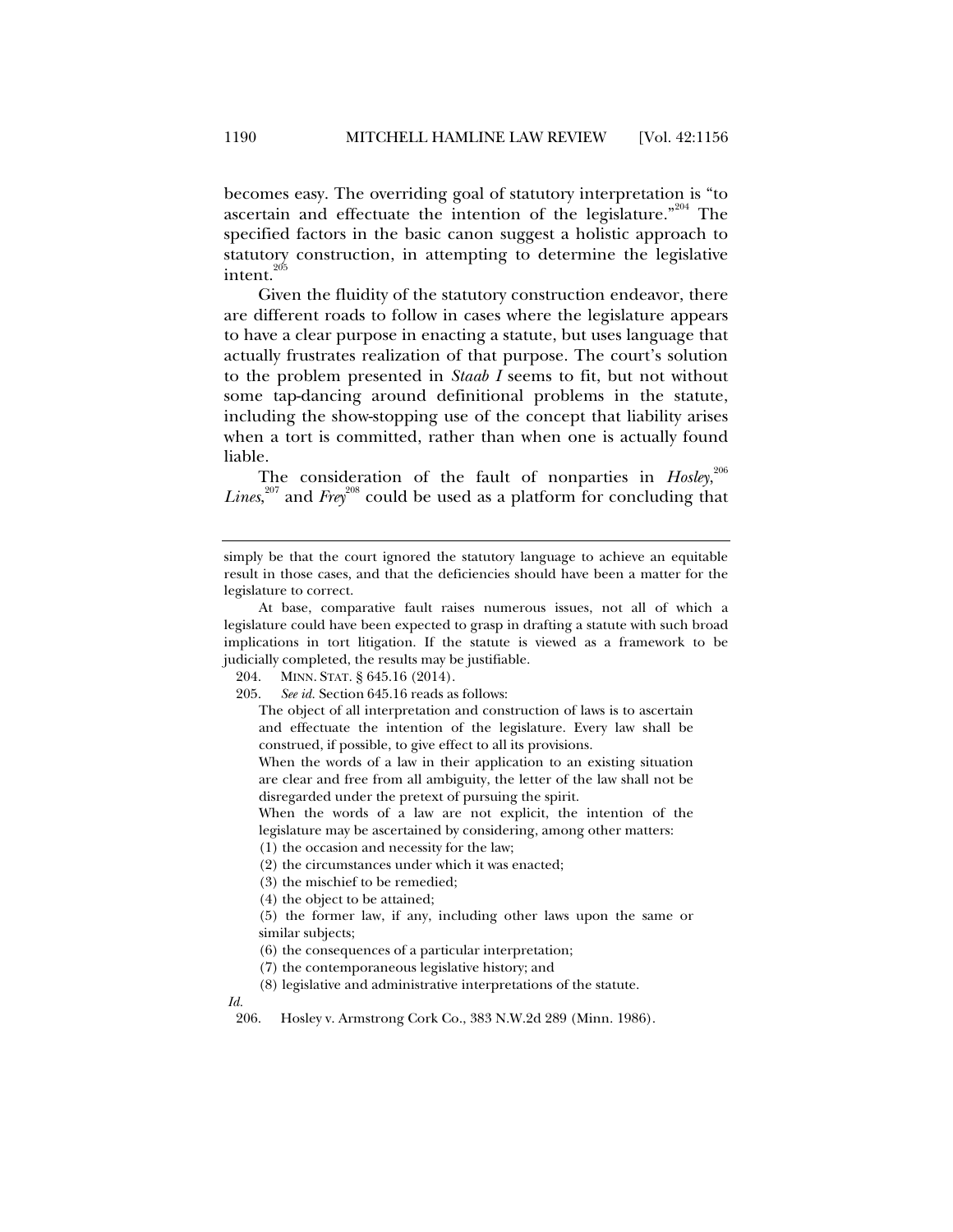the fault of certain identified parties should be considered in the allocation of fault. Imputed legislative awareness of those decisions could readily lead to the conclusion that it knew that the fault of nonparties would continue to be relevant in fault allocation, and that to have an accurate headcount for purposes of fault allocation the fault of nonparties would have to be considered, even if they are not actually parties to the litigation.

Most importantly, in cases where there is ambiguity, construing the statute in a way that harmonizes subdivisions 1 and 2 of section 604.02 is perhaps the strongest argument for considering the fault of nonparties. The second *Staab* decision establishes the supporting rationale.

## *B.* Staab II

In *Staab v. Diocese of St. Cloud (Staab II)*,<sup>209</sup> the Minnesota Supreme Court resolved the lingering question left after its first decision in the case when it held that the fault allocated to the nonparty could not be reallocated to the only at-fault party in the lawsuit.

Section 604.02, subdivision 2 of the Comparative Fault Act provides for reallocation in certain cases where a share of an obligation is uncollectible:

Upon motion made not later than one year after judgment is entered, the court shall determine whether all or part of a party's equitable share of the obligation is uncollectible from that party and shall reallocate any uncollectible amount among the other parties, including a claimant at fault, according to their respective percentages of fault. A party whose liability is reallocated is nonetheless subject to contribution and to any continuing liability to the claimant on the judgment.

Any party may move for reallocation where "all or part of a party's equitable share of the obligation is uncollectible  $\ldots$ ."<sup>211</sup> The uncollectible share must be reallocated to the remaining parties "according to their respective percentages of fault."<sup>212</sup>

 <sup>207.</sup> Lines v. Ryan, 272 N.W.2d 896 (Minn. 1978).

 <sup>208.</sup> Frey v. Snelgrove, 269 N.W.2d 918 (Minn. 1978).

 <sup>209. 853</sup> N.W.2d 713, 722 (Minn. 2014).

 <sup>210.</sup> MINN. STAT. § 604.02, subdiv. 2.

 <sup>211.</sup> *Id.*

 <sup>212.</sup> *Id.*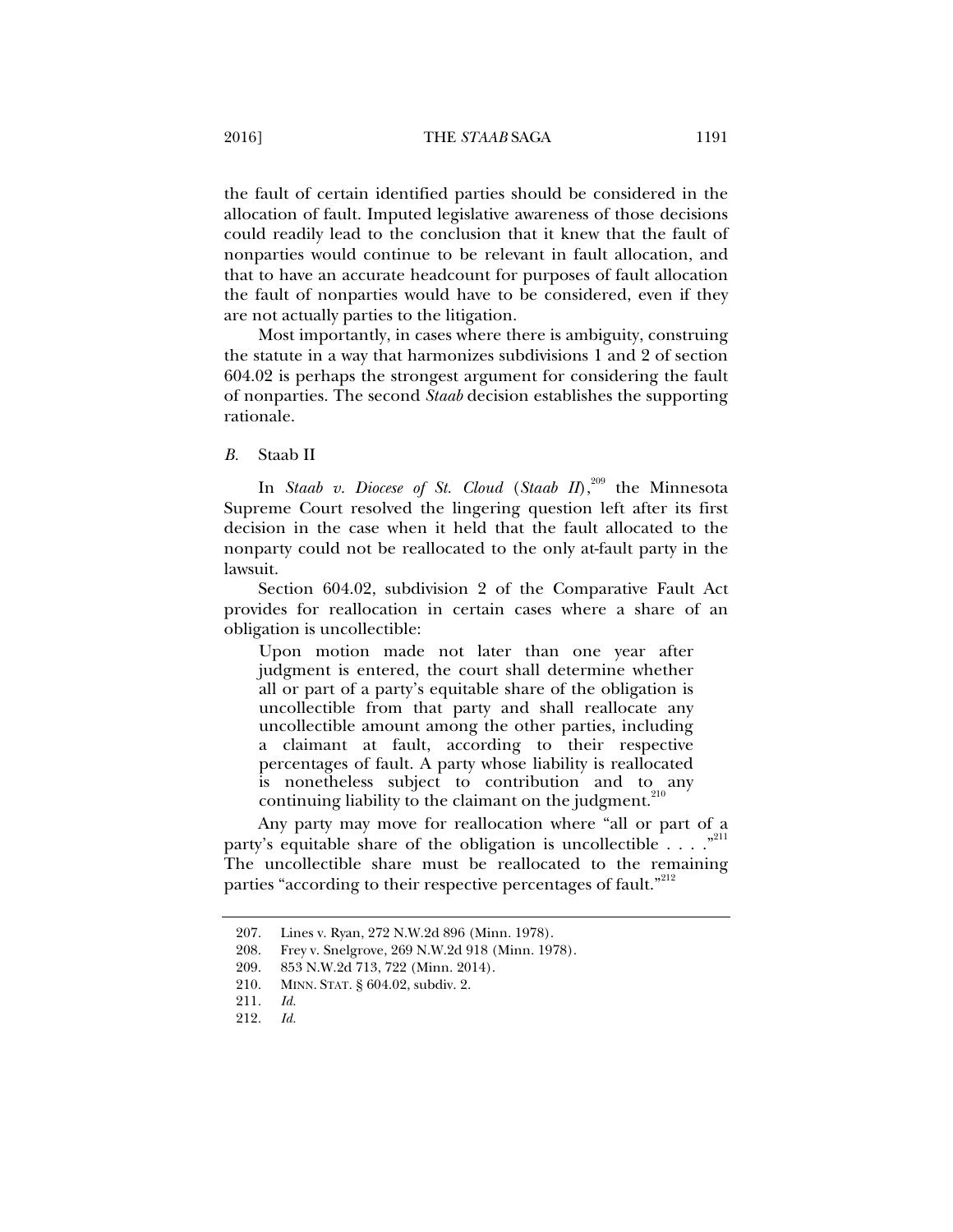To illustrate the typical operation of the statute, assume that a plaintiff brings suit against two defendants (D1 and D2), that both defendants are found to be liable to the plaintiff, and that the plaintiff is found to be contributorily negligent. Assume that the jury apportions 20% of the fault to the plaintiff, 20% to D1, 60% to D2, and sets the damages at \$100,000. Also assume that D1 is unable to pay its fair share of the judgment. D2, whose fault is greater than 50%, is jointly and severally liable to the plaintiff and would be required to pay the plaintiff 80% of the plaintiff's damages (\$100,000, less plaintiff's 20%). D2 would seek to reallocate D1's uncollectible share of the damages (\$20,000), in part to the plaintiff. Because D2's equitable share of the obligation has to be reallocated to the plaintiff and D2 according to their respective percentages of fault, the plaintiff would absorb onefourth  $(20/80)$  of the uncollectible amount  $(\$5,000)$  and D2 threefourths (60/80) of the uncollectible amount (\$15,000). Both parties would have continuing contribution claims against D2.

*Staab II* involved a different situation for two reasons. There was only one defendant who was a party to the suit.<sup>213</sup> The plaintiff's husband was not a party, but *Staab I* requires allocation of fault to parties to the transaction, so even though the husband's chair was empty, fault had to be allocated to him when the jury found him to be causally negligent in causing his wife's injuries.<sup>214</sup> The second difference from the hypothetical is that the only defendant in the suit, the Diocese of St. Cloud, was found to be 50% at fault and was, therefore, not jointly and severally liable. $215$ 

That means that the reallocation statute has to be read against section 604.02, subdivision 1, which makes several liability the default rule, subject to limited exceptions where a defendant or defendants will be jointly and severally liable. In *Staab I*, the Diocese could not be jointly and severally liable because its fault was not greater than 50% and none of the other exceptions applied. $^{216}$ 

As the court noted in *Staab II*, there are two potential constructions of the loss reallocation provision. One interpretation, reconciling the loss reallocation rule with the default rule of several liability, would not allow the loss reallocation rule to override the

 <sup>213.</sup> *Staab II*, 853 N.W.2d at 715.

 <sup>214.</sup> *Staab I*, 813 N.W.2d at 80.

 <sup>215.</sup> *Id.*

 <sup>216.</sup> *Id.*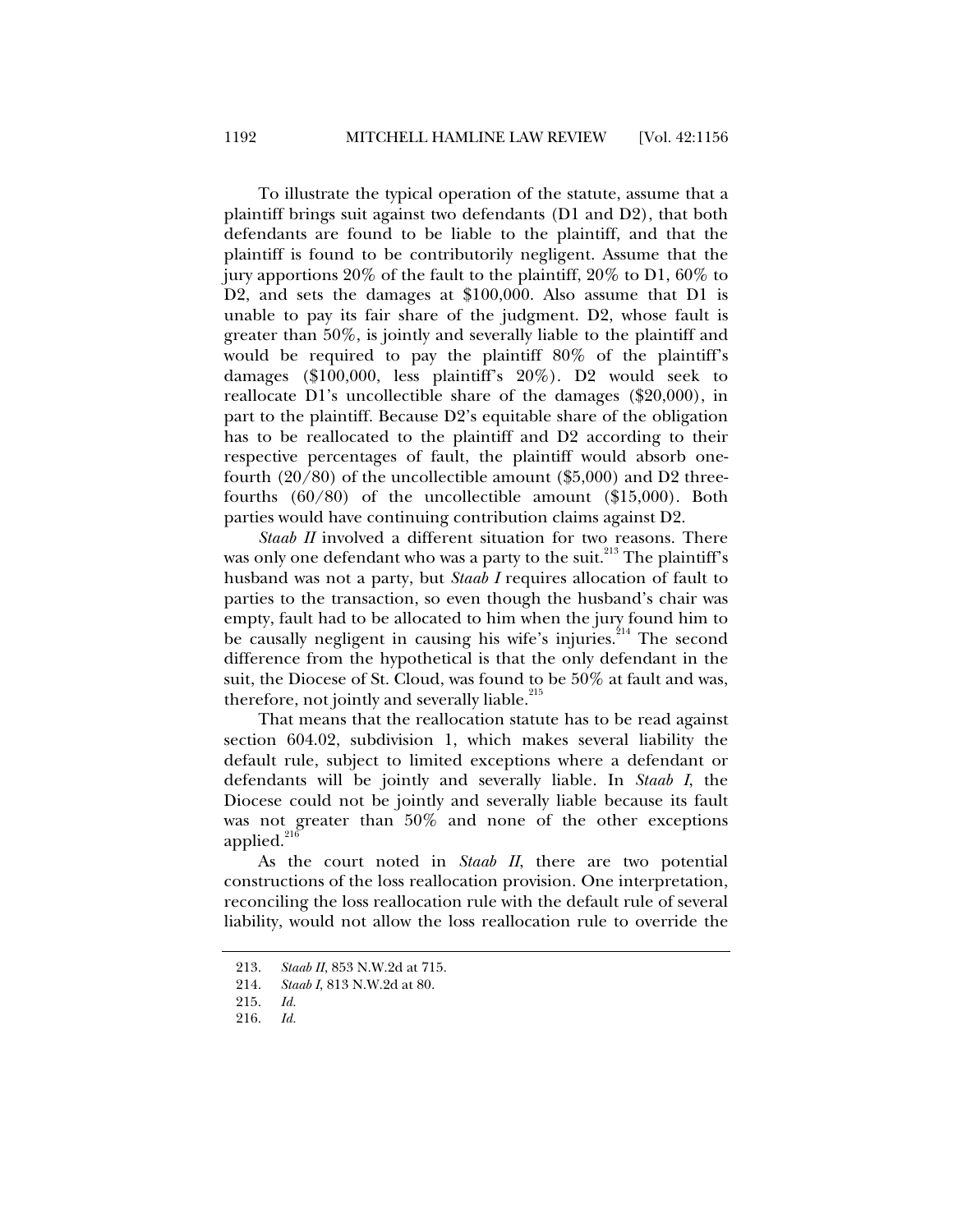default rule of several liability in subdivision 1 of section  $604.02.^{217}$ The other would, based on the text of the reallocation provision.<sup>218</sup> That was the subject of the disagreement between the majority and dissenting opinions in *Staab II*. The essential problem in construing the statute is in finding breathing room for the loss reallocation provision when the rule of joint and several liability is no longer the default rule, as it was when the loss reallocation provision was added to the Comparative Fault Act in 1978.<sup>219</sup> When all defendants found to be at fault were jointly and severally liable, the new loss reallocation rule, which included any at-fault plaintiff in the reallocation equation if a defendant (or defendants) was unable to pay its fair share of the judgment, was a middle position between full retention of the rule of joint and several liability and a rule of pure several liability.

The erosion of the rule of joint and several liability continued when the legislature adopted percentage cutoffs that made certain defendants liable for only a certain multiple of their fair shares, $220$ but the statute at issue in *Staab II* was the 2003 amendment, which clearly made several liability the default rule.<sup>221</sup>

Again, the court began its analysis of the statute with the basic proposition that "[t]he goal of statutory interpretation is to effectuate the intent of the Legislature."<sup>222</sup> "If the Legislature's intent is clear from the unambiguous language of the statute," the court applies "the statute according to its plain meaning."<sup>223</sup> Judicial

 221. *Staab II,* 853 N.W.2d at 718–19 ("The current text of subdivision 1 was enacted in 2003. . . . By adopting this amendment, the Legislature 'inten[ded] to limit joint and several liability to the four circumstances enumerated in the exception clause, and to apply the rule of several liability in all other circumstances.'" (citing *Staab I*, 813 N.W.2d 68, 78 (Minn. 2012))).

 222. *Id.* at 716. Supporting its proposition, the court first cited *Brayton v. Pawlenty*, 781 N.W.2d 357, 363 (Minn. 2010), and then referenced Minnesota Statutes section 645.16. *Id.*

223. *Id.* at 716–17 (citing State v. Rick, 835 N.W.2d 478, 482 (Minn. 2013)).

 <sup>217.</sup> *Staab II*, 853 N.W.2d at 722.

 <sup>218.</sup> *Id.* at 725–26 (Lillehaug, J., dissenting).

 <sup>219.</sup> *Id.* at 719.

 <sup>220.</sup> Michael K. Steenson & Peter B. Knapp, *Two or More Defendants (Joint and Several Liability, Several Liability, or Independent Liability)*, *in* 4 MINN. PRAC. SERIES, CIVJIG no. 15.15 (6th ed. 2015) ("The common law rule of joint and several liability was modified several times by the legislature through the adoption of a loss reallocation rule and cutoffs limiting the liability of defendants whose fault fell below a certain percentage of fault.").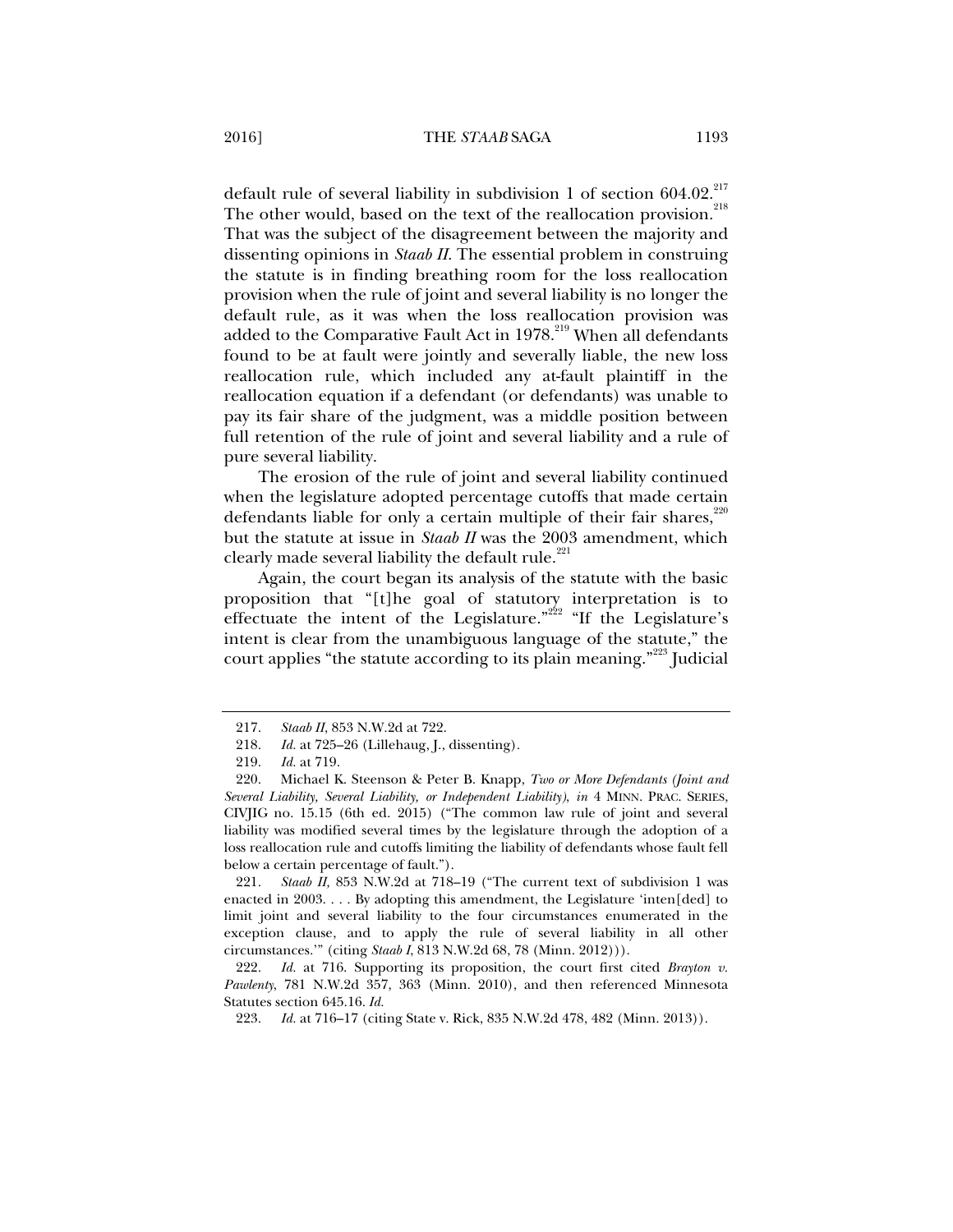constructions of a statute become an integral part of the statute, $2^{24}$ "[b]ut if [the] statute is susceptible to more than one reasonable interpretation, the statute is ambiguous," and the court will look to "other factors to ascertain the Legislature's intent."<sup>225</sup>

The court determined that permitting reallocation to a severally liable party under section 604.02, subdivision 1 would violate two canons of statutory construction.<sup>226</sup> First, it "would violate the principle that a statute must be construed in a manner that gives effect to each of its provisions."<sup>227</sup> Increasing the liability of a severally liable party via reallocation would render ineffective the language in section 604.01, subdivision 1, stating that contributions to awards should be made in proportion to the percentage of fault assigned to that defendant (absent a finding of joint and several liability under one of the statutory exceptions in subdivision 1).<sup>228</sup> Second, it "would be inconsistent with [another] canon of statutory construction '*expressio unius est exclusio alterius*' the expression of one thing is the exclusion of another."<sup>229</sup> Permitting reallocation would result in an interpretation of subdivision 2 that would in effect create a fifth exception to the rule of several liability. $230$ 

The court also concluded that the legislative history of the 2003 amendment supported its conclusion.<sup>231</sup> The original purpose of the loss reallocation provision was to allow a jointly and severally liable party to shift part of the loss, due to the uncollectibility of a party who was unable to pay his or her fair share of a judgment, to

229. *Staab II*, 853 N.W.2d at 718 (emphasis added).

 230. *Id.* at 719 ("The fact that one liable party is insolvent or cannot be collected from for other reasons is not one of the four exceptions in subdivision 1 to which joint and several liability still applies. Yet that would be the practical effect of permitting reallocation to severally liable parties under subdivision 2.").

231. *Id.* at 718–21.

 <sup>224.</sup> *Id.* at 717 ("Judicial construction of a statute becomes part of the statute as though it were written therein." (citing Caldas v. Affordable Granite & Stone, Inc., 820 N.W.2d 826, 836 (Minn. 2012))).

 <sup>225.</sup> *Id.* (citing Lietz v. N. States Power Co., 718 N.W.2d 865, 870 (Minn. 2006)).

 <sup>226.</sup> *Id.* at 718.

 <sup>227.</sup> *Id.*

 <sup>228.</sup> MINN. STAT. § 604.02, subdiv. 1 ("When two or more persons are severally liable, contributions to awards shall be in proportion to the percentage of fault attributable to each, except that the following persons are jointly and severally liable for the whole award . . . .").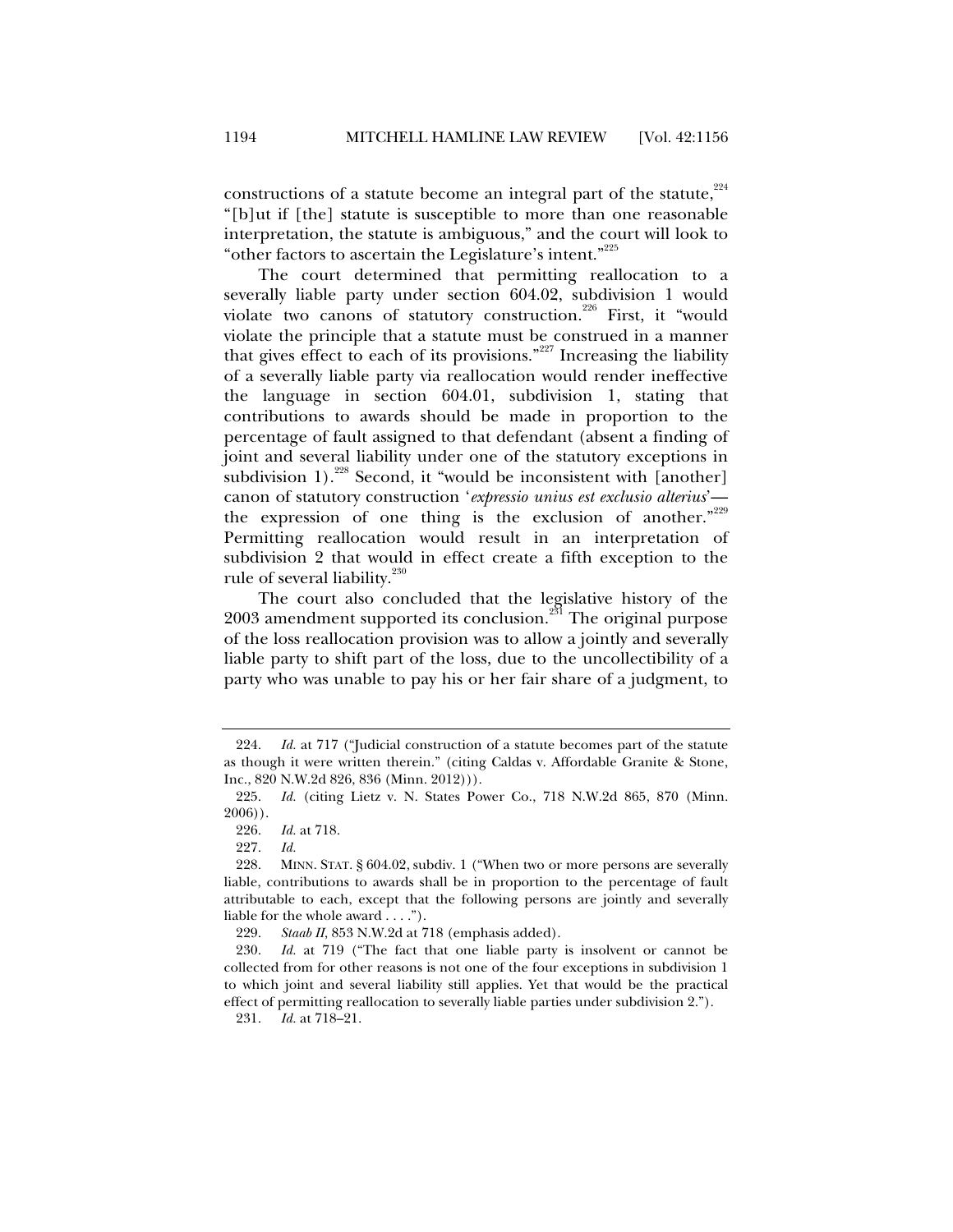other parties, including the plaintiff.<sup>232</sup> The legislature has been consistent in moving toward greater restrictions of the rule of joint and several liability since 1978, while the loss reallocation rule has remained unchanged.<sup>233</sup> The adoption of the rule of several liability as the default rule effectively limited the role of the loss reallocation provision.<sup>234</sup>

Putting together the canons of statutory construction, the legislative history, and the purpose of section 604.02, subdivision 2, the court held "that under [section 604.02, subdivision 2], an uncollectible portion of a party's equitable share of damages cannot be reallocated to a party that is only severally liable under [subdivision 1]."<sup>235</sup>

The result is reminiscent of John Simonett's observation that "everyone knows a statute does not mean what it says until a court says it means what it says."<sup>236</sup> We now know that several liability means several liability and that the fault of non-parties may be considered in the allocation of fault. The issue is whose fault should be included in the allocation question.

# IV. WHOSE FAULT IS APPORTIONED?

The Minnesota cases establish that the fault of certain nonparties may be considered in the allocation of fault. The Minnesota cases are devoid of any policy analysis on the issue of why the fault of nonparties should be considered and under what circumstances. Only by implication, considering the court's reference to *Connar*<sup>237</sup> in *Frey*<sup>238</sup> and *Lines*,<sup>239</sup> is there a suggestion that the fault of all persons who contributed to the accident must

 <sup>232.</sup> *Id.* ("[W]hen subdivision 2 was enacted, it was a mechanism to limit the amount of damages that a jointly liable defendant could be required to pay. . . . [A] jointly liable defendant could petition the district court to reallocate an uncollectible portion of damages among all potentially liable parties, including the plaintiff." (citing Michael K. Steenson, *Joint and Several Liability Minnesota Style*, 15 WM. MITCHELL L. REV. 969, 976 (1989))).

 <sup>233.</sup> *Id.* at 720.

 <sup>234.</sup> *See infra* Part V.

 <sup>235.</sup> *Staab II*, 853 N.W.2d at 721.

 <sup>236.</sup> John E. Simonett, *The Footnote as Excursion and Diversion*, 55 A.B.A. J. 1141, 1141 (1969).

 <sup>237.</sup> Connar v. W. Shore Equip. of Milwaukee, Inc., 227 N.W.2d 660, 662 (Wis. 1975).

 <sup>238.</sup> Frey v. Snelgrove, 269 N.W.2d 918, 923 (Minn. 1978).

 <sup>239.</sup> Lines v. Ryan, 272 N.W.2d 896, 902–03 (Minn. 1978).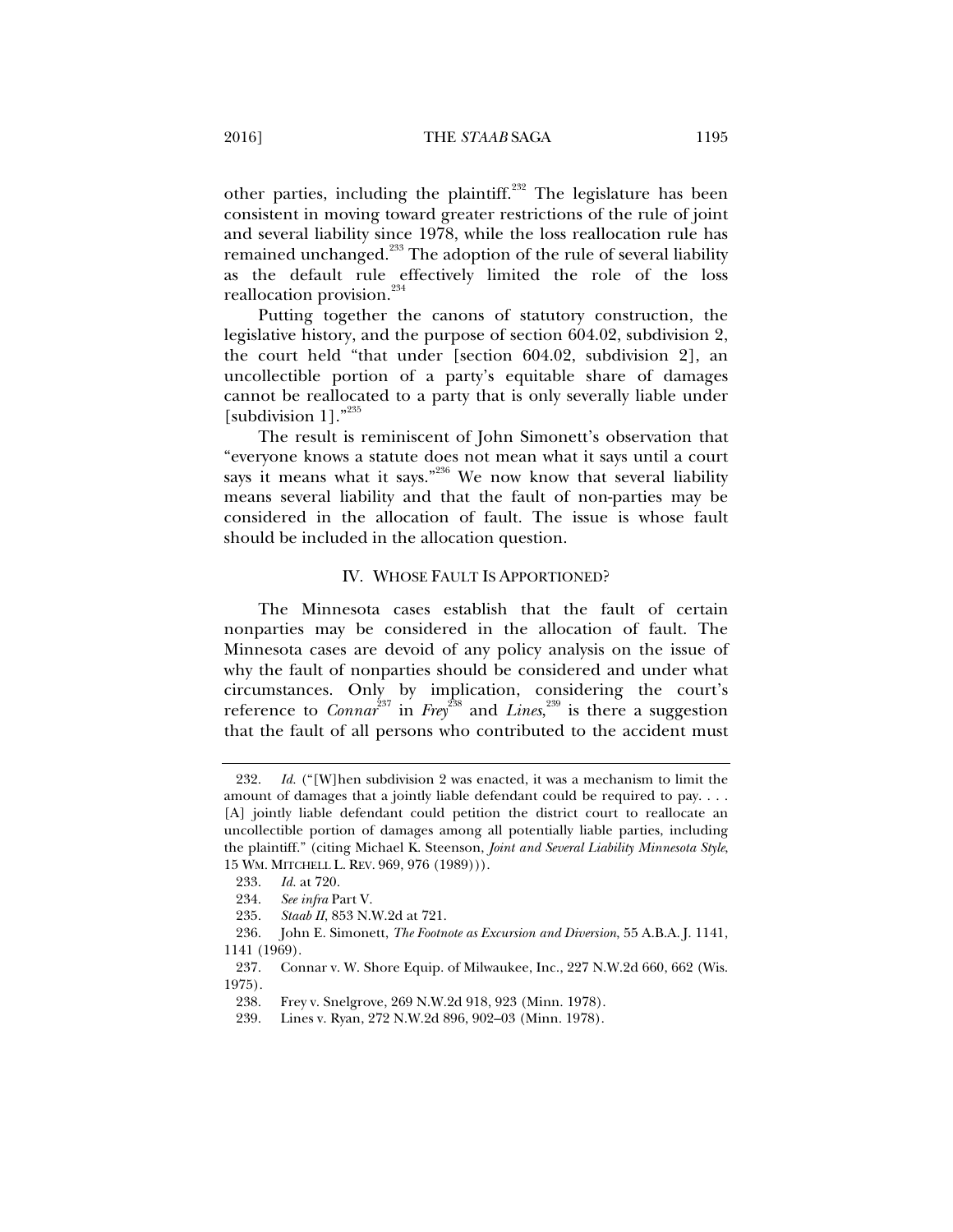be submitted to the trier of fact in order to achieve a fair apportionment of fault.

# *A. The Policy of Including Nonparties in the Allocation of Fault*

Whether or not to include nonparties in the allocation of fault is a question of fairness, but fairness is a relative and nuanced concept. From the plaintiff's perspective, fairness might dictate apportioning fault only to parties to the suit. With Minnesota's comparative fault allocation rules, the plaintiff is already at a disadvantage because of individual comparisons of fault, and if a defendant is concerned that there are other potentially responsible persons, the defendant can join those persons in the litigation. On the other hand, there may be cases where a nonparty is not subject to suit. That will occur in a variety of cases, including, for example, cases where a person or entity is immune from liability, or where a statute of limitations has run.  $240$ 

 <sup>240.</sup> The issue of whether and under what circumstances the fault of a nonparty should be considered has been the subject of numerous articles. *See generally* David C. Anderson & Monika L. Sullivan, *Ten Tips for Navigating Michigan's Notice of Nonparty at Fault Requirements*, 90 MICH. B.J. 22 (2011); William D. Cleaveland, *The Empty Chair Game: Is the Price More Than We Should Pay?*, ARIZ. ATT'Y, Jan. 1997, at 16; Brian P. Dunigan & Jerry J. Phillips, *Comparative Fault in Tennessee: Where Are We Going, and Why Are We in This Handbasket?*, 67 TENN. L. REV. 765 (2000); Neal F. Eggeson, *The Return of the Anonymous Nonparty: Why Hasn't Anyone Noticed?*, RES GESTAE, June 2006, at 11; Mark M. Hager, *What's (Not!) in a Restatement? ALI Issue-Dodging on Liability Apportionment*, 33 CONN. L. REV. 77 (2000); Nancy C. Marcusal, *Phantom Parties and Other Practical Problems with the Attempted Abolition of Joint and Several Liability*, 60 ARK. L. REV. 437 (2007); Joshua D. Shaw, *Limited Joint and Several Liability Under Section 15-38-15: Application of the Rule and the Special Problem Posed by Nonparty Fault*, 58 S.C. L. REV. 627 (2007); Mark Siegel & H. Michael Wright, *The Nonparty at Fault Defense, the Squirrel, the Phantom and Everybody Else But Me*, ARIZ. ATT'Y, Jan. 1992, at 23; David C. Sobelsohn, *Comparing Fault*, 60 IND. L.J. 413, 445–57 (1985); Stephen B. White & David J. Abney, *Phantom Nonparties at Fault, Problems in Apportioning Degrees of Fault*, ARIZ. ATT'Y, June 1992, at 15; Joseph Bean, Comment, *Torts—*Carroll v. Whitney*: The Tennessee Supreme Court Permits Juries to Allocate Fault to Immune Nonparties in Negligence Actions*, 32 U. MEM. L. REV. 179 (2001); Jonathan Cardi, Note, *Apportioning Responsibility to Immune Nonparties: An Argument Based on Comparative Responsibility and the Proposed Restatement (Third) of Torts*, 82 IOWA L. REV. 1293 (1997); Nancy A. Costello, Note, *Allocating Fault to the Empty Chair: Tort Reform or Deform?*, 76 U. DET. MERCY L. REV. 571 (1999); Daniel Levi, Note, *A Comparison of Comparative Negligence Statutes: Jury Allocation of Fault—Do Defendants Risk Paying for the Fault of Nonparty Tortfeasors?*, 76 WASH. U. L.Q. 407 (1998).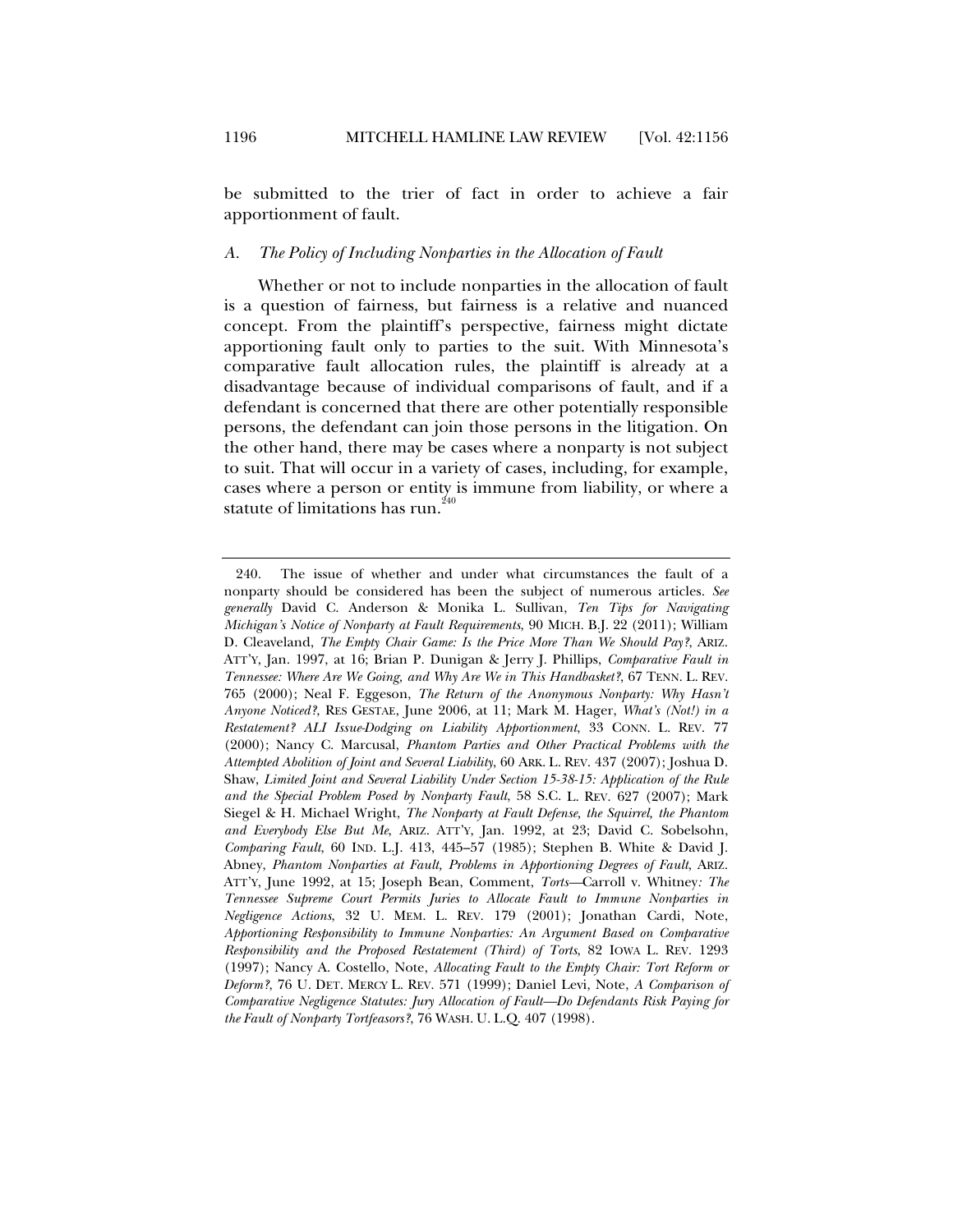The uniform acts covering comparative fault and the Restatement (Third) of Torts: Apportionment of Liability take different positions on the issue, based on varying views of the underlying policies.

The Uniform Comparative Fault  $Act<sub>1</sub><sup>241</sup>$  and the Uniform Apportionment of Tort Responsibility  $Act<sup>242</sup>$  which replaced it, limited the allocation of fault to parties to the lawsuit with the exception of settling parties. The Uniform Comparative Fault Act is a pure comparative fault act.<sup>243</sup> The Uniform Apportionment of Tort Responsibility Act is a modified comparative fault act with aggregate comparisons of fault.<sup>244</sup> A plaintiff would be barred from recovery only if the plaintiff's fault is equal to or greater than the aggregate fault of the defendants.<sup>245</sup> The Act imposes several liability with limited exceptions for joint and several liability.<sup>246</sup> It also provides for reallocation of amounts uncollectible from a severally liable party to all other parties, including the plaintiff and any settling parties.<sup>247</sup>

A preliminary draft of the Uniform Apportionment of Tort Responsibility Act provided for the consideration of a "nonparty at fault," but that position was rejected because of the inherent problems involved in determining whose fault would be considered:

First, who is it that should qualify as a "nonparty at fault"? Anyone over whom the court lacks jurisdiction? Or, does it matter that jurisdiction is lacking because the person is, for example, a foreign diplomat or an immune governmental or other entity, as compared to someone upon whom service cannot be perfected because the person is out of the country or whose location is unknown? Second, to qualify as a "nonparty at fault", does the person have to be identifiable and, if so, in what manner or particulars? Third, it was also thought that the absence, and nonparticipation, of such a person tended to skew the trial process unfairly. Finally, it was noted that

 <sup>241.</sup> UNIF. COMPARATIVE FAULT ACT § 4(b), 12 U.L.A. 142 (2008).

 <sup>242.</sup> UNIF. APPORTIONMENT OF TORT RESPONSIBILITY ACT § 3, 12 U.L.A. 14 (2008).

 <sup>243.</sup> UNIF. COMPARATIVE FAULT ACT § 2, 12 U.L.A. 135–36.

 <sup>244.</sup> UNIF. APPORTIONMENT OF TORT RESPONSIBILITY ACT § 3(b), 12 U.L.A. 14.

 <sup>245.</sup> *Id.*

 <sup>246.</sup> *Id.* § 6(a).

 <sup>247.</sup> *Id.* § 5.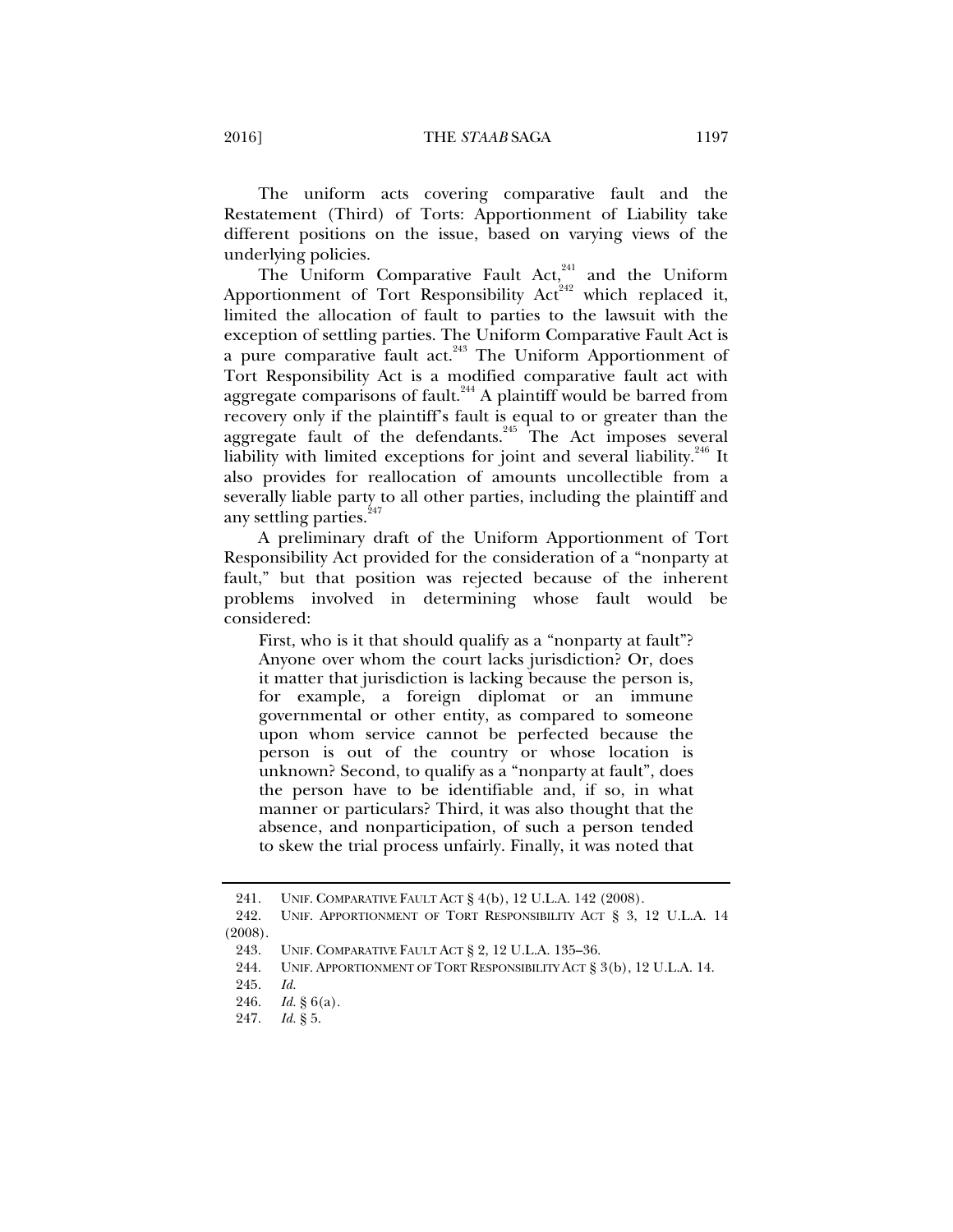a defendant always has the right to seek contribution from any legally responsible person whose fault also contributed to the claimant's injury or harm and that this right, in most cases, will permit a defendant to join someone who was not already a defendant. If joinder is not possible, a defendant who is held responsible may subsequently pursue an absent tortfeasor in a separate action.<sup>2</sup>

Those problems led to a limitation of the fault to only the parties to the litigation. A party is someone who has been sued and is a party to the lawsuit, not "someone who merely was involved in the accident that led to the lawsuit."<sup>249</sup>

The Restatement (Third) of Torts: Apportionment of Liability takes a different position on whose fault is subject to allocation, depending on the type of comparative fault involved.<sup>250</sup> Given the variations in state comparative negligence and fault statutes, stating a single rule for the allocation of fault applicable to all of those variations would be difficult. Instead, the Restatement breaks down the standards for the allocation of fault according to comparative fault type. $251$  The Restatement includes a range of "tracks," from pure joint and several liability, to joint and several liability with loss reallocation, to hybrid liability based on a threshold percentage of comparative fault, to hybrid liability based on the type of damages.<sup>252</sup> No matter what type of comparative fault track is considered, however, there is an exception for persons engaged in concerted action.<sup>253</sup>

To understand how the Restatement works, it is helpful to delineate the persons whose fault is potentially subject to consideration before pointing out how each is treated under the

 <sup>248.</sup> *Id.* note (2003).

 <sup>249.</sup> *Id.*

 <sup>250.</sup> *See generally* RESTATEMENT (THIRD) OF TORTS: APPORTIONMENT OF LIAB. (AM LAW INST. 2000).

 <sup>251.</sup> *Id.* §§ 12–15.

 <sup>252.</sup> *Id.* §§ D18 cmt. D, A18, C21, D19.

 <sup>253.</sup> Restatement (Third) of Torts: Apportionment of Liability section 15 states "[w]hen persons are liable because they acted in concert, all persons are jointly and severally liable for the share of comparative responsibility assigned to each person engaged in concerted activity." *Id.* § 15. Comment a notes that "joint and several liability for persons engaged in concerted action applies regardless of the rule regarding joint and several or several liability for independent negligent tortfeasors in the jurisdiction." *Id.* § 15, cmt. a.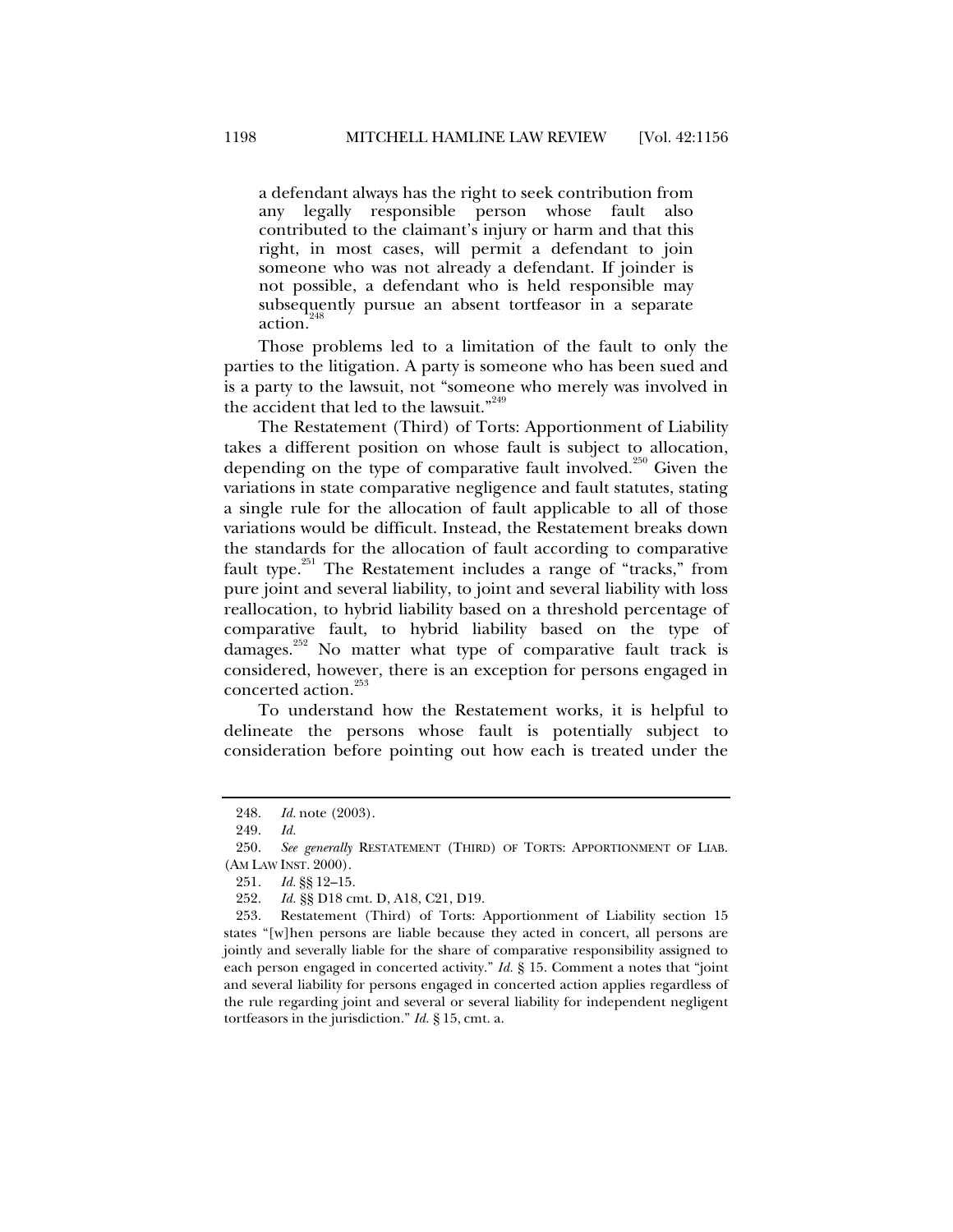varied tracks. The key terms are "party," "identified person," "immune person," and "settling tortfeasor."

"Party" means "those who have been joined as a party in the lawsuit," including "plaintiffs, defendants, third-party defendants, intervenors, and other named parties."<sup>254</sup> An "identified person" is "a person who has been sufficiently identified to permit service of process or discovery from that person."<sup>255</sup> A "settling tortfeasor" is defined as "a potentially liable tortfeasor who is released from liability to the plaintiff by the settlement."<sup>256</sup>

"Immune persons" is a broad grouping that includes persons who are not liable because a statute of limitations has run, persons whose liability is limited because of a damages cap, and governmental entities who are immune from liability.<sup>257</sup> In the latter case the Restatement excludes from consideration the fault of governmental entities where the immunity is a proxy for a noduty conclusion.<sup>258</sup>

Where the rule of joint and several liability applies, only the fault of "parties" and "settling tortfeasors" is submitted to the trier of fact.<sup>259</sup> The rationale is that the burden of identifying and suing other liable parties should be on those who are jointly and severally liable.<sup>260</sup> The fault of other nonparties is not submitted to the factfinder.<sup>261</sup> Defendants usually can join nonparties, and the plaintiff may sue all potentially liable persons, but the plaintiff is not required to do so. $^{262}$ 

In pure several liability jurisdictions, on the other hand, the Restatement rule provides for consideration of a broader grouping of persons in the allocation of fault, including parties, settling tortfeasors, and identified persons.<sup>263</sup> The rationale is that because a severally liable defendant's liability is limited to its percentage of fault, the burden of joining additional parties shifts to the plaintiff. $264$ 

 254. *Id.* § A19 cmt. b. 255. *Id.* § B19 cmt. b. 256. *Id.* § 24 cmt. c. 257. *Id.* § B19 cmt. e. 258. *Id.* 259. *Id.* § A19 cmt. d. 260. *Id.* § A19 cmt. d. 261. *Id.*  262. *Id.* 263. *Id.* § B19. 264. *Id.* § B19 cmt. d.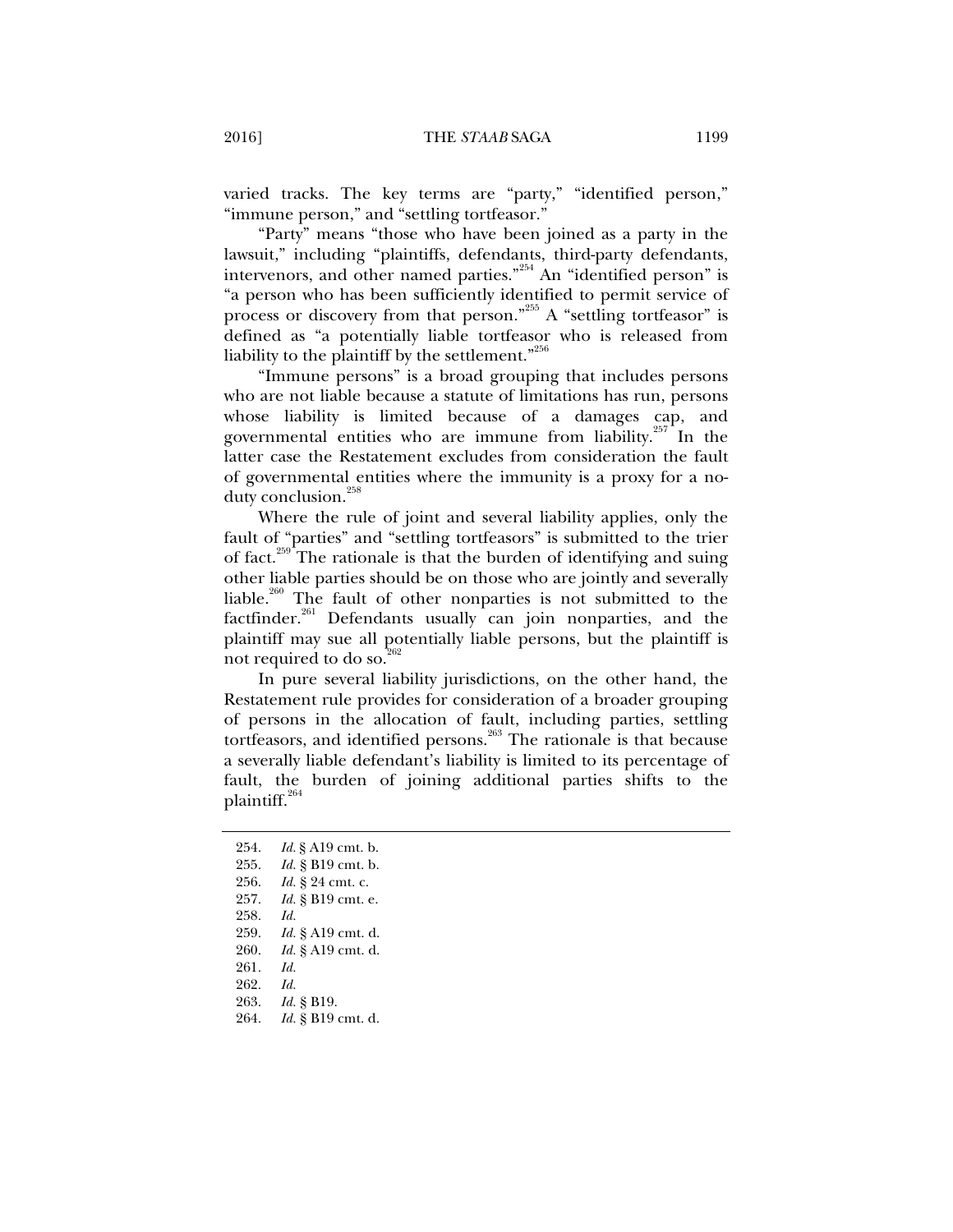A third track covers cases where joint and several liability is coupled with loss reallocation. In cases where a judgment of contribution cannot be fully collected from another defendant, the uncollectible portion of the damages is reallocated to all other parties, including the plaintiff, in proportion to the percentages of fault assigned to the other parties.<sup>265</sup> The rule requires allocation of fault to parties, which covers only "those who have been joined as a party in the lawsuit."<sup>266</sup> It includes "plaintiffs, defendants, thirdparty defendants, intervenors, and other named parties."<sup>267</sup> It also includes settling tortfeasors and employers where the employer is subject to liability on a contribution claim or where the employer's comparative responsibility reduces the plaintiff's damages.<sup>268</sup> The rule does not permit the assignment of fault to immune persons.<sup>269</sup> The rationale is that

[o]mitting immune persons does not place the financial burden of the immune person's legal responsibility necessarily on either plaintiffs or defendants. Comparative responsibility that would have been assigned to an immune person will necessarily (since the factfinder must still distribute 100 percent of responsibility) be apportioned among the remaining parties in the case. The immune nonparty's share of comparative responsibility may not be assigned to (and borne by) the parties in the same proportion as would have occurred if the factfinder assigned comparative responsibility to the immune person and that share were then reallocated . . . .  $^{270}$ 

The omission of immune persons from consideration could result in an increase of the plaintiff's percentage of fault and, in a modified comparative fault jurisdiction, bar the plaintiff from recovery; however, the Restatement notes that omission of immune persons from consideration will not avoid that impact.<sup>271</sup>

Yet another track applies to cases where there may be both joint and severally liable defendants and severally liable defendants. In cases where it is clear that the parties to a suit may be only jointly

 <sup>265.</sup> *Id.* § C21.

 <sup>266.</sup> *Id.* § C19 cmt. c.

 <sup>267.</sup> *Id.*

 <sup>268.</sup> *Id.* § C20.

 <sup>269.</sup> *Id.* § C19 cmt. e.

 <sup>270.</sup> *Id.*

 <sup>271.</sup> *Id.*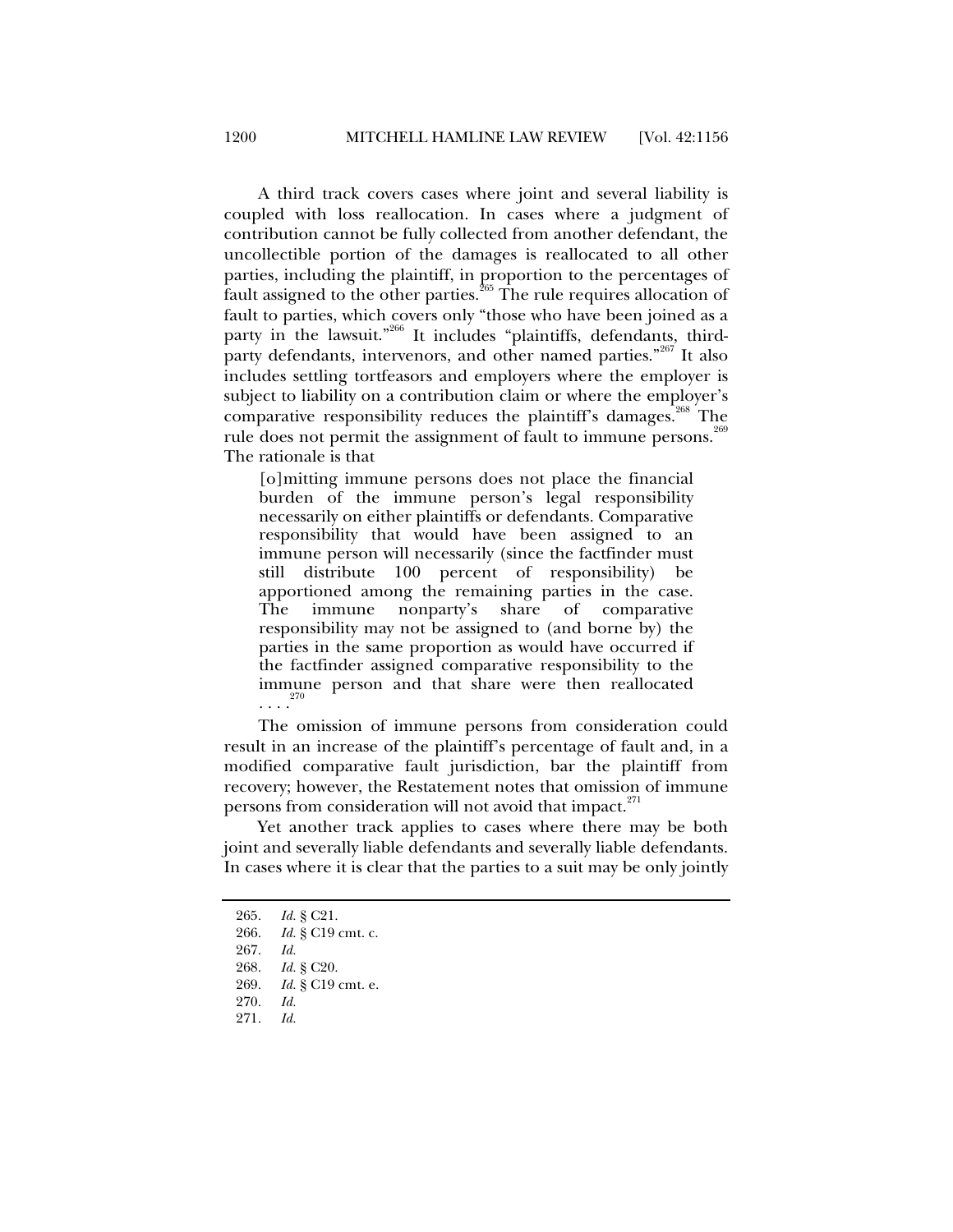and severally liable, the same rules apply as under the pure joint and several liability rule.<sup>272</sup> Because it will not be generally known whether a party, or parties, will be severally liable only, the same rules for the treatment of immune persons apply as in the pure several liability cases where one or more defendants are severally liable. $273$ 

Minnesota's Comparative Fault  $Act^{274}$  is an amalgam of three of the Restatement tracks. It has a system with a default rule of several liability, but with limited joint and several liability exceptions, one of which imposes joint and several liability on a party whose fault is greater than  $50\%$ <sup>275</sup>. It also has a loss reallocation provision, which is still viable, in addition to a special loss reallocation provision that applies in certain products liability cases. $276$ 

The relevant Restatement tracks could justify differing results as applied to Minnesota. The default rule of several liability suggests consideration of nonparties, including identified persons, which would include certain immune persons. Even with the joint and several liability exception and a loss reallocation rule, the possibility that any party to a suit may be held only severally liable points as a matter of policy toward a broader inclusion of identified persons, beyond parties to the suit. While there is a possibility that parties could be jointly and severally liable, that will ordinarily not be determinable in advance of litigation. And, while a defendant may have the ability to join a nonparty, that will not be the case if the nonparty is immune from liability, which leads back to the basic position on several liability. That policy is to include identified persons, including certain immune persons, in the allocation of fault.

That policy is disputable, of course. Several liability is intended to achieve fair treatment of tortfeasors,<sup>277</sup> but it does so at the expense of injured persons whose chances for a full recovery are diminished by the consideration of the fault of multiple persons. $^{278}$ 

 <sup>272.</sup> *See id.* § D19(b).

 <sup>273.</sup> *Id.* § D19(b) cmt. h.

 <sup>274.</sup> MINN. STAT. § 604.01.

 <sup>275.</sup> *Id.* § 604.02, subdiv. 1(1).

 <sup>276.</sup> *Id.* § 604.02, subdivs. 2–3.

 <sup>277.</sup> *See* RESTATEMENT (THIRD) OF TORTS: APPORTIONMENT OF LIAB. §§ B19 cmt. d, D19 cmt. j.

 <sup>278.</sup> Hager, *supra* note 240, at 104. Professor Hager notes Professor Wright's characterization of the result as a "tortfest" in which "[t]he more defendants there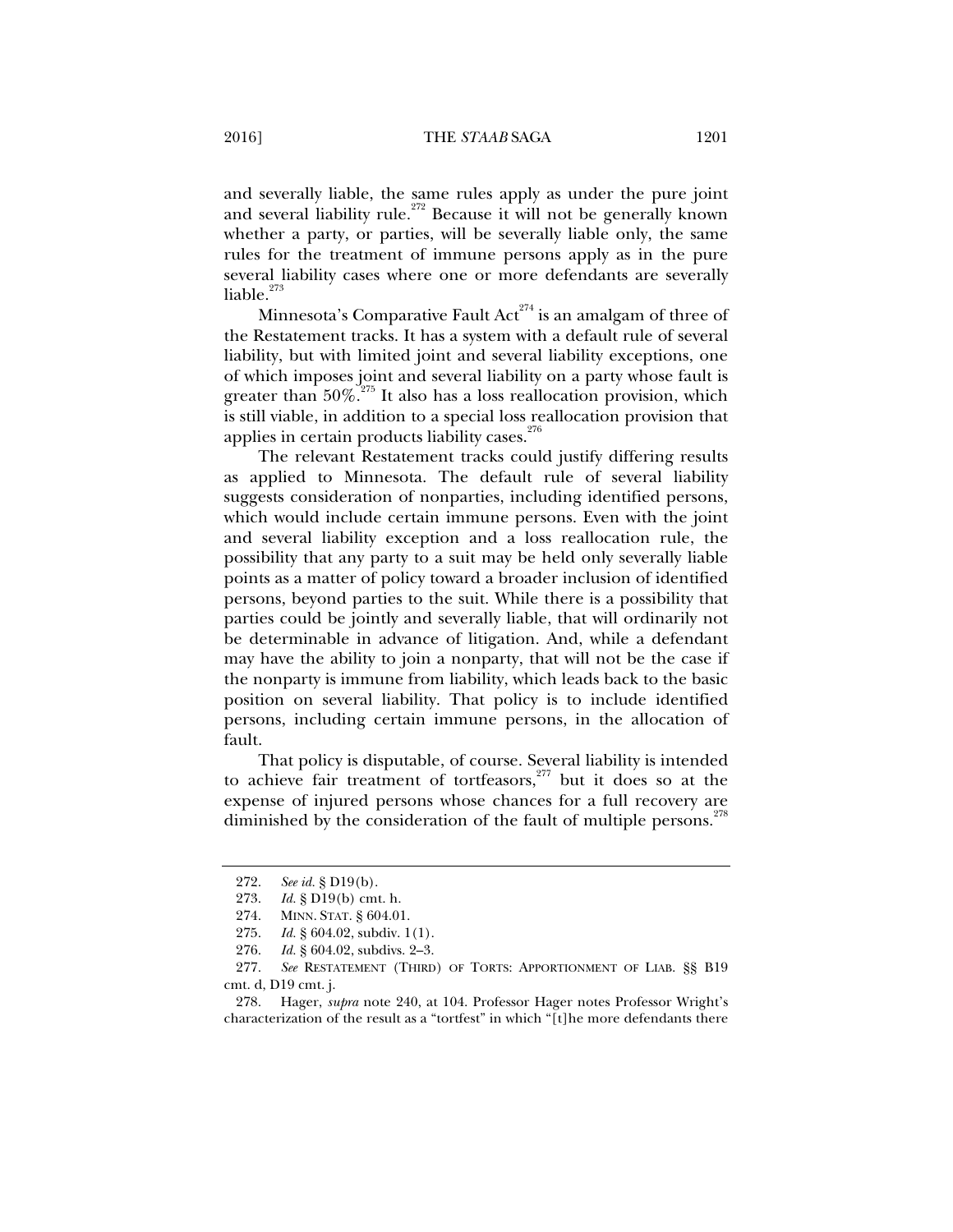There is also the concern, expressed in the Uniform Comparative Fault Act, that ensuring full litigation of tortfeasors' fault justifies limiting the allocation of fault to those who are parties to the suit.<sup> $279$ </sup>

Minnesota's rule as of 1978 was joint and several liability with loss reallocation. The Restatement track on joint and several liability permits consideration of the fault of only parties to the litigation, along with the fault of settling defendants and employers who are subject to liability on contribution claims.<sup>280</sup> It would not permit consideration of the fault of identified persons, including persons immune from liability. Minnesota cases certainly suggested a more expansive rule than the Restatement's, however, even before the 2003 amendment. In *Staab I*, the Minnesota Supreme Court carried the rule forward in considering the fault of a nonparty in its interpretation of the 2003 amendment. Minnesota's position is consistent with the Restatement track on pure several liability, but at this point the Restatement position is broader simply because the Minnesota courts have not had occasion to consider some of the nonparties who are included in the Restatement's apportionment of fault.

## *B. Fault Allocation in Minnesota*

The Restatement tracks permitting the consideration of the fault of nonparties in several liability cases includes "identified persons,"281 which includes a variety of persons who are not parties to the litigation. This section breaks down in more detail the persons whose fault might potentially be subject to comparison under Minnesota law.

Under current Minnesota law, the fault of a nonparty may be submitted in cases involving a party who is dismissed from litigation pursuant to a *Pierringer* release, where a party is identified and not joined (including the *Staab* facts), and where a party is dismissed because of bankruptcy proceedings (*Hosley*). There are other cases

were, or the worse they behaved, the less individual responsibility each defendant would bear for the injury, even though her tortious behavior remained constant and was an actual and proximate cause of the entire injury." *Id.* at 103; Richard W. Wright, *The Logic and Fairness of Joint and Several Liability*, 23 MEM. ST. U. L. REV. 45, 59 (1992).

 <sup>279.</sup> UNIF. COMPARATIVE FAULT ACT § 1 cmt., 12 U.L.A. 125 (2008).

 <sup>280.</sup> *See* RESTATEMENT (THIRD) OF TORTS: APPORTIONMENT OF LIAB. § B19 cmt. c.

 <sup>281.</sup> *Id.* § B19 cmt. b.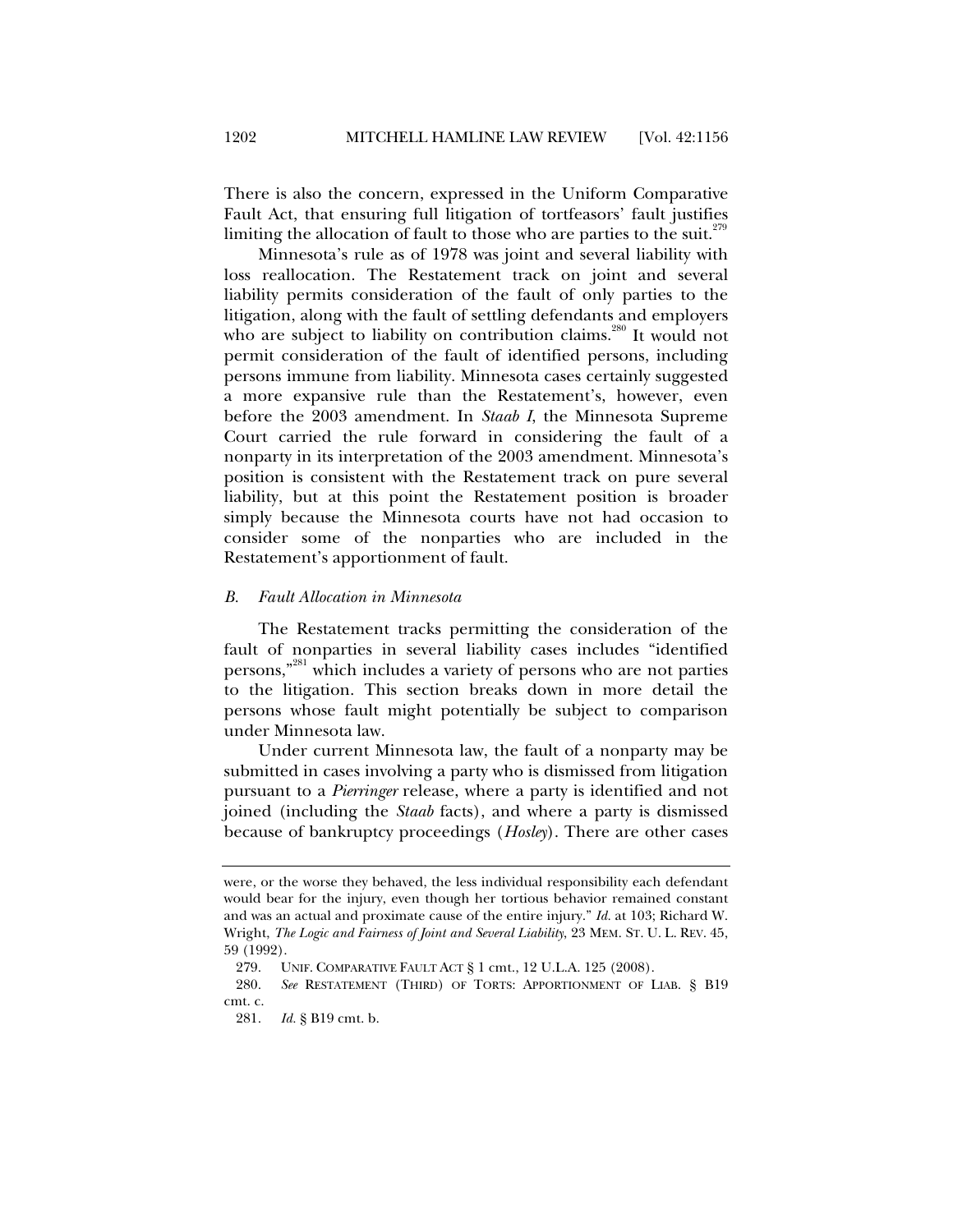yet to be resolved, including where a statute of limitations has run on a claim against a person, where a person is not subject to jurisdiction in Minnesota, or where a person or entity is immune from liability.

# *1. Parties Released Pursuant to Settlement*

In *Frey v. Snelgrove*,<sup>282</sup> the supreme court followed Wisconsin law in holding that the fault of defendants who have entered into a *Pierringer* release should, in almost every case, be submitted to the jury.<sup>283</sup> The court said that "[i]f there is 'evidence of conduct which, if believed by the jury, would constitute negligence (or fault) on the part of the person . . . inquired about,' the fault or negligence of that party should be submitted to the jury."<sup>284</sup>

If a *Pierringer* release is executed, any possibility of joint and several liability between the settling and nonsettling defendants is severed.<sup>285</sup> The remaining parties are held liable only for their percentages of fault.<sup>286</sup> Of course, the nonsettling defendants could be held jointly and severally liable for their combined percentages of fault, assuming that one of the statutory exceptions is applicable.

# *2. Identified Persons*

The term "identified person" in the Restatement includes a variety of persons whose fault will be included in the apportionment of fault. $287$  The term is used more narrowly here to include persons whose identity is known, but who are not joined in the litigation for reasons other than that they are not subject to jurisdiction or are otherwise immune from liability.

In *Lines v. Ryan*, 288 a three-car chain collision gave rise to two lawsuits.289 Jones, who was driving the first car, was hit by Lines, who was driving the second car.<sup>290</sup> Lines was in turn hit by a third car

 <sup>282. 269</sup> N.W.2d 918 (Minn. 1978).

 <sup>283.</sup> *Id.* at 923. The court followed the Wisconsin Supreme Court's decision in *Connar v. West Shore Equipment of Milwaukee*, *Inc.*, 227 N.W.2d 660, 662 (Wis. 1975).

 <sup>284.</sup> *Frey*, 269 N.W.2d at 923 (quoting *Connar*, 227 N.W.2d at 662).

 <sup>285.</sup> *Id.* at 922.

 <sup>286.</sup> *Id.*

 <sup>287.</sup> *See* RESTATEMENT (THIRD) OF TORTS: APPORTIONMENT OF LIAB. § B19 cmt. b.

 <sup>288.</sup> Lines v. Ryan, 272 N.W.2d 896 (Minn. 1978).

 <sup>289.</sup> *Id.* at 899.

 <sup>290.</sup> *Id.*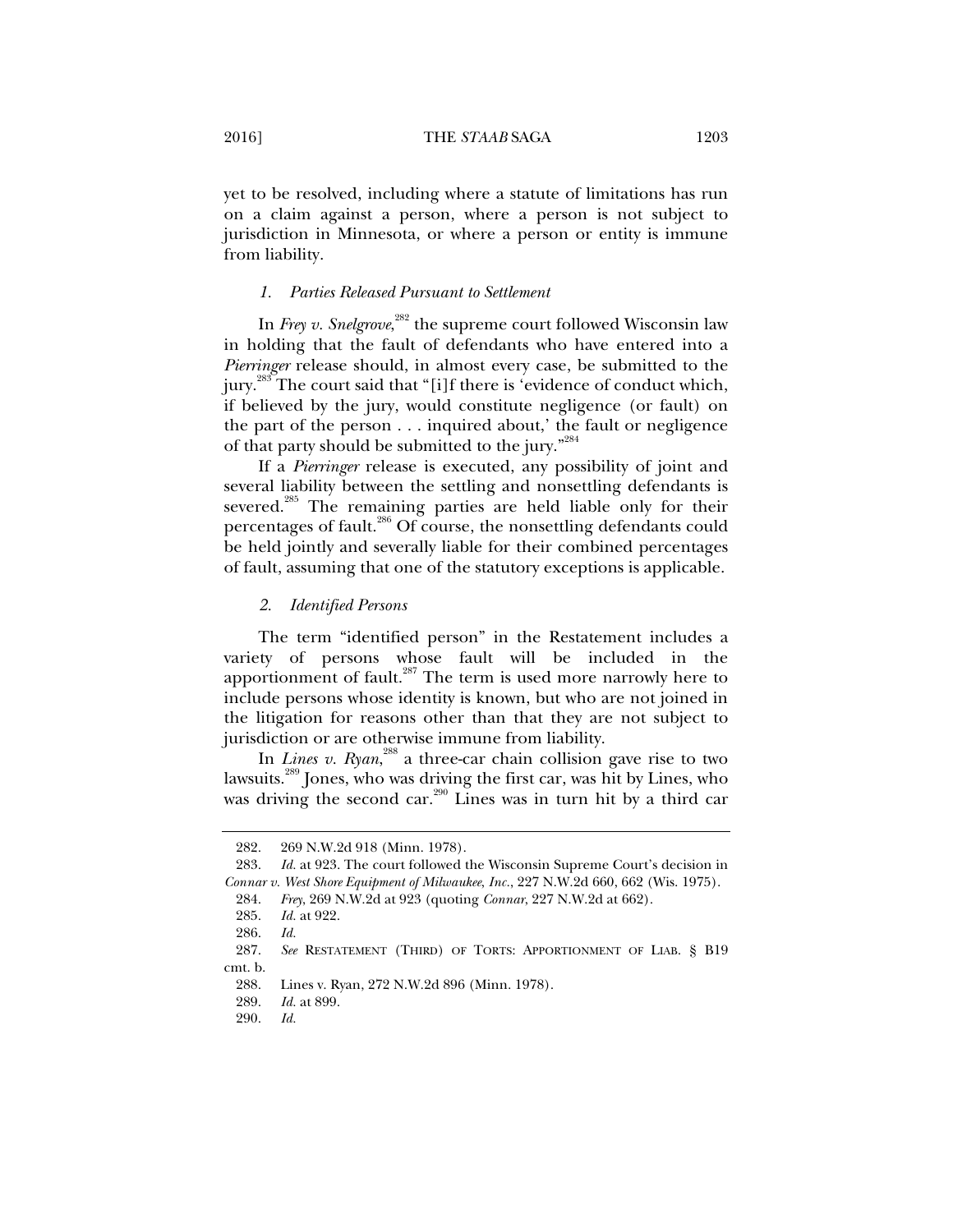driven by Ryan, causing Lines to hit Jones a second time or, if Lines were believed, for the first time after Ryan hit him.<sup>291</sup> Lines brought suit against Ryan.<sup>292</sup> Because Lines was uninsured, Jones made a claim against State Farm, her uninsured motorist insurer, and settled the claim pursuant to a subrogation and trust agreement.<sup>293</sup> State Farm then brought suit against Lines in Jones' name.<sup>294</sup> The trial court consolidated the cases and submitted the fault of all three drivers to the jury, which found Lines to be 60% negligent and Ryan  $40\%$  negligent.<sup>295</sup> Lines argued that Jones' negligence should not have been submitted to the jury in Lines' claim against Ryan.<sup>296</sup> Again, following the Wisconsin Supreme Court's decision in *Connar v. West Shore Equipment of Milwaukee*,<sup>297</sup> the Minnesota Supreme Court held that the trial court correctly submitted the fault of Jones to the jury, even though Jones was not a party to the Lines-Ryan litigation. $\overline{a}$ 

In *Ripka v. Mehus*, the Minnesota Court of Appeals considered a case involving an automobile accident in which the defendant claimed that the accident was due at least in part to the fault of a construction worker who waved her through a construction area.<sup>29</sup> The defendant requested that the trial court submit the fault of the unidentified construction worker to the jury.<sup>300</sup> The trial court denied the request.<sup>301</sup> The jury found the plaintiff 17% negligent and the defendant 83% negligent.<sup>302</sup> The court of appeals held that the trial court did not abuse its discretion in refusing to submit the fault of what it called a "phantom tortfeasor" to the jury.<sup>303</sup>

The court distinguished *Lines*, *Frey*, and *Connar* on the facts because the persons whose fault was submitted in those cases were identified. $304$  The court of appeals concluded that "a mere

299. 390 N.W.2d 878, 879 (Minn. Ct. App. 1986).

 <sup>291.</sup> *Id.*

 <sup>292.</sup> *Id.*

 <sup>293.</sup> *Id.*

*Id.* at 900.

 <sup>295.</sup> *Id.*

 <sup>296.</sup> *Id.* at 902.

 <sup>297. 227</sup> N.W.2d 660, 662 (Wis. 1975).

 <sup>298.</sup> *Lines*, 272 N.W.2d at 902–03.

 <sup>300.</sup> *Id.*

 <sup>301.</sup> *Id.*

 <sup>302.</sup> *Id.*

 <sup>303.</sup> *Id.* at 881.

 <sup>304.</sup> *Id.*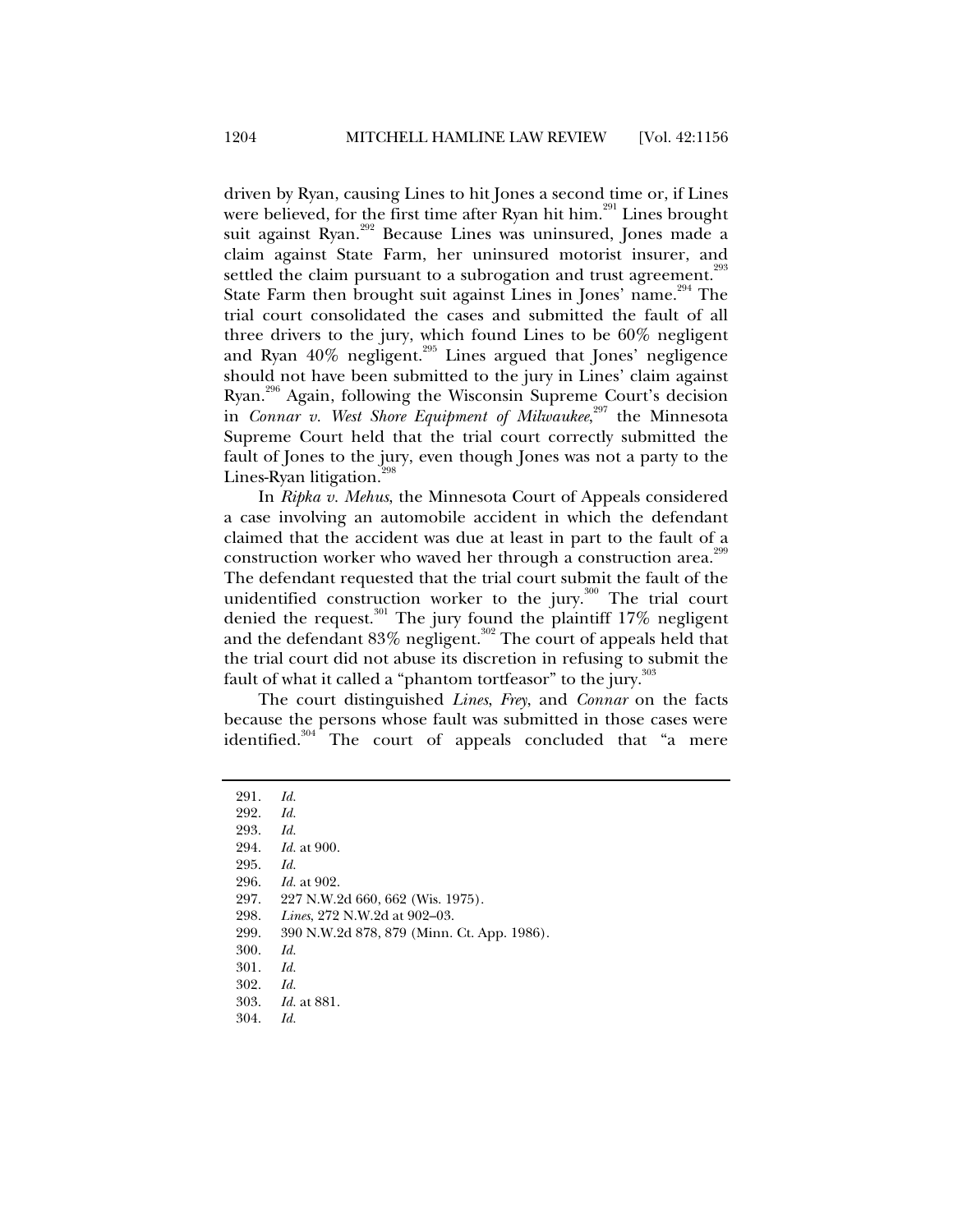allegation by the defendant that a phantom tortfeasor contributed to the accident is insufficient evidence to justify submitting the alleged negligence of the phantom tortfeasor to the jury for apportionment."305

The court's approach is consistent with the position taken in the Restatement (Third) of Torts: Apportionment of Liability in cases where the fault of identified parties may be submitted to the factfinder:

A nonparty who is not sufficiently identified to be either subject to service of process or discovery ordinarily should not be submitted to the factfinder for assignment of responsibility. Before assigning responsibility to nonparties, they should be sufficiently identified that they could be joined in the suit (regardless of whether personal jurisdiction or subject-matter jurisdiction would exist) or that discovery could be obtained from them.<sup>306</sup>

The Restatement takes the position that fairness may require an exception to the rule in some cases:

Thus, for example, if the plaintiff attempts to mitigate her comparative responsibility by claiming that an unidentified person created an emergency that required the plaintiff to respond suddenly, a defendant who could not reasonably identify the person nevertheless should be permitted to have the nonparty submitted for an assignment of comparative responsibility. $307$ 

# *3. Persons Against Whom a Statute of Limitations or Repose Has Run*

A person may not be subject to liability because a statute of limitations $^{308}$  or repose $^{309}$  has run on the plaintiff's claim against that person. Although the Minnesota Supreme Court has not directly decided whether the fault of a person not liable to the plaintiff because of a statute of limitations defense should be

 <sup>305.</sup> *Id.* Note that other jurisdictions have specific standards for making this determination.

 <sup>306.</sup> RESTATEMENT (THIRD) OF TORTS: APPORTIONMENT OF LIAB. § B19 cmt. f (AM. LAW INST. 2000).

 <sup>307.</sup> *Id.*

 <sup>308.</sup> *See, e.g.*, MINN. STAT. § 541.05, subdiv. 1(5) (six-year statute for negligence claims); *id.* § 541.07(1) (two-year statute for certain intentional torts).

 <sup>309.</sup> *See id.* § 541.051, subdiv. 1(a) (ten-year statute of repose for improvements to real property).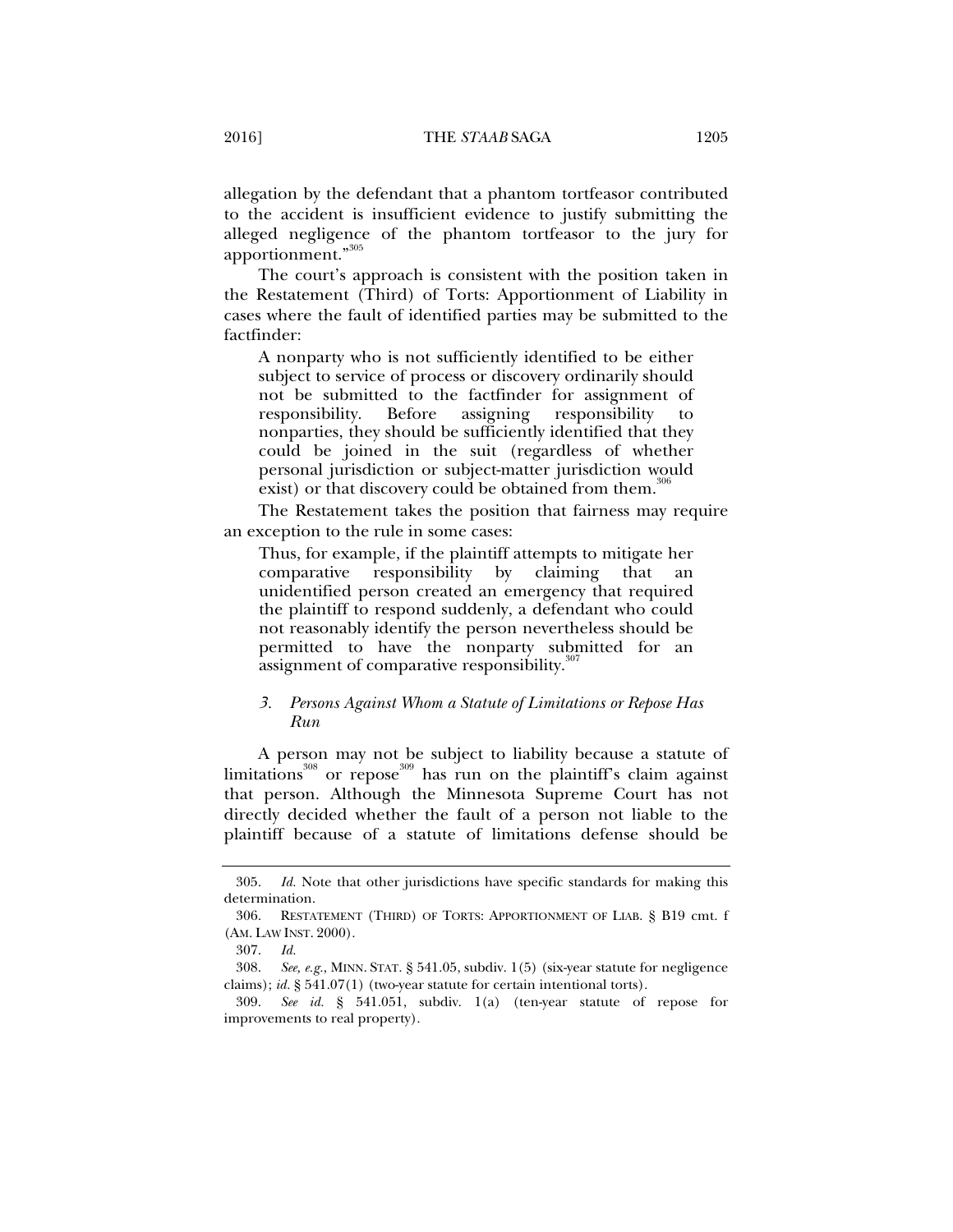submitted to the factfinder, the court's precedent with respect to contribution claims indicates that it would.

The court regards the statute of limitations as a "technical" defense that does not go to the merits of the case.<sup>310</sup> "[I]t is a factor extrinsic to the tort itself . . . by which liability is avoided."<sup>311</sup> If the statute of limitations is not a bar to the contribution claim, $312$  and the person against whom the contribution claim has been asserted is a party to the litigation, that person's fault obviously has to be submitted to the factfinder to determine whether there is joint and several liability in the first place and, if so, what the fair share is of the person against whom contribution is sought.

Even if the person against whom the statute has run is not a party to the litigation, that person's fault would arguably have to be submitted. The statute of limitations is still only a "technical" defense,<sup>313</sup> and to achieve a fair apportionment of fault under the Minnesota rationale for including the fault of "parties to the transaction," the person's fault would have to be submitted to the factfinder.

## *4. Persons Not Subject to Personal Jurisdiction*

The Restatement position in the several liability track permits the inclusion of persons who are not subject to personal jurisdiction in the allocation of fault.<sup>314</sup> Comment (f) to section B19 states that "[b]efore assigning responsibility to nonparties, they should be sufficiently identified that they could be joined in the suit (regardless of whether personal jurisdiction or subject-matter jurisdiction would exist) or that discovery could be obtained from them."315 Minnesota has not yet faced this issue. If it follows the Restatement, Minnesota will treat persons not subject to

 <sup>310.</sup> *See* Jones v. Fisher, 309 N.W.2d 726, 729–30 (Minn. 1981).

 <sup>311.</sup> Horton v. Orbeth, 342 N.W.2d 112, 114 (Minn. 1984) (emphasis omitted).

 <sup>312.</sup> *See* City of Willmar v. Short-Elliott-Hendrickson, Inc., 512 N.W.2d 872, 875 (Minn. 1994) (explaining the equitable reasons for allowing contribution claims against a party to whom the plaintiff's claim is barred by a statute of limitations).

 <sup>313.</sup> *See Horton*, 342 N.W.2d at 114.

 <sup>314.</sup> *See* RESTATEMENT (THIRD) OF TORTS: APPORTIONMENT OF LIAB. § B19 cmt. f (AM. LAW INST. 2000).

 <sup>315.</sup> *Id.*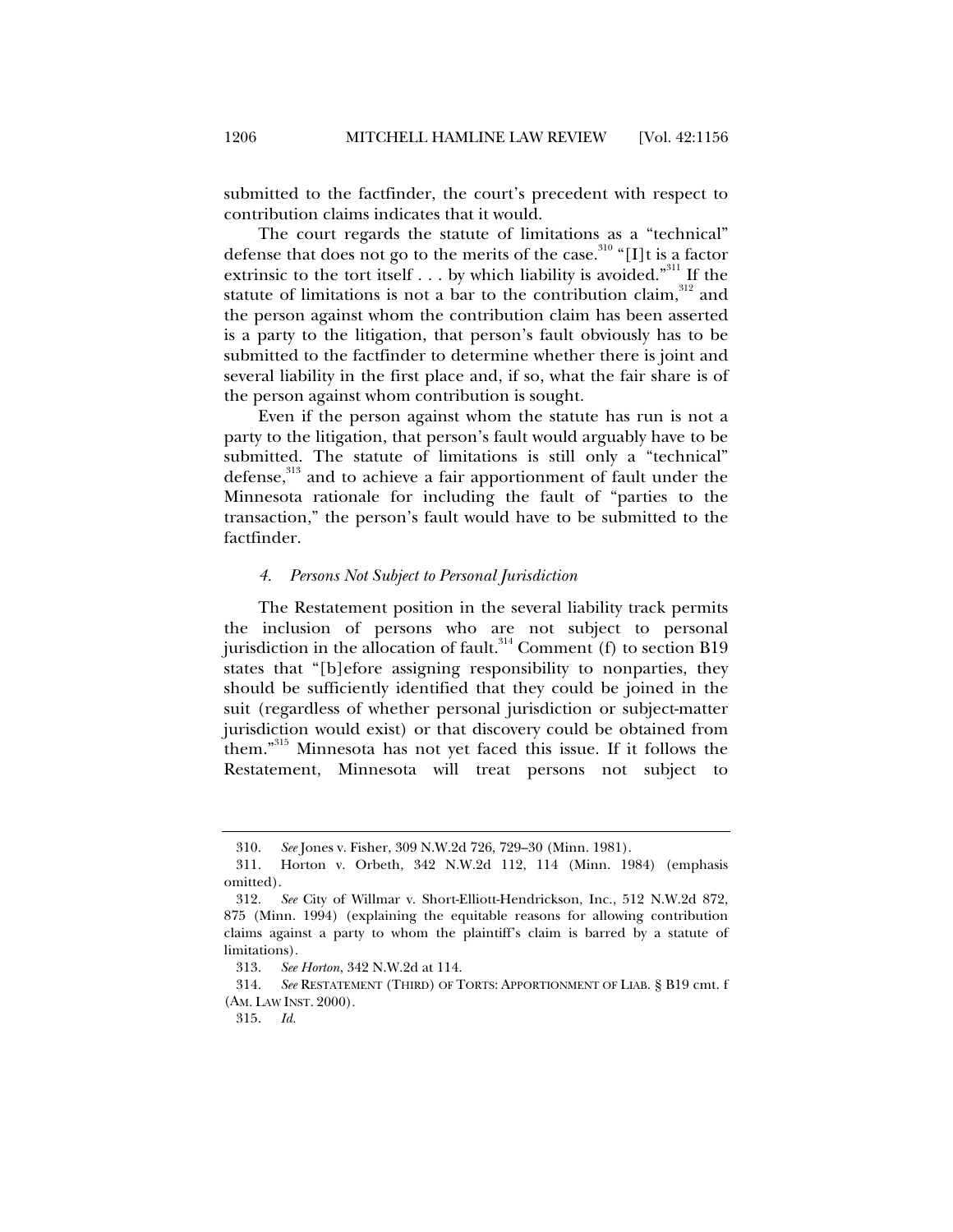# *5. Persons Who Are Immune from Liability*

The Minnesota courts have not yet taken a position on the issue of whether the fault of persons who are immune from liability by operation of statute or common law should be considered in the apportionment of fault. The exception is *Hosley*, in which the supreme court permitted the allocation of fault to a defendant who was severed from the lawsuit because of the filing of a chapter 11 petition for reorganization.<sup>316</sup> Whether the fault of immune persons or entities should be considered should turn on the nature of the immunity.

There are various cases in which immunities may prevent the imposition of liability on an individual or entity. The term "immunity" is used here to describe cases in which persons, including governmental entities, are immune from liability, either by statute or common law.<sup>317</sup> The supreme court has abolished certain common law immunities, including interspousal tort immunity,  $\frac{318}{30}$  parent-child tort immunity, and charitable parent-child tort immunity, $319$  and charitable immunity.320 That leaves various other immunities, both statutory and common law, that preclude imposition of liability in cases where either the legislature or the supreme court has determined that certain conduct is deserving of protection from civil liability.

# *a. Governmental Immunities*

Governmental entities and officials are insulated from liability in three basic ways. The nature of the immunity will determine whether the fault of a governmental entity or official is subject to allocation under the Comparative Fault Act.

 <sup>316.</sup> Hosley v. Armstrong Cork Co., 383 N.W.2d 289, 292–93 (Minn. 1986). Filing of the petition results in an automatic stay of judicial proceedings. 11 U.S.C. § 362(a)(1) (1982).

 <sup>317.</sup> The term has a broader meaning in the Restatement. RESTATEMENT (THIRD) OF TORTS: APPORTIONMENT OF LIAB. § B19 cmt. e.

 <sup>318.</sup> *See* Beaudette v. Frana, 285 Minn. 366, 373, 173 N.W.2d 416, 420 (1969).

 <sup>319.</sup> *See* Anderson v. Stream, 295 N.W.2d 595, 601 (Minn. 1980).

<sup>320</sup>*. See* Mulliner v. Evangelischer Diakonniessenverein, 144 Minn. 392, 398, 175 N.W. 699, 701 (1920).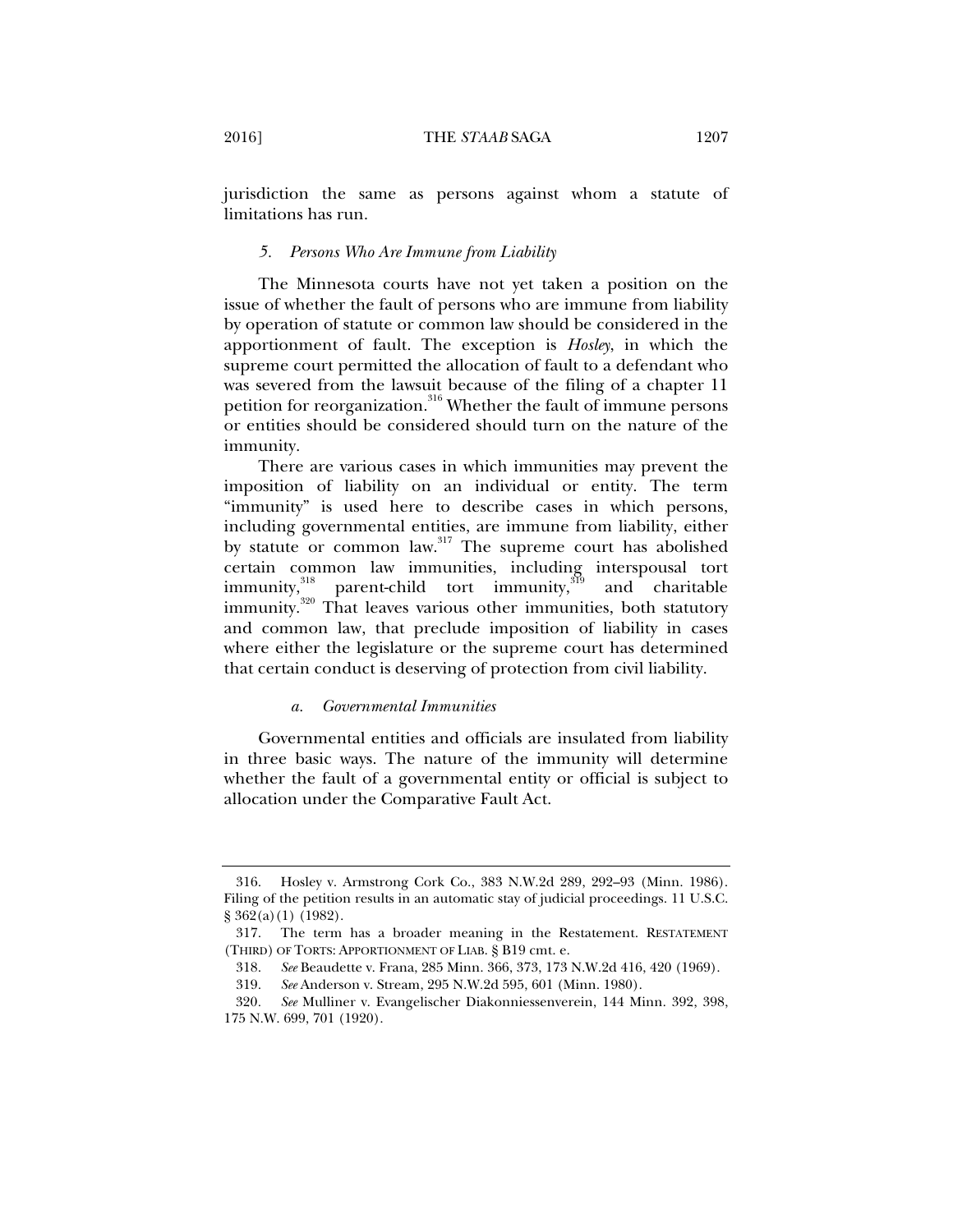Government is insulated from liability by statute for damages or injuries caused by a variety of governmental actions,<sup>321</sup> including discretionary decisions occurring at the policy level (statutory immunity). $322$  Government is also insulated from liability in cases where the duty owed to an injured person is a public rather than a private duty. Finally, government officials and their employers may be shielded from liability because of official and vicarious official immunity.

Statutory immunity provides protection for "policy-making activities that are legislative or executive in nature."323 It applies to planning-level decisions involving social, political, or economic considerations.<sup>324</sup> It is inapplicable in cases involving operationallevel decisions involving "day-to-day operations of the government," the exercise of professional judgment, or "the application of scientific and technical skills."<sup>325</sup> The purpose of statutory immunity is to avoid "judicial second-guessing" of the policy decisions of other branches of government.<sup>326</sup>

Governmental entities are also shielded from liability by the judicially created public-private duty distinction.<sup>327</sup> A governmental entity that assumes a special duty to certain members of the public may be held liable to a person injured as a result of the breach of duty, but not in cases where the government violates an obligation owed only to the general public.<sup>328</sup> The fault of the governmental entity would not be submitted to the factfinder in cases involving a violation of a public duty by the entity. $329$ 

 <sup>321.</sup> *See* MINN. STAT. §§ 3.736, subdiv. 3, 466.03, subdivs. 3–6b.

 <sup>322.</sup> *See id.* at §§ 3.736, subdiv. 3(b), 466.03, subdiv. 6.

 <sup>323.</sup> Nusbaum v. Blue Earth Cty., 422 N.W.2d 713, 718 (Minn. 1988).

 <sup>324.</sup> Holmquist v. State, 425 N.W.2d 230, 231–32 (Minn. 1988). The governmental entity bears the burden of establishing that its decisions are covered by statutory immunity. Conlin v. City of St. Paul, 605 N.W.2d 396, 402 (Minn. 2000).

 <sup>325.</sup> *Holmquist*, 425 N.W.2d at 232–33 (internal citations omitted).

 <sup>326.</sup> Schroeder v. St. Louis Cty., 708 N.W.2d 497, 503 (Minn. 2006) (citing *Nusbaum*, 422 N.W.2d at 718).

 <sup>327.</sup> Hage v. Stade, 304 N.W.2d 283, 286 (Minn. 1981); Cracraft v. City of St. Louis Park, 279 N.W.2d 801, 806 (Minn. 1979).

 <sup>328.</sup> Andrade v. Ellefson, 391 N.W.2d 836, 841 (Minn. 1986) (citing *Hage*, 304 N.W.2d at 286; *Cracraft*, 279 N.W.2d at 806).

<sup>329</sup>*. See* RESTATEMENT (THIRD) OF TORTS: APPORTIONMENT OF LIAB. § B19 cmt. e (AM. LAW INST. 2000).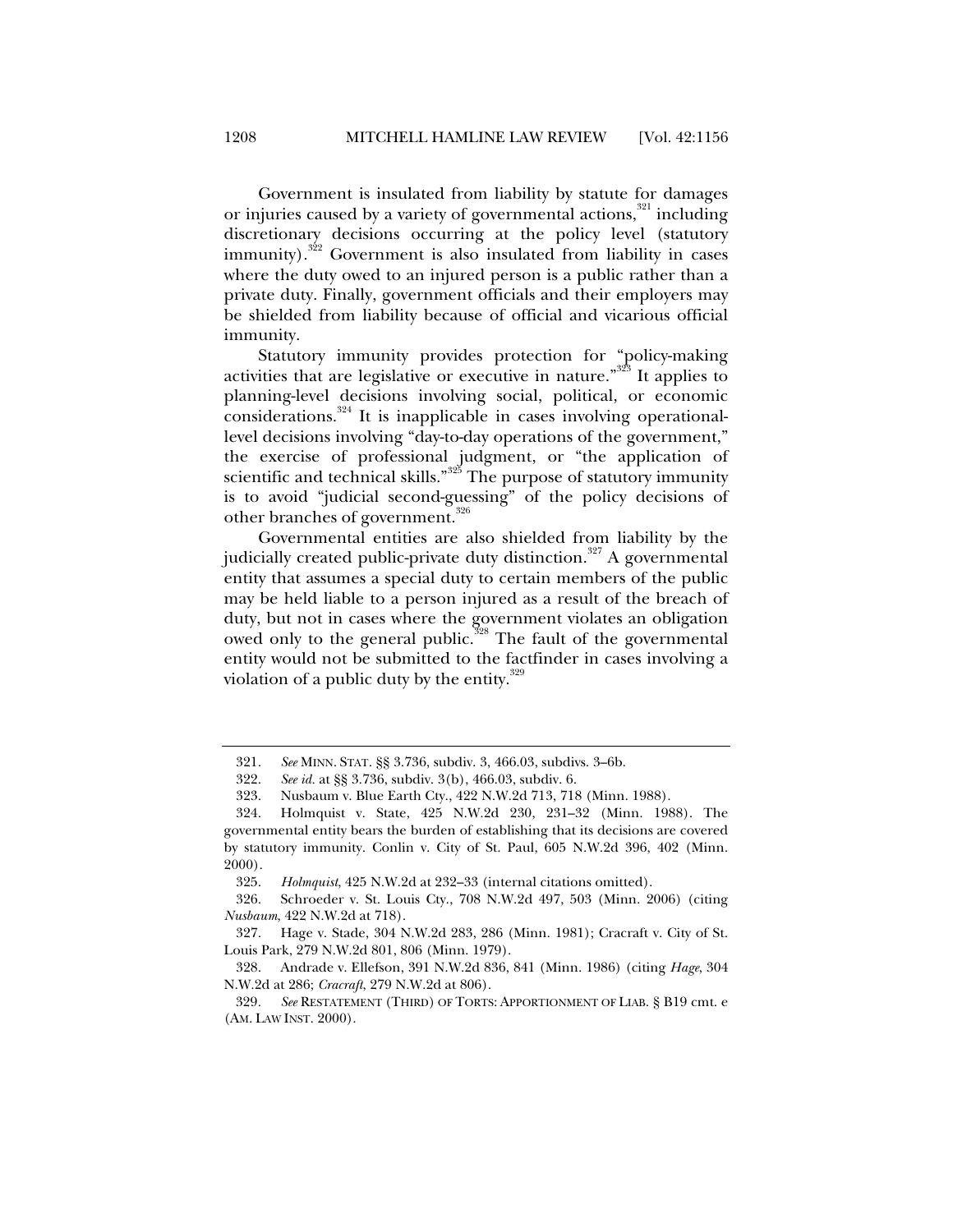# 2016] THE *STAAB* SAGA 1209

Finally, government employees and entities employing them may assert official immunity for claims involving the exercise of judgment or discretion at the operational level.<sup>330</sup> Official immunity is a common law creation.<sup>331</sup> It insulates "public official[s] charged by law with duties which call for the exercise of . . . judgment . . . from being held personally liable to an individual for damages."<sup>332</sup> Generally, when official immunity applies, the governmental entity employing the person who committed the tort will be insulated from liability by vicarious official immunity.<sup>333</sup> Official immunity is inapplicable where "a ministerial duty is either not performed or is performed negligently" or "when a willful or malicious wrong is committed."334

There are various cases in which the issue will arise as to whether the fault of a governmental entity or official should be considered in the allocation of fault. Two examples illustrate how it could work. First, a plaintiff might sustain injury in a motor vehicle accident that is the result of negligence on the part of a driver and a highway hazard that is the consequence of disrepair. Or, as another example, the plaintiff might be injured because of the negligence of a driver and a police officer who is pursuing the driver in a high speed chase.

In the first example the issue is whether the fault of the governmental entity should be considered in the allocation of fault. If the road repair decision is a policy decision involving political, economic, and social factors, the claim against the governmental entity would be barred by statutory immunity, even if the decision not to repair could be deemed to be negligent.

The dismissal because of statutory immunity is the result of a legislative policy decision not to subject planning-level policy decisions made by governmental entities to scrutiny through lawsuits. Where statutory liability applies there is simply no duty

 <sup>330.</sup> *See* MINN. STAT. § 466.03, subdiv. 6.

 <sup>331.</sup> *See* Pletan v. Gaines, 494 N.W.2d 38, 40 (Minn. 1992) (quoting Susla v. State, 311 Minn. 166, 175, 247 N.W.2d 907, 912 (1976)) (citing Elwood v. Rice Cty., 423 N.W.2d 671, 677 (Minn. 1988)).

 <sup>332.</sup> Schroeder v. St. Louis Cty., 708 N.W.2d 497, 505 (Minn. 2006) (quoting *Elwood*, 423 N.W.2d at 677) (citing Anderson v. Anoka Hennepin Indep. Sch. Dist. 11, 678 N.W.2d 651, 655 (Minn. 2004)).

 <sup>333.</sup> *Anderson*, 678 N.W.2d at 663–64 (citations omitted).

 <sup>334.</sup> *Schroeder*, 708 N.W.2d at 505 (citing *Anderson*, 678 N.W.2d at 662).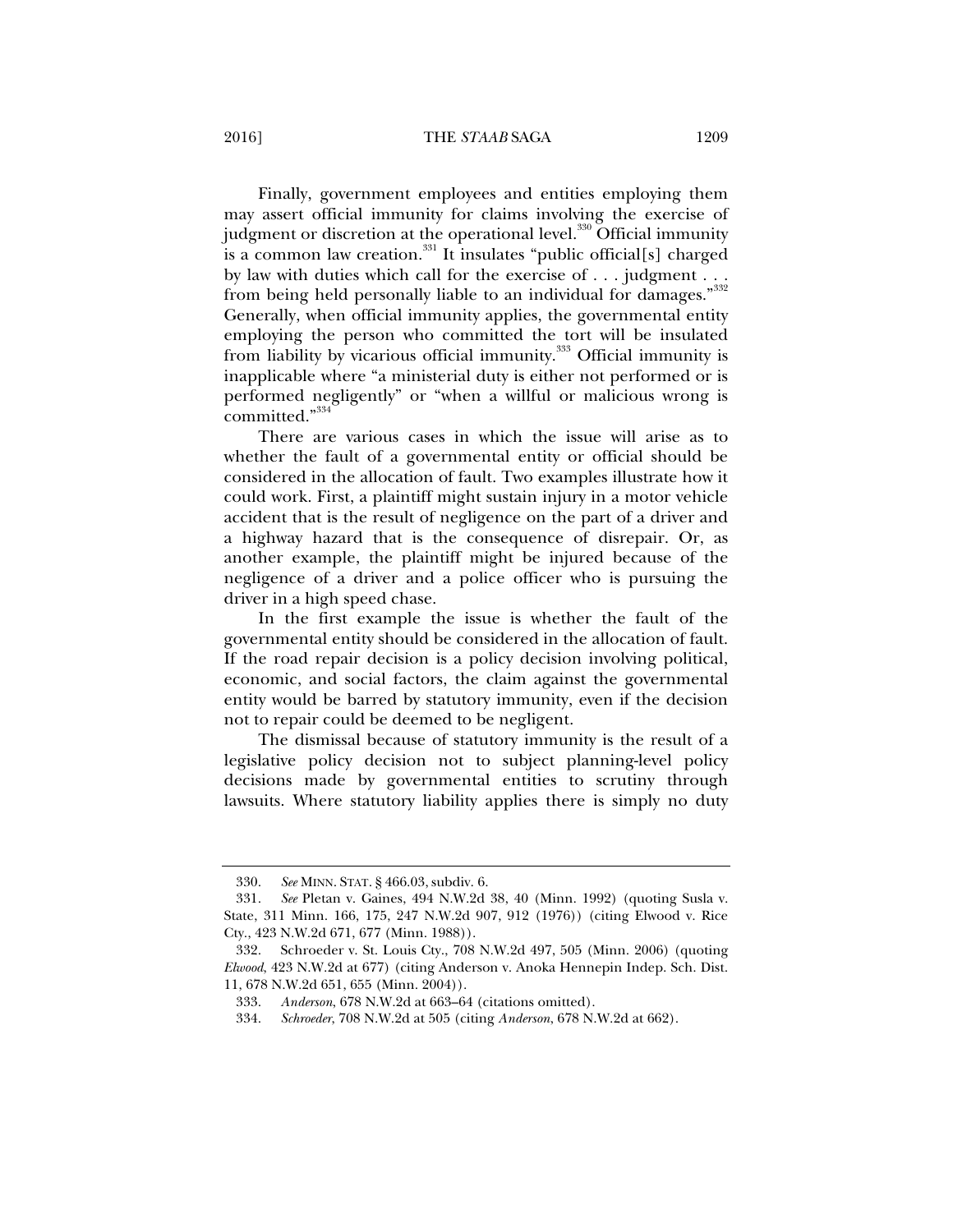owed by the governmental entity to the injured person. Statutory immunity puts the fault issue out of reach.<sup>3</sup>

In the second example assume that the police officer was negligent; the claim is barred by official immunity not because the police officer was not negligent, but because the police officer's decision to engage in the high speed chase was discretionary.<sup>336</sup> Neither the police officer nor the governmental entity employing the officer would be liable unless the plaintiff could overcome the immunity. Official and vicarious official immunity differ from statutory immunity, however. Where statutory immunity applies the governmental entity owes no duty to the injured person. Official immunity applies to shield an at-fault official (and the employer) from liability for the official's fault.

Procedurally, if the plaintiff brings suit against the entity or official and the statutory immunity defense is established on motion for summary judgment, the governmental entity would be dismissed from the suit. No duty would be owing and there would be no basis for submitting the fault of the governmental entity to the trier of fact. If statutory immunity is inapplicable the entity would be subject to liability for the fault of the government official who caused the injury to the plaintiff.

In a case involving a suit against an official and the governmental entity employing the official where the official immunity defense is asserted, the outcome would differ. If official (and vicarious official) immunity is asserted but overcome by the

 <sup>335.</sup> Restatement (Third) of Torts: Apportionment of Liability section D19, comment h, explains the difference in immunities:

<sup>[</sup>I]mmunities sometimes may be an alternative way of stating that the person has no legal duty or has not breached any duty that exists. Thus, for example, a municipality may be "immune" from suit for failing to provide police protection to an individual who was assaulted. This "immunity" may obscure that a municipality has no duty of care in tort law to the general public to prevent assaults and/or that there was no reasonable means of precaution by which to prevent any such assault, such that any duty that might have existed was not breached as a matter of law. Identifying those immune persons who are truly immune despite tortious conduct that would be actionable and those whose immunity is an alternative way of stating that there is no duty or no breach of duty may be uncertain and difficult. Courts must, nevertheless, carefully analyze these issues in determining whether an immune party may be assigned a percentage of comparative responsibility.

 <sup>336.</sup> *E.g.*, Pletan v. Gaines, 494 N.W.2d 38 (Minn. 1992).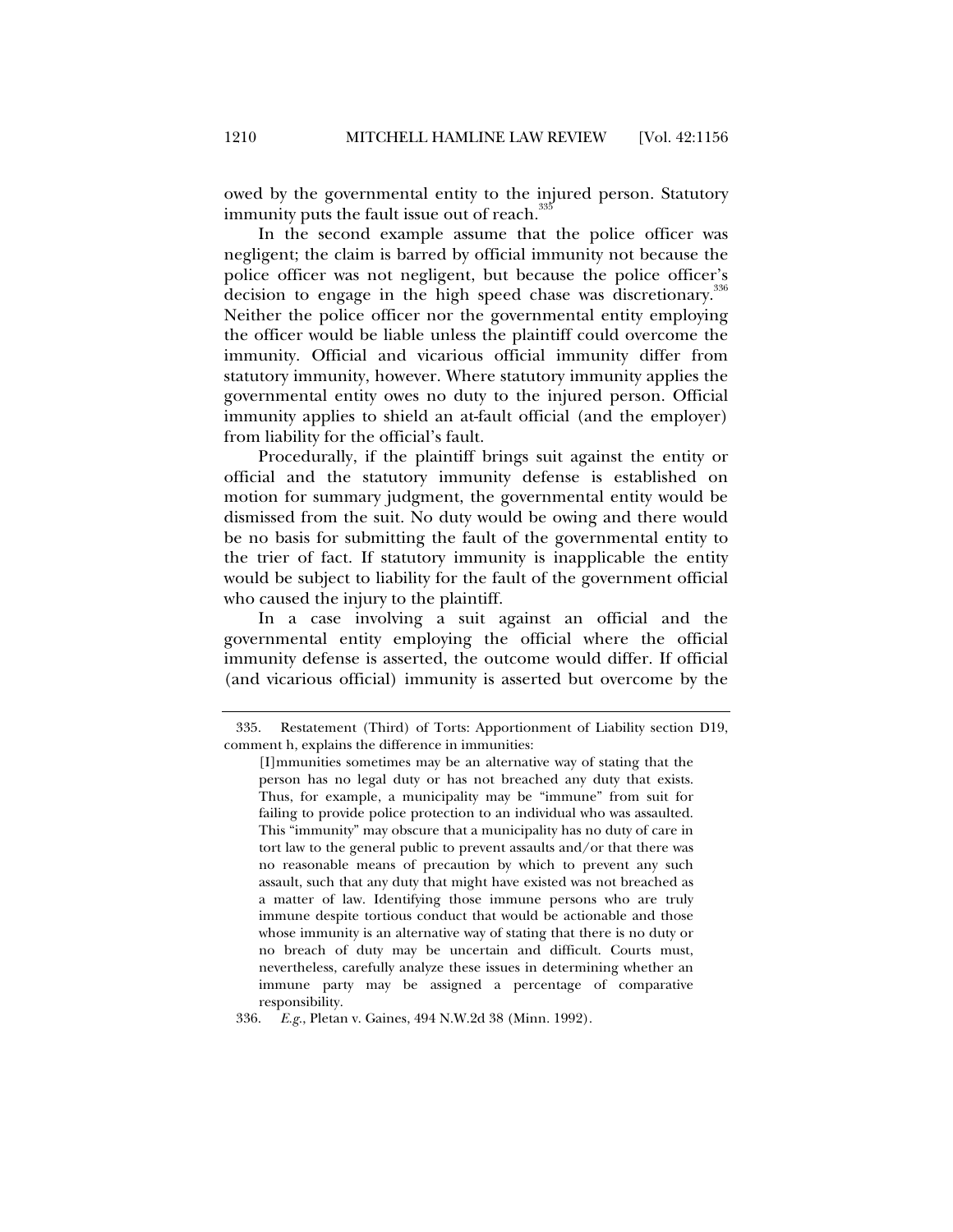plaintiff (or a defendant on a third-party claim) by establishing that the official engaged in willful or malicious conduct, $337$  the fault of the official would be subject to allocation by the trier of fact. A potential problem will arise, however, if the plaintiff is unable to overcome the immunity. Neither the official nor the employing entity could be liable, but the official could nonetheless be found negligent. Under those circumstances there is an argument that the fault of the official should be submitted to the trier of fact for allocation. The conduct is tortious, even if the immunity cannot be overcome.

## *b. Other Immunities*

There are other cases where the legislature has enacted statutes that make certain conduct immune from liability. The function of the immunities is to insulate from liability conduct that is socially useful. There are various examples, but two will suffice.

The Good Samaritan statute provides immunity from liability, even if a person engaging in a rescue effort is negligent.<sup>338</sup> Willful and wanton or reckless conduct is necessary to trigger liability.<sup>339</sup>

Another example is the immunity provided to volunteer athletic coaches and officials, as well as physicians and trainers. $340$  As with the Good Samaritan statute, the immunity is inapplicable in cases where the person asserting the immunity has acted in a willful and wanton or reckless manner.<sup>341</sup>

*Id.* § 604A.01, subdiv. 2(a).

 <sup>337.</sup> *See Schroeder*, 708 N.W.2d at 505 (citing *Anderson*, 678 N.W.2d at 662).

 <sup>338.</sup> MINN. STAT. § 604A.01, subdiv. 2. The Good Samaritan statute reads in pertinent part as follows:

A person who, without compensation or the expectation of compensation, renders emergency care, advice, or assistance at the scene of an emergency or during transit to a location where professional medical care can be rendered, is not liable for any civil damages as a result of acts or omissions by that person in rendering the emergency care, advice, or assistance, unless the person acts in a willful and wanton or reckless manner in providing the care, advice, or assistance. This subdivision does not apply to a person rendering emergency care, advice, or assistance during the course of regular employment, and receiving compensation or expecting to receive compensation for rendering the care, advice, or assistance.

 <sup>339.</sup> *Id.*

 <sup>340.</sup> *Id.* § 604A.11, subdiv. 1.

 <sup>341.</sup> *Id.* § 604A.11, subdiv. 2. The list of exceptions is as follows: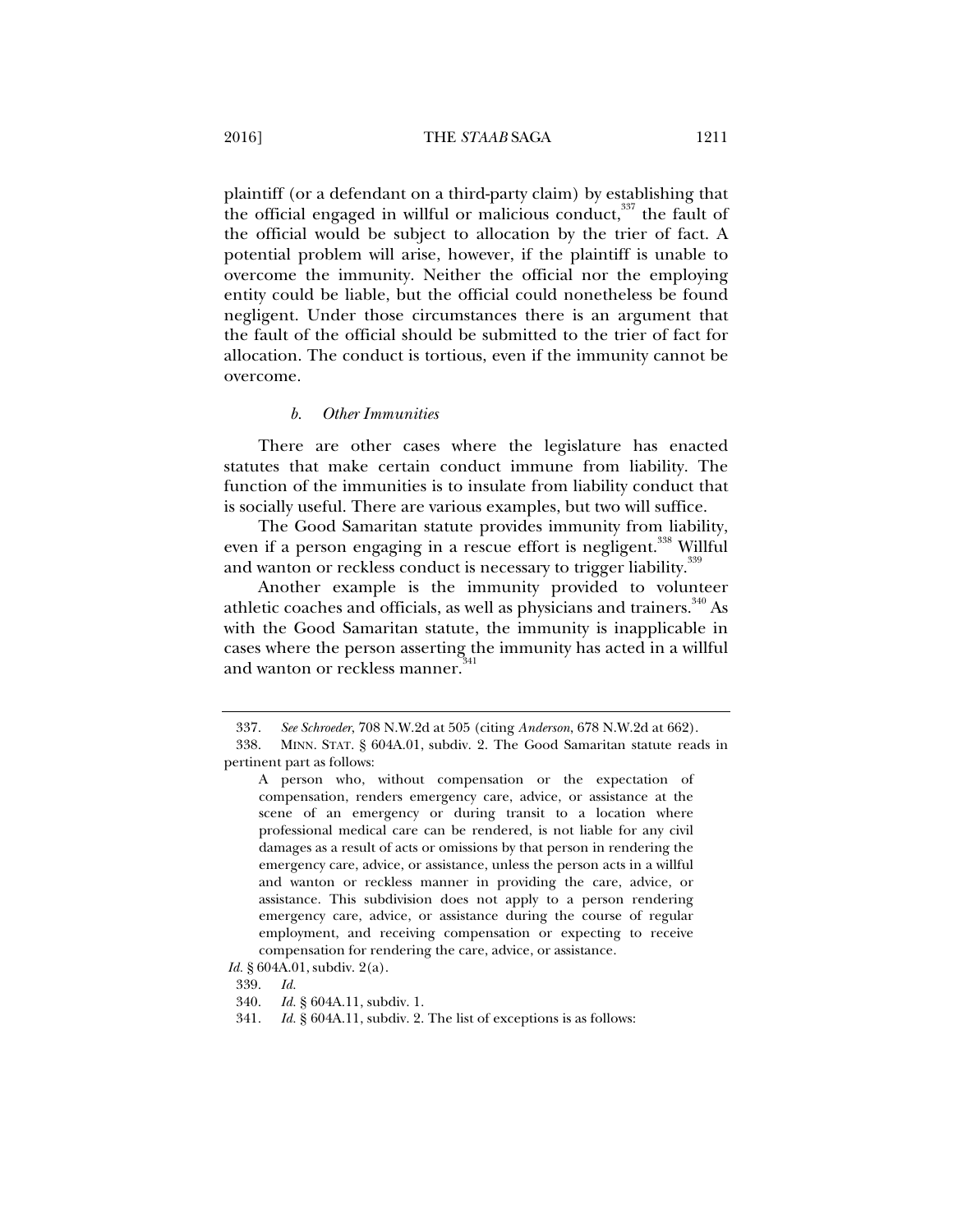In each case, the person who seeks the immunity would be subject to liability according to an ordinary negligence standard, absent the immunity. If the immunity applies, the plaintiff seeking to recover against the person asserting the immunity would have to prove willful and wanton or reckless misconduct in order to recover.342 One argument is that the fault of those persons should not be considered unless the plaintiff is able to establish willful and wanton or reckless conduct on the part of the person asserting the immunity. The other argument is that the immunity should be treated the same as official immunity in cases involving claims against governmental officials. Where that immunity applies, an official may be negligent but nonetheless immune from liability unless the plaintiff is able to overcome the immunity by proving willful or malicious conduct.<sup>343</sup> Even assuming the official has not acted willfully or maliciously, however, the official may still have been negligent, and if so, that negligence should arguably be considered in any allocation of fault.

There would be no reason to treat these statutory immunities any differently than the official immunity. Persons asserting the immunity may be negligent and their fault subject to apportionment even if they are not liable. It is consistent with the

*Id.* 

<sup>(1)</sup> to the extent that the acts or omissions are covered under an insurance policy issued to the entity for whom the coach, manager, official, physician, or certified athletic trainer serves;

<sup>(2)</sup> if the individual acts in a willful and wanton or reckless manner in providing the services or assistance;

<sup>(3)</sup> if the acts or omissions arise out of the operation, maintenance, or use of a motor vehicle;

<sup>(4)</sup> to an athletic coach, manager, or official who provides services or assistance as part of a public or private educational institution's athletic program;

<sup>(5)</sup> to a public or private educational institution for which a physician or certified athletic trainer provides services; or

<sup>(6)</sup> if the individual acts in violation of federal, state, or local law.

 <sup>342.</sup> *See* MINN. STAT. § 604A.01, subdiv. 2; *see also* Tiedeman v. Morgan, 435 N.W.2d 86, 86–89 (Minn. Ct. App. 1989) (reasoning that willful and wanton or reckless acts would have triggered an exception to the Good Samaritan statute, but ultimately finding the statute inapplicable for other reasons), *review denied* (Minn. Mar. 29, 1989).

 <sup>343.</sup> *See supra* Section IV.B.5.a.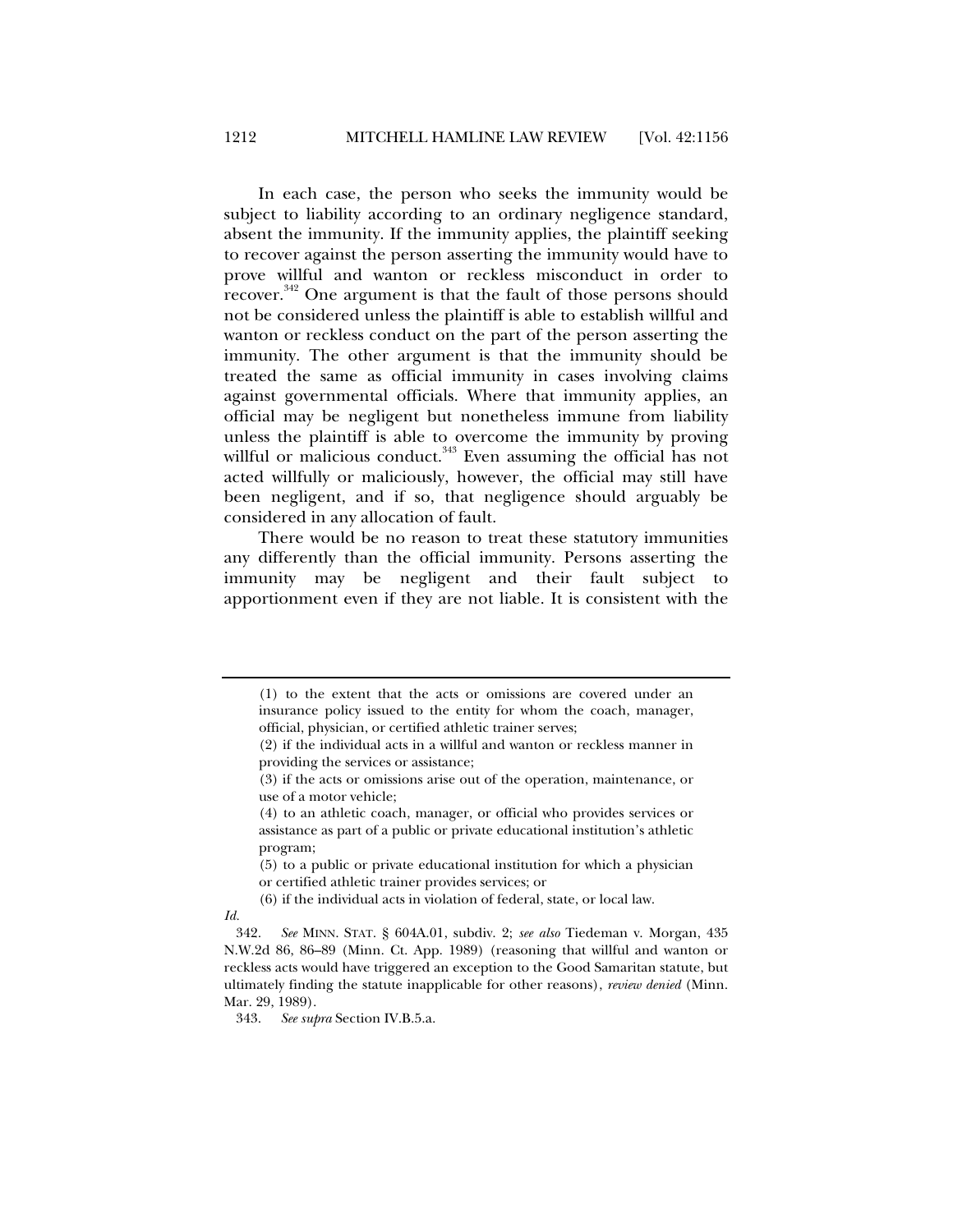rationale of the Restatement (Third) of Torts and prior Minnesota case law, including *Staab I*. 344

## *6. Summary*

Even before the *Staab* decisions, the Minnesota Supreme Court had started down the road of permitting the fault of nonparties to be considered in the allocation of fault. *Staab I* extended the rule by permitting allocation of fault to a clearly identified nonparty who could have been joined in the litigation by either the plaintiff or defendant.345 Having headed down that road in *Frey*, *Lines*, and Hosley, there seem to be few stop signs along the way.<sup>346</sup> The fault of a variety of parties may be considered in the allocation of fault, including the fault of settling parties, certain identified persons, persons against whom a statute of limitations or repose has run, and certain parties who are immune from liability because of common law or statutory immunities. There may be distinctions between these categories of cases, but once the supreme court made the decision to allocate fault to nonparties, supported by the policy that it is necessary to do so to achieve a fair allocation of fault, the distinctions seem to be without a sustainable difference.

# *C. Procedural Issues*

Minnesota currently has no specific procedural requirements that have to be satisfied before the fault of a nonparty may be considered in the fault allocation question and no specific mechanism for challenging the inclusion of the nonparty. Other jurisdictions have established procedures to be followed before a nonparty's fault may be considered. Michigan, for example,

 <sup>344.</sup> If the person asserting the immunity is a party to the suit, the plaintiff's claim could turn on the plaintiff's ability to satisfy the higher standard of proof required by official immunity or the immunity provided by other statutes. If the plaintiff is unable to meet the higher standard of willful, wanton, or reckless conduct, there would still be an issue as to whether the immune party was negligent. Then, if the courts take the position that the fault of immune persons should be considered in the allocation of fault, there would have to be a second special verdict question asking whether the person was negligent. A finding of causal negligence would be a basis for considering the fault of the immune person.

 <sup>345.</sup> *See Staab I*, 813 N.W.2d 68 (Minn. 2012).

 <sup>346.</sup> *See supra* Section II.B.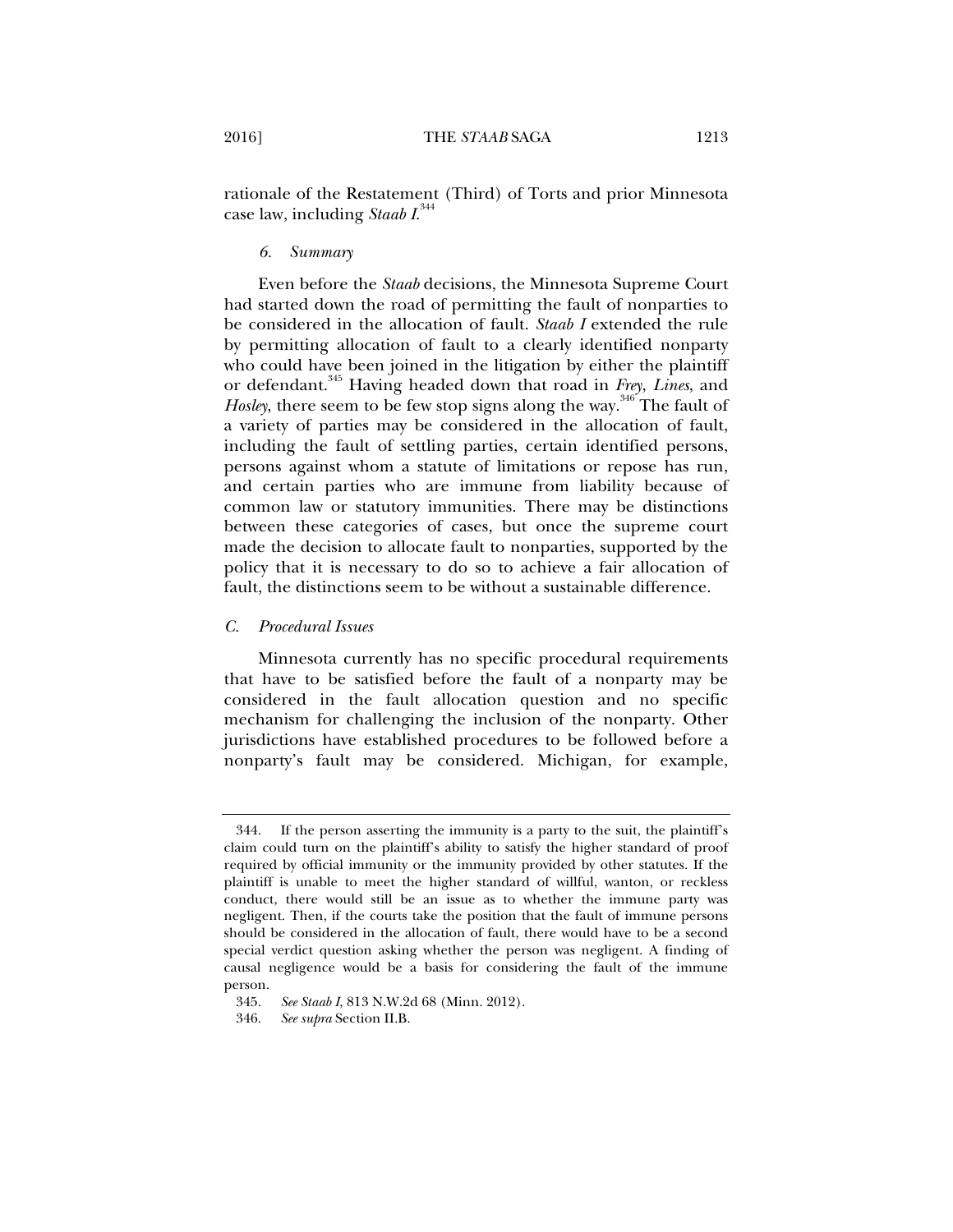requires notice before the fault of a nonparty may be considered.<sup>347</sup> Arizona requires consideration of "the fault of all persons who contributed to the alleged injury, death or damage to property, regardless of whether the person was, or could have been, named as a party to the suit."<sup>348</sup> The accompanying rule requires a party who seeks to include a nonparty to "provide the identity, location, and the facts supporting the claimed liability of such non-party  $\cdots$ <sup>349</sup>

The Restatement suggests a basic procedure for challenging the sufficiency of the evidence to justify including a nonparty in the allocation of fault:

Any nonparty that a party proposes for assignment of responsibility could be the subject of a ruling by the court on the sufficiency of the evidence to permit assignment of a percentage of comparative responsibility. The inquiry would be similar to a motion for a directed verdict or for judgment as a matter of law, except that the motion would

(b) The notice shall designate the nonparty and set forth the nonparty's name and last known address, or the best identification of the nonparty that is possible, together with a brief statement of the basis for believing the nonparty is at fault.

*Id.* 2.112, subdiv. K(3)(a)–(b).

 348. ARIZ. REV. STAT. ANN. § 12-2506 (West, Westlaw through 2015 1st Reg. Sess. and 1st Spec. Sess.).

 349. ARIZ. R. CIV. P. 26(b)(5) (West, Westlaw through 2015). The rule reads in full as follows:

Any party who alleges, pursuant to A.R.S. § 12-2506(B), that a person or entity not currently or formerly named as a party was wholly or partially at fault in causing any personal injury, property damage or wrongful death for which damages are sought in the action shall provide the identity, location, and the facts supporting the claimed liability of such non-party within one hundred fifty (150) days after the filing of that party's answer. The trier of fact shall not be permitted to allocate or apportion any percentage of fault to any non-party whose identity is not disclosed in accordance with the requirements of this subsection except upon written agreement of the parties or upon motion establishing good cause, reasonable diligence, and lack of unfair prejudice to other parties.

 <sup>347.</sup> MICH. CT. R. 2.112, subdiv. K(2) (West, Westlaw through 2016). The notice requirement reads in part as follows:

<sup>(</sup>a) A party against whom a claim is asserted may give notice of a claim that a nonparty is wholly or partially at fault. A notice filed by one party identifying a particular nonparty serves as notice by all parties as to that nonparty.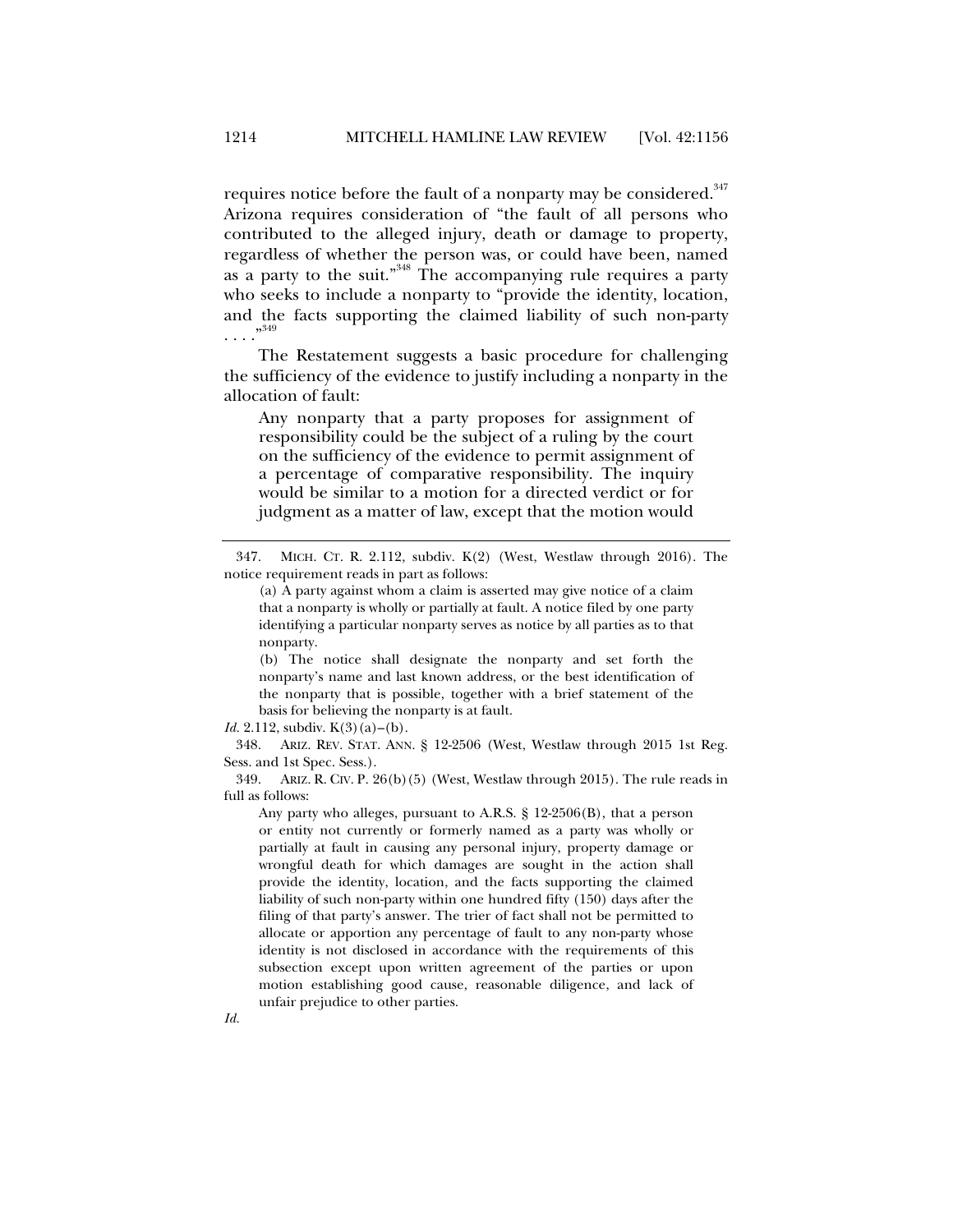not be made by a party seeking dismissal, but by another party seeking a determination that the evidence of a nonparty's conduct is insufficient to permit the factfinder to assign responsibility to that nonparty.<sup>350</sup>

The general principle that can be drawn from these sources is that the party who seeks to have the fault of a nonparty submitted on the allocation question should provide timely notice of the name and last known address of the nonparty, along with something like "a short and plain statement of the claim"<sup>351</sup> that indicates the basis for a finding of fault on the nonparty. The requirements could be made part of the scheduling order.<sup>352</sup>

The plaintiff should be able to test by pretrial motion the issue of whether the fault of a nonparty may be considered, either because the nonparty belongs to a class of persons whose fault should not be considered as a matter of law or, if there is no argument on that issue, whether there is sufficient evidence of fault to consider the fault of the nonparty in the allocation of fault.

## V. *STAAB*, JOINT AND SEVERAL LIABILITY, AND LOSS REALLOCATION

Minnesota Statutes section 604.02, subdivision 2 provides that if "a party's equitable share of the obligation is uncollectible from that party," any uncollectible amount shall be reallocated among the other parties, including the plaintiff, "according to their respective percentages of fault."353 After *Staab II*, there is an issue as to whether the loss reallocation provision has any life. It does, but before the loss reallocation statute can apply, a party to the litigation will have to be in a position where it is asked to pay more than its fair share of an obligation. This can happen only where the party seeking to reallocate an uncollectible amount is jointly and severally liable. A party who is only severally liable will never seek to reallocate because, by definition, that party will be responsible for only his or her equitable share of the obligation and no more.

There are four situations where the rule of joint and several liability will apply, according to section 604.02, subdivision  $1.^{354}$  The

 <sup>350.</sup> RESTATEMENT (THIRD) OF TORTS: APPORTIONMENT LIAB. § B19 cmt. c (AM. LAW INST. 2000) (citation omitted).

 <sup>351.</sup> MINN. R. CIV. P. 8.01.

 <sup>352.</sup> *See id.* 16.02. The scheduling order may include "any other matters appropriate in the circumstances of the case." *Id.* 16.02(g).

 <sup>353.</sup> MINN. STAT. § 604.02, subdiv. 2 (2014).

 <sup>354.</sup> *See id.* § 604.02, subdiv. 1. There are other cases, such as vicarious liability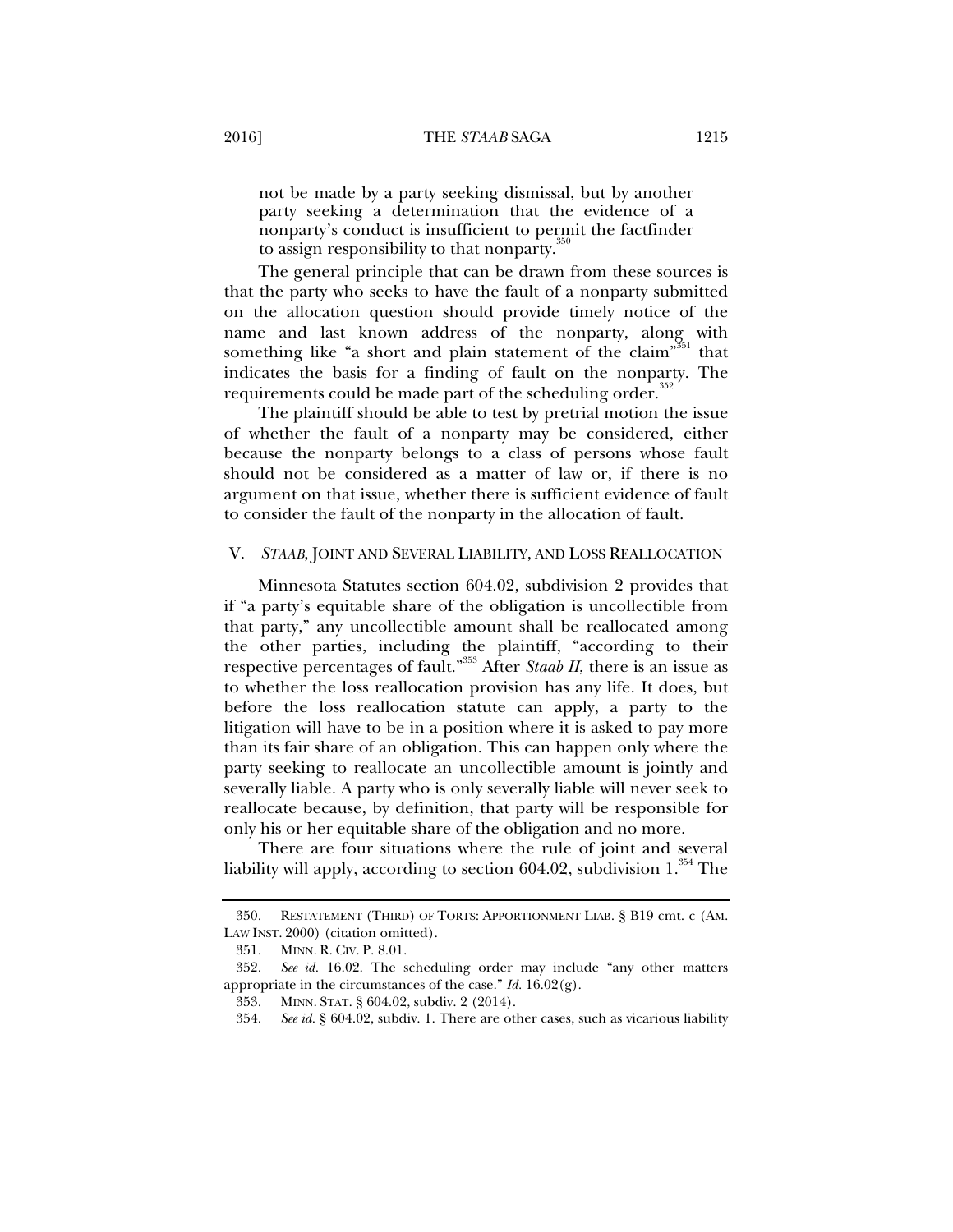relationship between joint and several liability and loss reallocation will differ depending on the basis for a finding of joint and several liability.

The first exception makes a party who is more than 50% at fault jointly and severally liable. $355$  The rule of joint and several liability will make that party liable for 100% of the plaintiff's damages (assuming no fault is assigned to the plaintiff). The jointly and severally liable defendant who pays more than its fair share would have a contribution claim against any other defendant, to the extent of that defendant's fault, or against a nonparty in a subsequent action for contribution, but the burden of establishing uncollectibility falls on the jointly and severally liable defendant.

> Party Percentage of Fault  $P$  0%  $D1 \t\t 60\%$  $D2 \qquad \qquad \qquad 20\%$ NP3 20%

To illustrate, assume the following:

D1 and D2 are parties to the suit. NP3 is a nonparty who was assigned a percentage of fault. Assume damages of \$100,000.

Under the rule of joint and several liability, D1 is liable for 100% of the plaintiff's damages. If D2 is able to satisfy its share of the judgment, D1 will still be jointly and severally liable for 80% of the plaintiff's damages. If D1 is obligated to pay the plaintiff those damages, D1 would have a contribution claim against D2 for D2's share of the damages. D1 bears the burden of proving the uncollectibility of those damages on the contribution claim. NP3 is not liable on a contribution claim because NP3 is not a party to the suit and would not be bound either by a jury's finding of fault or the percentage of fault assigned to NP3. D1 would have to establish the right to contribution in a separate action. Assuming, for the moment, that NP3 is insolvent, no part of NP3's share of the obligation would be subject to reallocation. No part of NP3's fault could be reallocated to D2, even if it satisfied its contribution obligation, because D2 is only severally liable.

cases, that also would have to fit within the concept. *See* Steenson, *supra* note 14, at 875–77.

 <sup>355.</sup> MINN. STAT. § 604.02, subdiv. 1(1).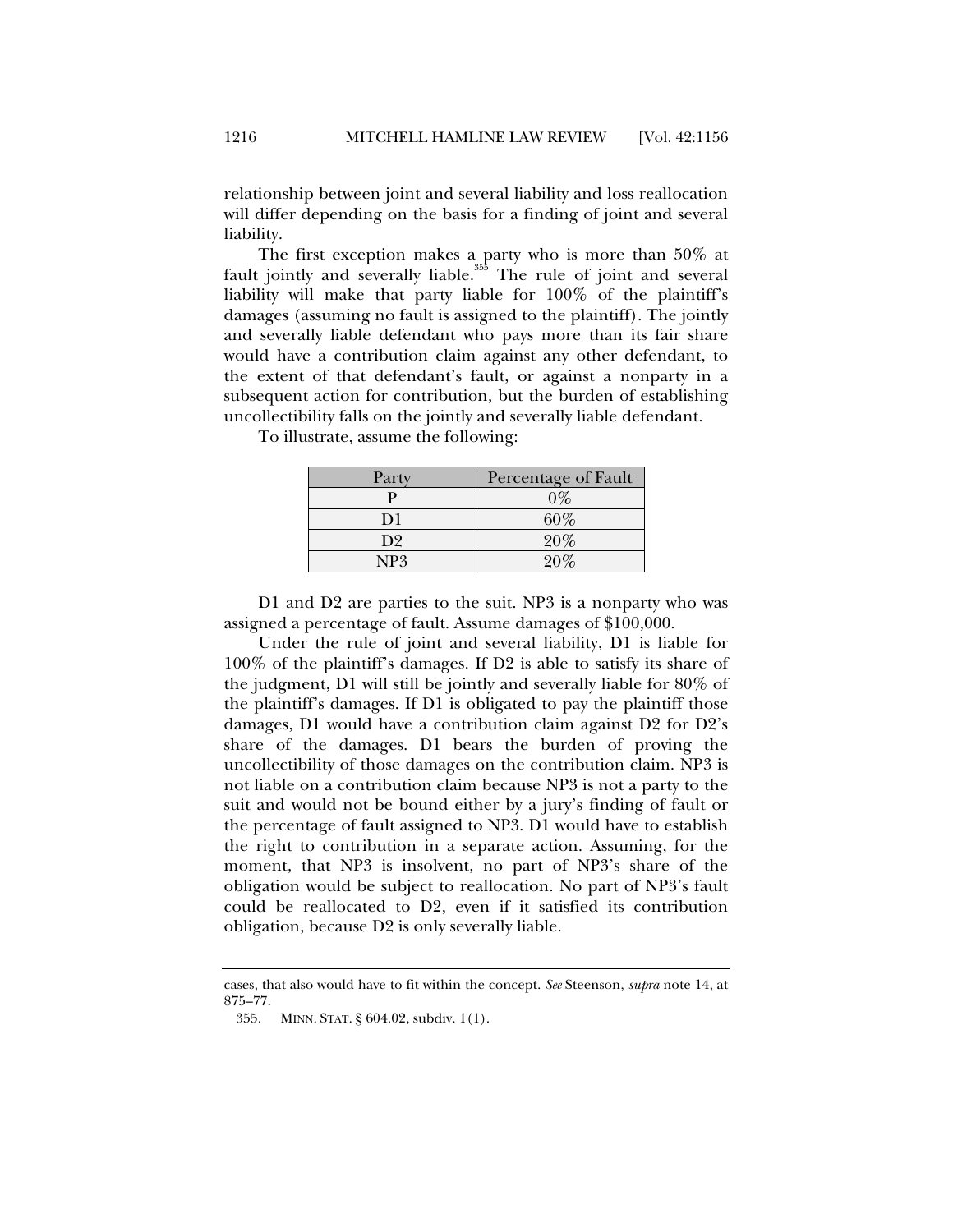If, however, the plaintiff is at fault, reallocation is a possibility. To illustrate, assume the following:

| Party | Percentage of Fault |
|-------|---------------------|
|       | 20%                 |
| D1    | $60\%$              |
| n9    |                     |

If D2 is unable to satisfy its share of the judgment, D1 would be jointly and severally liable to P for 80% of the damages. If D1 is unable to shift 20% of that loss to D2 on a contribution claim because of D2's insolvency, D1 would seek to reallocate that uncollectible amount in part to P, pursuant to section 604.02, subdivision  $2^{356}$  If damages are \$100,000, D2's share, \$20,000, would be reallocated to D1 and P according to their respective percentages of fault. That means that D1 would bear three-fourths of the uncollectible amount (\$15,000) and P would bear onefourth of that amount (\$5,000).

If a defendant is held jointly and severally liable because of participation in a common scheme or plan resulting in injury to the plaintiff, the interaction between joint and several liability and loss reallocation is different.<sup>357</sup>

To illustrate the application, assume the following:

| Party          | Percentage of Fault |
|----------------|---------------------|
| р              | 0%                  |
| D1             | $60\%$              |
| D <sub>2</sub> | 20%                 |
| D3             |                     |

Assume damages of \$100,000. Also assume that D1, D2, and D3 are part of a common scheme or plan that resulted in injury to the plaintiff. If D3 is unable to satisfy its share of the obligation, the uncollectible amount would be reallocated to the remaining jointly and severally liable defendants. The *Staab* decisions would not apply to limit the liability of D2, because even though D2 is 50% or less at fault, D2 is jointly and severally liable to the plaintiff for the full amount of the judgment because of participation in the

 <sup>356.</sup> *Id.* § 604.02, subdiv. 2.

 <sup>357.</sup> *Id.* § 604.02, subdiv. 1(2).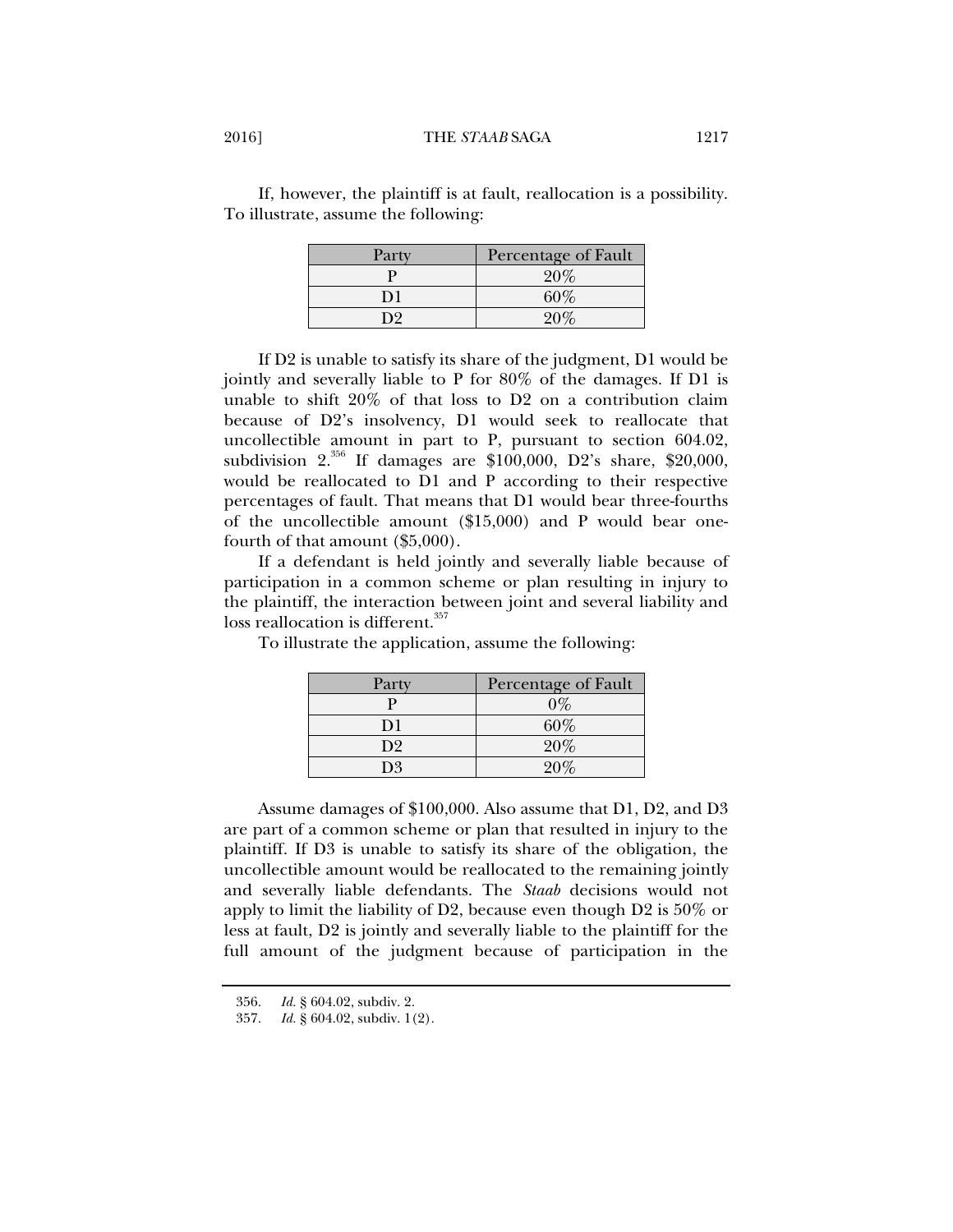common scheme or plan. D3's share (\$20,000) would be reallocated between D1 and D2 according to their respective percentages of fault. That means that D1 would bear three-fourths of the uncollectible amount (\$15,000) and D2 would bear onefourth of that amount (\$5,000). D1's total liability would be \$75,000 and D2's \$25,000. The result would not change if D3 were not a party to the common scheme or plan. D2's uncollectible share would still have to be reallocated between D1 and D2.<sup>358</sup>

The result should be the same if the defendants were all held liable pursuant to the environmental liability statutes noted in section 604.02, subdivision  $1.^{359}$ 

There would not be a possibility of reallocation in a case involving a defendant who is jointly and severally liable because of an intentional tort. As an example, assume a case where there are two defendants, one liable for committing an intentional tort and one for negligence in failing to prevent that tort. Section 604.02, subdivision 1 states that "a person who commits an intentional tort" is jointly and severally liable for the whole award. $360$ 

There are at least two problems with reallocation in this case. One is that there appears to be no basis for comparing the fault of a negligent defendant with a defendant who has committed an intentional tort. $361$  In order for loss reallocation to apply, a defendant would have to pay more than its fair share of the judgment, be unable to obtain contribution from a co-defendant, and seek to shift a proportionate share of the uncollectible amount to an at-fault plaintiff. None of those prerequisites can be met because of the lack of a statutory mechanism for the comparison of intentional wrongdoing with negligence. In fact, the negligent defendant could be held liable for the actions of the intentional tortfeasor.<sup>362</sup>

 <sup>358.</sup> The court indicted that this would be the result in *Staab I*. *See Staab I*, 813 N.W.2d 68, 79 n.9 (Minn. 2012).

 <sup>359.</sup> *See* MINN. STAT. § 604.02, subdiv. 1(4).

 <sup>360.</sup> *Id.* § 604.02, subdiv. 1(3).

 <sup>361.</sup> *See id.* § 604.01, subdiv. 1a. The Comparative Fault Act's definition of "fault" does not include liability based on an intentional tort. *Id.*

 <sup>362.</sup> *See, e.g.*, ADT Sec. Servs., Inc. v. Swenson, 687 F. Supp. 2d 884, 894–96 (D. Minn. 2009) (acknowledging statutory ambiguity on this issue, but relying on the Restatement's position that a negligent defendant may be "jointly and severally liable for the share of comparative responsibility assigned to the intentional tortfeasor").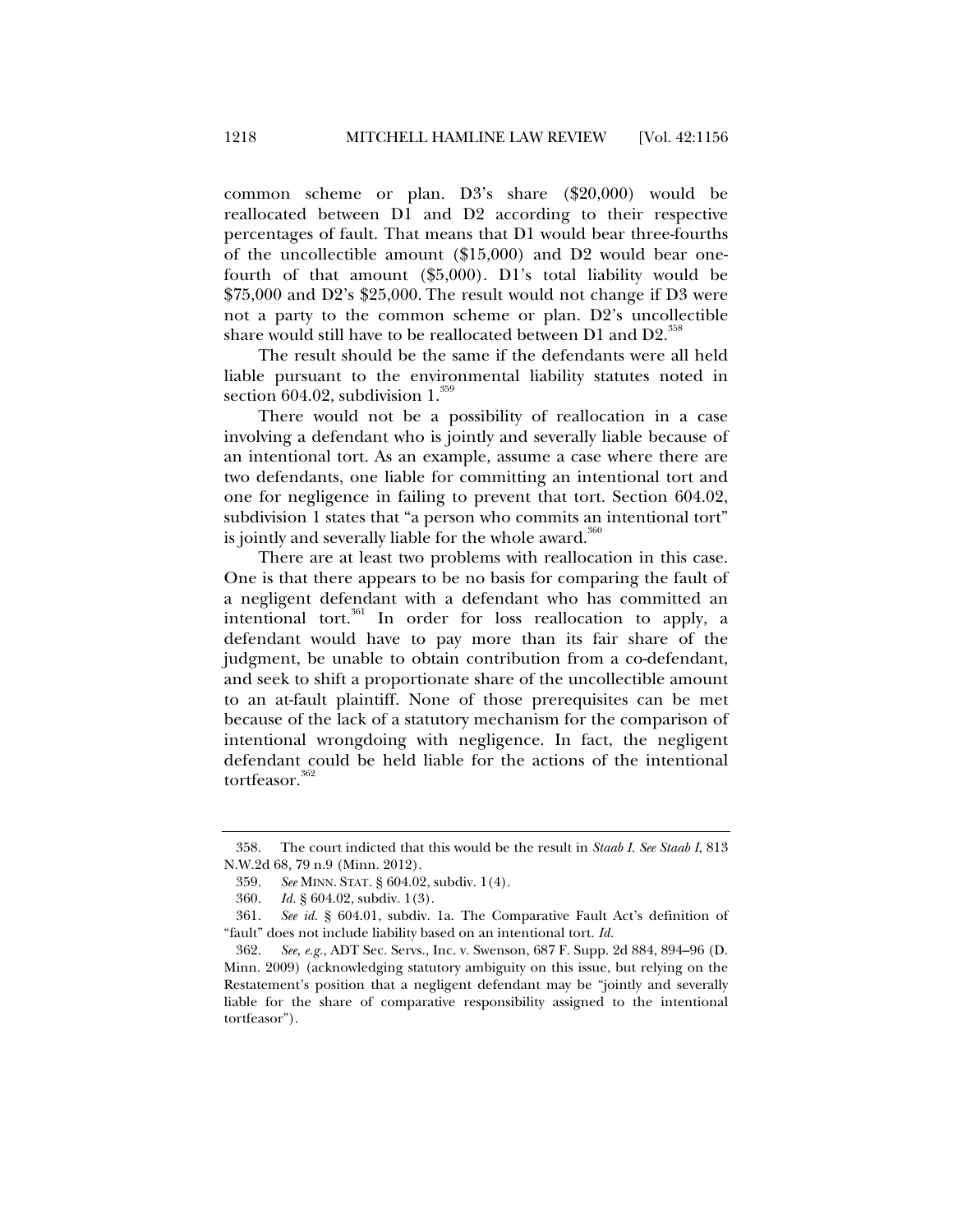#### VI. *STAAB* AND PRODUCTS LIABILITY

Products liability cases are subject to a special reallocation rule in Minnesota Statutes section 604.02, subdivision 3:

In the case of a claim arising from the manufacture, sale, use or consumption of a product, an amount uncollectible from any person in the chain of manufacture and distribution shall be reallocated among all other persons in the chain of manufacture and distribution but not among the claimant or others at fault who are not in the chain of manufacture or distribution of the product. Provided, however, that a person whose fault is less than that of a claimant is liable to the claimant only for that portion of the judgment which represents the percentage of fault attributable to the person whose fault  $\frac{1}{1}$ is less.<sup>36</sup>

Subdivision 3 reallocation applies only to product sellers and manufacturers in the chain of manufacture and distribution.<sup>364</sup> The impact of this section is to treat all parties in the chain of manufacture and distribution as a unit. If fault is apportioned among two or more parties in the chain, and one is unable to pay its fair share, that share will be reallocated to the remaining parties who are in the chain. There will be no reallocation to other parties, including the plaintiff, presumably as long as there is at least one party in the chain who bears responsibility for the injury-causing defective product. Subdivision 3 effectively creates a rule of joint and several liability applicable to parties in the chain of manufacture and distribution.<sup>365</sup>

Subdivision 3 uses the term "person" rather than "party."<sup>366</sup> The *Staab* decisions construe "person" to include parties to the

 <sup>363.</sup> MINN. STAT. § 604.02, subdiv. 3.

 <sup>364.</sup> Unrelated product sellers are not covered. *See* Tester v. Am. Standard, Inc., 590 N.W.2d 679, 680–81 (Minn. Ct. App. 1999) (holding subdivision 3 inapplicable to independent asbestos manufacturers).

 <sup>365.</sup> MINN. STAT. § 604.02, subdiv. 3. The last sentence of subdivision 3 does impose a limitation on the liability of a party in the chain of manufacture and distribution. *Id.* The liability of a person who is less at fault than the plaintiffs is limited to that person's percentage of fault. *Id.* If parties in the unit are effectively treated as a unit, however, it makes little sense for a party in the chain to avoid joint and several liability simply because fault can be split among parties in the chain. Given the fact that intermediaries are likely to be dismissed under Minnesota Statutes section 544.41, the last sentence should have limited impact.

 <sup>366.</sup> *Id.* § 604.02, subdiv. 3.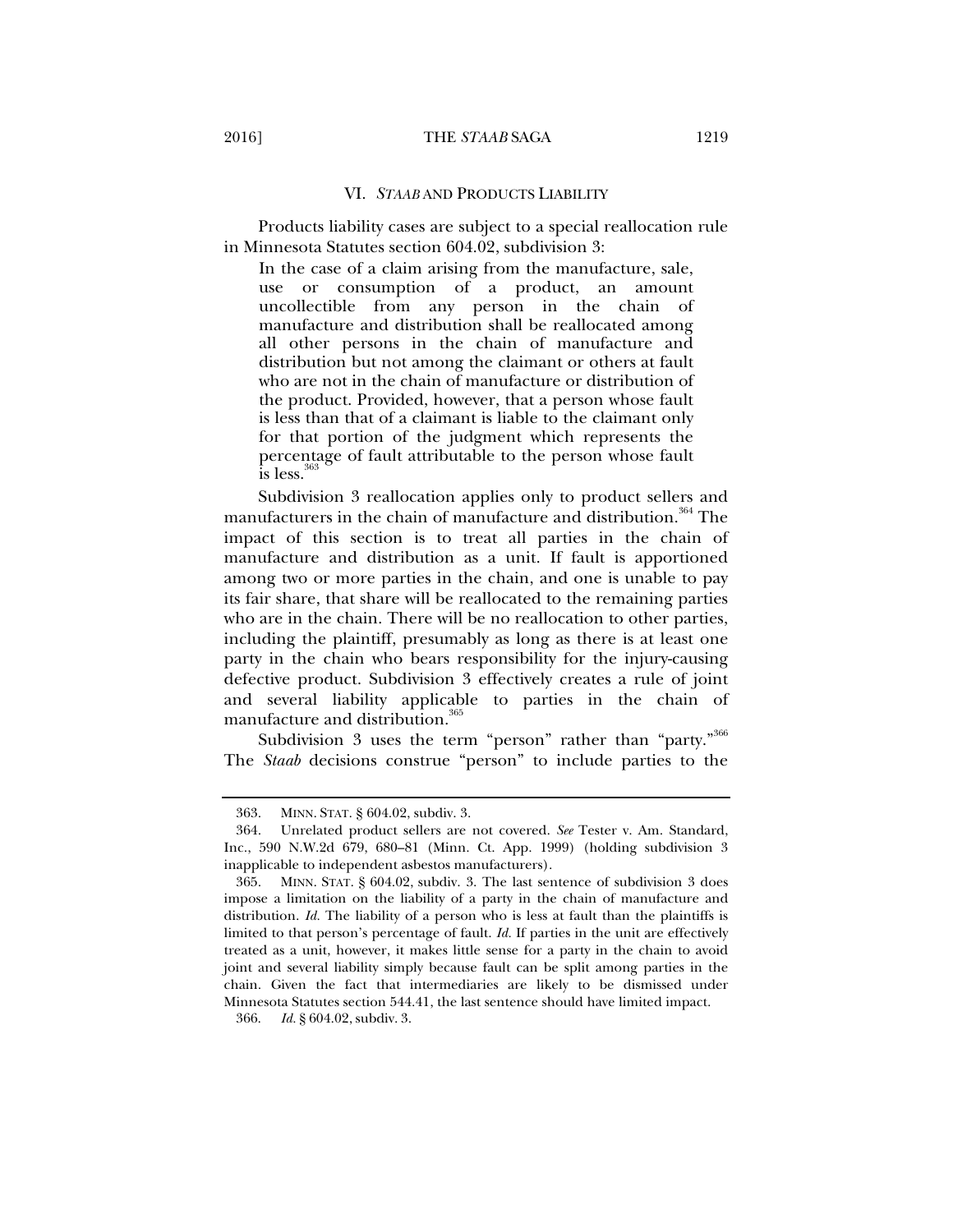transaction.<sup>367</sup> If the manufacturer is a party to a products liability lawsuit, the manufacturer could seek to join other intermediaries in the chain of manufacture and distribution, even if the plaintiff does not join them, or the manufacturer could simply seek to have the intermediaries included in the fault allocation question. The *Staab* decisions might point that way, but there are reasons why the fault of the intermediaries should not be included because of the application of Minnesota Statutes section 544.41, which entitles intermediaries in the chain to dismissal of strict liability claims against them if the manufacturer is solvent and subject to jurisdiction in Minnesota.<sup>368</sup> There are two key points to be made.

(3) that the manufacturer no longer exists, cannot be subject to the

 <sup>367.</sup> *Staab II*, 853 N.W.2d 713, 718 (Minn. 2014); *Staab I*, 813 N.W.2d 68, 75 n.5 (Minn. 2012).

 <sup>368.</sup> MINN. STAT. § 544.41. The statute reads in full as follows:

Subdivision 1. Product liability; requirements. In any product liability action based in whole or in part on strict liability in tort commenced or maintained against a defendant other than the manufacturer, that party shall upon answering or otherwise pleading file an affidavit certifying the correct identity of the manufacturer of the product allegedly causing injury, death or damage. The commencement of a product liability action based in whole or part on strict liability in tort against a certifying defendant shall toll the applicable statute of limitation relative to the defendant for purposes of asserting a strict liability in tort cause of action.

<sup>[</sup>Subdivision 2]. Certifying defendant; dismissal of strict liability. Once the plaintiff has filed a complaint against a manufacturer and the manufacturer has or is required to have answered or otherwise pleaded, the court shall order the dismissal of a strict liability in tort claim against the certifying defendant, provided the certifying defendant is not within the categories set forth in subdivision 3. Due diligence shall be exercised by the certifying defendant in providing the plaintiff with the correct identity of the manufacturer and due diligence shall be exercised by the plaintiff in filing a law suit and obtaining jurisdiction over the manufacturer.

The plaintiff may at any time subsequent to dismissal move to vacate the order of dismissal and reinstate the certifying defendant, provided plaintiff can show one of the following:

<sup>(1)</sup> that the applicable statute of limitation bars the assertion of a strict liability in tort cause of action against the manufacturer of the product allegedly causing the injury, death or damage;

<sup>(2)</sup> that the identity of the manufacturer given to the plaintiff by the certifying defendant was incorrect. Once the correct identity of the manufacturer has been given by the certifying defendant the court shall again dismiss the certifying defendant;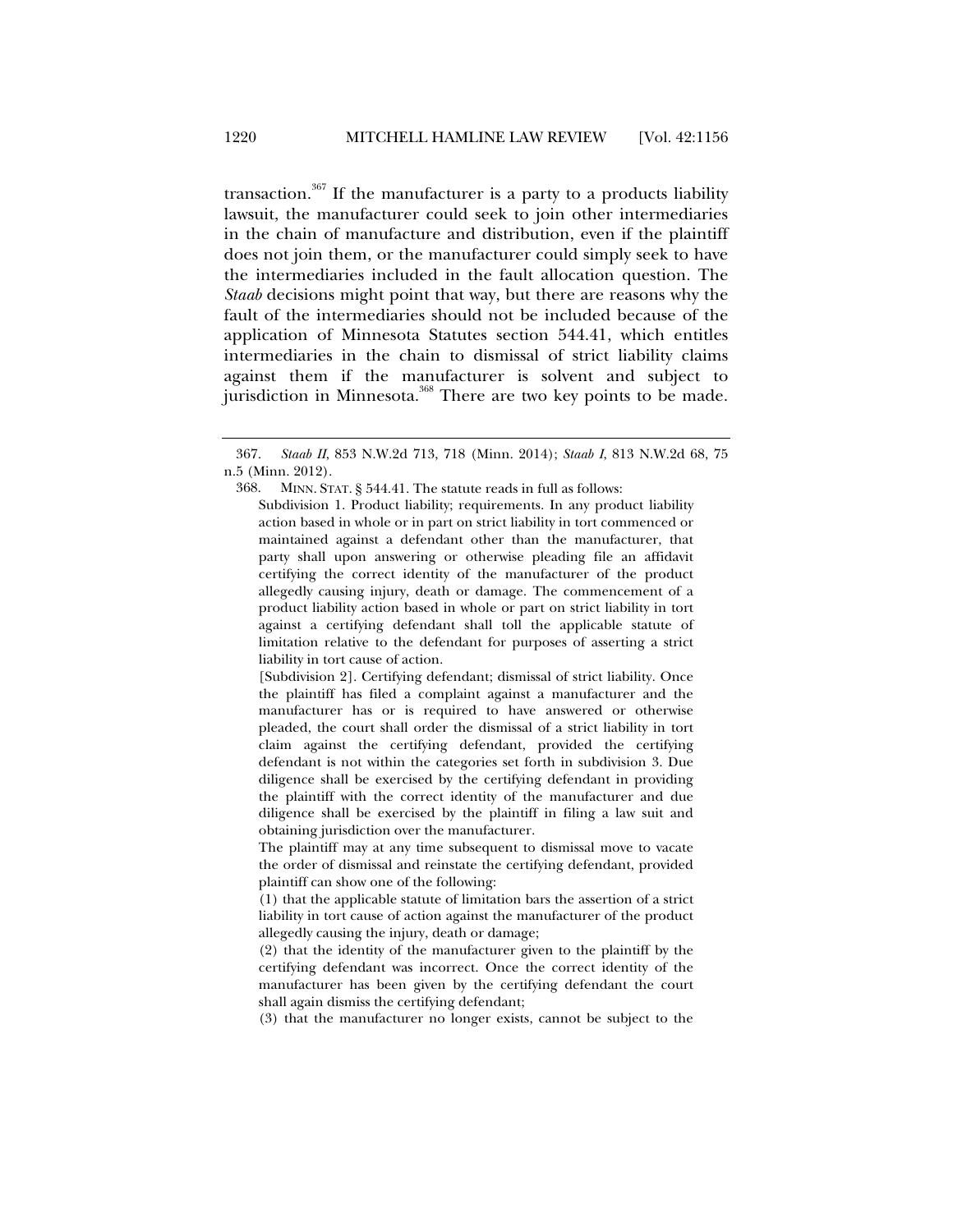First, if the only claim against the intermediary is a strict liability claim, the intermediary is dismissed from the litigation. There would be no basis for any allocation of fault to that intermediary. It follows that the result should be the same if the manufacturer seeks to include the intermediary on the special verdict form for the allocation of fault if the only theory on which the intermediary could be liable is a strict liability theory. The section 544.41 dismissal<sup>369</sup> effectively precludes liability on the basis of strict liability. If there is no liability, there is no fault to be apportioned to the intermediary and there should not be a line on the special verdict form asking the trier of fact to apportion fault to the intermediary.

Second, even if intermediaries in the chain of manufacture and distribution are joined, it is questionable whether fault would have to be split among those parties. If a product is defective, the intermediary is liable for selling the product, $370$  but the

*Id.*

jurisdiction of the courts of this state, or, despite due diligence, the manufacturer is not amenable to service of process;

<sup>(4)</sup> that the manufacturer is unable to satisfy any judgment as determined by the court; or

<sup>(5)</sup> that the court determines that the manufacturer would be unable to satisfy a reasonable settlement or other agreement with plaintiff.

<sup>[</sup>Subdivision 3]. Dismissal order prohibited. A court shall not enter a dismissal order relative to any certifying defendant even though full compliance with subdivision 1 has been made where the plaintiff can show one of the following:

<sup>(1)</sup> that the defendant has exercised some significant control over the design or manufacture of the product, or has provided instructions or warnings to the manufacturer relative to the alleged defect in the product which caused the injury, death or damage;

<sup>(2)</sup> that the defendant had actual knowledge of the defect in the product which caused the injury, death or damage; or

<sup>(3)</sup> that the defendant created the defect in the product which caused the injury, death or damage.

<sup>[</sup>Subdivision 4]. Limiting constructing laws. Nothing contained in subdivisions 1 to 3 shall be construed to create a cause of action in strict liability in tort or based on other legal theory, or to affect the right of any person to seek and obtain indemnity or contribution.

 <sup>369.</sup> *Id.*

 <sup>370.</sup> *See* Marcon v. Kmart Corp., 573 N.W.2d 728, 732 (Minn. Ct. App. 1998) (holding sled retailer liable for sale of sled even though jury assigned 100% of the fault to the bankrupt manufacturer). The court of appeals noted that "[t]he practical effect of strict-liability principles is to hold a faultless seller jointly and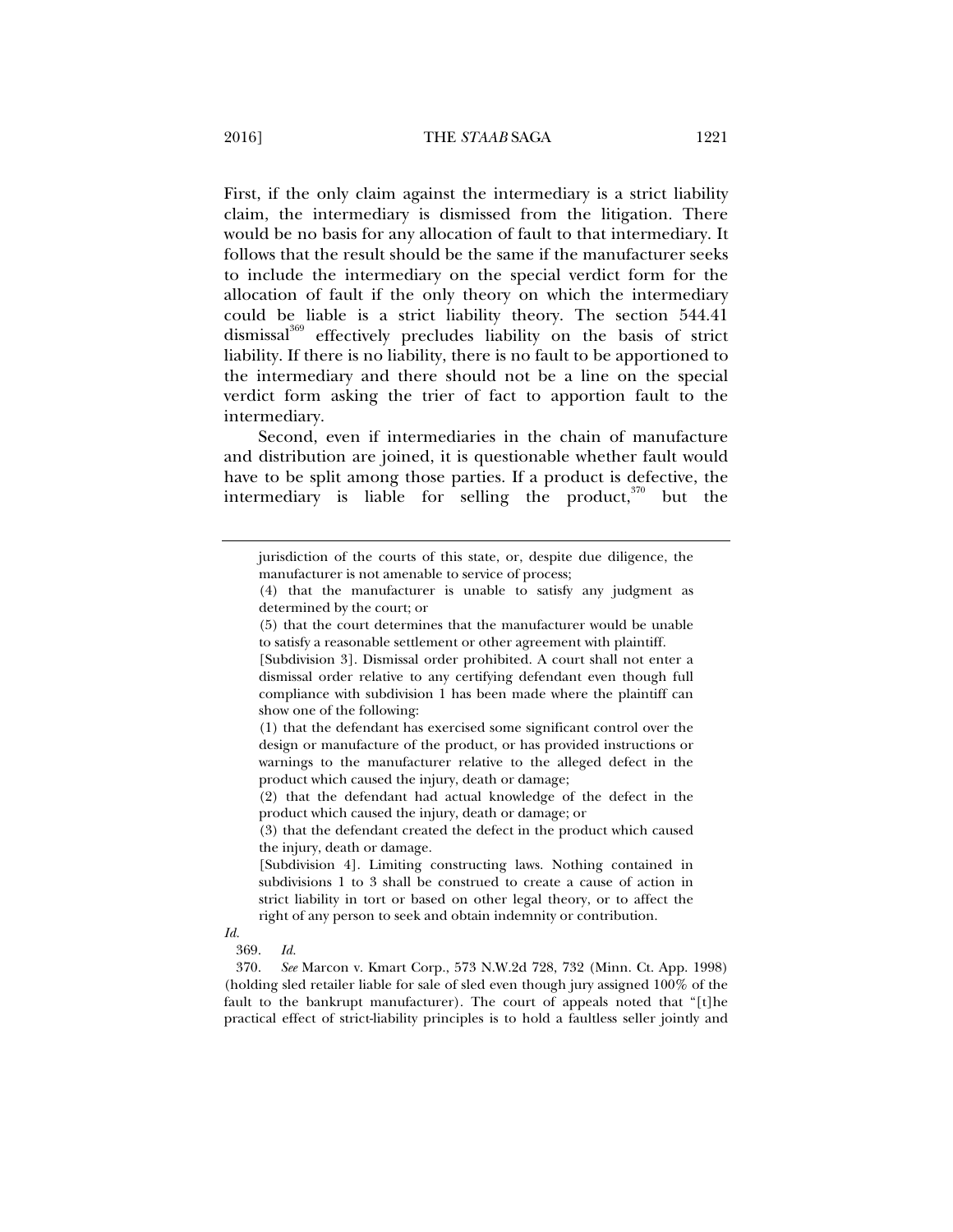intermediary is a passive party, liable only for passing along a defective product in the chain of distribution. There is no basis for splitting fault in those cases. The intermediary is liable for selling a defective product, even if the intermediary had no knowledge of the defect and played no role in causing the defect.

If dismissal under section 544.41 is inappropriate because the intermediary influenced the design of the product, had actual knowledge of the defect, or created the defect, there may be a basis for a finding of fault, in addition to the strict liability that flows, just from the intermediary's sale of the product. In the first two situations, there would be a basis for allocating fault to the intermediary. In the last, where the intermediary is responsible for creating the defect, the intermediary could be found solely responsible for the defect, of course.

Because the reallocation rule requires reallocation to other parties in the chain, there is no reason to think that the *Staab*  decisions would apply to limit the liability of a party who is found to be 50% or less at fault. All persons in the chain are treated as a unit. If one party's share is uncollectible, it should be reallocated to the remaining parties in the chain, and only if the parties in the chain were unable to satisfy their obligations would there be reallocation to other parties, including the plaintiff.

In summary, the *Staab* decisions should not have an impact on products liability cases where apportionment of fault among parties in the chain of manufacture and distribution is concerned. The *Staab* decisions permit consideration of the fault of nonparties, but careful consideration has to be given to the circumstances where that will occur. The general rationale that fault of all responsible persons should be considered in the allocation of fault does not fit in subdivision 3 cases.

severally liable for the causal fault of the manufacturer." *In re* Shigellosis Litig., 647 N.W.2d 1, 6 (Minn. Ct. App. 2002). For that proposition, the court relied on Justice Simonett's concurring and dissenting opinion in *Hudson v. Snyder Body*, *Inc.*, in which he noted that an intermediary in the case "is liable to plaintiffs but only in a vicarious or derivative sense as the inert seller in the marketing chain." 326 N.W.2d 149, 158 (Minn. 1982). He noted that "[t]his is not the kind of conduct that needs to be included in a comparative fault question, and the jury properly ignored it." *Id.*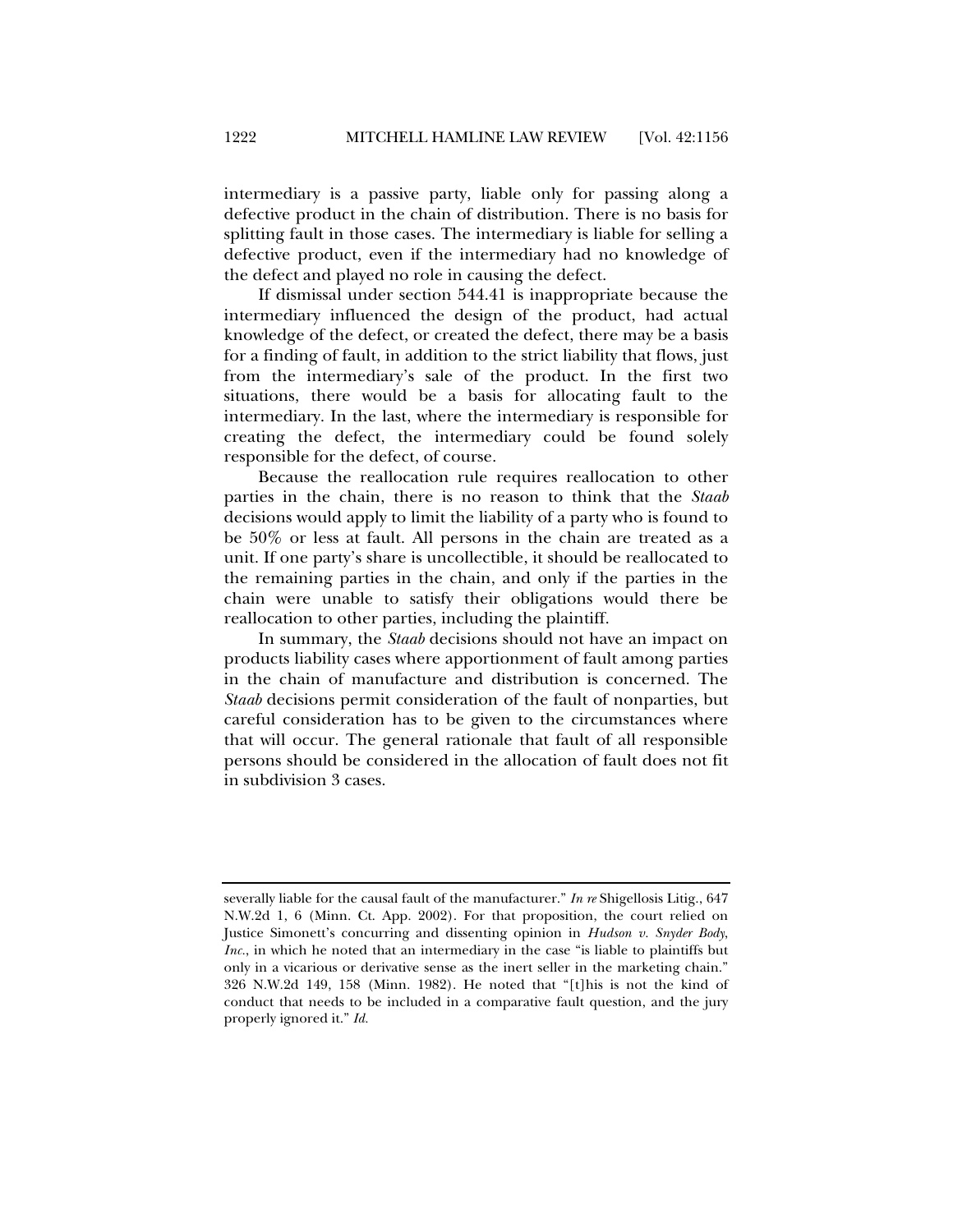#### VII. *STAAB* AND EMPLOYER LIABILITY

There is also a question as to whether the *Staab* decisions apply in cases where a third party has a contribution against an employer. It is clear from *Lambertson v. Cincinnati Corp.*371 and subsequent cases<sup>372</sup> that situations involving third-party claims against an employer for contribution will be resolved under the comparative fault structure, even if the common liability requirement, which is a prerequisite for contribution claims, is technically missing.<sup>373</sup> Because prior cases  $374$  have indicated that the comparative negligence statute and Comparative Fault Act are not applicable to those contribution claims, even though comparative fault principles are used to apportion fault among parties to that litigation, there is an issue as to whether the *Staab* decisions will apply to cap the fault of an employer found to be 50% or less at fault.

The question was considered in *Gaudreault v. Elite Line Services, LLC*. 375 The plaintiff, a former equipment service manager for Delta Airlines, was injured when a ground power cord unit that was hanging from a jetway fell on him as he was working under the jetway.<sup>376</sup> The plaintiff received workers' compensation benefits from Delta and later commenced suit against Elite Line Services (ELS), "a company that provides operation and maintenance services to airports and airlines."<sup>377</sup> ELS had a contract with Delta for the inspection and maintenance of the ground equipment at

 <sup>371. 312</sup> Minn. 114, 119–20, 257 N.W.2d 679, 684 (1977).

 <sup>372.</sup> *See, e.g.*, Horton v. Orbeth, Inc., 342 N.W.2d 112, 114–15 (Minn. 1984).

 <sup>373.</sup> Common liability is a prerequisite for contribution. *See* Ascheman v. Vill. of Hancock, 254 N.W.2d 382, 384 (Minn. 1977) (holding that the husband who sustained injury leading to Civil Damage Act claim against the Village was not liable on a contribution claim because of lack of common liability due to the fact that husband had no direct liability to his wife and daughter for loss of their means of support); Spitzack v. Schumacher, 308 Minn. 143, 147, 241 N.W.2d 641, 643 (1976) (holding that no common liability existed where a person from whom contribution is sought was found not liable in a previous proceeding) (internal quotation omitted).

 <sup>374.</sup> *Id.*

 <sup>375. 22</sup> F. Supp. 3d 966 (D. Minn. 2014).

 <sup>376.</sup> *Id.* at 969. A ground power cord unit can weigh over 150 pounds. *Id.* The cord can be attached to the side of the jetway with a hanger assembly that permits the cord to be hoisted up and down from that position by the ground crew. *Id.*

 <sup>377.</sup> *Id.*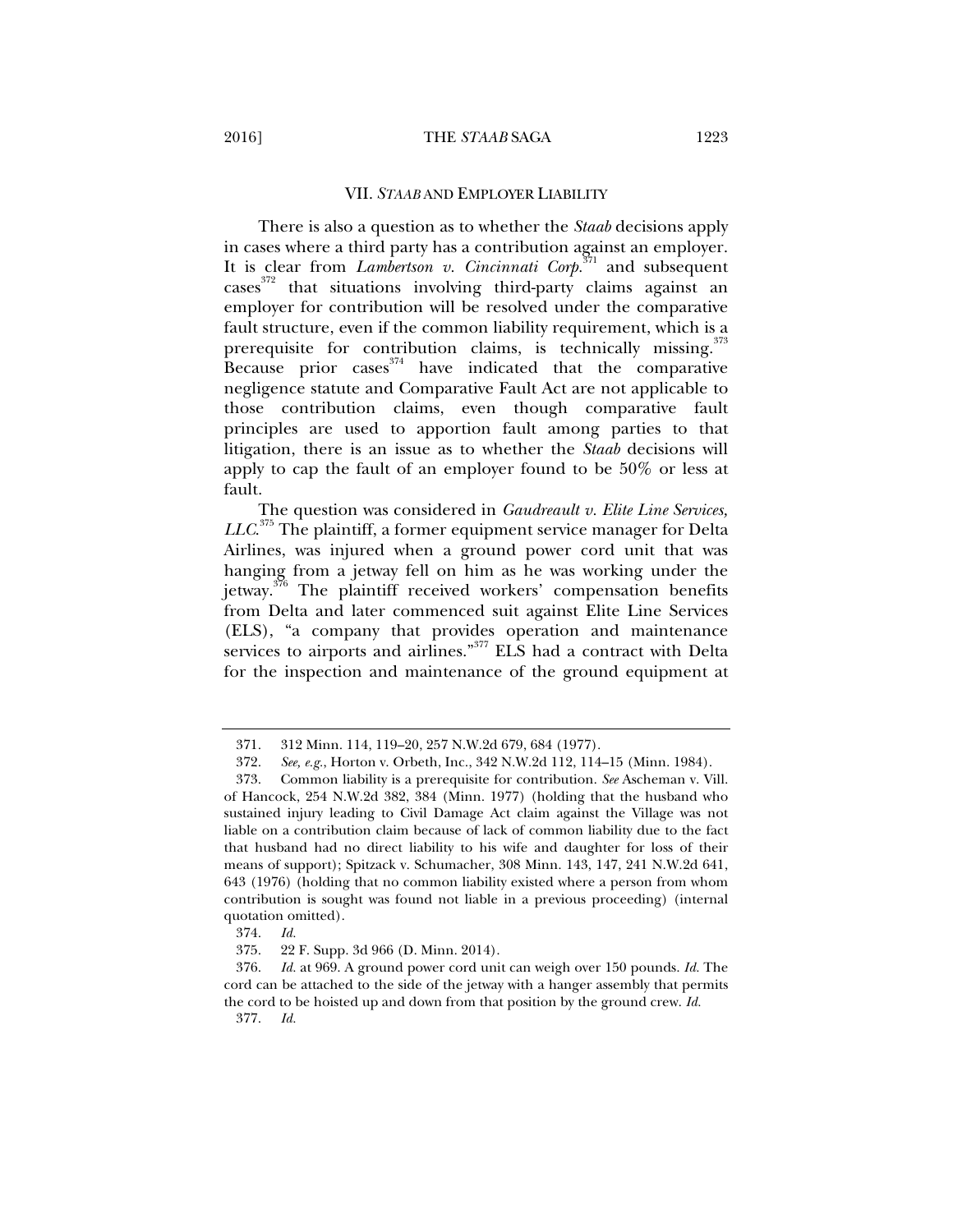Minneapolis Saint Paul Airport, where the plaintiff was working.<sup>378</sup> The plaintiff asserted a negligence claim against ELS.<sup>379</sup> ELS filed a third-party complaint against Delta, "asserting a right of contribution."<sup>380</sup>

In one of its pre-trial motions, ELS asked for an order granting partial summary judgment finding that ELS could not be held jointly and severally liable unless found to be more than 50% at fault.<sup>381</sup> The court viewed it as "in essence, a request for clarification about the intersection of Minnesota law on joint and several liability with the no-fault workers' compensation scheme."<sup>382</sup>

The issue in the case concerned the impact of the 2003 amendment of the Comparative Fault Act on the apportionment of fault in a case involving a contribution claim by a third party against an employer.<sup>383</sup> Staab I would require the apportionment of fault to the employer, even if it were not a party to the case, and a finding that ELS is 50% or less at fault would mean that ELS could be held only severally liable.<sup>384</sup> If more than 50% at fault, however, ELS would be jointly and severally liable.<sup>385</sup> On the other hand, following the line of cases dealing with an employer's contribution liability, it appears that the apportionment of fault among an employer and third party is not controlled by the Comparative Fault Act and is therefore not subject to the default rule of several liability in the Act. $386$ 

In *Lambertson v. Cincinnati Welding Corp.*, 387 the Minnesota Supreme Court arrived at a compromise that avoided the potential constitutional problems created by disallowing a claim for contribution by a third-party tortfeasor while allowing an at-fault

- 386. *See id.* at 81 (Meyer, J., dissenting).
- 387. 312 Minn. 114, 257 N.W.2d 679 (1977).

 <sup>378.</sup> *Id.*

 <sup>379.</sup> *Id.* at 969–70.

 <sup>380.</sup> *Id.* at 970.

 <sup>381.</sup> *Id.* at 978.

 <sup>382.</sup> *Id.* Procedurally, the court noted that there is "no basis" in the Federal Rules of Civil Procedure "for granting partial summary judgment on a hypothetical question of this sort," which required denying the motion, but because the parties briefed and argued the issue, the court saw "no reason to defer addressing an issue that the parties have indicated will be relevant to the resolution of the case." *Id.*

 <sup>383.</sup> *Id.* at 978–79.

 <sup>384.</sup> *See Staab I*, 813 N.W.2d 68, 80 (Minn. 2012).

 <sup>385.</sup> *See id.*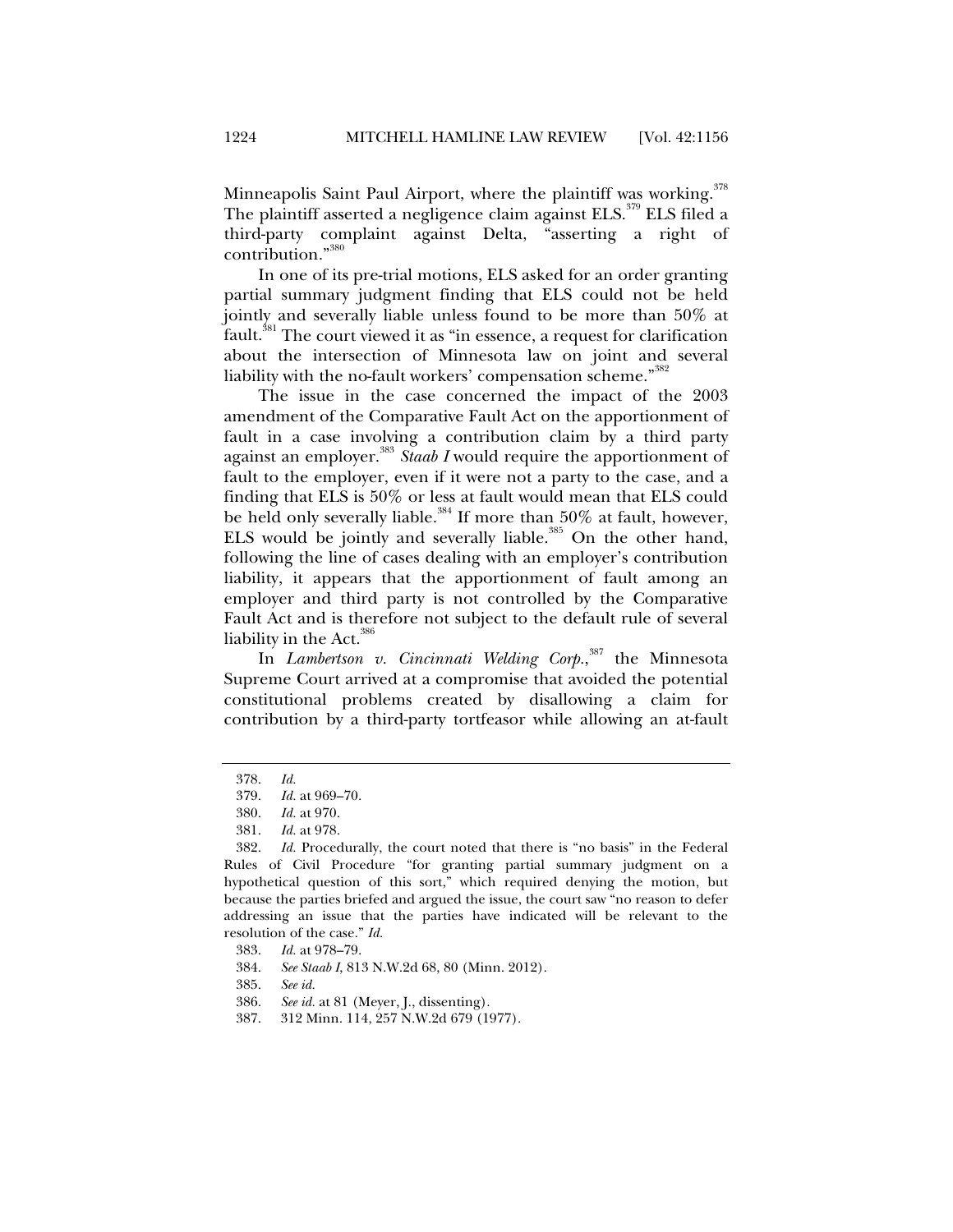employer to receive reimbursement for workers' compensation benefits paid to an injured employee.<sup>388</sup> The court held that a thirdparty tortfeasor had a right to contribution against an employer whose fault caused injury to an employee, but preserved the balance struck in the Workers' Compensation Act by limiting the right of contribution to the employer's percentage of fault or workers' compensation, whichever is less.<sup>389</sup> The solution was a practical one:

While there is no common liability to the employee in tort, both the employer and the third party are nonetheless liable to the employee for his injuries; the employer through the fixed no-fault workers' compensation system and the third party through the variable recovery available in a common law tort action. Contribution is a flexible, equitable remedy designed to accomplish a fair allocation of loss among parties. Such a remedy should be utilized to achieve fairness on particular facts, unfettered by outworn technical concepts like common liability.<sup>31</sup>

Because contribution is an equitable remedy "unfettered by outworn technical concepts like common liability,"<sup>391</sup> the Comparative Fault Act does not control the employer's liability on a contribution claim, notwithstanding the absence of common law, common liability between an employer and third party tortfeasor.<sup>392</sup> Subsequent Minnesota Supreme Court decisions continued to take that position. $\overline{a}$ 

In *Hudson v. Snyder Body, Inc.*, 394 the court held that the Comparative Fault Act does not affect the apportionment procedure set out in *Johnson*, and "that a third-party tortfeasor may recover contribution from a negligent employer under the principles of *Lambertson* and *Johnson* whether or not the employee, in a direct suit, would have been barred from recovery under the comparative-fault statute."395 *Hudson* permitted contribution against the employer even though the employer's fault was equal to the

 <sup>388.</sup> *Id.* at 130, 257 N.W.2d at 689.

 <sup>389.</sup> *Id*.

 <sup>390.</sup> *Id.* at 128, 257 N.W.2d at 688.

 <sup>391.</sup> *Id.*

 <sup>392.</sup> MINN. STAT. § 604.02, subdiv. 1 (2014).

 <sup>393.</sup> *See* Hudson v. Snyder Body, Inc., 326 N.W.2d 149 (Minn. 1982).

 <sup>394.</sup> *Id.*

 <sup>395.</sup> *Id.* at 158.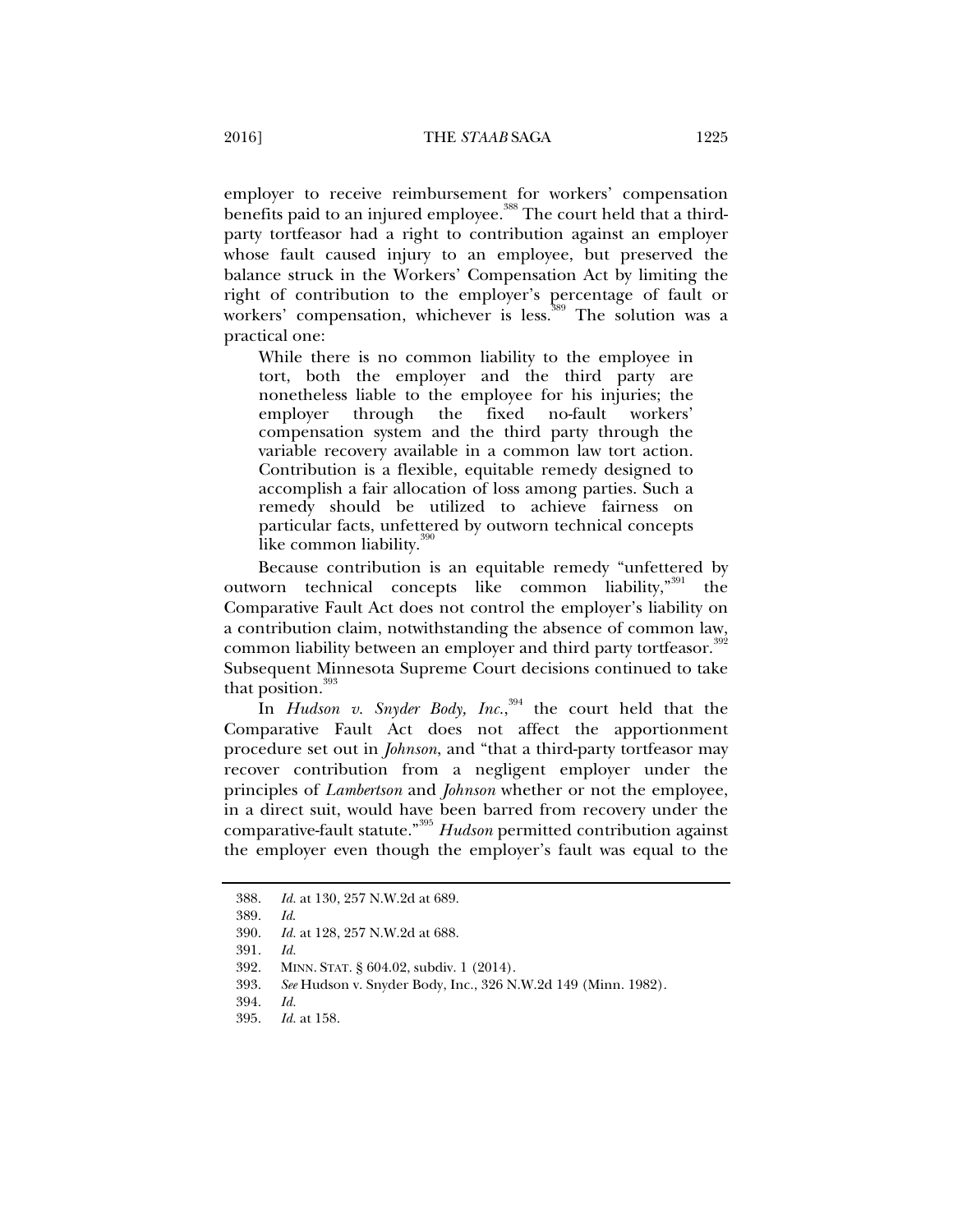plaintiff's (under the comparative negligence statute in existence at the time a plaintiff was barred from recovery if the plaintiff's fault was equal to or greater than the fault of the person from whom recovery was sought).<sup>396</sup> The court permitted a result that would have been precluded had the employer been a defendant subject to traditional tort liability.<sup>397</sup>

In *Kempa v. E.W. Coons Co.*, 398 decided three years later, the Minnesota Supreme Court held that "section 604.02[] does not govern an employer's contribution or an offset to an employer's subrogation claim," and that an employer's obligation is limited to its obligation to pay workers' compensation benefits, "even though the employer's fault-based share of the damages would have been greater."399 Following *Hudson*, the court concluded "that the statutory apportionment of damages" in the Comparative Fault Act "does not govern an employer's contribution or an offset to an employer's subrogation claim."400 The court explained:

We agree with U.S. Steel that the statutory apportionment of damages, section 604.02, does not govern an employer's contribution or an offset to an employer's subrogation claim. Clark and U.S. Steel are neither jointly liable nor jointly and severally liable to U.S. Steel's employee. An employer's obligation with respect to the employee's damages is limited by his obligation for workers' compensation benefits even though the employer's fault-based share of the damages would have been greater. On the other hand, an employer's subrogation against a more culpable third-party is denied to the extent of the employer's proportionate share of the fault even though the employer was less at fault than the injured employee. $401$ 

This strain of authority clearly acknowledges that while the structure of the Comparative Fault Act is used for purposes of apportioning fault, the Act does not limit the third party tortfeasor's right of contribution against the employer.<sup> $402$ </sup> It also

 <sup>396.</sup> *Id.* at 157–58.

 <sup>397.</sup> *Id.* at 158.

 <sup>398. 370</sup> N.W.2d 414 (Minn. 1985).

 <sup>399.</sup> *Id.* at 420–21.

 <sup>400.</sup> *Id.* at 420.

 <sup>401.</sup> *Id.* at 420–21 (citations omitted).

 <sup>402.</sup> *Id.* at 421.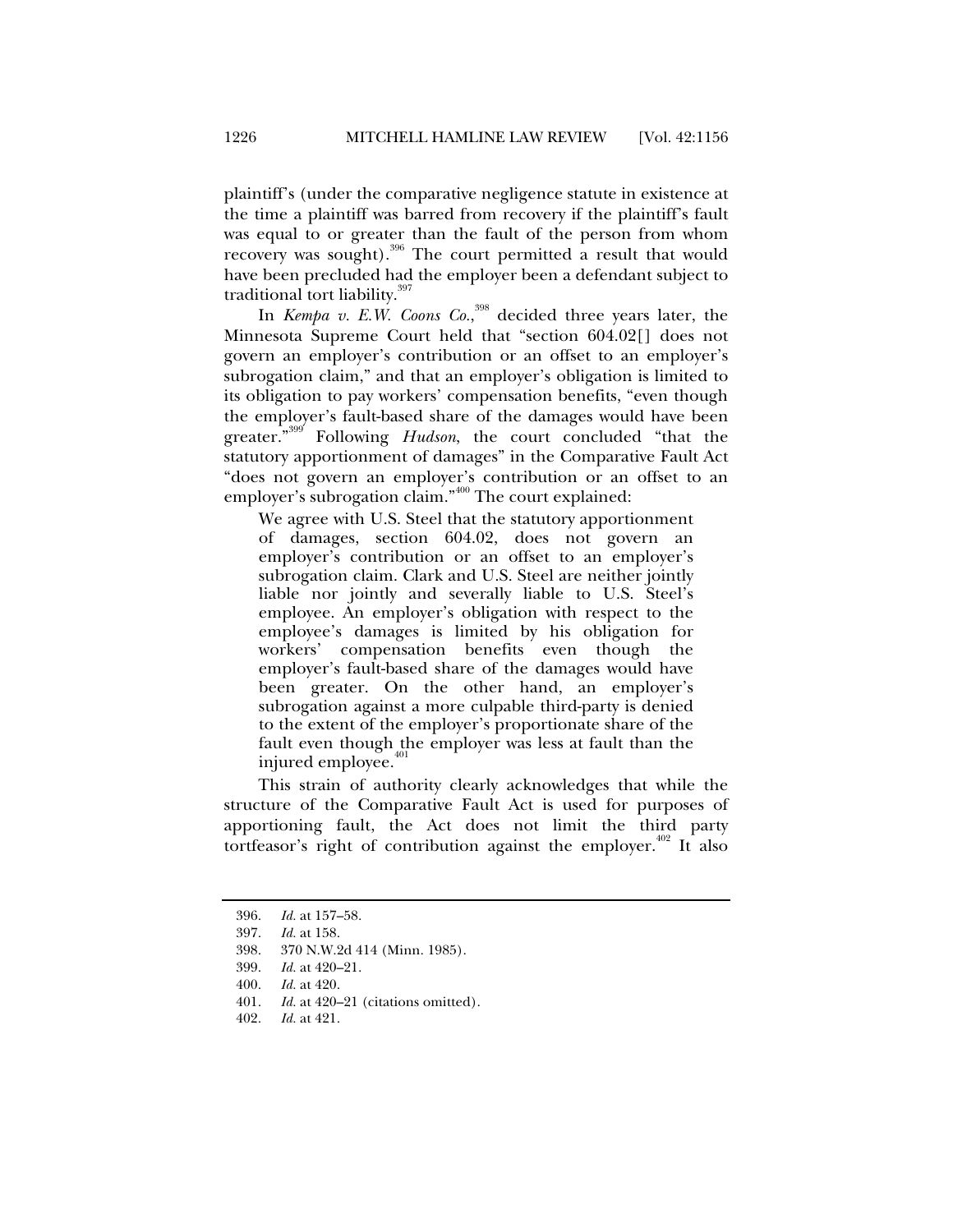clearly states that the third party and the employer are neither jointly nor severally liable to the injured employee.<sup>4</sup>

When *Lambertson* was decided, the rule of joint and several liability had not yet been modified by the legislature, and the Workers' Compensation Act was silent on the issue of contribution from the employer. In *Johnson v. Raske Building Systems, Inc.*, 404 the court adopted a procedure for application of the *Lambertson* principle:

The third-party tortfeasors . . . should pay the entire verdict . . . to the plaintiff. The employer should then contribute to the third-party tortfeasor an amount proportionate to its percentage of negligence, but not to exceed the amount of workers' compensation benefits payable to the employee. . . . The employee . . . should then reimburse the employer pursuant to [section 176.061, subdivision  $6(c)$ ].

The *Johnson* procedure requires the third party tortfeasor to pay the plaintiff the entire verdict.<sup>406</sup> The employer then pays the third party on the contribution claim an amount equal to its workers' compensation or fair share of the verdict.<sup> $407$ </sup> The employer is then reimbursed for its workers' compensation payments from the plaintiff-employee's tort recovery.<sup>408</sup> The rough net effect is that the third party obtains contribution, capped by the employer's workers' compensation liability.<sup>409</sup> The employer's liability is limited to no more than its workers' compensation liability. $410$  The plaintiffemployee's recovery is reduced by the workers' compensation liability in order to avoid any double recovery.<sup>411</sup>

So long as the employer is notified of negotiations leading to such a settlement so that it can appear or intervene to protect its interest and so long as the employee demonstrates that the settlement concerns only damages not recoverable under worker's compensation, or allocates the settlement into recoverable and nonrecoverable claims, the employer cannot credit the nonrecoverable portion of the

 <sup>403.</sup> *Id.* at 420.

 <sup>404. 276</sup> N.W.2d 79, 81 (Minn. 1979).

 <sup>405.</sup> *Id.*

 <sup>406.</sup> *Id.* 

 <sup>407.</sup> *Id.* 

 <sup>408.</sup> *Id.* 

 <sup>409.</sup> *Id.* at 80.

 <sup>410.</sup> *Id.*

 <sup>411.</sup> *See* Naig v. Bloomington Sanitation, 258 N.W.2d 891, 894 (Minn. 1977). In *Naig v. Bloomington Sanitation*, the court held: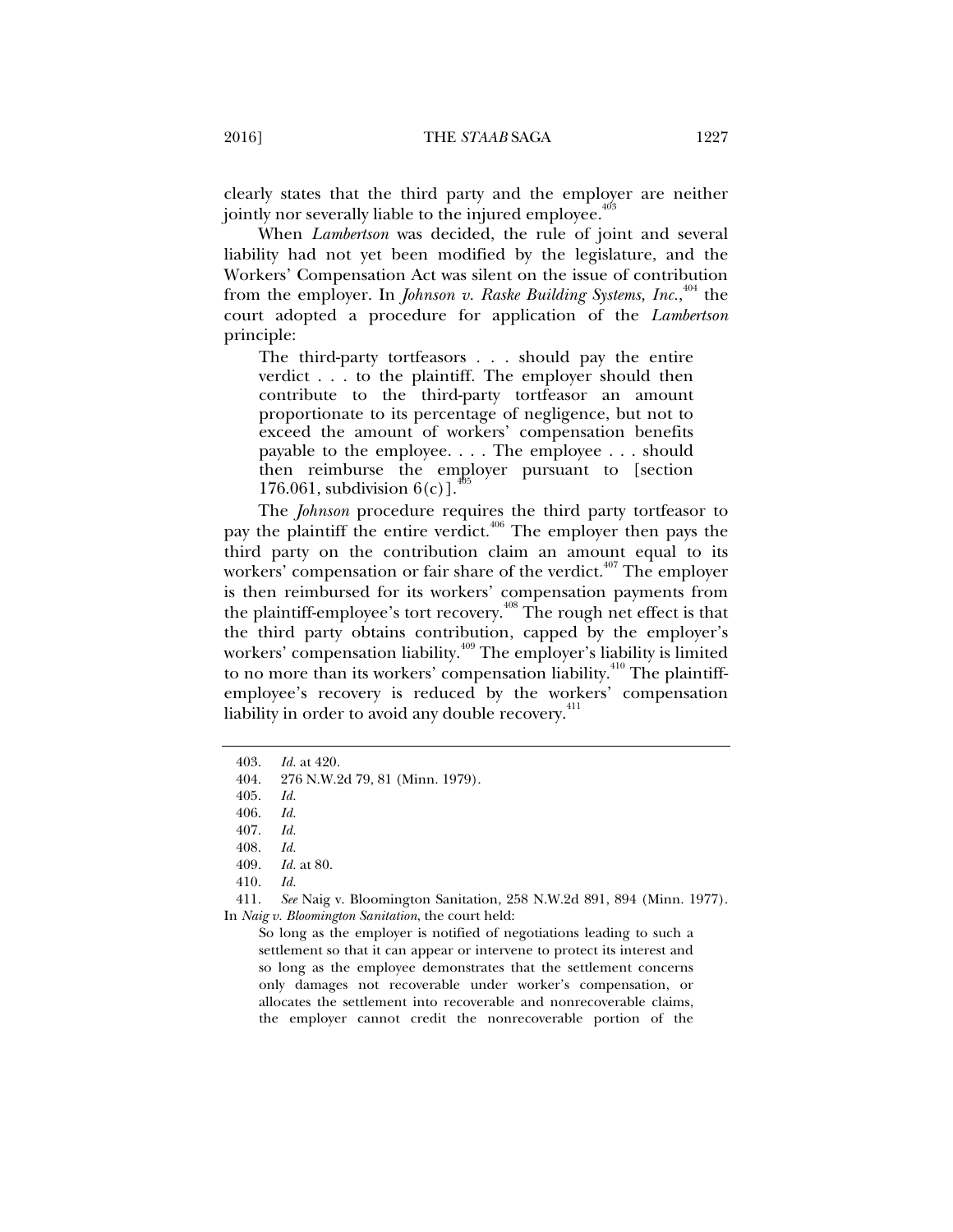In 2000, the legislature added subdivision 11 to section 176.061 of the Workers' Compensation Act that addresses the right of contribution:

To the extent the employer has fault, separate from the fault of the injured employee to whom workers' compensation benefits are payable, any nonemployer third party who is liable has a right of contribution against the employer in an amount proportional to the employer's percentage of fault but not to exceed the net amount the employer recovered pursuant to subdivision 6, paragraphs (b) and (c). The employer may avoid contribution exposure by affirmatively waiving, before selection of the jury, the right to recover workers' compensation benefits paid and payable, thus removing compensation benefits from the damages payable by any third party.

Procedurally, if the employer waives or settles the right to recover workers' compensation benefits paid and payable, the employee or the employee's dependents have the option to present all common law or wrongful death damages whether they are recoverable under the Workers' Compensation Act or not. Following the verdict, the trial court will deduct any awarded damages that are duplicative of workers' compensation benefits paid or payable.<sup>412</sup>

Paragraph one incorporates *Lambertson*, but also provides that the employer may avoid contribution by the third party if, prior to jury selection, it waives the right to recover workers' compensation benefits from the damages payable by a third party. $413$  Double recovery is still avoided because workers' compensation benefits will be deducted from any awarded damages that are duplicative of the workers' compensation benefits paid or payable to the plaintiffemployee in the suit against the third party.<sup>414</sup>

Notwithstanding the Minnesota Supreme Court's statements that the Comparative Fault Act does not apply in determining whether an employer will be liable to a third party on a

settlement against compensation payments.

*Id.* at 894.

 <sup>412.</sup> MINN. STAT. § 176.061, subdiv. 11 (2014).

 <sup>413.</sup> *Id.*

 <sup>414.</sup> *Id.*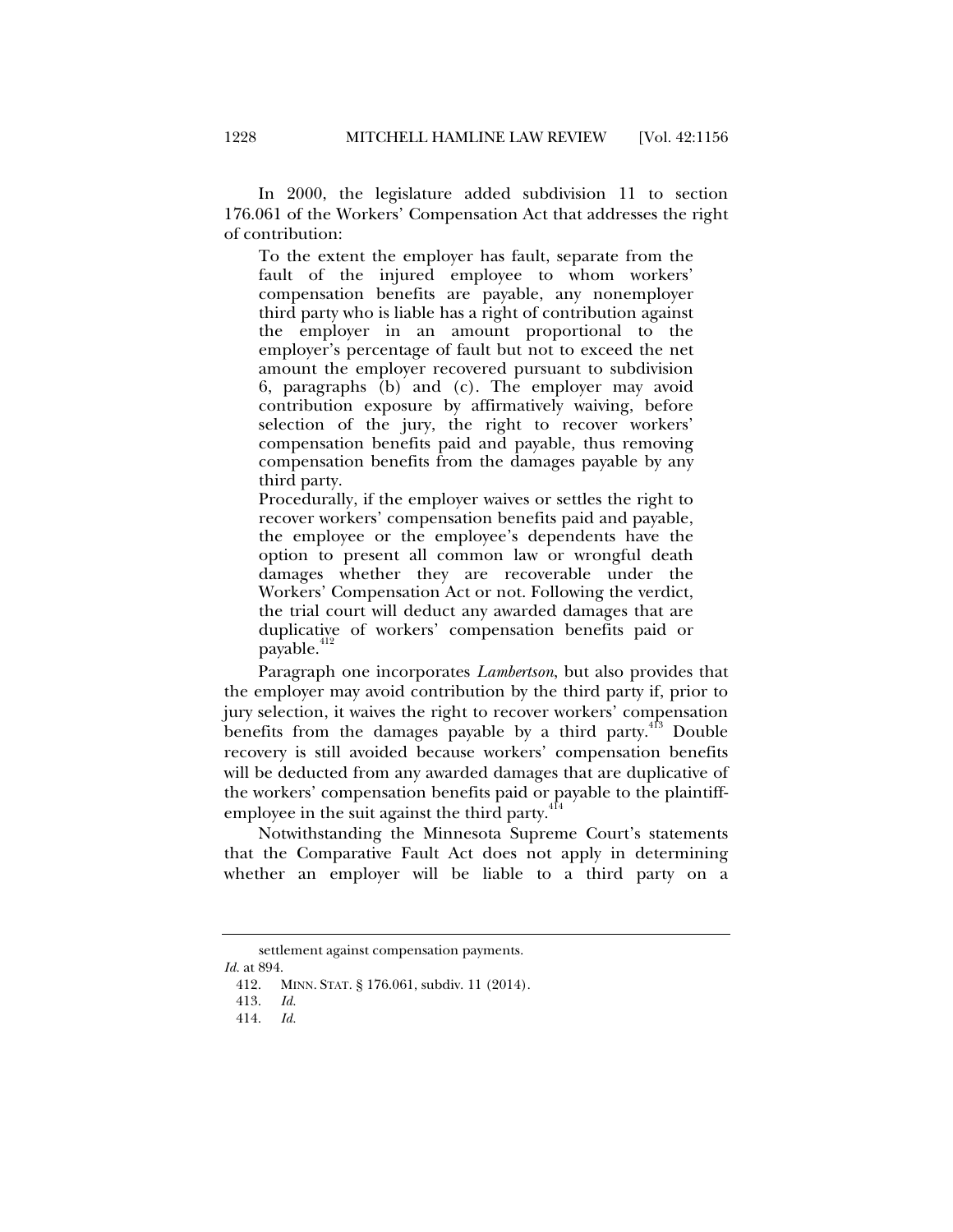contribution claim,<sup>415</sup> the Comparative Fault Act does apply when the issue concerns the impact of allocation of fault to the employer on the right of the plaintiff-employee to recover against a third party. The court made that clear in *Cambern v. Sioux Tools, Inc.*<sup>416</sup> The plaintiff, employed by Bayliner Boats, was injured when a highspeed drill with a circular saw blade slipped in her hands when the blade stuck in a hole she was drilling.<sup> $417$ </sup> The drill twisted violently, causing serious injuries to her wrist and arm.<sup>418</sup> She sued Sioux Tools, the drill manufacturer. Sioux Tools impleaded Bayliner Boats, seeking contribution.<sup>419</sup> The jury apportioned 35% of the fault to the plaintiff, 20% to Sioux Tools, and 45% to Bayliner Boats.<sup>420</sup> Because the Comparative Fault Act requires individual comparisons of fault, and because the plaintiff's percentage of fault was greater than Sioux Tools' fault, the plaintiff was barred from recovery.<sup>421</sup>

The plaintiff argued that the fault of her employer and Sioux Tools should be aggregated and that refusing to do so would extend the employer's immunity from suit to the third party manufacturer, in effect allowing the third party to "borrow" some of the employer's immunity. $422$  The court rejected that argument, noting that the plaintiff was not barred from recovery because of her employer's immunity, but rather because a jury found her to be more negligent than the third-party manufacturer.<sup>423</sup> The court found Bayliner's status to be irrelevant to the issue of whether the plaintiff is entitled to recover when the plaintiff's fault is greater than the fault of the person from whom recovery is sought.<sup> $424$ </sup> The court rejected as "pure speculation" the argument that the fault apportionment would have been different had the employer's fault not been considered.<sup>425</sup>

The court also pointed out that Bayliner's fault would still have been submitted to the jury even had a contribution claim not been

 <sup>415.</sup> *See* Kempa v. E.W. Coons Co., 370 N.W.2d 414, 421 (Minn. 1985).

 <sup>416.</sup> Cambern v. Sioux Tools, Inc., 323 N.W.2d 795, 798 (Minn. 1982).

 <sup>417.</sup> *Id.* at 796.

 <sup>418.</sup> *Id.* 

 <sup>419.</sup> *Id.* 

 <sup>420.</sup> *Id.*

 <sup>421.</sup> *Id.* at 799.

 <sup>422.</sup> *Id.* at 798.

 <sup>423.</sup> *Id.*

 <sup>424.</sup> *Id.*

 <sup>425.</sup> *Id.*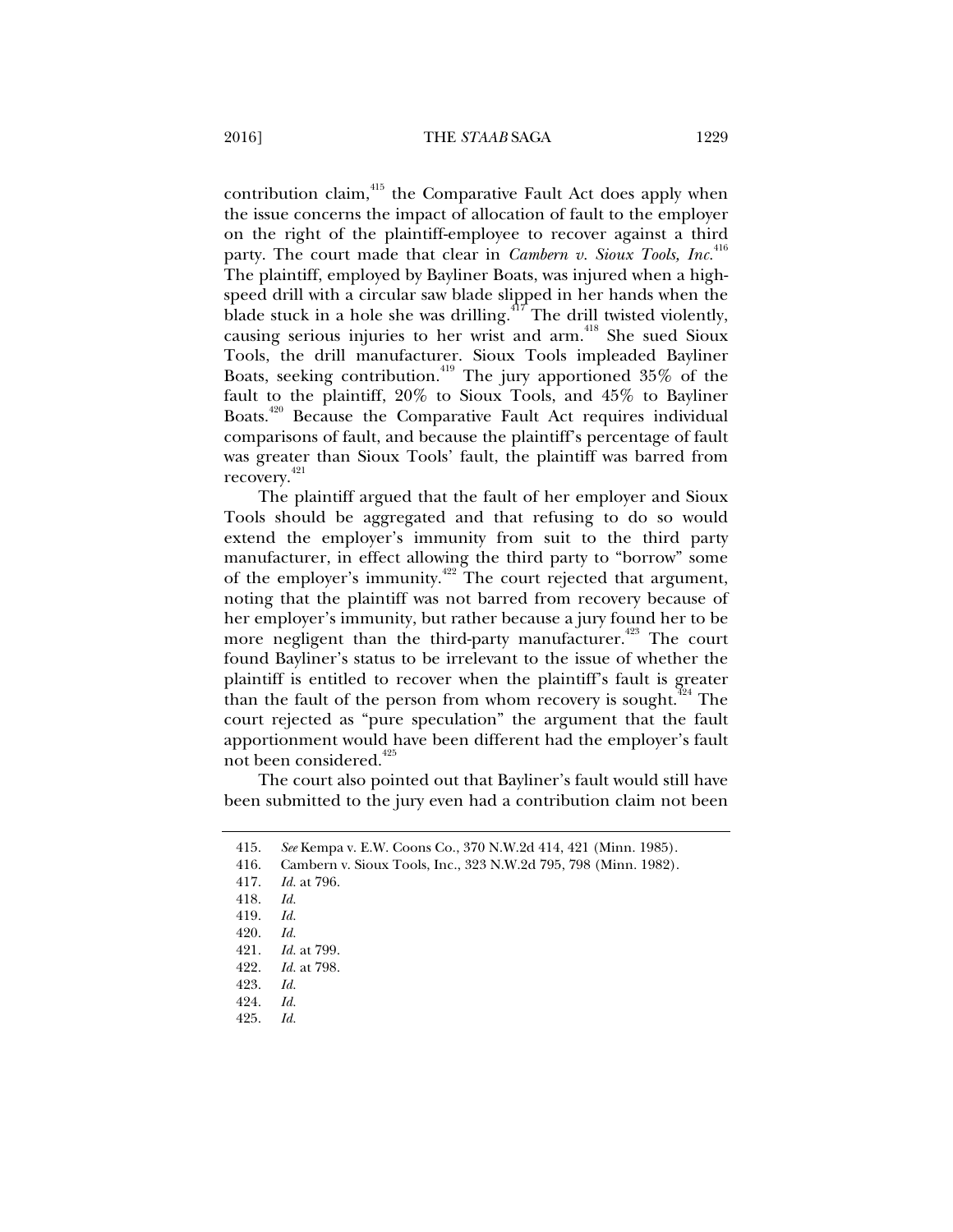asserted.<sup>426</sup> The court's conclusion was based on *Lines v. Ryan*, a 1978 decision in which the court held that the fault of a nonparty could be considered in apportioning fault.<sup>427</sup> While Lines<sup>428</sup> did not involve the liability of an employer, the court in that case relied on *Connar v. West Shore Equipment of Milwaukee*, 429 in which the Wisconsin Supreme Court concluded that the fault of the plaintiffemployee's employer had to be considered in the fault allocation. *Cambern* specifically appears to apply the Comparative Fault Act in taking the position that the fault of the employer has to be considered in the apportionment of fault and that it will have consequences.<sup>430</sup>

*Cambern* also has to be read in conjunction with the court's opinion in *Hudson v. Snyder Body, Inc*. 431 However, *Hudson* was decided on the same day as *Cambern*, but without citing that case.<sup>432</sup> Hudson sustained serious injuries when the box of a dump truck descended on his shoulder.<sup>433</sup> He brought suit against the manufacturer of the truck hoist, the dealer that supplied the truck chassis on which the dump truck box was mounted, and Snyder, the assembler of the truck.<sup> $434$ </sup> The truck hoist manufacturer impleaded Hudson's employer, seeking contribution and indemnity.435 The jury found the plaintiff 20% at fault, the truck hoist manufacturer 25% at fault, the assembler 35% at fault, and the plaintiff's employer  $20\%$  at fault.<sup>436</sup>

The court held that an employer whose fault was equal to the fault of the plaintiff $437$  would still be subject to liability on a contribution claim by a third party, even though the employer would not have been liable to the employee had a direct action

428. *Id.*

 <sup>426.</sup> *Id.*

 <sup>427.</sup> Lines v. Ryan, 276 N.W.2d 896, 902 (1978).

 <sup>429.</sup> Connar v. W. Shore Equip. of Milwaukee, 227 N.W.2d 660, 662–63 (Wis. 1975).

 <sup>430.</sup> *Cambern*, 323 N.W.2d at 798.

 <sup>431.</sup> Hudson v. Snyder Body, Inc., 326 N.W.2d 149 (Minn. 1982).

 <sup>432.</sup> *Id.*

 <sup>433.</sup> *Id.* at 151.

 <sup>434.</sup> *Id.*

 <sup>435.</sup> *Id.*

 <sup>436.</sup> *Id.* at 154.

 <sup>437.</sup> The case arose in 1974, four years before the amendments to the comparative negligence statute turned it into a Comparative Fault Act. *See id.* at 151.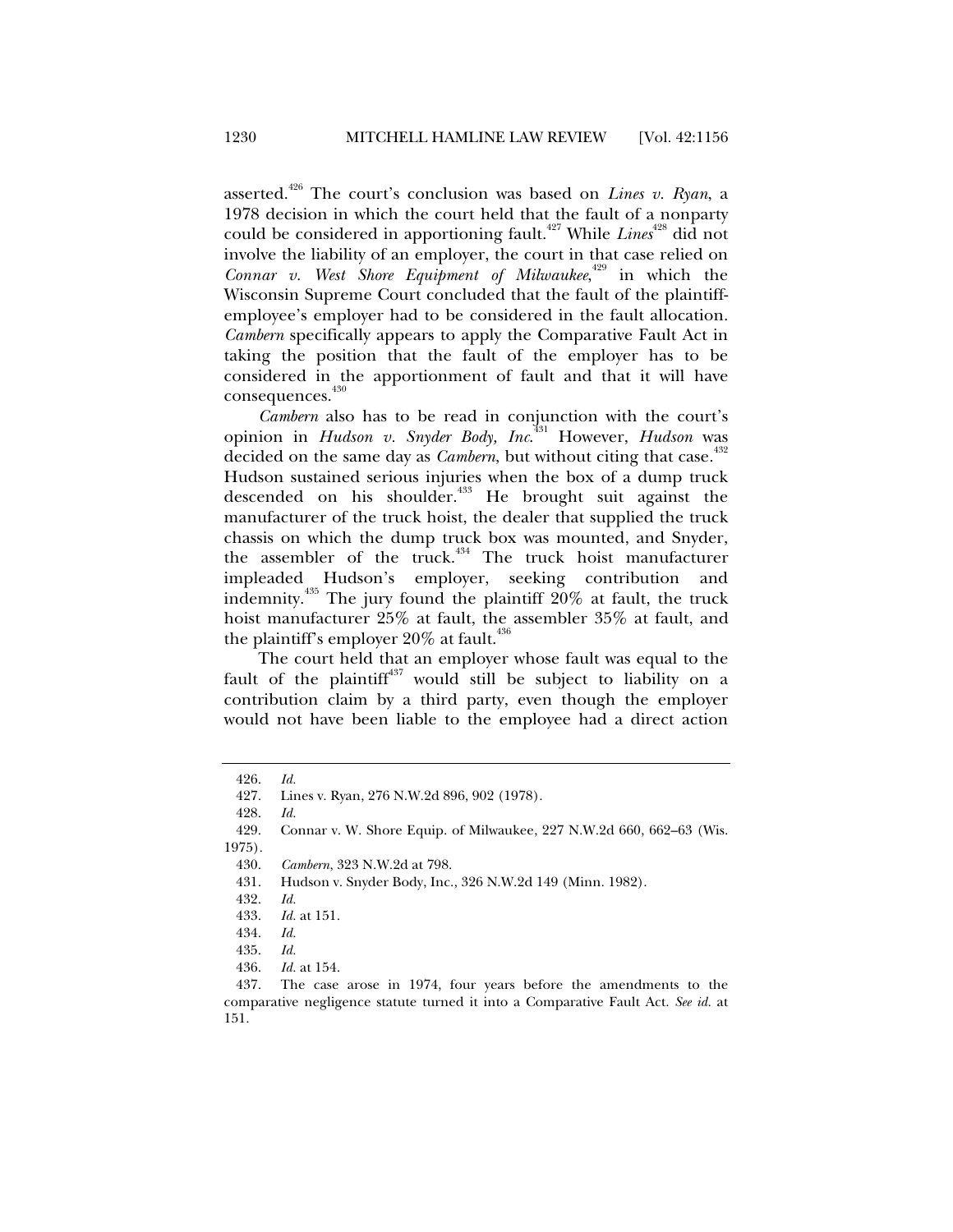been permitted against the employer.<sup>438</sup> The court concluded that "[t]he comparative-fault statute does not affect the apportionment procedure set out in *Johnson*,"439 and that "a third-party tortfeasor may recover contribution from a negligent employer under the principles of *Lambertson* and *Johnson* whether or not the employee, in a direct suit, would have been barred from recovery under the comparative-fault statute."<sup>440</sup>

Justice Simonett, who wrote for the court in *Cambern*, dissented from that part of the majority's opinion in *Hudson* because of the court's creation of a special rule of pure comparative fault applied only in cases involving employers.<sup>441</sup> He noted that the problem of the adjustment of liabilities and apportionment of loss where "the principles of a common-law, comparative fault action conflict with the counter policies of the workers' compensation law [are] perplexing," and that in *Lambertson* the court "relaxed the technical requirements for contribution" in order "to achieve a more equitable result," but he disagreed that the court should "now rely on technicalities to relax comparative fault principles."<sup>442</sup>

After the 1978 amendment, an employer would be liable on a contribution claim even if the fault of the plaintiff-employee was greater than the fault of the employer.<sup>443</sup> The employer's fault is capped by its percentage of fault or its workers' compensation liability, whichever is less.<sup>444</sup> The key issue is whether the fault of the third party will be limited after the *Staab* decisions in light of *Cambern* and *Hudson*. The decision could go one of two ways. Either the court could hold that the Comparative Fault Act does not apply in the *Lambertson* setting, or it could hold that the Comparative Fault Act does apply to limit the liability of the third party. The cases from *Lambertson* through *Hudson* suggest the first. *Cambern*  suggests the second.

 <sup>438.</sup> *Id.* at 157.

 <sup>439.</sup> *Id.*

 <sup>440.</sup> *Id.* at 158.

 <sup>441.</sup> *Id.* at 159 (Simonett, J., concurring in part and dissenting in part).

 <sup>442.</sup> *Id.*

 <sup>443.</sup> *Staab II*, 853 N.W.2d 713, 719 (Minn. 2014).

 <sup>444.</sup> MINN. STAT. § 604.02, subdiv. 2 (2014); *see also Staab II*, 853 N.W.2d at 720.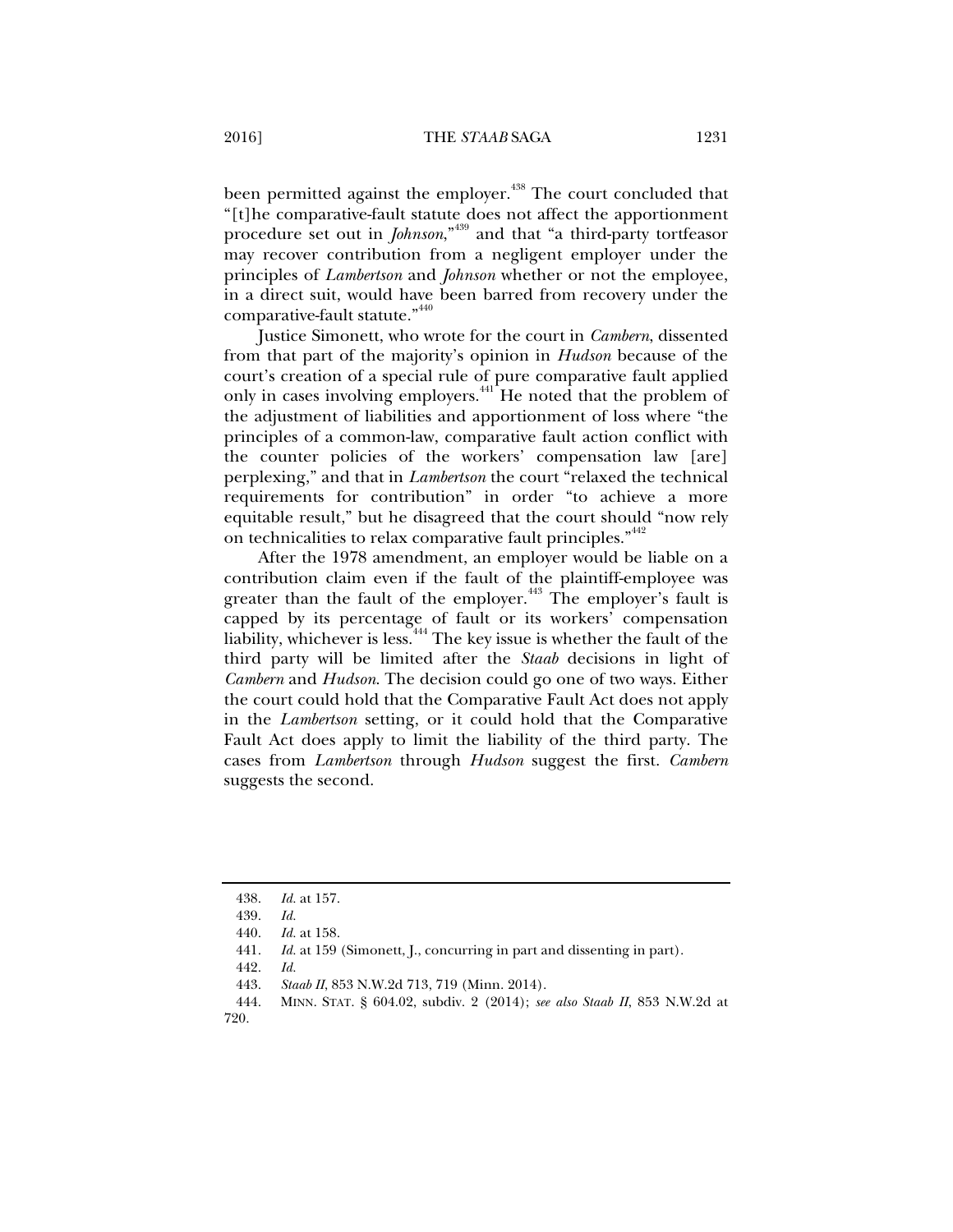The federal district court in *Gaudreault<sup>445</sup>* took the second position, finding that *Staab I* is decisive on the issue, but without mentioning either *Hudson* or *Cambern* in its opinion:

After *Staab*, it is beyond dispute that "a tortfeasor's liability—whether joint, several, or both—arises and exists independently of the tortfeasor's participation in a lawsuit and, therefore, is independent of the tortfeasor's obligation to contribute to any judgment entered in such a lawsuit." That Delta has no exposure in tort to Gaudreault by operation of the Workers' Compensation Act is thus no barrier to the application of [section 604.02, subdivision 1] to a special verdict in this case.  $446$ 

Applying the Minnesota Supreme Court's analysis in *Staab I*, however, could well lead to the opposite conclusion. Nothing in the 2000 amendment that added subdivision 11 to section 176.061 of the Workers' Compensation Act changed the procedure the supreme court adopted in *Johnson v. Raske Building Systems, Inc.*<sup>447</sup> Using the *Staab I* approach to legislative history, when the legislature adopted several liability as the default rule in 2003, <sup>448</sup> replacing the "15% x 4" rule,  $449$  which the court had held inapplicable in the employer/third party claim setting, it did so with knowledge of the supreme court's position on the issue. Had the legislature intended to change that result, it could easily have done so.

If there is no common law several liability because of the employer's immunity from suit, the *Staab I* rationale does not apply. The court in *Staab I* relied on a conclusion that several liability and joint and several liability are determined at the time the tort is committed as a means of circumventing the problem created by the requirement in section 604.02, subdivision 1 that the statute applies "[w]hen two or more persons are severally liable."<sup>450</sup> The Minnesota Supreme Court held in *Kempa*, however, that there can be no joint and several liability between an employer and third party tortfeasor.<sup>451</sup>

 <sup>445.</sup> Gaudreault v. Elite Line Servs., LLC, 22 F. Supp. 3d 966 (D. Minn. 2014).

 <sup>446.</sup> *Id.* at 981 (emphasis omitted) (citation omitted).

 <sup>447. 276</sup> N.W.2d 79 (Minn. 1979).

 <sup>448.</sup> MINN. STAT. § 604.02, subdiv. 1 (2002 & Supp. 2003).

 <sup>449.</sup> MINN. STAT. § 604.02, subdiv. 1 (1988).

 <sup>450.</sup> *Staab I*, 813 N.W.2d 68, 73 (Minn. 2012).

 <sup>451.</sup> Kempa v. E.W. Coons Co., 370 N.W.2d 414, 420 (Minn. 1985).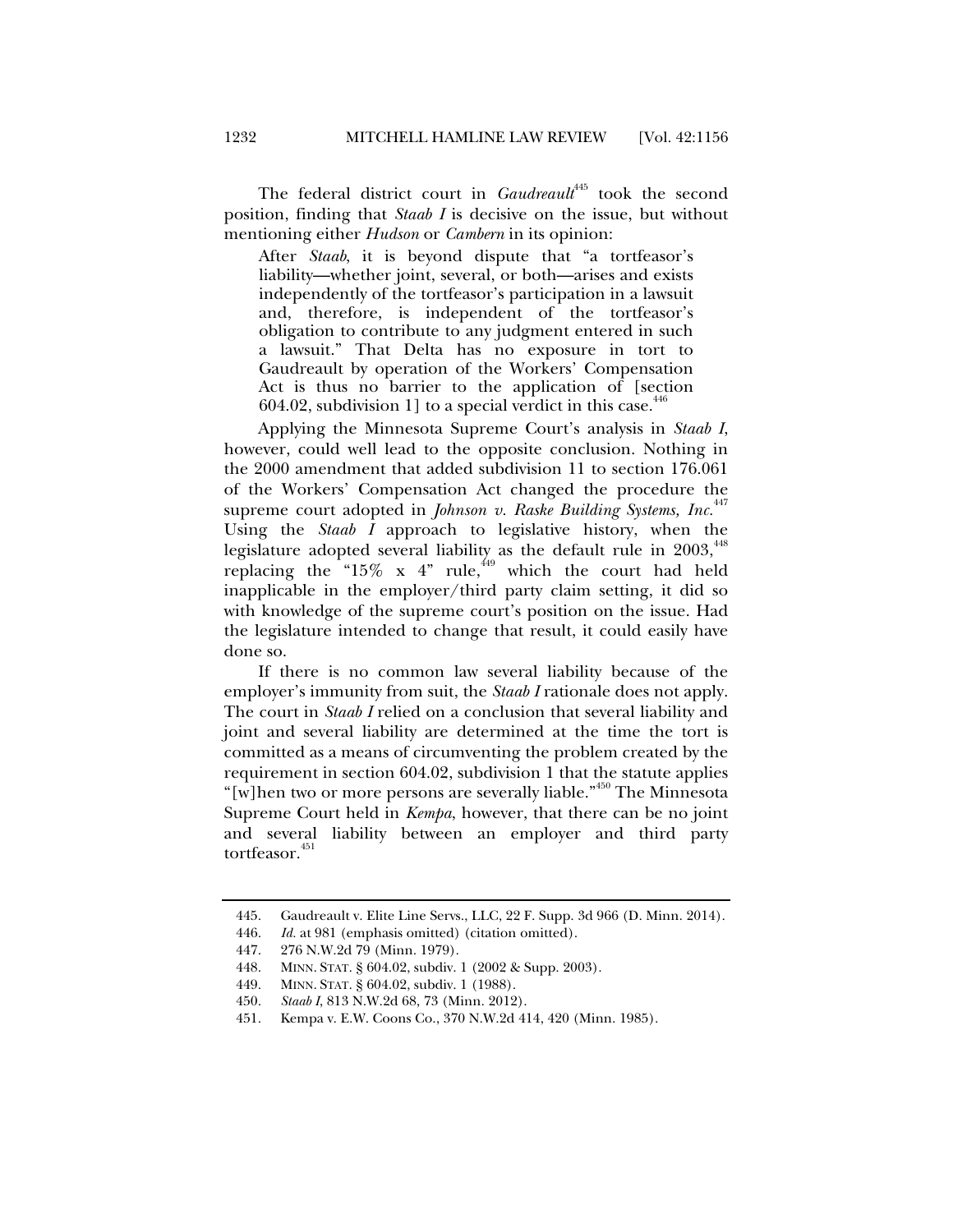## 2016] THE *STAAB* SAGA 1233

In *Decker v. Brunkow*, the plaintiff, an employee of Oak Ridge Homes, was injured when she slipped and fell on property owned by Brunkow.<sup>452</sup> She brought suit against Brunkow, who then brought a third party action against Oak Ridge, claiming contribution or indemnity.453 A jury found Oak Ridge to be 95% at fault and Brunkow  $5\%$ .<sup>454</sup> Decker moved to allocate the entire verdict of  $$125,020.93$  to Brunkow.<sup>455</sup> Brunkow argued that the then-existing limitation on damages of a person 15% or less at fault to no more than four times that percentage of fault applied.<sup>456</sup>

The court of appeals rejected the argument.<sup>457</sup> Following *Lamberton* and *Kempa*, the court noted that the lack of common liability precluded a finding of joint liability, which was a prerequisite for the application of the reallocation statute.<sup>458</sup> Neither party in the case argued that the legislature contemplated the conflict between workers' compensation law and the contribution claim contemplated by *Lambertson*. 459 The court of appeals concluded, as did the supreme court in *Lambertson*, that any change would have to be made by the legislature.<sup>460</sup>

The 2000 amendment to the Workers' Compensation Act does not appear to address the problem through its waiver and walk provision.461 The issue was not presented in *Staab I*. While the *Staab I* analysis of the 2003 amendment to the Comparative Fault Act can be applied in other cases where the fault of a nonparty is submitted to the trier of fact, it is by one line of supreme court decisions inapplicable in a case involving an employer.

On the other hand, the supreme court took the position early on that the fault of the employer must be considered in any allocation of fault arising out of a workplace accident. It does have consequences, as *Cambern* illustrates, barring recovery where the fault of the plaintiff is greater than the fault of the third party. If it is considered for those purposes, it should arguably be considered

 <sup>452. 557</sup> N.W.2d 360, 361 (Minn. Ct. App. 1996).

 <sup>453.</sup> *Id.*

 <sup>454.</sup> *Id.*

 <sup>455.</sup> *Id.*

 <sup>456.</sup> *Id.* at 362.

 <sup>457.</sup> *Id.*

 <sup>458.</sup> *Id*.

 <sup>459.</sup> *Id.*

 <sup>460.</sup> *Id.*

 <sup>461.</sup> MINN. STAT. § 176.061, subdiv. 11 (2002).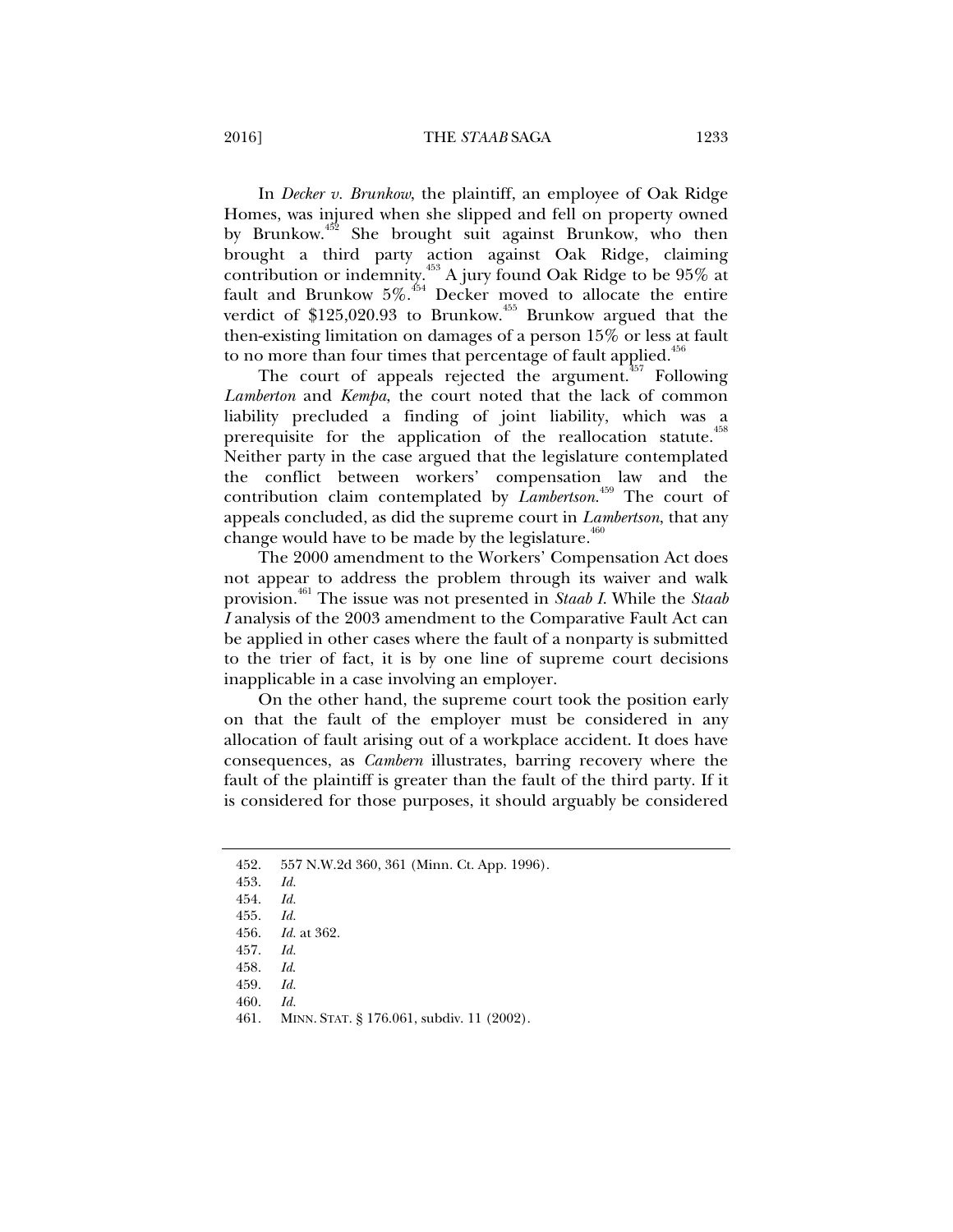in cases where the fault of the third party is 50% or less, but not via the route the supreme court took in *Staab I*. Rather, the analysis is the result of the application of section 604.01, subdivision 1 of the Comparative Fault Act as interpreted in *Cambern*.

In summary, there are two choices in considering *Staab*'s impact on the third party claim. One, which follows the *Kempa* line of cases, recognizes that the Comparative Fault Act is inapplicable as a limitation on the fault of the employer, while at the same time using the Act's structure for the apportionment of fault. The other is to assume that *Staab* overrides that line of decisions and applies the rule of several liability to employers if they are found to be 50% or less at fault. *Cambern* provides support for that proposition. If the court applied the Comparative Fault Act to preclude a finding of liability on the part of a third party manufacturer when its fault was less than the fault of the plaintiff-employer, it is a short step to apply the statute to limit the liability of the third party to its percentage of fault if it is 50% or less.

## VIII. CONCLUSION

In *Staab I* 462 the Minnesota Supreme Court answered the important issue of the impact of the assignment of fault to a nonparty. Through a creative use of the tools of statutory construction the court reaffirmed the principle that the fault of a nonparty could be considered and that it would have consequences. The court held that the only defendant in the litigation, the Diocese of St. Cloud, would be liable for only the percentage of fault assigned to it. Because the diocese was found to be 50% at fault, it was liable for only 50% of the plaintiff's damages, even though the other person (a party to the transaction leading to the injury) was not joined in the litigation. In the second *Staab* decision<sup>463</sup> the court held that the Comparative Fault Act's loss reallocation provision could not be utilized to increase the diocese's liability beyond its 50% share of fault. Several liability means what it says.

Together, then, the *Staab* decisions establish that the fault of a nonparty may be submitted to the trier of fact in allocating fault among the persons responsible for causing a plaintiff's injuries, that a party found to be 50% or less at fault is only severally liable

 <sup>462.</sup> *Staab I*, 813 N.W.2d 68 (Minn. 2012).

 <sup>463.</sup> *Staab II*, 853 N.W.2d 713, 719 (Minn. 2012).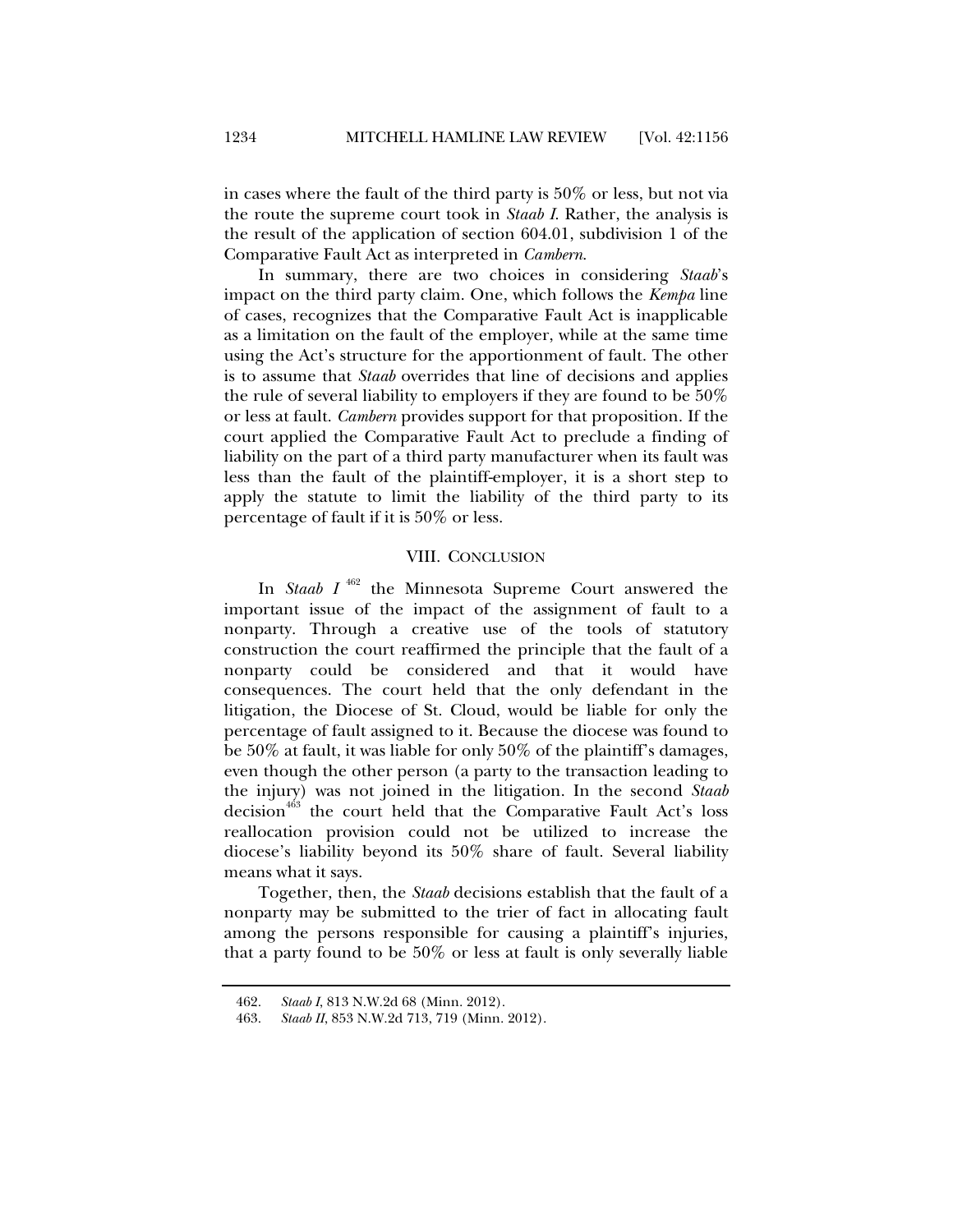(absent a joint and several liability exception) even if it is the only defendant in the suit, and that the loss reallocation statute cannot be used to allocate any uncollectible share of the obligation assigned to the nonparty to the severally liable party (absent a joint and several liability exception).

The result in *Staab I* was certainly justifiable in terms of the court's prior precedent, even absent the fiction that "liability" exists at the time of an accident, rather than judgment. Those cases lacked a clear policy rationale, however, one that was not supplied in *Staab I*. *Staab II* becomes easy in light of *Staab I*. Taking the statute as a whole, several liability means several liability, and the reallocation statute cannot be used to double down on the obligation of the severally liable party. That is the important point in *Staab II*.

The issue of whose fault will be considered in the allocation of fault has been the subject of prior Minnesota cases, but even after *Staab I* there are open questions concerning whose fault will be considered. There are various cases where the issue has already arisen and others that will likely arise in subsequent cases. This short list includes cases where a party:

- 1. Has been released from litigation pursuant to a Pierringer release;
- 2. Is identified and is a party to related litigation;
- 3. Is sufficiently identified to permit joinder;
- 4. Is sufficiently identified but cannot be joined because it is not subject to service of process in Minnesota;
- 5. Is not liable because a statute of limitations has run;
- 6. Is a government employee protected from liability for negligence by reason of official immunity; or
- 7. Is a person protected from liability for ordinary negligence by reason of a statutory protection.

There are other issues remaining after the *Staab* decisions. One concerns the impact of the loss reallocation statute after *Staab II*. While the court barred its application to increase the liability of a severally liable party, the court by no means read the loss reallocation provision out of existence. There are various cases where reallocation will apply, but a condition precedent will be a finding that the party seeking to reallocate has paid more than his or her fair share of the judgment and seeks to reallocate an uncollectible share in part to other jointly and severally liable